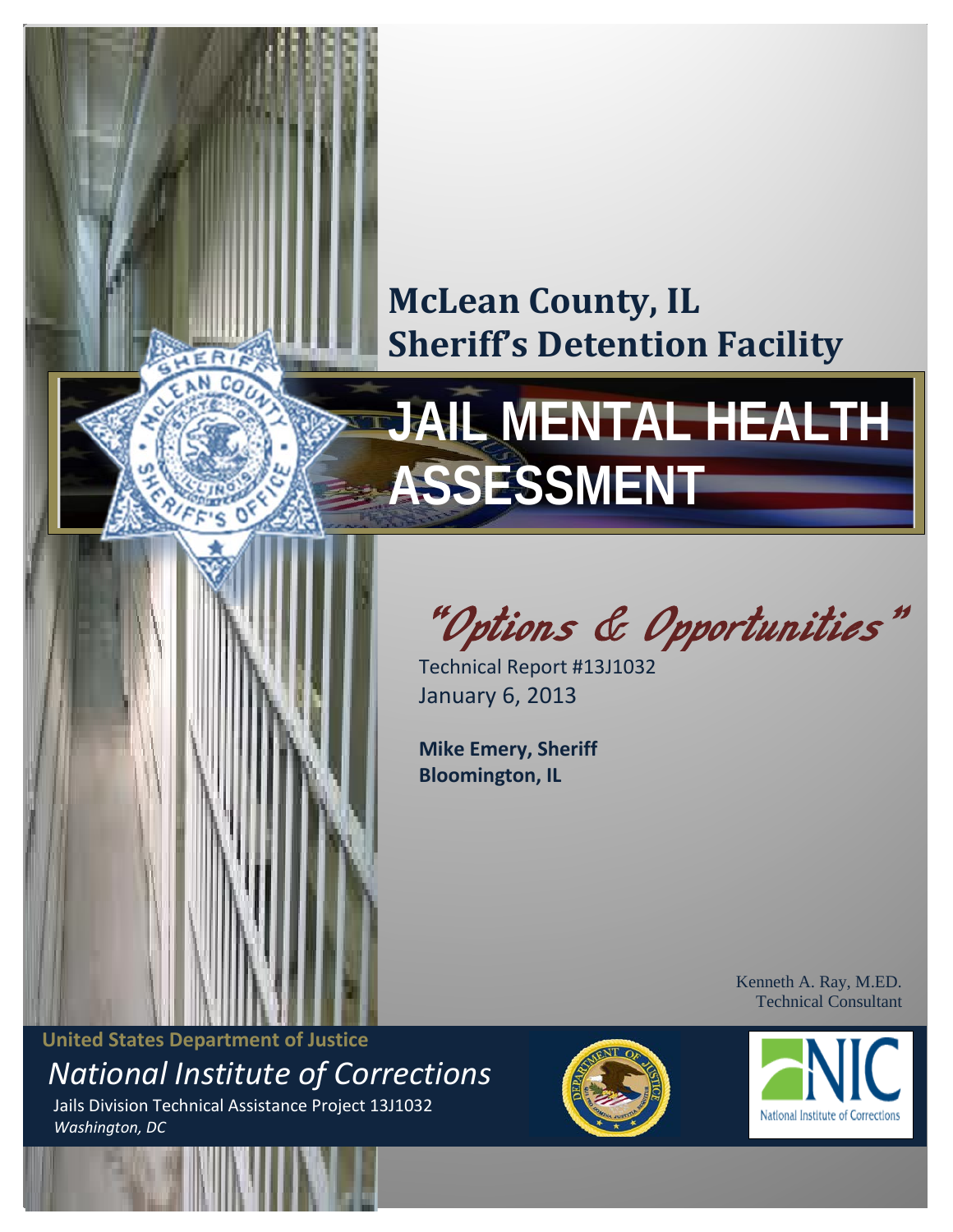**Technical Assistance Report** 

## **McLean County Sheriffs Detention Facility**

# *Jail Mental Health Assessment "Options & Opportunities"*

United States Department of Justice **National Institute of Corrections** Washington, D.C.

December January 6, 2013

NIC Technical Assistance Request No. 13J1032

Kenneth A. Ray, M.ED, Technical Service Provider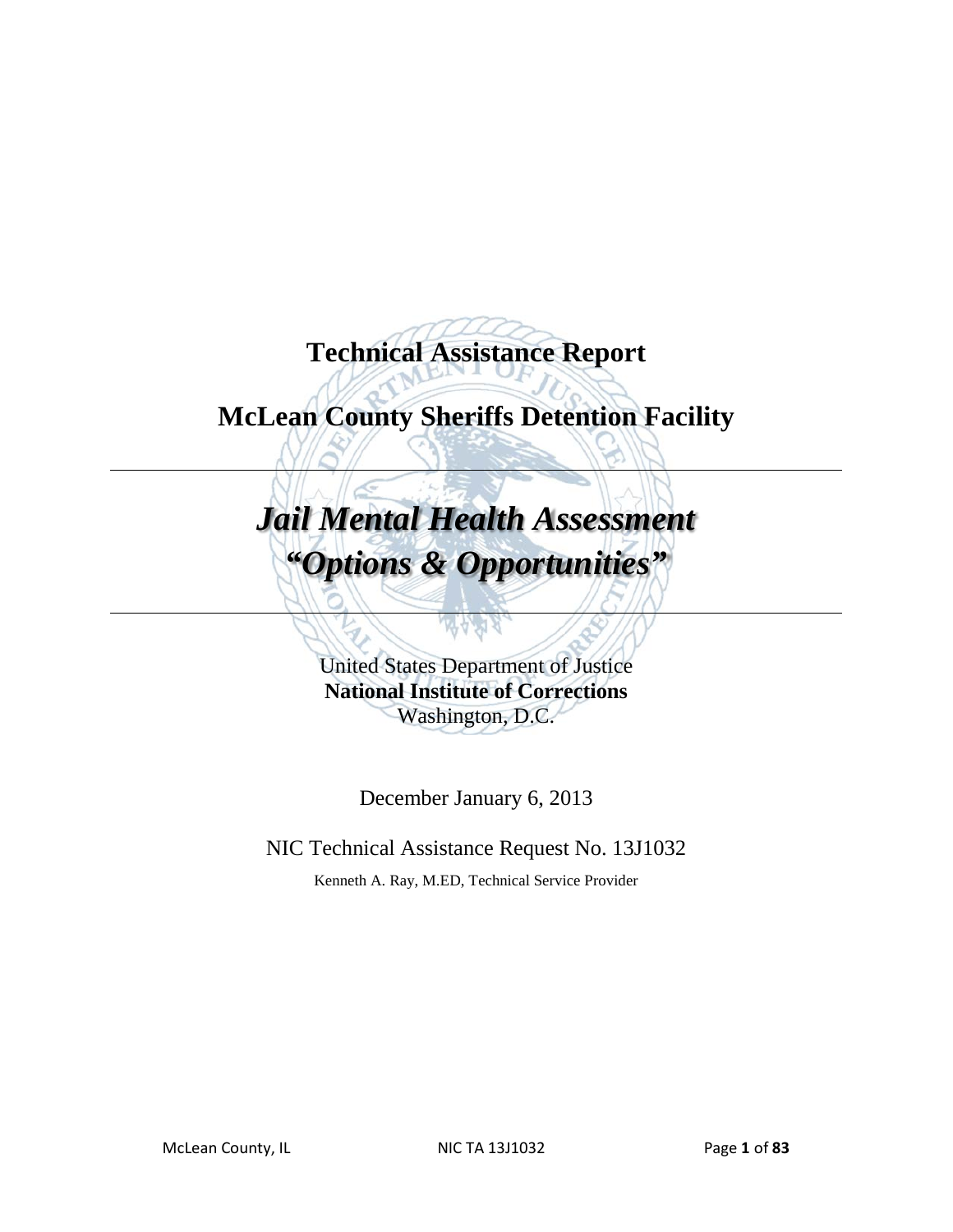

### **U.S. Department of Justice** National Institute of Corrections

*Washington, DC 20534*

#### **DISCLAIMER**

RE: NIC Technical Assistance No. 13J1032

This technical assistance activity was funded by the Jails Division of the National Institute of Corrections. The Institute is a Federal agency established to provide assistance to strengthen State and local correctional agencies by creating more effective, humane, safe and just correctional services.

The resource person who provided the onsite technical assistance did so through a cooperative agreement, at the request of the McLean County, Illinois Sheriff and through the coordination of the National Institute of Corrections. The direct onsite assistance and the subsequent report are intended to assist the agency in addressing issues outlined in the original request and in efforts to enhance the effectiveness of the agency.

The contents of this document reflect the views of Mr. Kenneth Ray. The contents do not necessarily reflect the official views or policies of the National Institute of Corrections.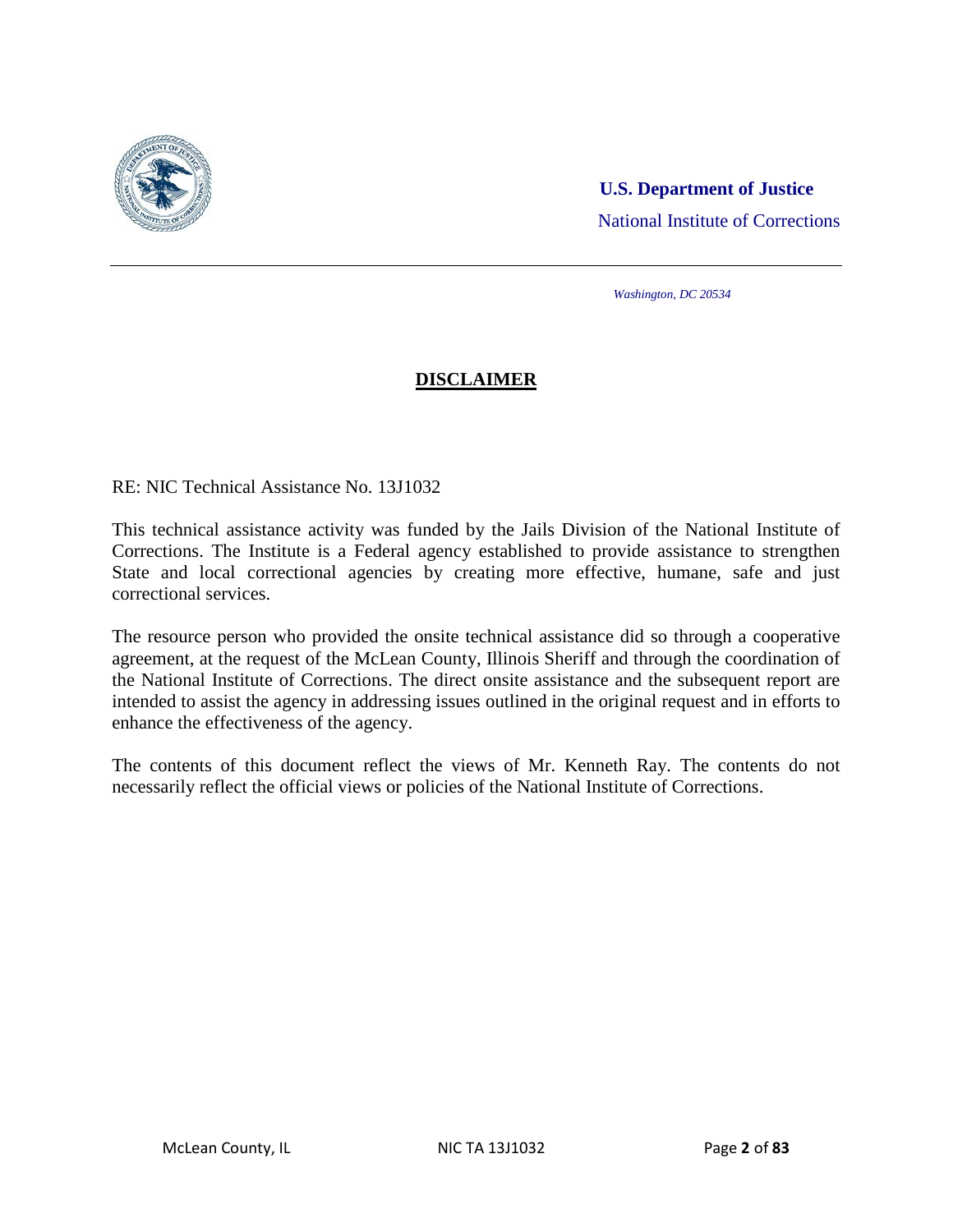#### **CONSULTANT QUALIFICATIONS** Kenneth A. Ray, M.Ed., LMHC, NCC

The United States Department of Justice National Institute of Corrections assigned to Kenneth A. Ray this short-term technical assistance project at the specific request of County officials following a review of prospective qualified consultants.

Ken is a national expert in correctional administration, policy, and operations with more than 35 years of experience in law enforcement, corrections, security, criminal justice administration, behavioral health and consulting. He retired from county government administration in 2005 following a very successful and productive 29-year career serving in many professional and community positions including deputy sheriff, police officer and supervisor, law enforcement administrator and director; criminal justice academy director, emergency management director, jail administrator and director of medium and large county jail systems, community leader and volunteer; and has earned several local, state, and national accolades for his work in public safety, criminal justice, community and youth wellness. Ken is also a licensed mental health primary care provider and Board Certified by the National Board for Certified Counselors.

His expertise in jail mental health and suicide prevention practices and facility design has provided pivotal assistance to numerous mega, large, medium, and small jails throughout the United States. More recent projects include Dallas County, TX (8500 beds), Lake County, IN (1050 beds) St. Croix and Chippewa Counties, WI (500 beds combined) Onondaga County, NY (1000 beds), and Porter County, IN (450 beds). Ken has served as the lead compliance consultant for a Federal Jail Civil Rights Settlement Agreement at Lake County, IN since late 2010. He is the County's Liaison to the United States Department of Justice Civil Rights Division and compliance assurance coordinator. There he leads a team of national experts in the fields of correctional medicine, suicide prevention, life and fire safety, sanitation, and use of force to assist in ensuring compliance and rapid dismissal of the federal order.

Ken holds a M.Ed. in Counseling and Human Development, Bachelors and Associates degrees in Criminal Justice and Law Enforcement, and is currently pursuing a Doctorate in Behavioral Health at Arizona State University's Graduate School of Letters and Sciences. His work in mental health spans the entire length of his professional career including developing and implementing school based behavioral health services, forensic assessment and counseling, jailbased mental health services, residential and out-patient clinical primary care of individuals, families, children, and groups. He has in excess of 4000 hours professional development training, and has completed academic residencies and internships in metropolitan police administration, community policing, psychiatric prison inmate assessment and treatment, jailbased mental health services, pediatric health diagnosis and treatment, and community mental health. As an adjunct professor at public and private universities in Texas and Washington states, Ken taught graduate and undergraduate courses in criminal justice, business administration, and counseling. He has conducted over 300 professional presentations on various criminal justice, education, law enforcement, corrections, and mental health topics at the local, state, and national levels since 1986.

Ken is married with six children and one grandson, and resides in Ashland, Kentucky.

McLean County, IL NIC TA 13J1032 Page **3** of **83**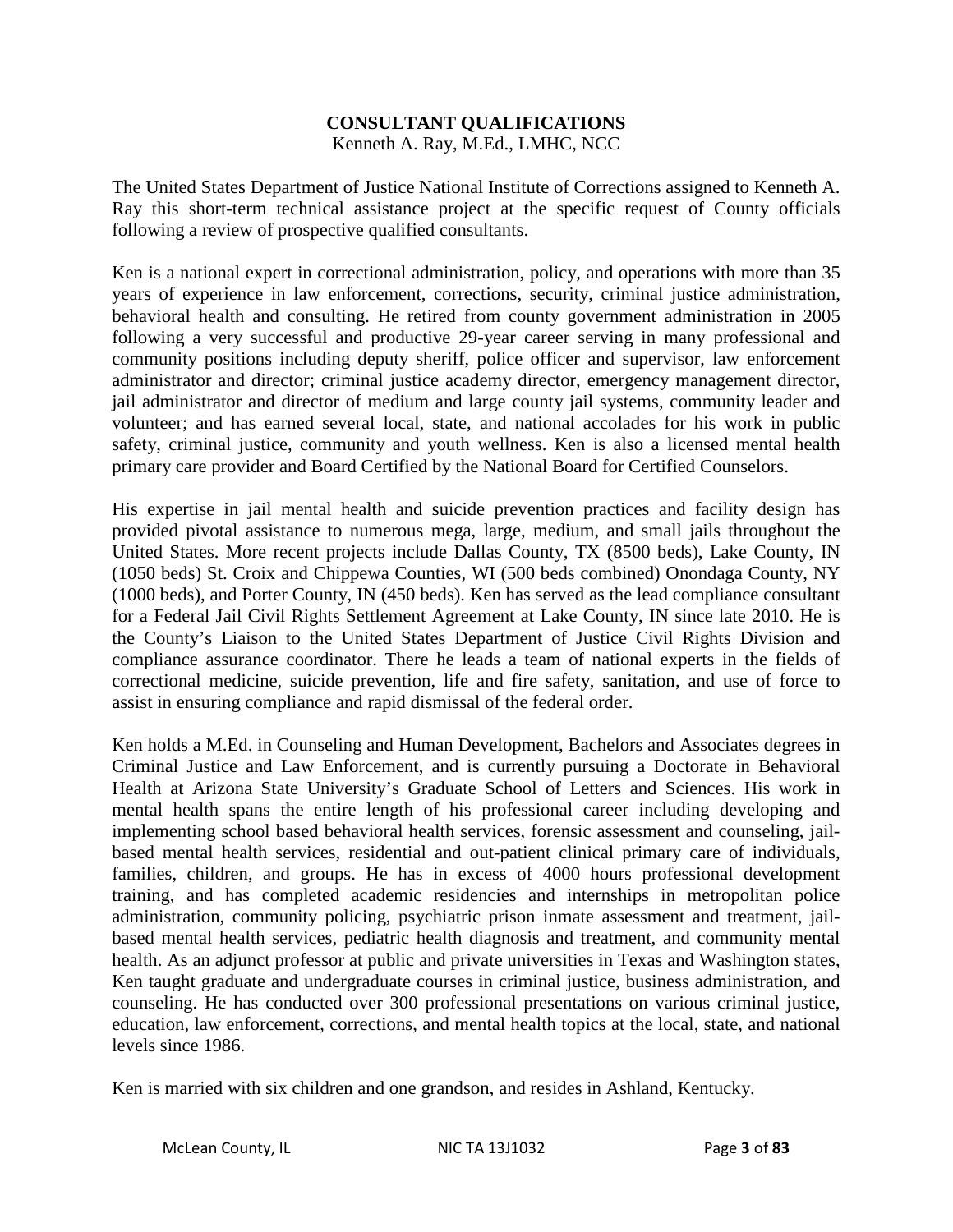#### **EXECUTIVE SUMMARY**

The McLean County Sheriff, other government officials and community leaders remain committed to providing constitutional care of inmates afflicted with mental illness who are incarcerated within the McLean County, IL Detention Facility (MCDF). These officials and community leaders clearly recognize their moral and legal obligation to ensure that adequate health care is provided all inmates is provided and place commendably high value on collaboration among all government and community elements to meet this obligation. The overall results of this assessment are convincing evidence of a long-standing culture of government transparency and effective problem solving within and among the McLean County community.

MCDF is clearly one of the most professionally managed and forward-thinking County jails in the nation in the opinion of this Consultant. MCDF contains and is surrounded by an army of competent, compassionate, and dedicated people who seem sincerely invested in the success of facility and its mission.

In general, it appears that mentally ill inmates at MCDF are provided good care that begins at the booking process but does not end exactly at discharge. Electronic databases exist to provide adequate initial and ongoing screening and evaluation of inmate health and risk needs. Screening, evaluation, referral, and care of inmates continue during incarceration as need to ensure identification and treatment of inmate mental health problems, serious or otherwise. There is an array of quality and evidence-based general and therapeutic programs involving qualified jail staff, professionals, and community volunteers. Officials openly acknowledge and are very concerned about improving facility housing options for mentally ill inmates. Discussions to correct these housing deficiencies began before this assessment and forward movement continues. Planning is underway to create special housing capacity. Despite this single deficiency, it is MCDF policy and practice to maintain close monitoring and care of inmates housed in segregation. Licensed mental health professionals are on-site providing primary care and support. However, officials should consider increasing on-site hours to ensure consistent continuity of assessment and care. Psychotropic medications seem to be responsibly secured, prescribed, and use seems properly monitored. Mentally ill inmates are provided prescriptions for continuation of medications upon release. MCDF maintains an effective suicide prevention program providing for timely identification, response, and intervention services. Staff seems well trained in suicide prevention and MCDF officials continue to require regular training on this topic and subjects related to mental illness in corrections. MCDF officials are encouraged to review policies involving post crisis debriefing and revise them according to the current literature related to staff wellness and crisis intervention recovery. Mortality and morbidity review policies should be reviewed and revised accordingly. Officials should expand involvement of community advocacy groups such as NAMI.

Finally, McLean County has not escaped the reach of severe cut-backs in funding for mental health services. Despite its remarkable development of specialty courts and best-practices alternatives, officials will be hard-pressed to effectively manage the impact of these cut-backs without devoting additional resources to community-based interventions and treatment. However, McLean County is clearly devoted to meeting this challenge.

McLean County, IL NIC TA 13J1032 Page **4** of **83**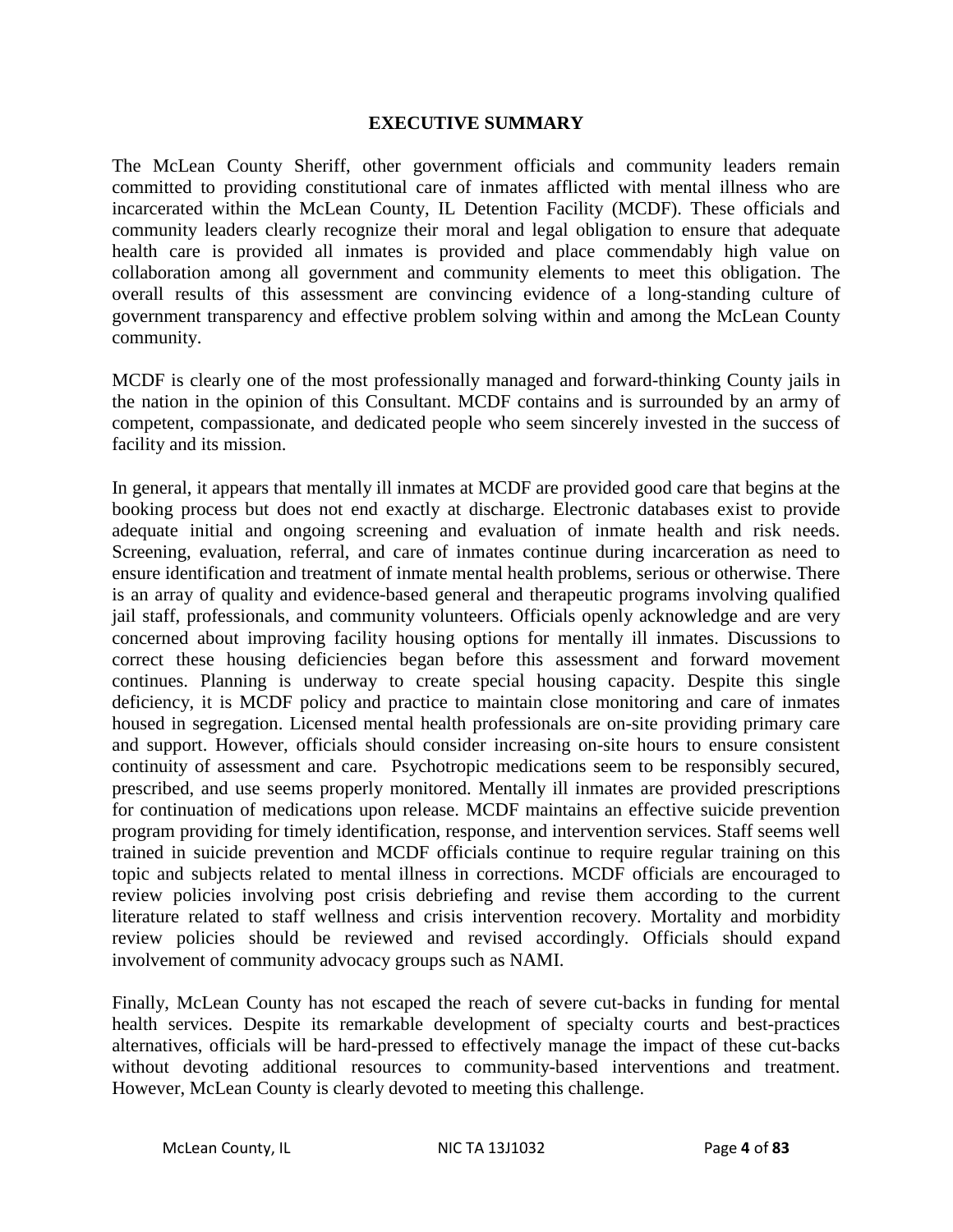| <b>Topic</b>                     |                                                                      |    |  |  |
|----------------------------------|----------------------------------------------------------------------|----|--|--|
| <b>Cover Page</b>                |                                                                      |    |  |  |
| <b>Disclaimer</b>                |                                                                      |    |  |  |
| <b>Consultant Qualifications</b> |                                                                      |    |  |  |
| <b>Executive Summary</b>         |                                                                      |    |  |  |
| I.                               | <b>Introduction</b>                                                  | 6  |  |  |
|                                  | Basics of a National Problem                                         |    |  |  |
|                                  | Psycho-Social & Criminogenic Characteristics of Mentally III Inmates |    |  |  |
| II.                              | <b>Purpose of this Assistance</b>                                    | 11 |  |  |
| III.                             | <b>Scope of Work</b>                                                 | 12 |  |  |
|                                  | Pre-On-Site Activities                                               |    |  |  |
|                                  | <b>On-Site Activities</b>                                            |    |  |  |
|                                  | On-Site Schedule                                                     |    |  |  |
| IV.                              | <b>Document Review</b>                                               | 15 |  |  |
| V.                               | <b>Methodology</b>                                                   | 18 |  |  |
| VI.                              | <b>Progress &amp; Perceptions</b>                                    | 19 |  |  |
|                                  | Progress                                                             |    |  |  |
|                                  | Perception                                                           |    |  |  |
|                                  | Recommendations                                                      |    |  |  |
| VII.                             | <b>Legal Framework</b>                                               | 24 |  |  |
|                                  | <b>CRIPA</b>                                                         |    |  |  |
|                                  | <b>PLRA</b>                                                          |    |  |  |
|                                  | <b>Inmate Health Care</b>                                            |    |  |  |
|                                  | Inmate Psychiatric Care                                              |    |  |  |
|                                  | Staffing & the Federal Courts                                        |    |  |  |
|                                  | Duty to Protect                                                      |    |  |  |
|                                  | <b>Staffing Levels</b>                                               |    |  |  |
|                                  | Liability                                                            |    |  |  |
|                                  | <b>Court Intervention</b>                                            |    |  |  |
|                                  | Lack of Funds No Excuse                                              |    |  |  |
|                                  | <b>Recent Federal Cases</b>                                          |    |  |  |
| VIII.                            | <b>Assessment of MCDF Mental Health Practices</b>                    | 36 |  |  |
|                                  | Adequacy of Screening and Evaluation for Mental Illness              |    |  |  |
|                                  | <b>Treatment Programming and Housing</b>                             |    |  |  |
|                                  | <b>Mental Health Staffing</b>                                        |    |  |  |
|                                  | <b>Health Care Records</b>                                           |    |  |  |
|                                  | Use of Psychotropic Medications                                      |    |  |  |
|                                  | <b>Suicide Prevention Program</b>                                    |    |  |  |
| IX.                              | <b>Related Issues &amp; Recommendations</b>                          | 80 |  |  |
|                                  | Data Collection and Information Management                           |    |  |  |
|                                  | <b>Cross-Disciplinary Staff Meetings</b>                             |    |  |  |
|                                  | Advocacy                                                             |    |  |  |
| <b>Conclusion</b><br>83          |                                                                      |    |  |  |

#### **TABLE OF CONTENTS**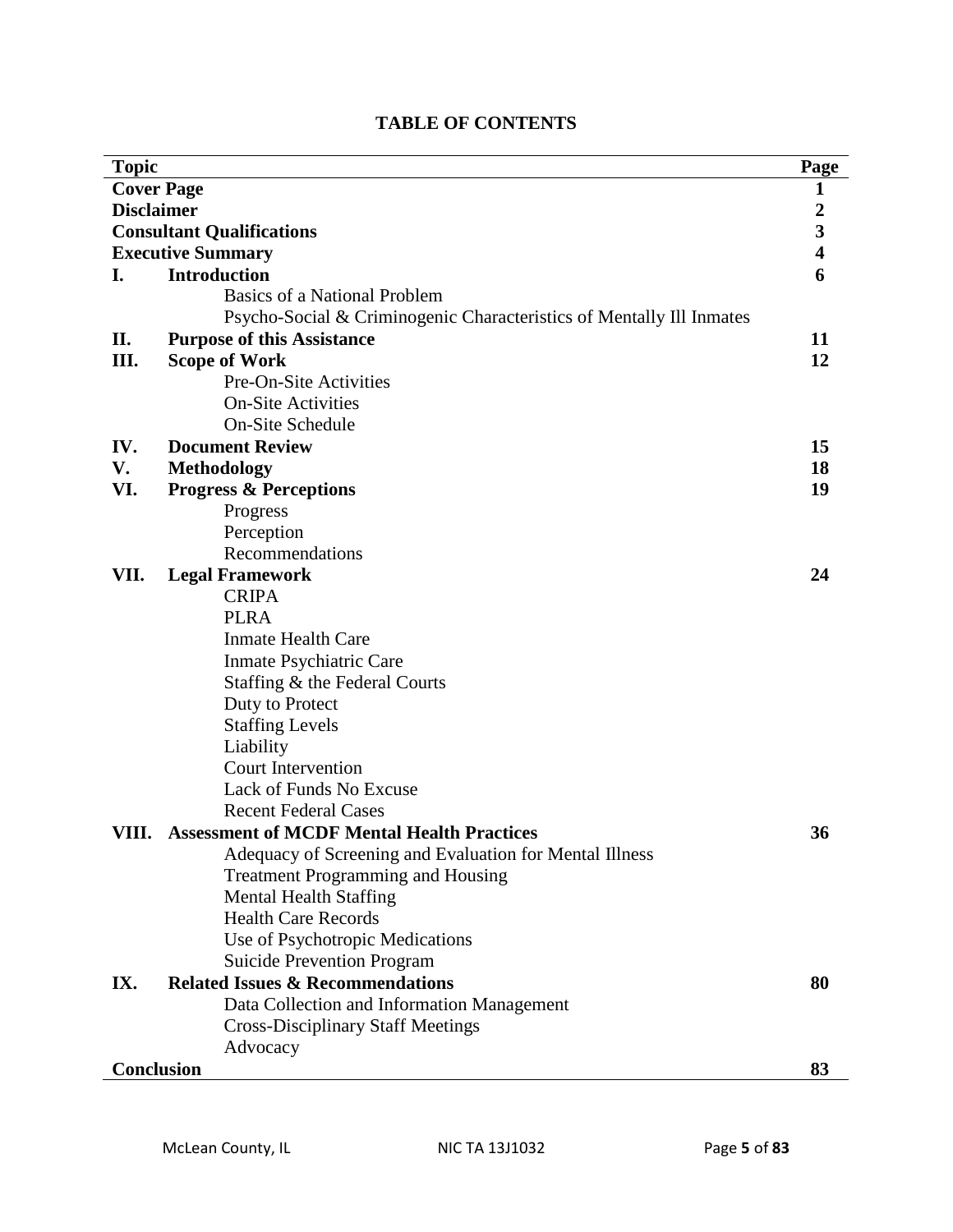#### **Technical Assistance Report McLean County, Illinois Sheriff's Office Jail Mental Health Assessment**

## *"Options & Opportunities"*

United States Department of Justice National Institute of Corrections Technical Assistance Request No. 13J1032 Kenneth A. Ray, M.Ed., DOJ/NIC Technical Service Provider

#### **I. INTRODUCTION**

This report contains information about interviews, observations, document and data reviews, discussions, additional topical research, tours of the McLean County Detention Facility, conclusions and recommendations of Kenneth A. Ray, following the completion of short-term technical assistance to the McLean County Sheriff's Office Jail located in Bloomington, Illinois. The conclusions and recommendations contained in this report are based on this Consultant's understanding of concerns about mentally ill jail inmates voiced by some 40 participants including Sheriff Mike Emery and jail staff, local criminal justice, law enforcement, and government officials, local social justice and mental health community leaders, and researchers involved in local criminal justice issues from Illinois State University. A distinct and vivid unanimous desire was voiced by all participants involved in this assessment to 1) ensure adequate and constitutional care of mentally ill inmates incarcerated at the McLean County Detention Facility (MCDF); 2) improve custody housing for these inmates; 3) identify and implement additional, cost-effective and evidence-based jail diversion; jail treatment; and reentry services; and, 4) identify and engage opportunities and options for strengthening existing collaborations and partnerships. All participants were openly candid and descriptive.

#### **A. Basics of a National Problem**

Growing numbers of mentally ill offenders have strained jail's fiscal and operational capacities; many to the point of costly federal intervention and judicial oversight involving the United States Department of Justice Civil Rights Division.<sup>[1](#page-0-0)</sup> Thousands of people with mental illness are falling through the cracks of this country's social safety net and are landing in the criminal justice system at an alarming rate. Each year, more than ten million people are booked into U.S. jails. Studies indicate that rates of mental illness among these individuals are at least three to four times higher than the rates of serious mental illness in the general population.<sup>[2](#page-6-0)</sup>

 $1$  The United States Attorney is authorized by federal law to investigate and litigate violations of Constitutional Civil Rights under the Civil Rights for Institutionalized Persons Act (CRIPA). There are currently more than 30 correctional facilities under federal order to comply with Constitutional requirements for the care and protection of inmates. Most of these cases involved medical and mental health violations. *See: http://www.justice.gov/crt/about/spl/findsettle.php*<br><sup>2</sup> *See*: http://consensusproject.org/the\_report/executive-summary

<span id="page-6-0"></span>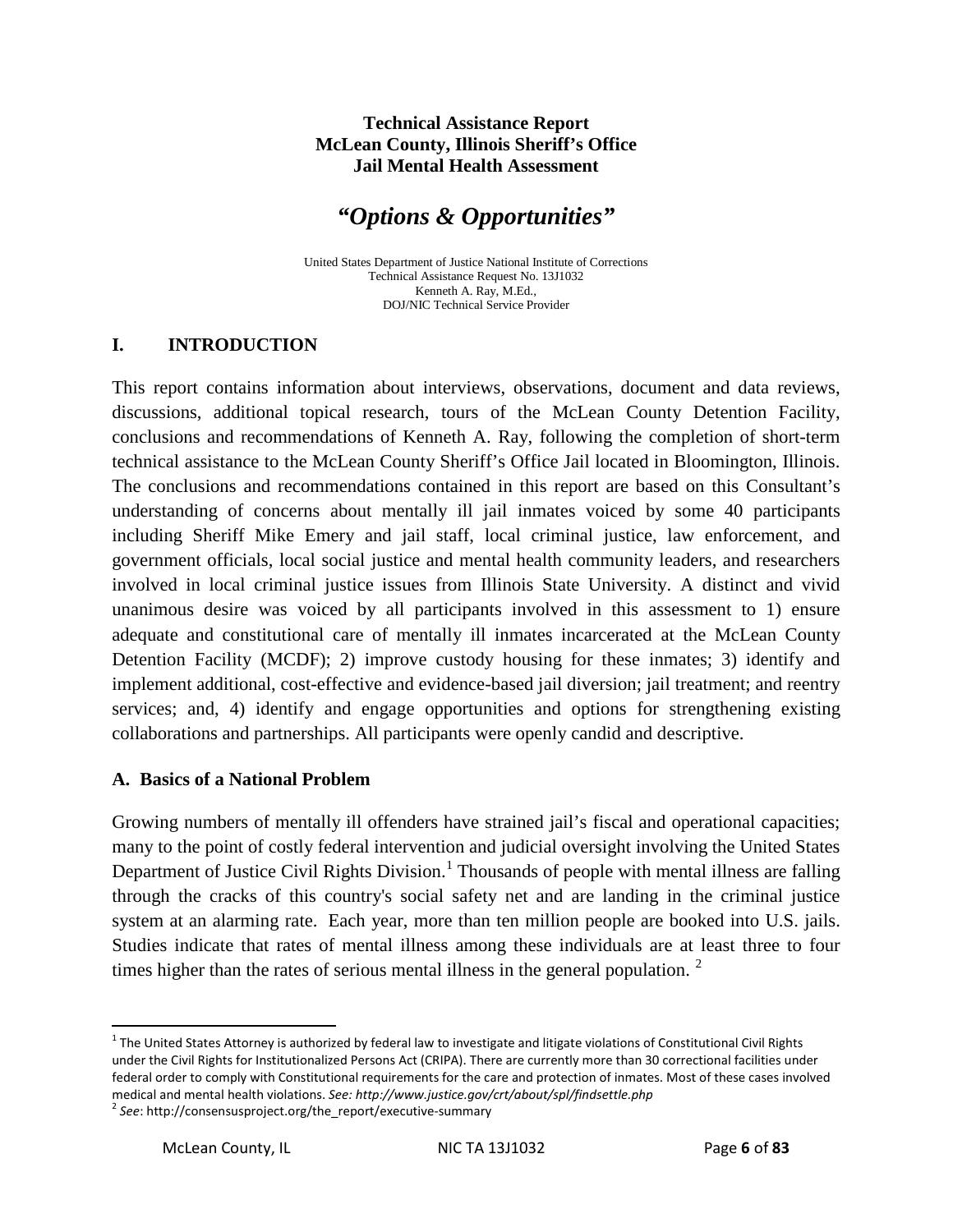The origins of the problem are complex and largely beyond the scope of this report. During the last 35 years, the mental health system has undergone tremendous change. Once based exclusively on institutional care and isolation, the system has shifted its emphasis almost entirely to the provision of community-based support for individuals with mental illness. This public policy shift has benefited millions of people, effecting the successful integration of many people with active or past diagnoses of mental illness into the community. Many clients of the mental health system, however, have difficulty obtaining access to mental health services. Overlooked, turned away, or intimidated by the mental health system, many individuals with mental illness end up disconnected from community supports. The absence of affordable housing and the crisis in public housing exacerbates the problem; most studies estimate that at least 20 to 25 percent of the single, adult homeless population has a serious mental illness.

Most troubling about the criminal justice system's response in many communities to people with mental illness is the toll it exacts on people's lives. Law enforcement officers' encounters with people with mental illness can sometimes end in violence, including the use of lethal force. Although rare, police shootings do more than end the life of one individual. Such incidents also have a profound impact on the consumer's family, the police officer, and the general community. When they are incarcerated, people with untreated mental illness are especially vulnerable to assault or other forms of intimidation by predatory inmates. In prisons and jails, which tend to be environments that exacerbate the symptoms of mental illness, inmates with mental illness are especially at risk of harming themselves or others. Once they return to the community, people with mental illness learn that providers already overwhelmed with clientele are sometimes reluctant to treat someone with a criminal record.

Given the dimensions and complexity of this issue, the demands upon the criminal justice system to respond to this problem are overwhelming. Police departments dedicate thousands of hours each year transporting people with mental illness to hospitals and community mental health centers where staff often have to turn away the individual or quickly return him or her to the streets. Jails and prisons are swollen with people suffering some form of mental illness; on any given day, the Los Angeles County Jail system and detention centers hold more people with mental illness than any state hospital or mental health institution in the United States.

Not surprisingly, the McLean County criminal justice system has encountered people with mental illness with increasing frequency. Calls for crackdowns on quality-of-life crimes and offenses such as the possession of illegal substances have netted many people with mental illness, especially those with co-occurring substance abuse disorders. Ill-equipped to provide the comprehensive array of services that these individuals need, corrections administrators often watch the health of people with mental illness deteriorate further, prompting behavior and disciplinary infractions that only prolong their involvement in the criminal justice system.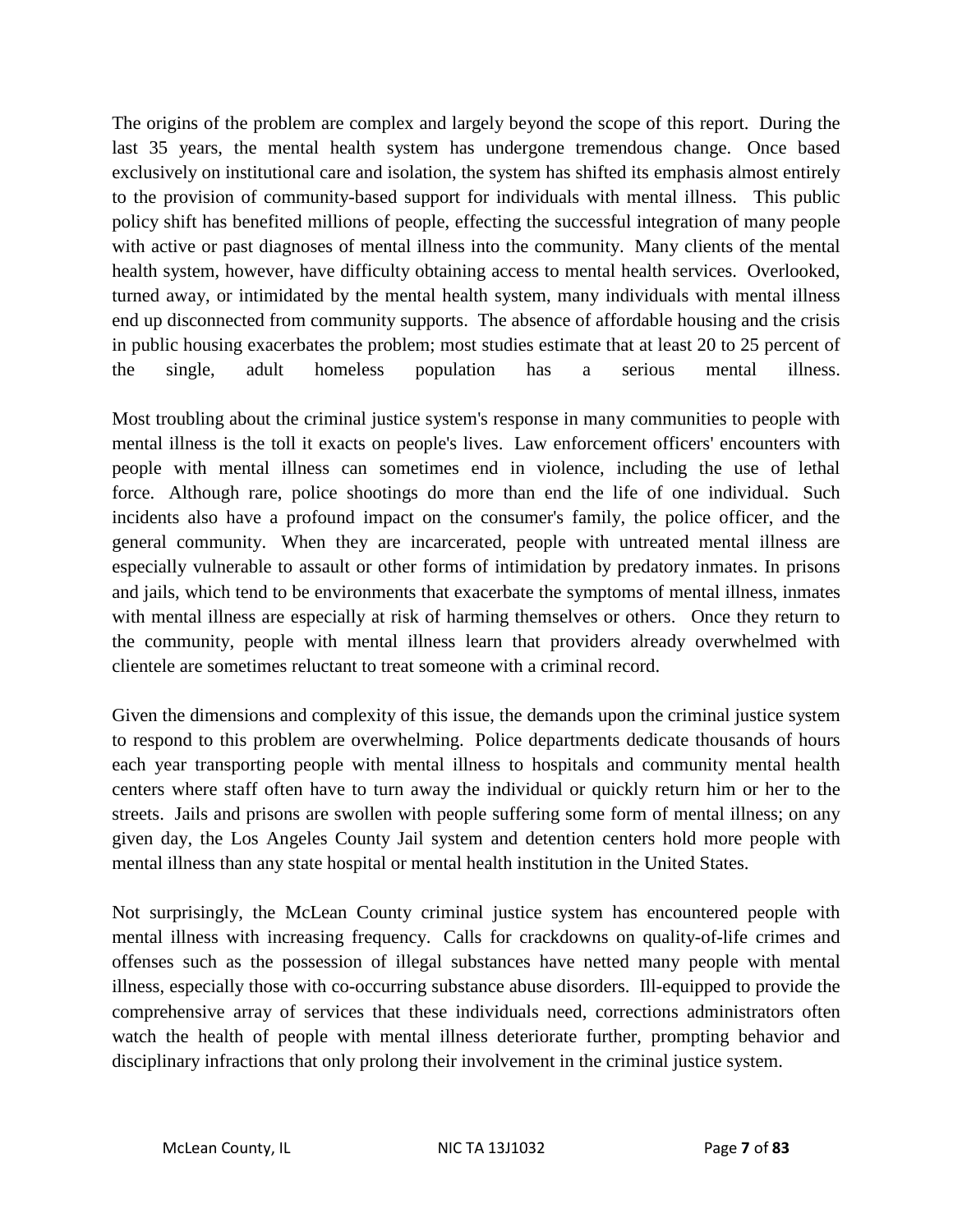According to a study published in 2006 by the United States Bureau of Justice Statistics, at midyear 2005, more than half of all prison and jail inmates had a mental health problem, including 705,600 inmates in State prisons, 78,800 in Federal prisons, and 479,900 in local jails. These estimates represented 56% of State prisoners, 45% of Federal prisoners, and 64% of jail inmates. In addition, this research states that "people with mental illnesses are overrepresented in probation and parole populations at estimated rates ranging from two to four times the general population". These findings serve as a *clarion wake-up call* to local officials for taking immediate action, and provide guidance for developing cogent response plans, not only to avoid expensive federal intervention, but to rally community leaders and partners to address psychosocial and criminogenic characteristics among this inmate population.  $3$  Overall, jail inmates reportedly have higher mental health problems those inmates in state or federal prisons (64.2%, 56.2%, and 44.8% respectively). This makes perfect sense when considering the fact that all state and federal inmates typically begin incarceration in a local jail. Simply stated, not all jail inmates go to prison but all state prison inmates are initially booked into a local jail.

#### **B. Psycho-Social and Criminogenic Characteristics of Mentally Ill Inmates**

Local government, criminal justice, and community leaders are best served by interpreting the needs of their mentally ill inmates as a reflection of the needs in the overall community. Mentally ill inmates are no less citizens or constituency than are the mentally well. Yet, the debilitating stigma of being labeled "mentally ill" worsens when the label "offender" or "inmate" is added.

Staggering moral and financial issues, added to the high liability risks surrounding the incarceration of this community population drives a salient and unending obligation for community leaders to focus special attention and dedicate resources toward adequate care and management. A good first step for this attention can be to focus resources on establishing a datadriven and compassionate understanding of factors that place the mentally ill at risk of criminal justice involvement and incarceration. Understanding the relevant psycho-social and criminogenic risk factors specific to McLean County's mentally ill population is a formative basis for good response planning.

Compared to non-mentally ill jail inmates, mentally ill inmates are more likely to have a current or past violent offense and three or more prior incarcerations. They are much more likely to have substance dependence or abuse issues and are more likely to report drug use a month before their arrest. Mentally ill inmates are almost twice as likely to be homeless and three times more likely to have a history of being victims of physical or sexual abuse. They are more likely to have parents who abused drugs or alcohol. Regarding jail behavior, mentally ill inmates are twice as likely to violate jail rules, engage in physical or verbal assaults at a rate of four times more often,

<span id="page-8-0"></span> <sup>3</sup> *See*: http://www.bjs.gov/content/pub/pdf/mhppji.pdf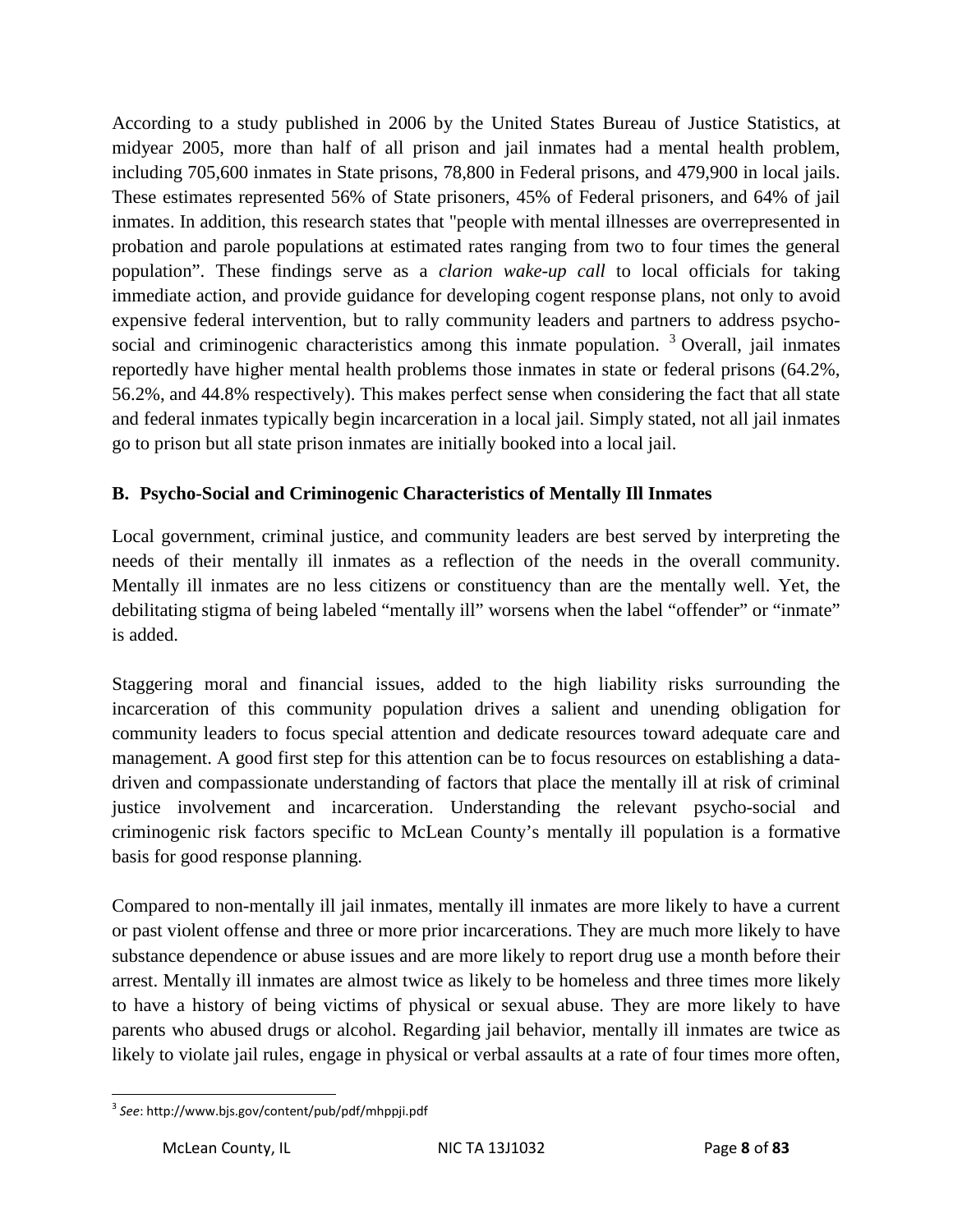are three times more likely to be injured in a fight during incarceration than non-mentally ill inmates.



McLean County leaders should drill even deeper into these factors in order to target jail-based and community interventions so that resources are focused strategically. Homeless, employment, and family background information can provide a better understanding for this process.

As stated above, mentally ill jail inmates were found to be homeless at almost twice the rate of the non-mentally ill and less likely to be employed in the month of their arrest. They are four times more likely to be victims of physical abuse and three times more likely to be victims of sexual abuse. While growing up, they are more likely to receive public assistance and twice as likely to live in foster care, an agency or institution. Regarding family background, mentally ill inmates lived with both parents slightly less often than their counterparts but were more likely to live with one parent or someone else. Twice as many mentally ill inmates have parents who abused substances and less likely to have parents who do not. They are significantly more likely to have parents, siblings, and children who have been incarcerated.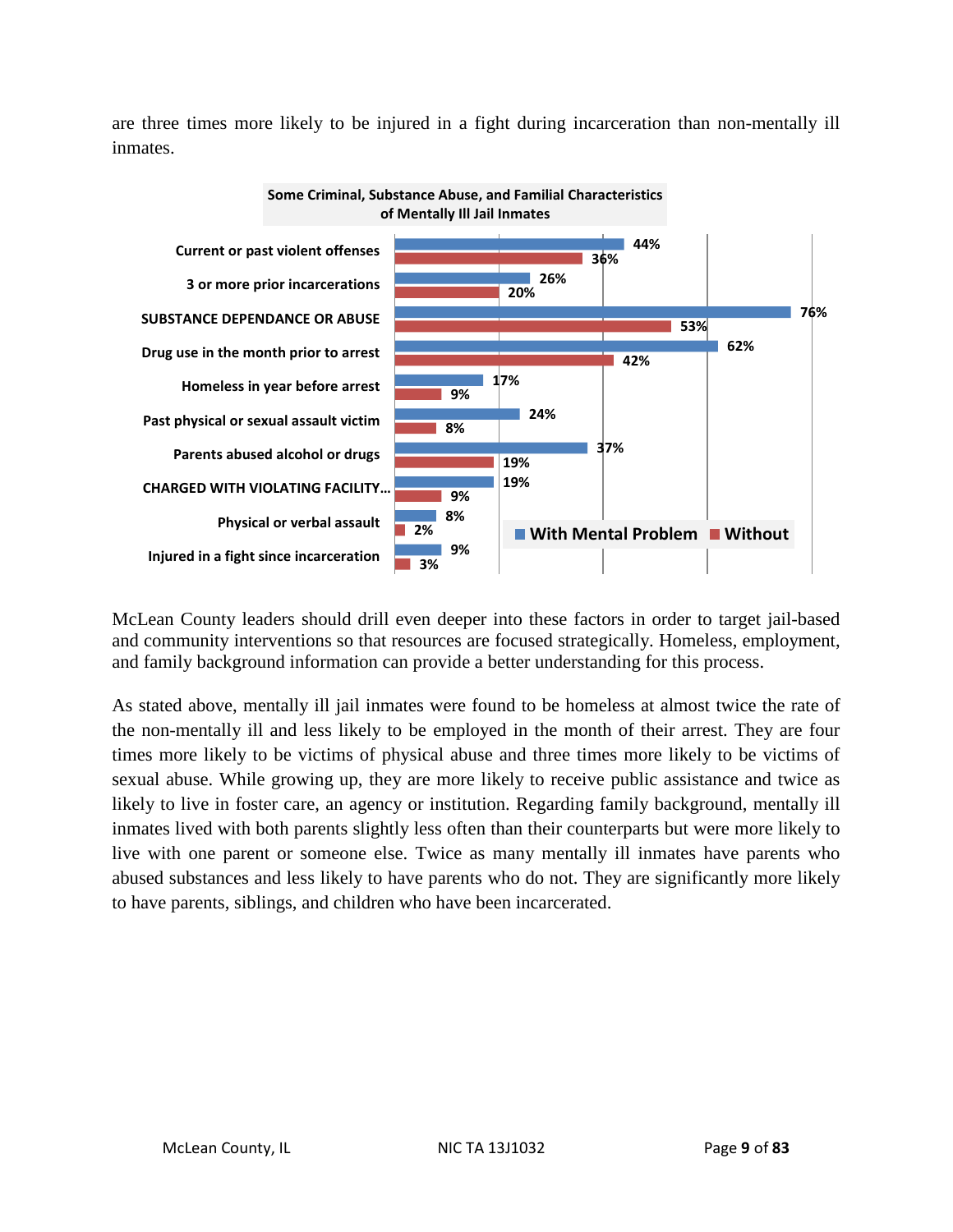

**Homelessness, Employment, and Family Background Characteristics**

McLean County continues to look very closely at the clinical mental health and substance abuse and dependence characteristics of its mentally ill offender population to determine its capacity for treatment and programming before, during, and after incarceration. The BJS study provides further insight into these issues.

Gender, race, and age are also important factors for targeting custody and community intervention services and program capacity to inmates with mental illness. This means that interventions must use evidence-based programming specific to the salient demographic characteristics. Programs should be qualified, culturally competent, gender sensitive, and age

McLean County, IL NIC TA 13J1032 Page **10** of **83**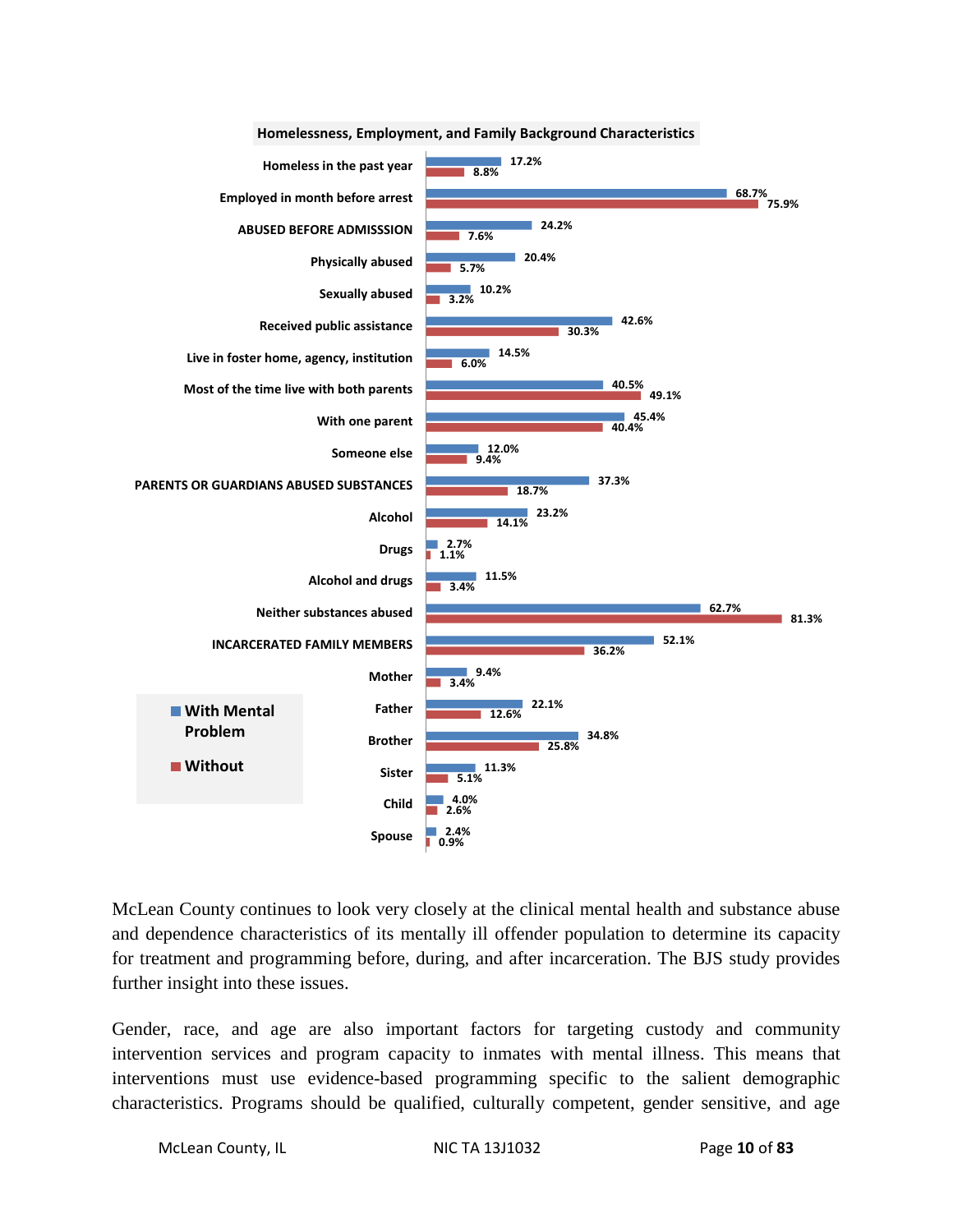specific. Regarding these characteristics, the BJS study found several program development indicators.

#### **II. PURPOSE OF ASSISTANCE**

McLean County Sheriff Mike Emery, and on behalf of his department and McLean County states in his request this technical assistance,

*"This correspondence is a request to ask for technical assistance in regards to housing inmates with mental health issues. Currently, the trend seems to be that McLean County is providing long term housing for inmates unfit for trial due to the unavailability of beds at state [psychiatric inpatient] facilities. McLean County recognizes that housing and treatment of inmates in need of mental health services will escalate and a technical assistance assessment will provide information on how to proceed in order to address this before it becomes a crisis.*

In support of this request are Chief Judge of the 11<sup>th</sup> Judicial Circuit and *Chairperson of the McLean County Criminal Justice Coordinating Council, Judge Elizabeth Robb, Judge Rebecca Foley, Mr. Matt Sorensen, Chairman of the McLean County Board and McLean County Administrator, Mr. William Wasson"[4](#page-8-0)*

<span id="page-11-0"></span> <sup>4</sup> Request letter from Sheriff Emery to Fran Zandi, NIC Jail Division Technical Assistance Manager dated 10/15/12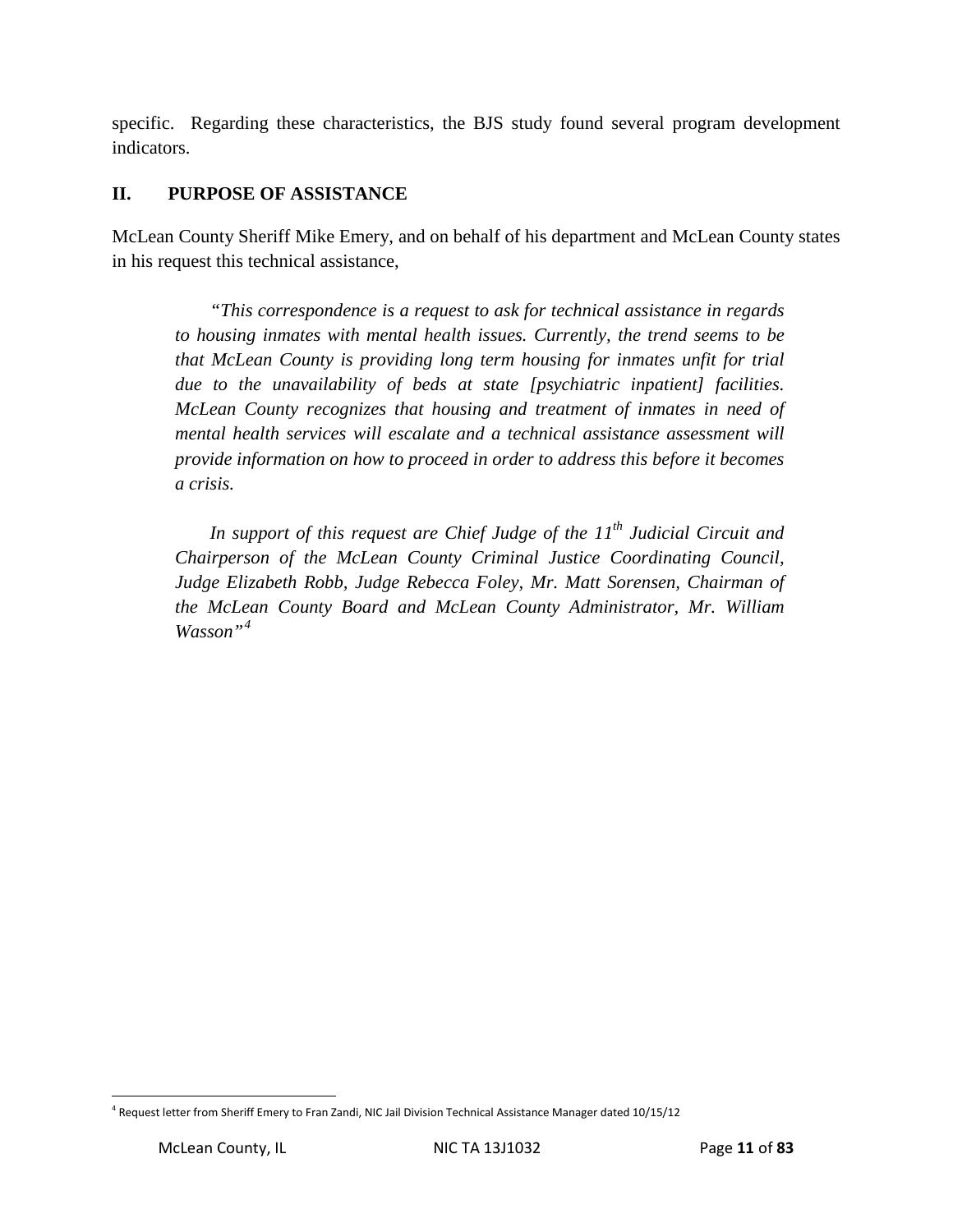#### **III. SCOPE OF WORK**

This technical assistance project includes activities performed prior to November  $16<sup>th</sup>$  thru December 29, 2012. On-site work was performed November 16, and December 3-7, 2012. Project activities included pre on-site preparation, on-site assessment, post-visit follow-up, and report writing. $5$ 

#### **A. Pre-On-Site Activities Included:**

- 1. Contact with Sheriff Emery and discuss the scope and intent of this technical assistance request.
- 2. Based on that discussion, develop an outline of the work requested and develop an itinerary of tasks to be completed.
- 3. Develop a comprehensive list of documents and statistics required and submit them to the Sheriff.
- 4. Review statistics available through their contact with Illinois State University as they pertain to the mental health population of their jail.
- 5. Review current policies/procedures and practices for the mental health population.

#### **B. On-Site Activities Included:**

November 16:

- 1. Attend the CJCC planning meeting; concentrate on the jail planning expectations as they pertain to enrichment of current mental health programs.
- 2. Note any plans for expansion of external components that may be addressed at the meeting.
- 3. Meet with Sheriff Emery for any additional requests as it may impact the on-site visit at the meeting.

December 3-7:

- 1. Meet with primary administrators as designated by the sheriff to outline the agenda and plans for the assessment.
- 2. Discuss the expectations at the November 16 jail planning session.
- 3. Review the population and capacity usage data relevant to implementing best practices for inmates with mental illness.
- 4. Conduct prescheduled meetings and interview local government officials and community partners involved with the mental health population.
- 5. Assess existing usable jail capacity available for renovation for the housing of mentally ill inmates within the jail.
- 6. Assess existing space for new construction and provide options for best use applying the integrated approach to special needs inmates' incarceration and care.
- 7. Hold a preliminary exit meeting outlining provisional observations and findings.

<span id="page-12-0"></span><sup>&</sup>lt;sup>5</sup> NIC TA authorization letter Statement of Work dated 10/31/12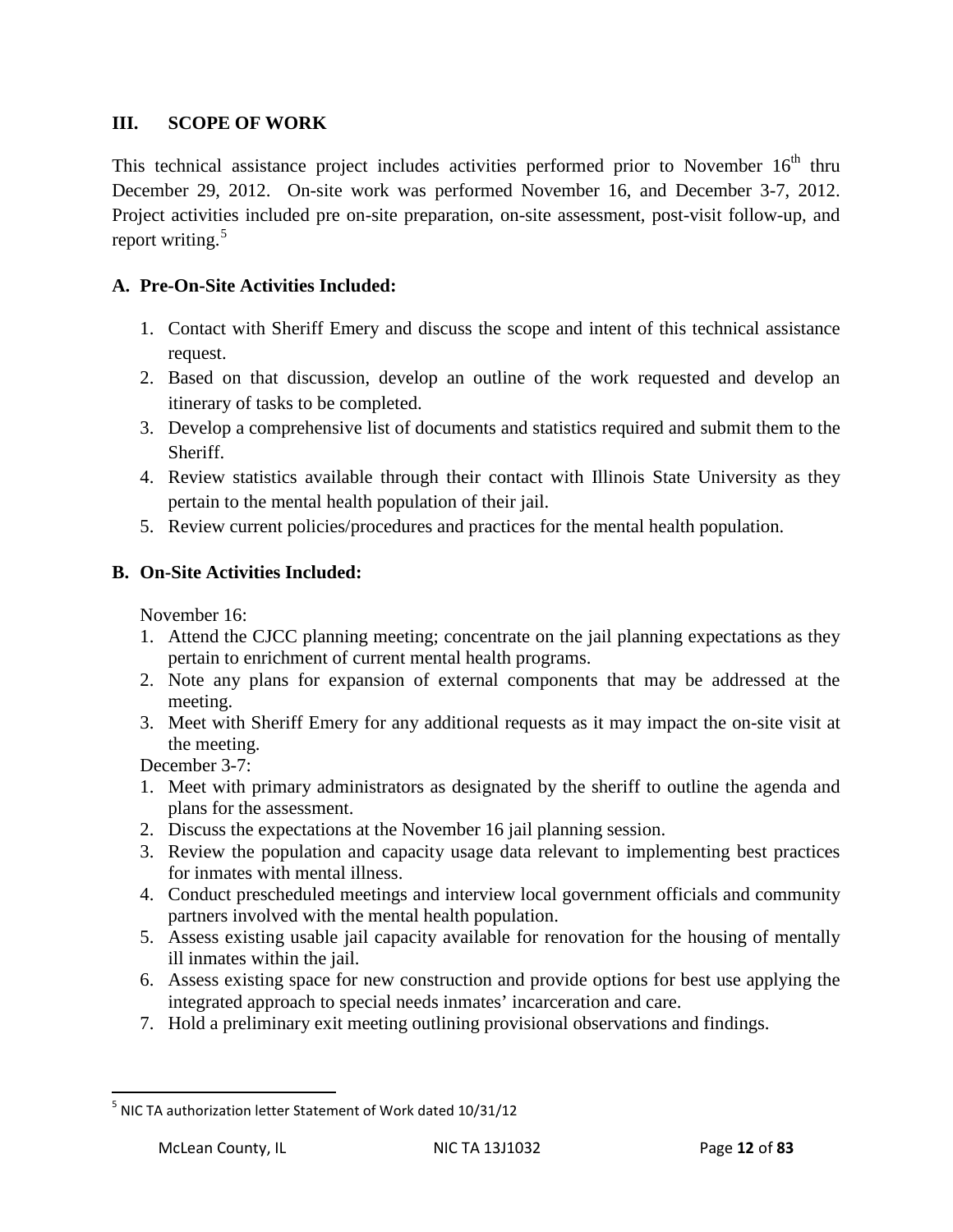While on-site, this consultant met with several MCDF staff, County legal and risk management officials, jail contract medical and mental health treatment providers, and inmates. Participants in this activity are listed below:

- 1. Sheriff Mike Emery, McLean County
- 2. Greg Allen, Superintendent for Adult Detention Facility
- 3. Jamey Kessinger, Assistant Superintendent
- 4. Diane Hughes, Operations Officer
- 5. Karen Zangerle , Director of PATH
- 6. Cara Rebe-Hemp, Professor Criminal Justice Sciences at Illinois State University
- 7. Elizabeth Hall, National Alliance on Mental Health (NAMI)
- 8. Ken Hall, National Alliance on Mental health (NAMI)
- 9. Jason Chambers, McLean County State's Attorney
- 10. Randy McKinley, Bloomington Police Chief
- 11. Melinda Fellner, Jail Assessment Supervising Specialist
- 12. Jackie Mathias, Jail Assessment Specialist
- 13. Sheri Day, Jail Program Director
- 14. Kim Campbell, McLean County Public Defender
- 15. Dr. Laurie Bergner, League of Women Voters Justice Options Committee
- 16. Bob Sutherland , ACLU Jail Review Committee
- 17. Jack Porter, LWV Justice Options Committee (JOC)
- 18. Mark Benson, Real Change Clinical Services (RCCS)
- 19. Chris Chasen, Real Change Clinical Services (RCCS)
- 20. Joan Naour, Director of Jail Nursing
- 21. Lori McCormick, Director of McLean County Court Services (Probation)
- 22. Dr. Carl Alaimo, Past Director and Chief Psychologist Mental Health Services Cook County Jail
- 23. Michelle Rock, Director, Illinois Center of Excellence for Behavior Health and Justice
- 24. Walt Howe, Director of McLean County Health Department
- 25. Beth Whisman, WJBC Radio Bloomington
- 26. Dr. Jessie Krienert, Professor of Criminal Justice Sciences at Illinois State University,
- Chairperson of Jail Review Committee (JRC)
- 27. Dr. Frank Beck, Stevenson Center, Illinois State University
- 28. Dr. Edward Wells, Stevenson Center, Illinois State University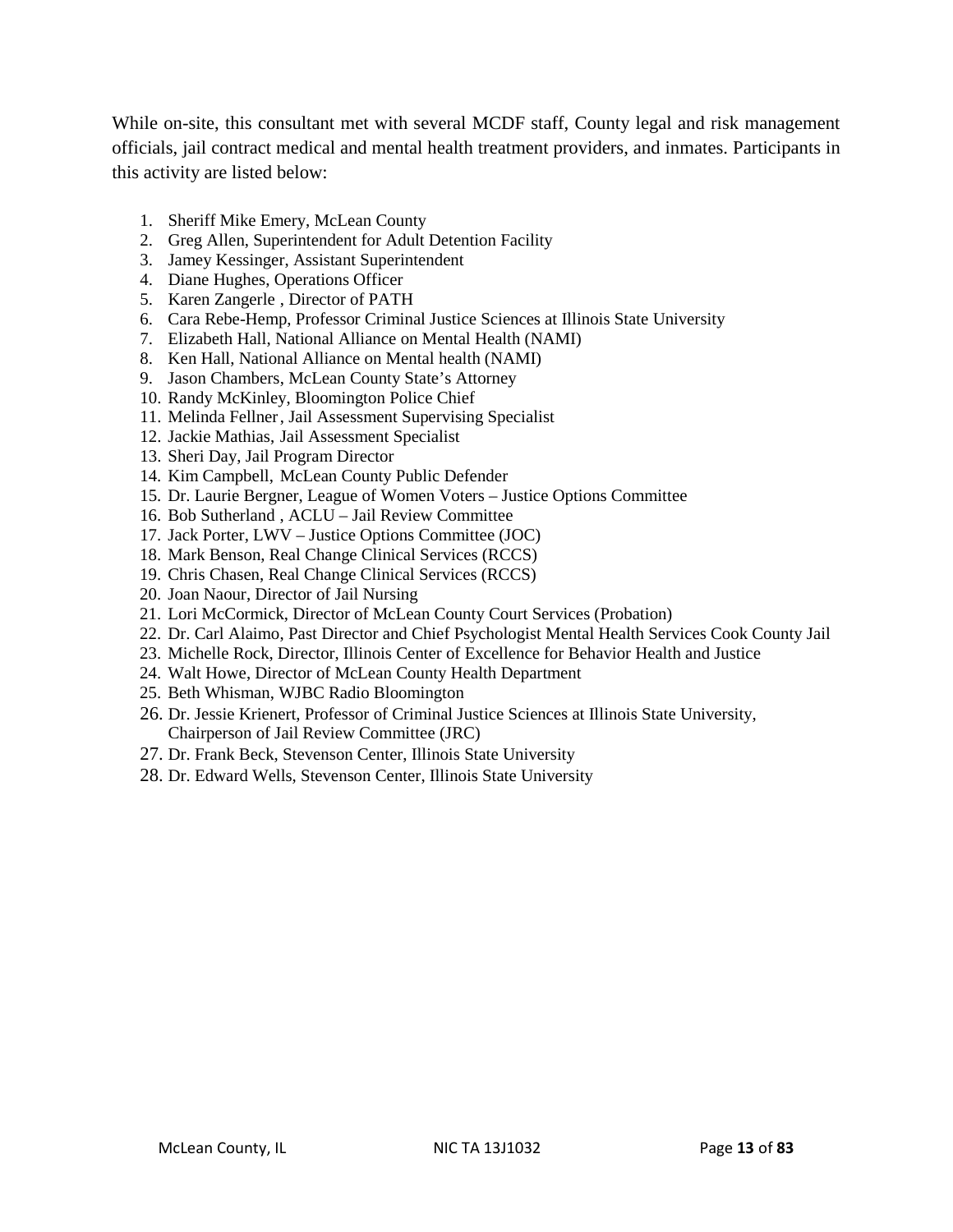#### **C. On-site Activity Agenda:**

| Monday December 3, 2012    | Participant                                                                                                                                         | Representing               | Location                       |
|----------------------------|-----------------------------------------------------------------------------------------------------------------------------------------------------|----------------------------|--------------------------------|
| 08:30 to 16:30             | Greg Allen Jamey Kessinger                                                                                                                          | Jail Division              | Sheriff's Training Room        |
|                            | Diane Hughes Sergeant                                                                                                                               | Administration             |                                |
| 08:30 to 9:30              | Karen Zangerle                                                                                                                                      | <b>PATH</b>                | Sheriff's Training Room        |
| 10:00 to 11:00             | <b>Jason Chambers</b>                                                                                                                               | Prosecutor                 | Sheriff's Training Room        |
| 11:15 to 12:15             | Aaron Woodruff                                                                                                                                      | Chief of ISU PD            | Sheriff's Training Room        |
| 12:40 to 13:00             | Beth Whisman                                                                                                                                        | <b>WJBC</b> Radio          | Radio Bloomington              |
| 13:00 to 17:00             | As scheduled                                                                                                                                        |                            |                                |
| Tuesday December 4, 2012   |                                                                                                                                                     |                            |                                |
| 08:30 to 16:30             | Melinda Fellner, Shift<br>Supervision<br>Jackie Mathias                                                                                             | Jail Division              | <b>Sheriff's Training Room</b> |
|                            | Sheri Day                                                                                                                                           |                            |                                |
| 08:30 to 09:30             | Jessie Krienert, Professor                                                                                                                          | <b>Illinois State Univ</b> | Sheriff's Training Room        |
| 10:00 to 11:00             | Ms. Kim Campbell,                                                                                                                                   | Public Defender            | <b>Sheriff's Training Room</b> |
| 11:00 to 12:00             | Judy Buchanan,                                                                                                                                      | <b>Advocate MH</b>         | <b>Sheriff's Training Room</b> |
| 14:00 to 15:00             | <b>Chief Rick Bleichner</b>                                                                                                                         | Normal PD                  |                                |
| 15:15 to 16:15             | Dr. Laurie Bergner                                                                                                                                  | $\overline{JOC}$           |                                |
|                            | Mr. Bob Sutherland                                                                                                                                  | <b>JOC</b>                 |                                |
|                            | Mr. Jack Porter                                                                                                                                     | <b>JRC</b>                 |                                |
| Wednesday December 5, 2012 |                                                                                                                                                     |                            |                                |
| 08:30 to 11:00             | Mark Benson, QMHP                                                                                                                                   | Jail Mental Health Srvcs   | Sheriff's Training Room        |
| 09:30 to 10:30             | Lori McCormick                                                                                                                                      | Probation                  | Sheriff's Training Room        |
| 11:00 to 12:00             | Elizabeth and Ken Hall                                                                                                                              | <b>NAMI</b>                | Sheriff's Training Room        |
| 11:00 to 12:00             | Joan Naour                                                                                                                                          | Jail Medical               | Sheriff's Training Room        |
| 14:00 to 15:00             | Matt Sorensen, County Board<br>Chairman<br>Bill Wasson, County Admin<br>Hannah Eisner, Asst. County<br>Administrator<br>Pablo Eves, States Attorney | McLean County              | County Gov't Bldg.             |
| 12:00 to 16:30             | Judge's Meeting                                                                                                                                     | Courts                     | Room 503 / Jury                |
|                            |                                                                                                                                                     |                            | Assembly                       |
| Thursday December 6, 2012  |                                                                                                                                                     |                            |                                |
| 08:30 to 10:00             | Walt Howe                                                                                                                                           | <b>MCHD</b>                | Sheriff's Training Room        |
| 10:00 to 14:00             | Dr. Alaimo                                                                                                                                          | <b>State IDHS</b>          | Sheriff's Training Room        |
| 14:15 to 15:15             | Michelle Rock                                                                                                                                       | <b>COEBJ</b>               | Sheriff's Training Room        |
|                            | <b>Chief Randy McKinley</b>                                                                                                                         | <b>BPD</b>                 | Sheriff's Training Room        |
| Friday December 7, 2012    |                                                                                                                                                     |                            |                                |
| 08:30 to 16:30             | Wrap-Up / Exit Prep                                                                                                                                 |                            | Sheriff's Training Room        |
|                            |                                                                                                                                                     | <b>Exit Presentation</b>   | Gov't Bldg.                    |
|                            |                                                                                                                                                     |                            |                                |
|                            |                                                                                                                                                     |                            |                                |
|                            |                                                                                                                                                     |                            |                                |

It is important to note that **ALL** McLean County officials and service providers were exceptionally professional, helpful, motivated, and cooperative during this assessment process. This Consultant observed positive, active and deliberate efforts to develop, provide, and maintain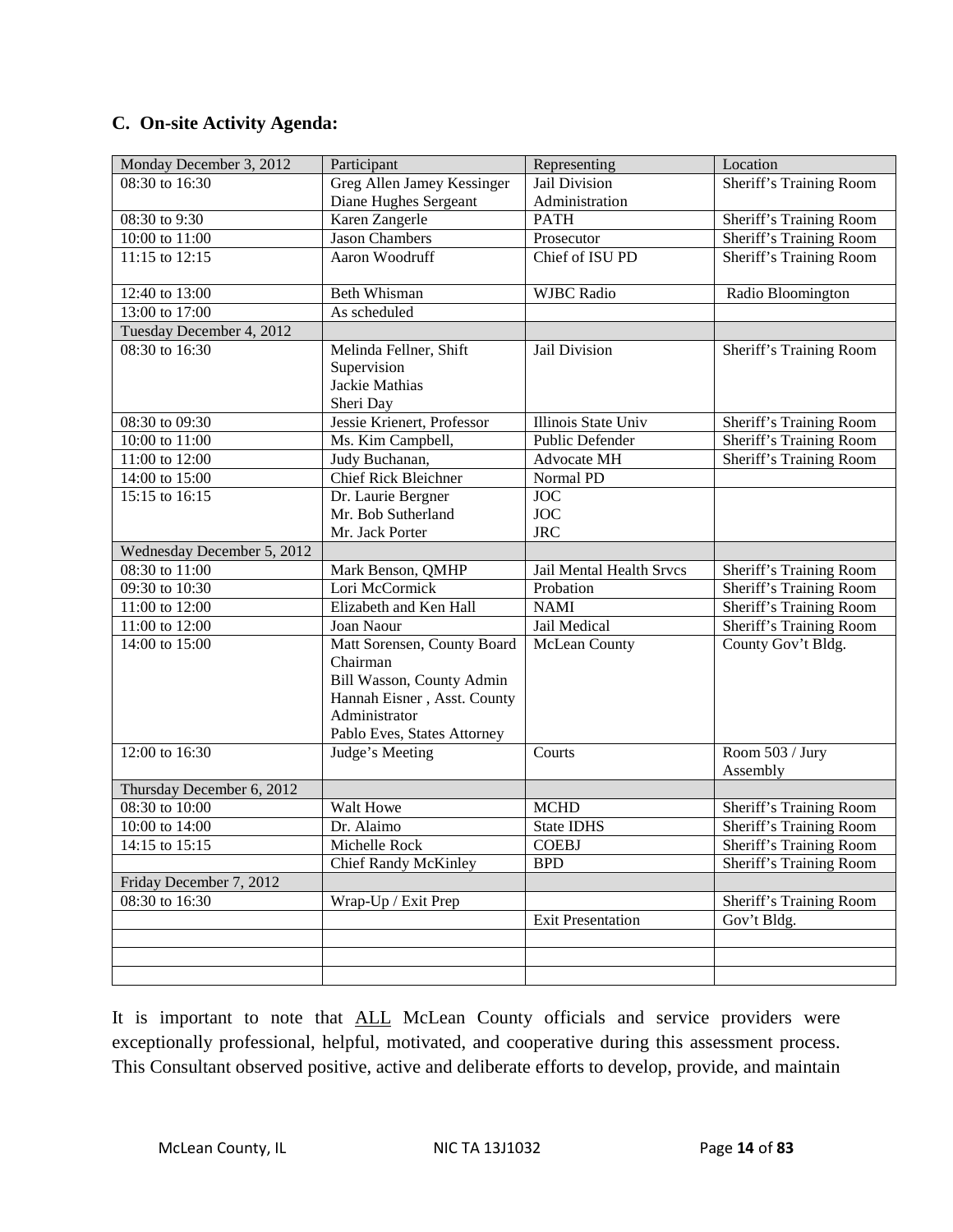effective inmate medical, mental health and suicide prevention services by all MCDF, County officials and services providers involved in this work.

#### **IV. DOCUMENT REVIEW**

More than 500 pages of documents were provided by McLean County officials for this assessment process:

Studies/Government Documents:

- 1. McLean County Jail Bi-Annual Jail Review Committee 2012 Annual Report [survey of jail conditions and inmate perceptions]. McLean County, IL. March 26, 2010. (57 pages)
- 2. United States Department of Corrections National Institute of Corrections. *Explaining Jail Crowding: An Analysis of Changes in the Number of Bookings/Admissions & Average Length of Inmate Stays in the McLean County, IL Jail System* (Robert C. Cushman) and, *Mclean County Jail, Detention Facility Bed Utilization Analysis for October/November 2003 & 2008* (Mark Cunniff) Technical report no. NIC TA # 09J1024. Washington, DC: USDOJ NIC, 2008. (136 pages)
- 3. *Illinois Project for Local Assessment of Need: IPLAN Community Health Plan and Needs Assessment*. Research report no. 2012-2017. Bloomington, IL: McLean County Health Department, 2012. (128 pages)
- 4. Peoria, IL, LZT Associates Architects, Planners, & Engineers. *McLean County, IL Detention Facility Report*. Boulder, CO: Cihacek Associates, Justice Research & Forecasting, 2000. (37 pages)
- 5. Department of Corrections Jail and Detention Standards Unit, Illinois Jail Standards, (Ill.). (60 pages)
- 6. IL Department of Corrections, comp. *McLean County Jail Inspection Reports 2006-2012*. Springfield, IL: Jail and Detention Standards Unit, n.d. (38 pages)

#### Manuals/Policies:

- 7. McLean Justice System Information Management System, E\* Justice System User's Manual (Version 2.1, October 1998, 219 pages)
- 8. McLean County Jail Policy and Procedure Manual (139 pages):

#### Operations:

- 9. 208: Minimum Staffing Requirements
- 10. 240: Custodial Sexual Misconduct
- 11. 316: Rated Bed Capacity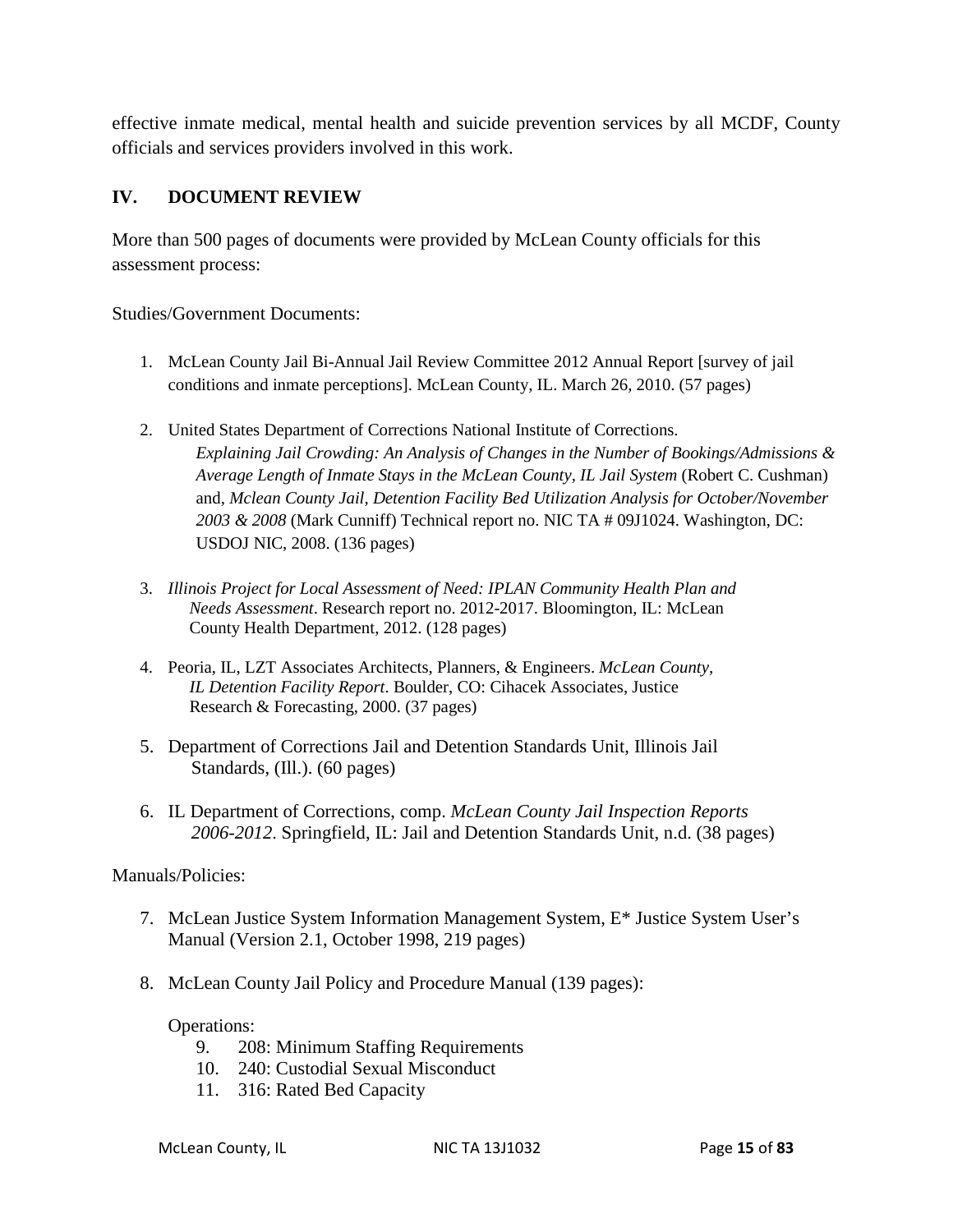- 12. 502: Staff Development and Training
- 13. 504: Training for Correctional Officers
- 14. 512: Administrative/Managerial Training
- 15. 518: Continuing Employee Education
- 16. 520: Training
- 17. 702: Admissions Booking Procedure
- 18. 710: Suicide Prevention Program
- 19. 711: Mental Health Behavioral Plan: Safety/Security Protocol for Inmates Housed in Booking/Holding Cells
- 20. 712: Custody Under the Influence
- 21. 794 Admissions and Immediate Release
- 22. 922: Security Ratings
- 23. 928: Use of Force
- 24. 950: Prostraint Restraint Chair
- 25. 1102 Classification Procedure
- 26. 1104: Classification Review Board
- 27. 1106: Custody Classification Review
- 28. 1108: Formal Classification Procedure
- 29. 1112: Special Needs Cells
- 30. 1114: Isolation Cells

Health Care:

- 31. 1201/J-A-01: Access to Care
- 32. 1202/J-A-02: Responsible Health Authority
- 33. 1203/J-A-03: Medical Autonomy
- 34. 1208/J-A-08: Communication on Patient's Health Needs
- 35. 1209/J-A-09: Privacy of Care
- 36. 1211/J-A-11: Grievance Mechanism for Health Complaints
- 37. 1219/J-C-03: Professional Development
- 38. 1220/J-C-04: Health Training for MCDF Correctional Officers
- 39. 1232/J-E-02: Receiving Screening
- 40. 1233/J-E-03: Transfer Screening
- 41. 1234/J-E-04: Health Assessment
- 42. 1235/J-E-05: Mental Health Screening and Evaluation
- 43. 1239/J-E-09: Segregated Inmates
- 44. 1250/J-G-04: Basic Mental Health Services
- 45. 1252/J-G-06: Intoxication and Withdrawal
- 46. 1254/J-G-08: Inmates with Alcohol or Drug Problems
- 47. 1259/J-H-02: Confidentiality of Health Records
- 48. 1261/J-H-04: Management of Health Records
- 49. 1262/J-I-01: Restrains and Seclusion (see #926, #950, and #1110)
- 50. 1263/J-I-02: Emergency Psychotropic Medication
- 51. 1266/J-I-05: Informed Consent and Right to Refuse
- 52. 1268: Suicide Attempts
- 53. 1402: Inmate Restriction List Sheet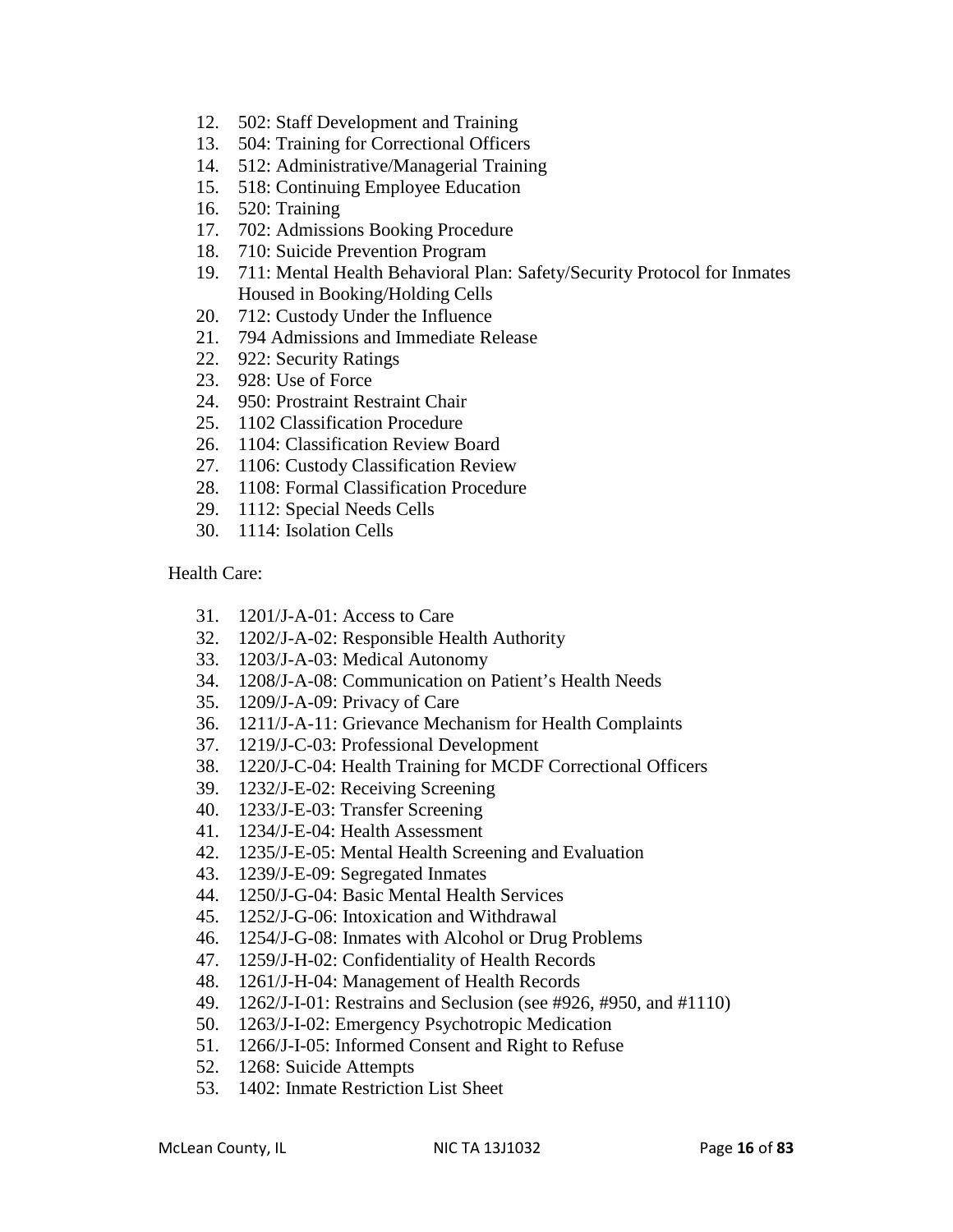54. 1403: Inmate Classification Restriction List Sheet

Other Documents and Information

- 55. Criminal Justice Coordinating Council 2012 Priorities for Strategic Planning Agenda (11/16/12, 1 page)
- 56. Classification Review Log (GP/AD SEG/ORIENTATION/FEMALE/SPECIAL NEEDS/WORK RELEASE & PERIODIC IMPRISONMENT/EAST POD/WEST POD, 11 pages)
- 57. McLean County Jail Inmate Program Narrative
- 58. 2013 Staffing Essential Learnings E-Training List of Required Courses (3 pages)
- 59. Current Staffing Authorization ( 1 page)
- 60. MCDF Annual Population Report (2006-2012, Nov, 7 pages)
- 61. Email dated 12/7/12 re: count of current inmates on psychotropic medications being treated for comorbid chronic disease (1 page)
- 62. MCDF Health Services Department 2011Annual / 2012 3rd Qtr. Activity Volume Reports (6 pages)
- 63. Mental Health Court Initiative Program Update of 12/03/12 (3 & 4 pages)
- 64. Six-Month Inmate Medical Services Report (2012)

#### Forms

- 65. Initial Custody Assessment Scale (1 page)
- 66. Custody Reassessment Scale (1 page)
- 67. Special Needs Housing Weekly Classification Review (2 pages)
- 68. EJIS JIMS Booking Templates (17 pages, screen prints)
- 69. EJIS JIMS Medical Screening Templates (17 pages, screen prints)
- 70. RCCS Psychiatric Referral (1 page)
- 71. Aramark "Fresh Favorites" inmate special incentive request form (1 page)
- 72. Mental Health Court Referral Form (2 pages)
- 73. RCCS Initial MH Contract Assessment Note (2 pages)
- 74. MCJ Mental Health Screening Assessment (1 page)
- 75. MCJ Mental Health / Behavior Plan for Inmates Housed in Booking and Holding Cells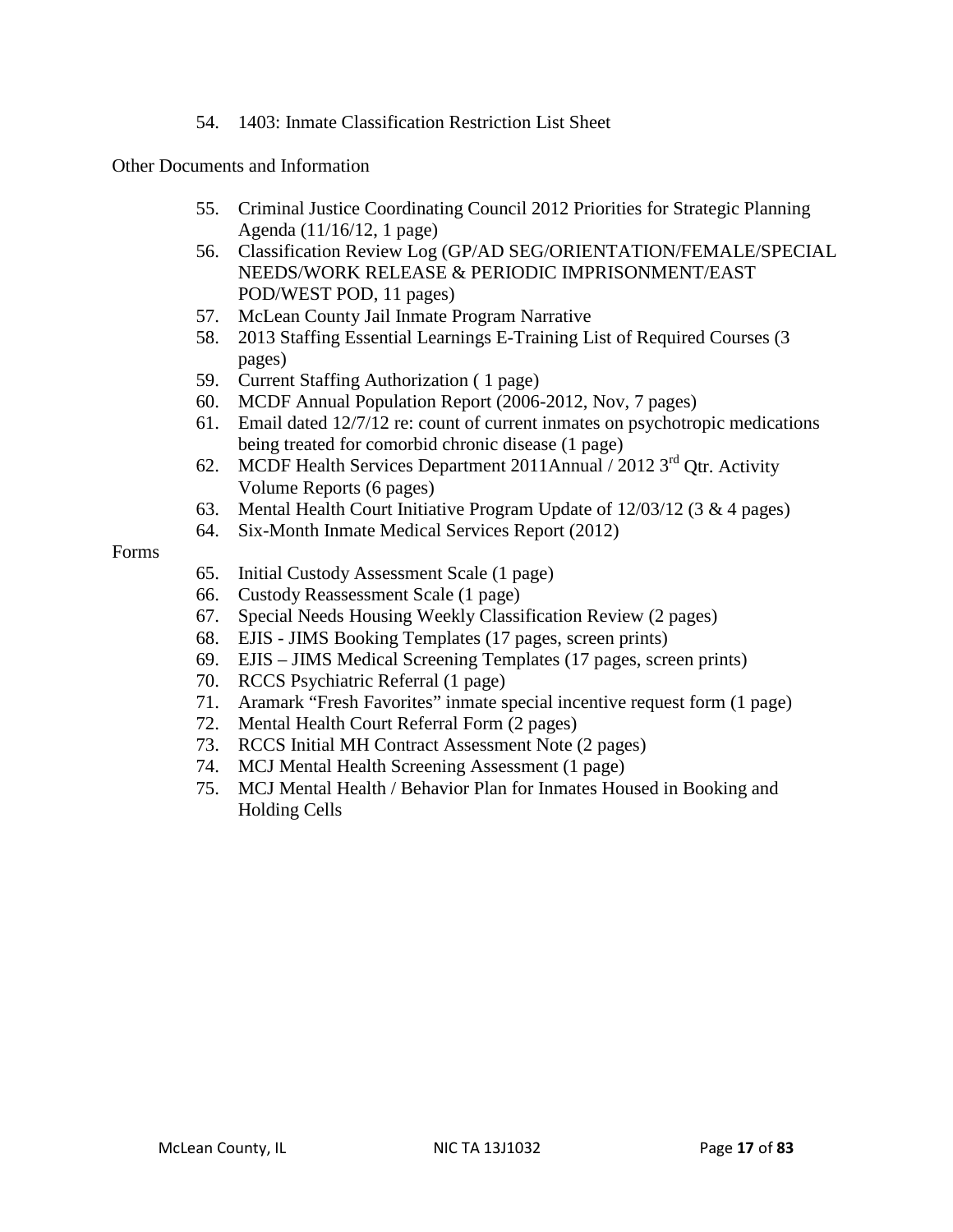#### **V. METHODOLOGY**

- A. This short-term assessment was conducted according to NIC jail technical assistance protocols. This included pre-visit communication with client-agency officials, collection and review of relevant documents, data and other information provided by the client-agency, coordination of site visit activities and a short-term site visit.
- B. The site visit included an initial meeting with key officials to discuss the assessment and to clarify expectations and outcomes. It also included several tours of MCDF, meetings and interviews with key criminal justice and law enforcement officials, community leaders and advocates, jail and health care staff, interviews with inmates, review of health care charts and other medical records, reviews of agency health care policies, procedures, protocols, staff, training and other information. An exit meeting involving many of these officials and community citizens was conducted on the last day of the site visit. This meeting included a discussion of this Consultant's general impressions and opinions; issues of concern and risk, and a general open discussion.
- C. Report writing included additional research and a more in-depth examination of documents and information provided before, during and following the site visit. Additional research was conducted on salient topics and issues involved in this assessment, consultation with other professionals as needed, follow-up contact with client-agency officials to clarify specific information and findings, and completion of the report with supporting documents and references.

**Special Note:** McLean County officials, staff, and community members are to be highly commended for their ongoing involvement in this work. The value of this assessment is a direct result of their commitment to quality and constitutionally sound inmate healthcare at MCDF.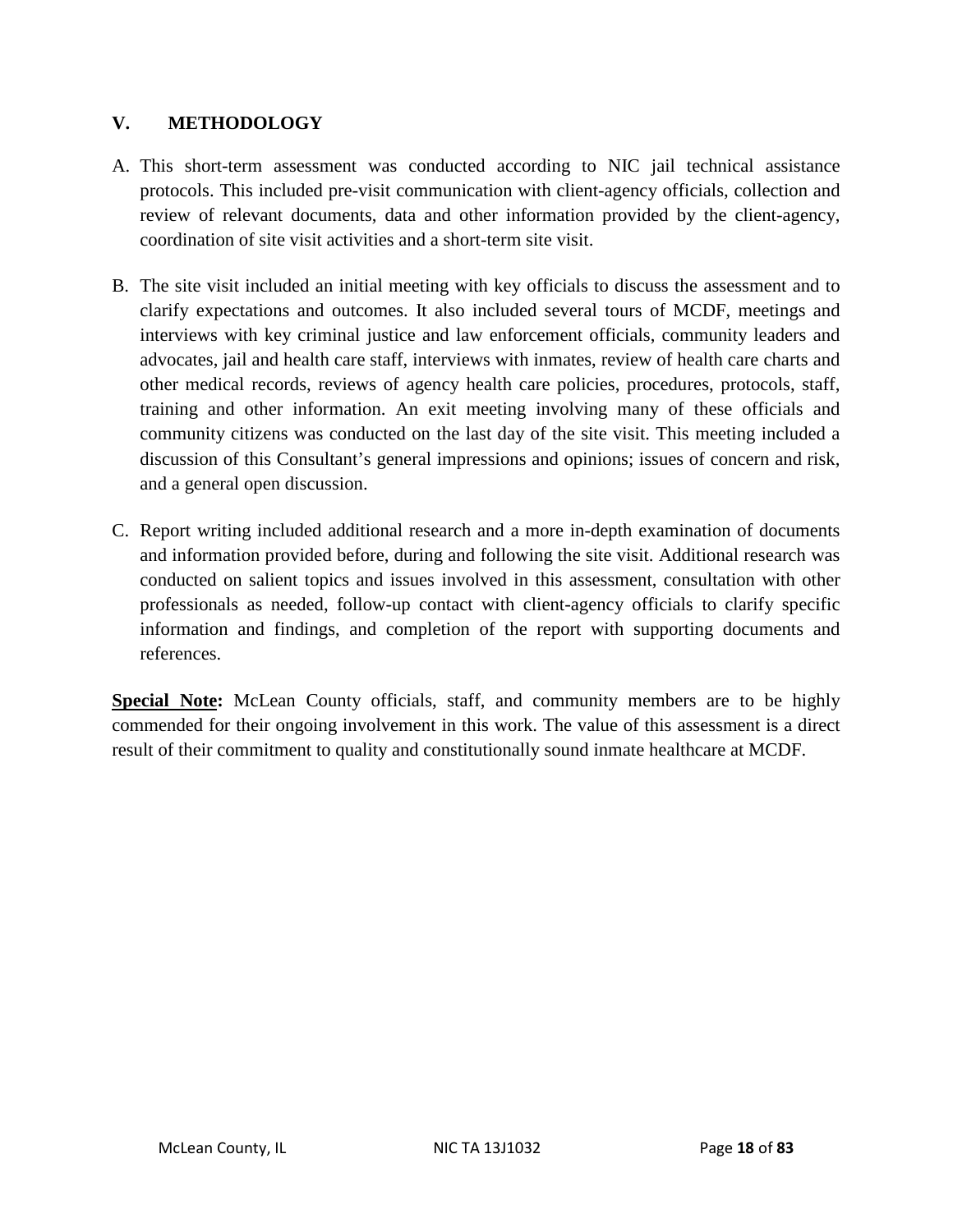#### **VI. PROGRESS AND PERCEPTIONS**

A. McLean County has a long, solid track-record of tackling and effectively resolving serious and important criminal justice problems. It seems to have long established a cultural that values resolving problems using a well-informed, integrated, and collaborative approach that honors and respects intergovernmental and community involvement. A few recent examples evidencing this are the establishment of the Criminal Justice Coordinating Council (CJCC), Drug and Mental Health Courts initiatives.

This technical assistance process began with an invitation to attend the 2013 CJCC Strategic Planning Session. This four-hour planning meeting seemed well-organized and attended by CJCC members. The process was masterfully facilitated by Dr. Frank Beck and Dr. Edward Wells, Stephenson Center, Illinois State University. The agenda consisted of a cogent mix of salient topics directly related to further advancing the effectiveness of the CJCC, the McLean County Criminal Justice System, and the interplay among system elements with emphasis on public safety and community wellness. Topics pertaining to offender accountability and inmate well-being were included. The agenda and process were succinct yet allowed for full involvement among CJCC members:

- Review and Establish Goals: As a group, we will discuss the priorities you provided and the parts that comprise them. You each will vote on the goals in rank order. We will quickly assemble those votes and cull the goals into a short list. The group will prioritize that list.
- Review the Subcommittee Structure: In small groups, you will review the subcommittees and seek to understand their relationship to the Goals. Each group will generate a list of subcommittees needed to accomplish the Goals. We will discuss those lists as a whole.
- Form Action Steps: Small groups will be used to generate a list of Action Steps for the Goals. Those will be posted on the wall. The whole will discuss for 15 minutes.
- Discuss Assessment: On a "round robin" basis, groups will rotate to discuss how progress on each of the Action Steps will be measured and by whom. Decisions regarding what are "short term" and "long term" steps will be made. The Stevenson Center will compile the Goals, Action Steps, and Assessment Measures into a document for review.
- Discuss Vision: Groups will be used to draft a Mission (for the next year) and a Vision for the Future (3 years out) of the CJCC.

The CJCC worked through all pre-established priorities quickly and completely. Two universal top priorities established by the CJCC included: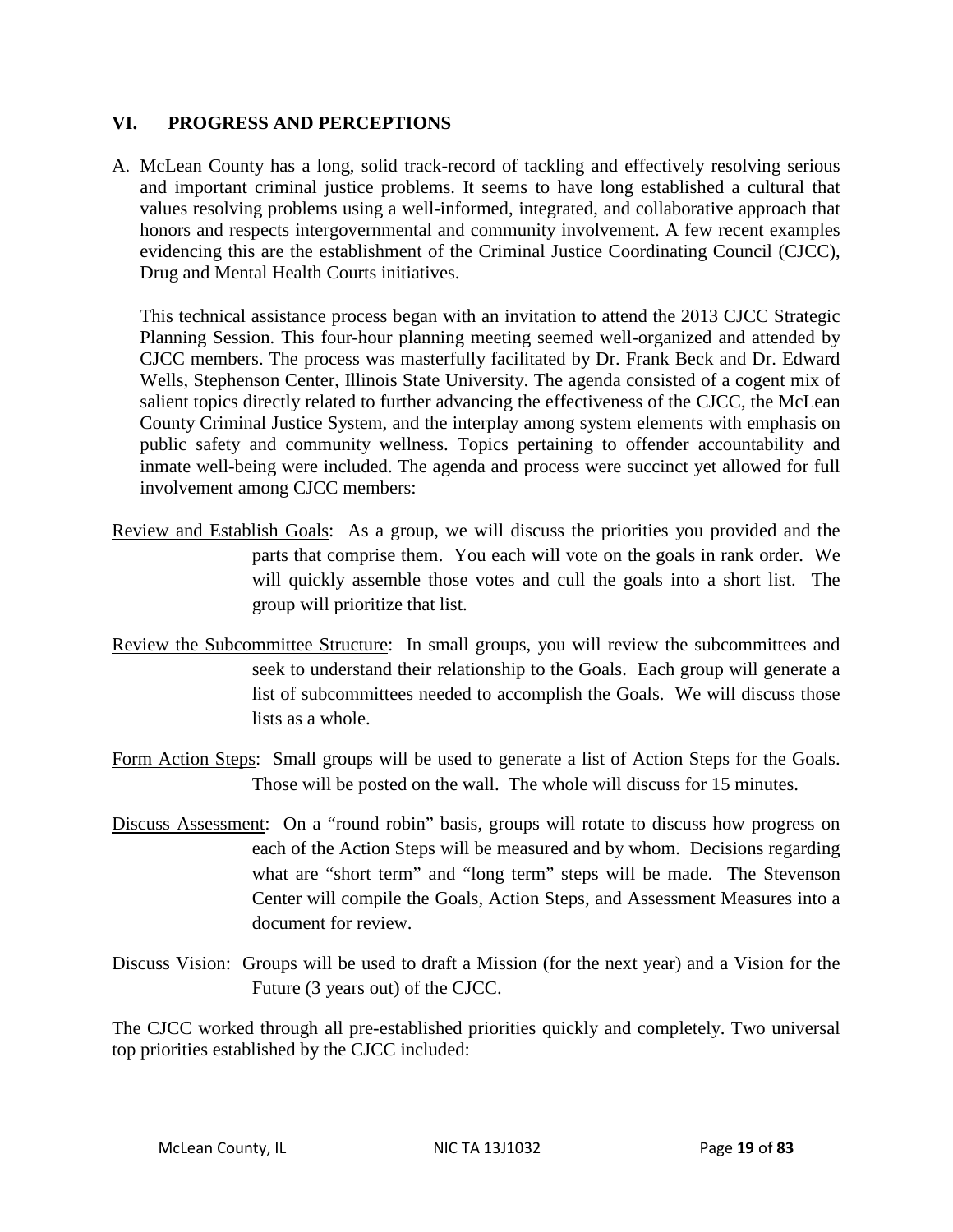Case processing time and dispositions: The CJCC should work to identify those things that affect case-processing time and work to shorten case processing time. The CJCC should assess whether the case disposition standards are appropriate and being met. The CJCC should examine the length of time a person is in custody as a portion of their overall processing time and track outcomes; a goal is to manage case processing time for those in custody. Regarding disposition standards, the CJCC should consult the Center for State Courts.

Jail Usage: The CJCC should develop a vision for how to use the jail in an appropriate manner. This includes housing related to mental illness, work release, periodic imprisonment, and pre-trial versus sentenced individuals. In all, the CJCC should converse about and suggest policies that move the County toward that vision. The CJCC should continually assess the population per that vision.

Four other issues fell into a second level of importance:

Organization of organizations: The CJCC should serve as an umbrella for organizations in the criminal justice system. It will be the "glue" for the organizations. However, the Council needs to make sure the organizations at the table really need to be there. The CJCC should serve as a forum to discuss differences, facilitate communication, and assist with the pursuit of external funding and technical assistance. The CJCC can be a conduit for information sharing between our Council and others like it. The CJCC can also be a means by which new programs are explored.

Data-driven Analyses and Evidence-based Practices: The CJCC should evaluate processes and business practices to improve efficiency in relevant programs. The Council should also monitor trends and demographics of the jail population by charge severity and pre-trial, convicted, or sentenced status. This data will be made available to committees and departments. Whether managed by the CJCC or departments themselves, data will be used to evaluate programs and agencies. The CJCC should continue to seek the fine tuning of McLean County's criminal justice system.

Communication between Jail and Courts: Some suggest that incarcerating people for short term offenses leads to jail overcrowding. In response, the CJCC should develop a means for judges to know how much space is available in the jail at any given time. Regular communication between the courts and the jail could mitigate the short term overcrowding issues.

Standardize Practices: Use EJS as an information system for monitoring size and characteristics of the jail population in real time. The recording of events within the criminal justice system needs to be standardized across units. The CJCC should facilitate the standardization and make sure education and training for this purpose are provided.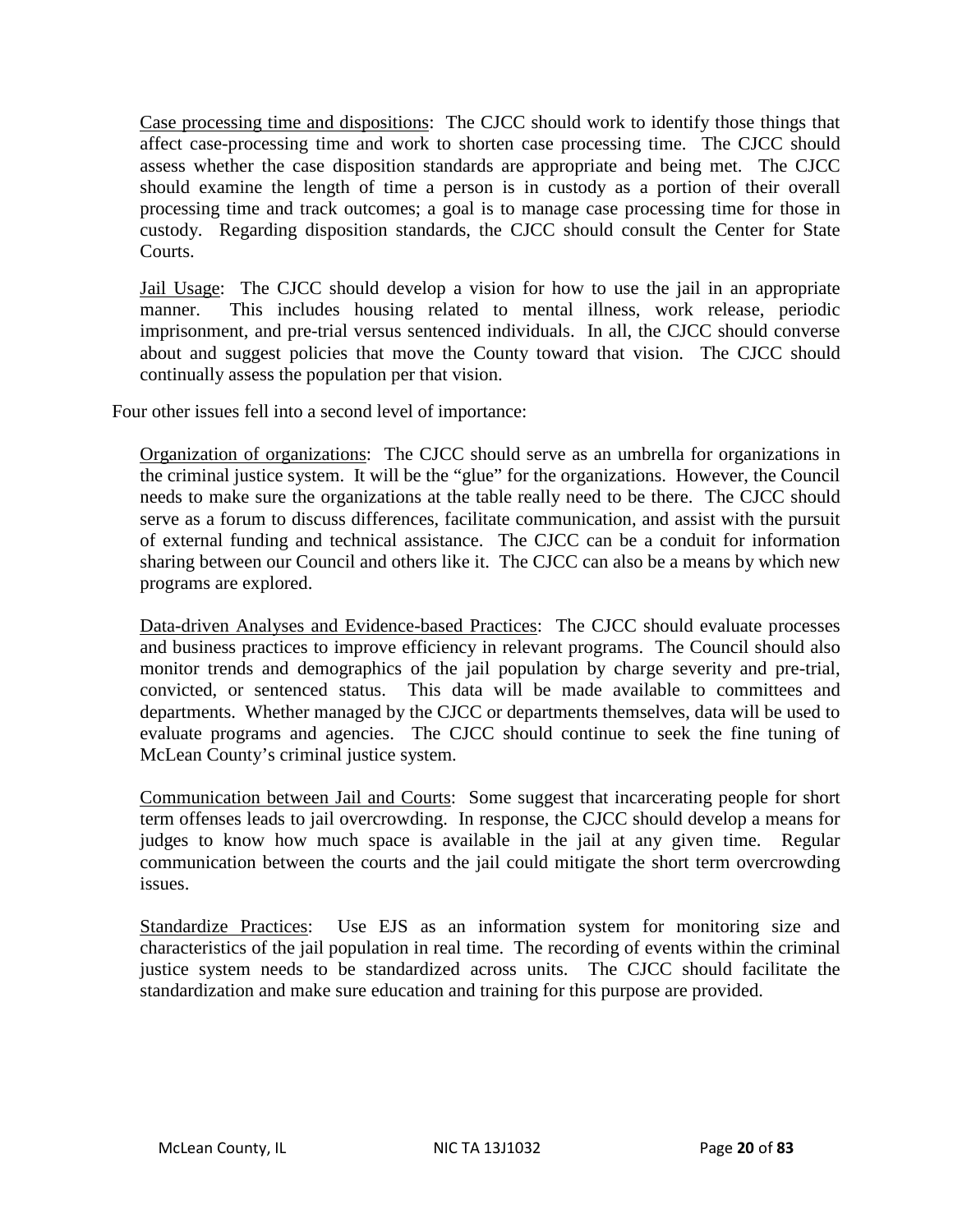Three issues fell in to a third level of importance:

Specialty Courts: The CJCC should evaluate the effectiveness of specialty courts and facilitate the expansion of them. A parallel concern is the evaluation of the juvenile courts and recidivism.

Legislation: The CJCC should serve as a conduit of information regarding the criminal justice system in McLean County and the state officials that represent us.

Community Knowledge of the Criminal Justice System: The CJCC should be the conduit of information about the criminal justice system to the general public.

Presenting this information would not typically be included in an assessment report of this type with showing significant relevance to the objectives of this assessment. In this case, this information shows very strong evidence that McLean County clearly recognizes what issues need to be addressed and how to effectively develop planning methods and strategies targeted at addressing issues individually and from a synergistic mindset. This information also shows the existence of a strong consensus to ensure continued, sustainable, and responsible use of MCDF based on evidence-based policies targeted at meeting its obligation to the citizens, system, community, and the inmates. Ironically, participants this Consultant interviewed during this assessment who are not CJCC voiced similar priorities and issues. Many of these interviewees had no knowlege or very little knowledge of CJCC priorities but concurred with them nonetheless. This further exemplifies McLean County's hybrid level of ongoing awareness and collaboration.

#### **B. Collective Perceptions**

This assessment process involved individual and group interviews, and meetings that involved in excess of 40 officials, community leaders, and community members. The following is an annotated synthesize of concerns and recommendations shared by participants.

#### **Concerns**

- Funding has been drastically cut for state and community mental health services.
- Many people have been cut off from mental health services but desperately need those services.
- The waiting list for getting services is growing and it takes longer to get services.
- Demand for community intervention and crisis services have exploded.
- Reduction in community intervention services has significantly burdened law enforcement resources.
- Law enforcement calls for services involving mentally ill people have significantly increased.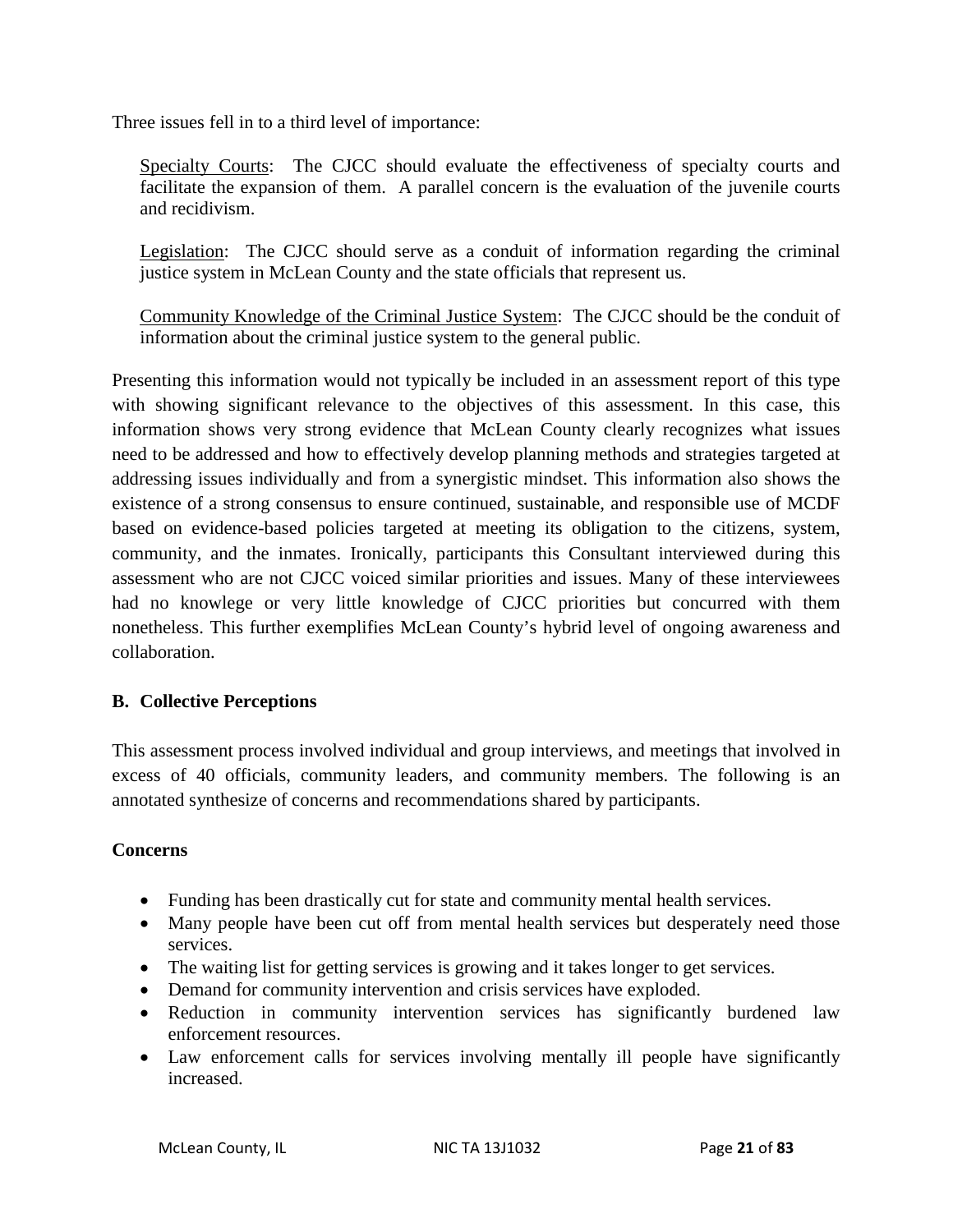- There are few to no places to take mentally ill offenders other than to jail, even though incarceration could be a last resort.
- Lack of adequate community diversion or stabilization beds has increased the population of mentally ill inmates in the jail.
- Criminal case filings involving mentally ill defendants has significantly increased.
- Crime is down but felony filings are up and include an increase in cases involving mentally ill defendants.
- The lack of access to state forensic and restoration capacity has resulted in increased length of inmate stays in the jail and caused significant slow-downs in criminal case resolution and justice.
- Prosecution, defense, and probation lack necessary resources.
- Justice to victims is impaired when cases remain unresolved for long time periods.
- The increase in the mentally ill inmate population has severely impacted the cost and operations of the jail.
- The jail is not designed, staffed, or budgeted to sustain long range services to this increasing population's care.
- We don't have enough strategically developed jail diversion, jail-based operational methods, jail capacity options, reentry programming, or post-released community options yet in place to effectively curb this situation.
- There are no community stabilization beds or facilities for pre and post incarceration.
- The courts need additional evidence-based options.

#### **Recommendations**

- Provide mental health services and support to community members and their families who cannot afford them.
- Increase community awareness about the problem and develop momentum for change planning.
- Create collaborative and community-based stabilization beds/facility for low risk mentally ill offenders and non-offenders. Incorporate criminal justice and care services.
- Establish an integrated behavioral health services delivery system.
- Re-establish adequate funding levels to community crisis intervention services.
- Develop a support network involving all public and private sector agencies for comprehensive to planning, development, implementation, and evaluation of strategies to address all facets of community mental health and include criminal justice options.
- Train all MC law enforcement in CIT.
- Expand law enforcement notification system database to all departments.
- Provide law enforcement more options in lieu of incarceration of the mentally ill where appropriate.
- Fund crisis services intervention agencies to be able to respond to calls involving MH subjects.
- More training to MCDF staff about mental illness.
- Expand MCDF to better accommodate the numbers and needs of mentally ill inmates.
- Reconsider efficacy of the work release program in lieu of competing priorities and other options.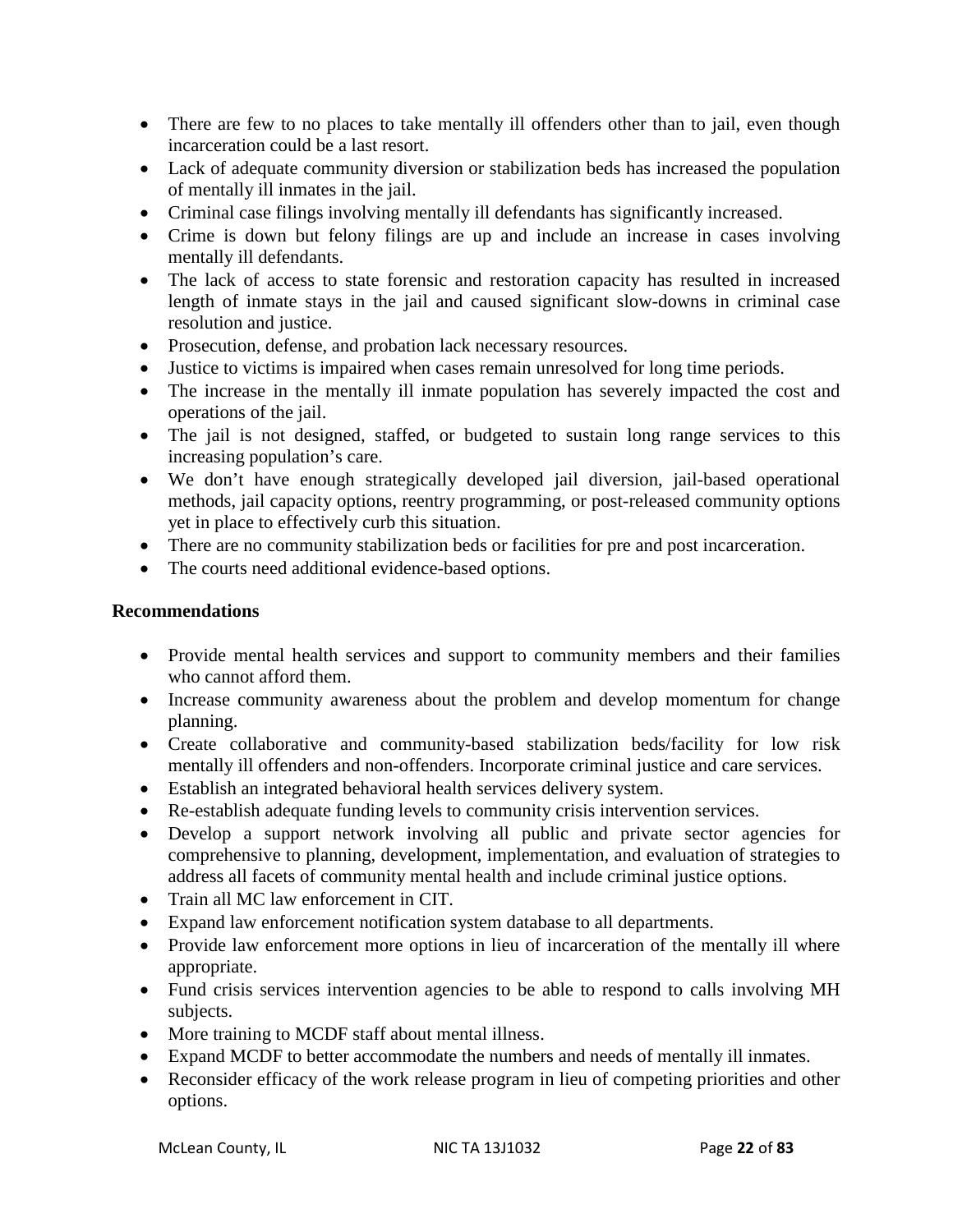- Expand CJCC membership to include additional community members.
- Use the Stephenson Center to conduct a meta-summary of all community needs assessment plans and progress. Assimilate findings into a comprehensive criminal justice action plan.
- Ensure seamless transition to and between community providers and services.
- Expand criminal justice system resources to expand; develop, implement, and operate evidence-court options.
- Ensure courts have sufficient information at first appearance to make timely and prescriptive decisions about program options and defendant mental illness issues.
- Expand drug and mental health court participation and eligibility where community safety is not jeopardized.
- Reduce delays in the time it takes for unfit restoration move the cases.
- Consider inviting bordering counties to participate in a regional stabilization facility.

The concerns and recommendations voiced by participants seem to encompass the issue of offender mental illness at a more global level and eschew narrow focus on jail issues alone. CJCC strategic planning efforts appear consistent with this sentiment. Hopefully, the perceptions articulated above can somehow assist the CJCC, other government and community officials in re-focusing efforts and resources even more prescriptively.

The next section of this report will briefly discuss the salient legal issues related to McLean County's obligation to ensure that inmates are provided with necessary and adequate care. It is intended as a primer to readers less familiar with this topic and a refresher to those who are adding updated information about related liability and intervention by the courts. It is also hoped that this information will help clarify proposed recommendations.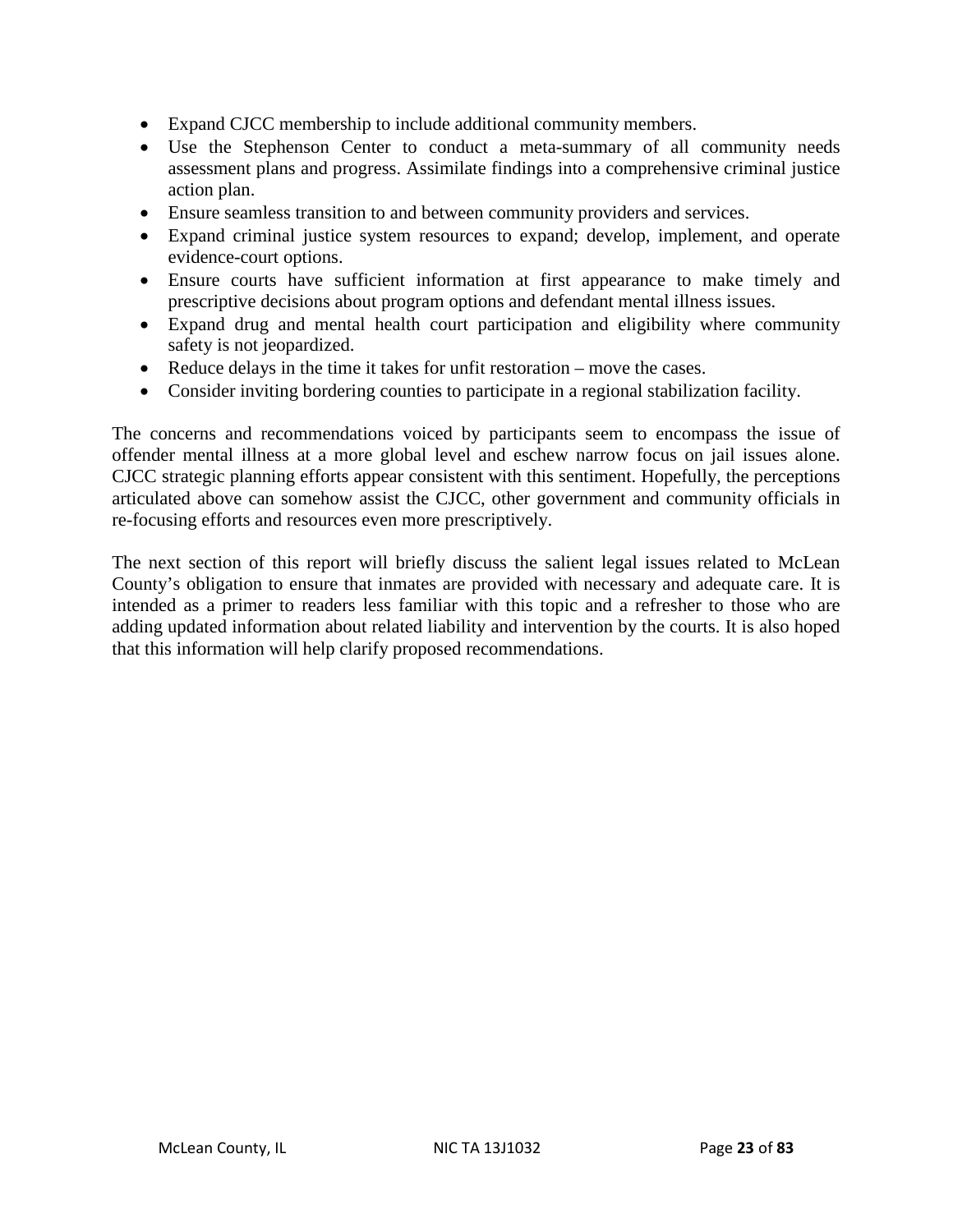#### **VII. LEGAL FRAMEWORK - INMATE RIGHTS TO ADEQUATE HEALTHCARE**

The following discussion lays out a general legal foundation regarding a jail's obligation to provide adequate medical, dental and mental health care to inmates.

#### **A. The Civil Rights of Institutionalized Persons Act (CRIPA)[6](#page-12-0)**

In an effort to stem the tide of prisoner section 1983 litigation and strike a balance between deference to state officials and the rights of the institutionalized, Congress enacted the Civil Rights of Institutionalized Persons Act ("CRIPA") in 1980. Prior to 1980, inmates who wanted to sue in court were not required to exhaust their administrative remedies. CRIPA applied only to section 1983 actions and contained the first exhaustion requirement for prisoner lawsuits. CRIPA did not require mandatory exhaustion, however, and gave judges the power to require plaintiffs to exhaust administrative remedies when "appropriate and in the interests of justice." A judge could continue a case for up to 180 days if he believed that the suit could be resolved using administrative remedies.

This discretionary exhaustion requirement offered [jail] officials the ability to resolve violations in administrative proceedings without involving the courts. The exhaustion provision of CRIPA further limited its own application by mandating that exhaustion could only be required where the administrative remedies had been certified by the Attorney General as meeting certain minimum standards. These standards required that inmates be afforded an advisory role in creating and applying a grievance procedure. The Supreme Court created a balancing test for determining when to require exhaustion under CRIPA; "federal courts must balance the interest of the individual in retaining prompt access to a federal judicial forum against countervailing institutional interests favoring exhaustion."

Beyond the exhaustion requirement, CRIPA also gave the Attorney General of the United States authority to sue state and local officials responsible for facilities exhibiting a pattern or practice of flagrant or egregious violations of constitutional rights. CRIPA also set forth guidelines for prison administrative procedures and required that states have their procedure certified by the Attorney General in order to require exhaustion of remedies. Even with this discretionary exhaustion requirement, CRIPA allowed inmates to participate in the formation of the grievance procedures and many states refrained from having their procedures certified because of this requirement. The states' refusal to adopt these provisions and alter their grievance procedures to accommodate inmates' civil rights had opposite of the intended effect and actually increased the number of prisoner suits filed and contributed to the burden on federal dockets as well as increased the costs to prisons caused by defending suits. In response, many legal scholars, politicians and judges supported a change in the system that would reduce the number of frivolous lawsuits.

<span id="page-24-0"></span> $\overline{\phantom{a}}$ 

<sup>&</sup>lt;sup>6</sup> Civil Rights of Prisoners: The Seventh Circuit and Exhaustion of Remedies Under the Prison Litigation Reform Act, Seventh Circuit Review, Volume 1, Issue 1, Spring 2006 (www.kentlaw.edu/7cr/v1-1/mccomb.pdf)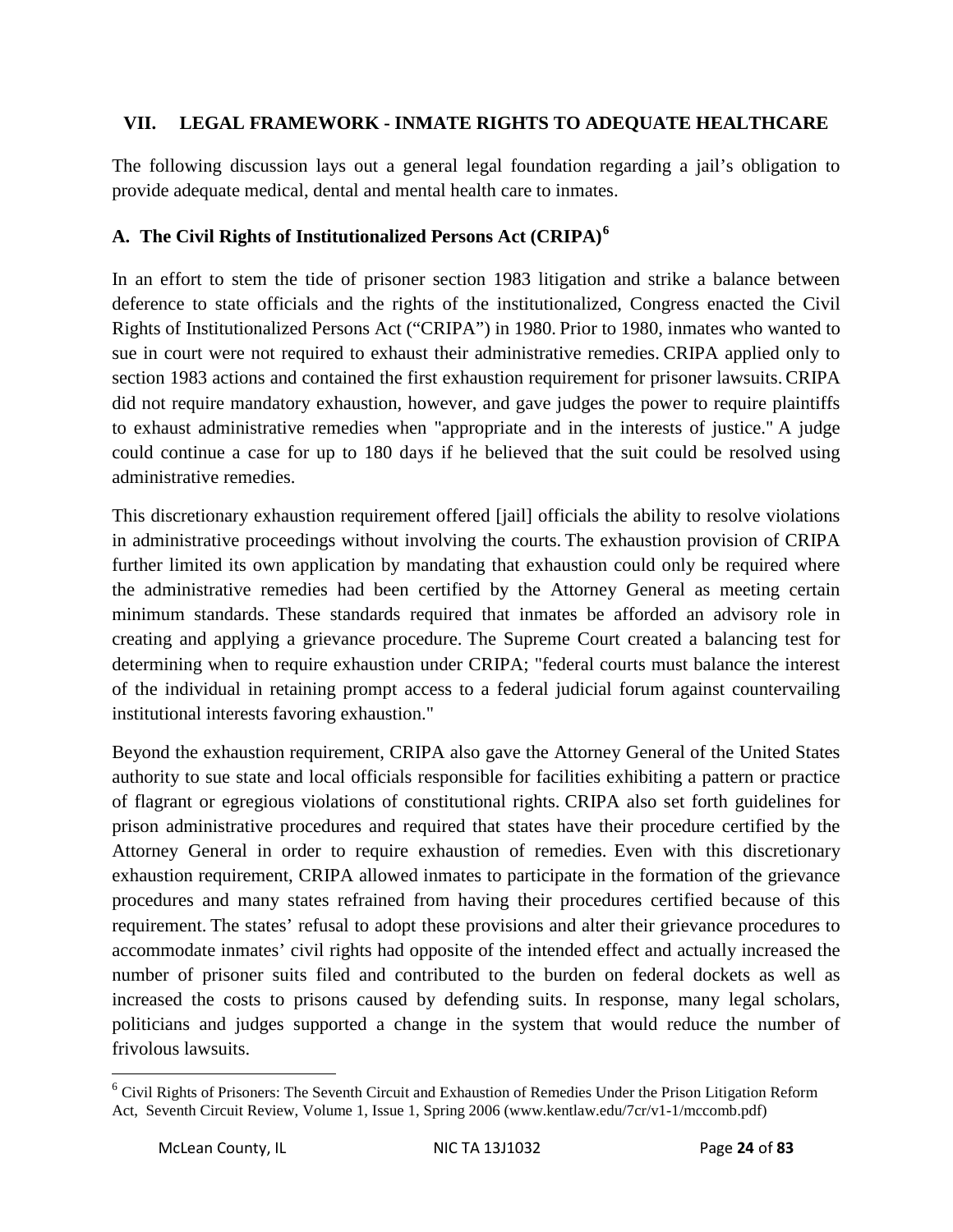#### **B. The Prison Litigation Reform Act of 1995**

The civil rights of inmates were again the subject of Congressional legislation in 1996 with the passage of the aptly named amendment to CRIPA, the Prisoner Litigation Reform Act ("PLRA"). Though the legislative history is minimal, the PLRA was intended to stem the tide of purportedly frivolous prisoner lawsuits and reduce judicial oversight of correctional facilities. The PLRA represented a major change in prison litigation creating barriers such as requiring physical injury in tort claims, forcing even *in forma pauperis* prisoners to pay filing fees, and creating limits on attorney's fees. Most importantly, however, the PLRA drastically modified the CRIPA's exhaustion of administrative remedies provision.

Under the PLRA, inmates are required to exhaust all administrative remedies available, mandating, "No action shall be brought with respect to prison conditions under section 1983 of this title, or any other Federal Law, by a prisoner confined in any jail, prison, or other correctional facility until such administrative remedies as are available are exhausted." The PLRA's exhaustion requirement was more restrictive and differed from CRIPA in five important ways: First, the PLRA applies to all state, local and federal prisoners in contrast to CRIPA, which did not apply to federal prisoners or juveniles. Second, the exhaustion requirement was broadened to include pretrial detainees as well as convicted prisoners. Third, the PLRA requires dismissal of cases in which administrative remedies were not exhausted. Before the PLRA, courts continued or stayed cases until prisoners had exhausted administrative remedies.

The PLRA lacks the discretionary application of the exhaustion requirement and removes the ability of judges to determine when requiring exhaustion is appropriate. Finally, before a court could require a prisoner to use a prison's administrative grievance process, the process had to meet certain requirements. The PLRA removed the requirements that exhaustion of administrative remedies must be "appropriate and in the interests of justice" or that the administrative remedies be "plain, speedy and effective." The PLRA also removed the five statutory standards for administrative remedies and required only that the remedies be "available." The impact of the PLRA on prisoner lawsuits for constitutional violations was immediate and substantial. In the last year under CRIPA, inmates filed 41,679 civil rights petitions.

In 2000, four years after the passage of the PLRA, the number of civil rights petitions dropped to 25,504 - a reduction of 39%. Specifically, the more comprehensive and automatic exhaustion requirement greatly increased the number of inmate lawsuits that were dismissed for failure to exhaust all available administrative remedies. The Supreme Court, in interpreting the new exhaustion requirement under the PLRA, held that inmates were required to exhaust all available administrative remedies regardless of whether the claims involved general circumstances of incarceration or particular incidents, thus ensuring that the PLRA will govern all prisoner lawsuits in every state.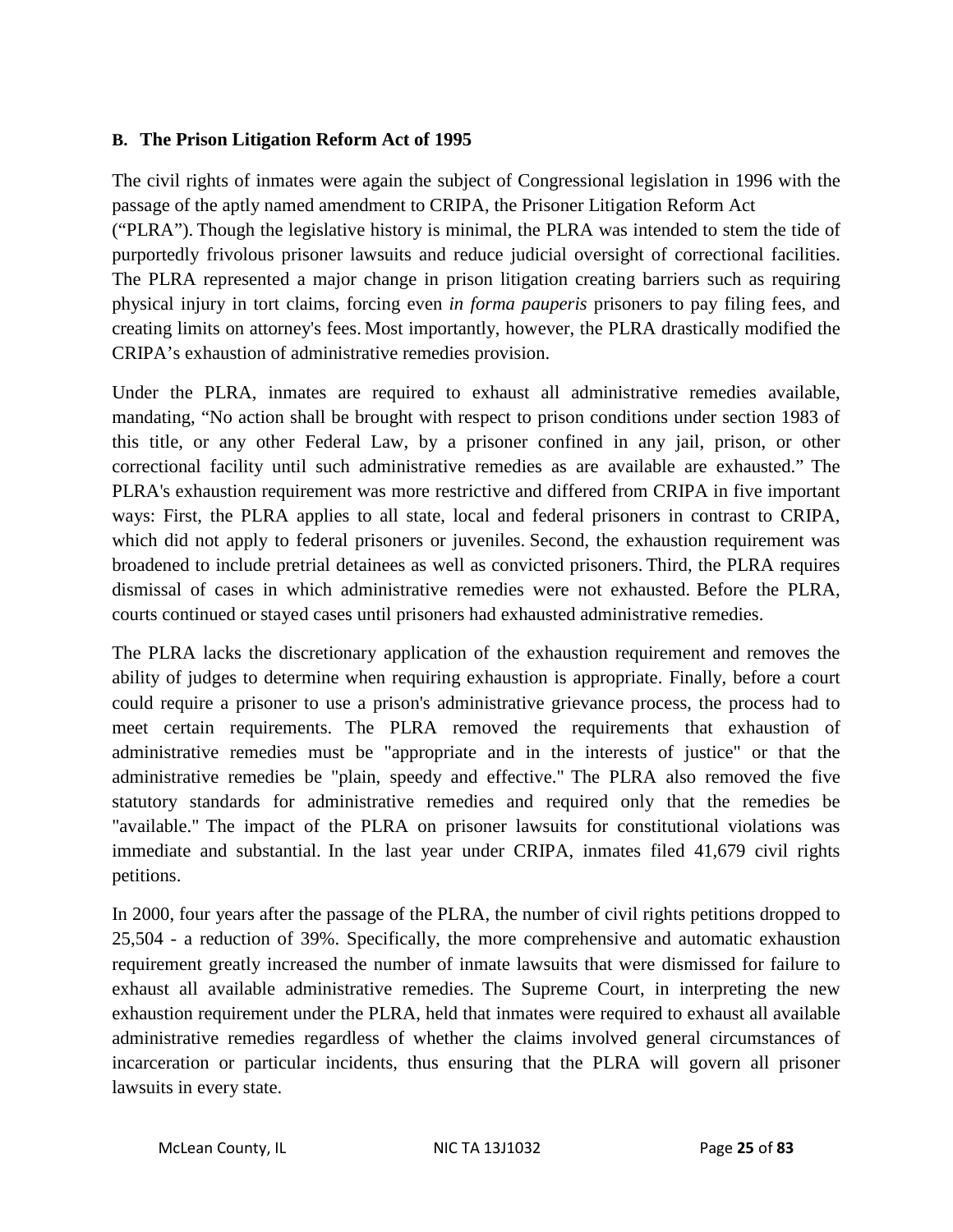#### **C. Inmate Healthcare[7](#page-24-0)**

Jail inmates have the right to receive adequate health care. The Eighth Amendment of the US Constitution guarantees the right to be free from cruel and unusual punishment, which the Supreme Court has determined to include the right of prisoners to have access to health care. ${}^{8}$  ${}^{8}$  ${}^{8}$ The denial of necessary medical care is a Constitutional violation only if prison officials are "deliberately indifferent" to a "substantial risk of serious harm."<sup>[9](#page-26-1)</sup> Medical, dental and mental health care would fall within the scope of these legal expectations.

In order for an inmate to successfully claim that inadequate medical care violated his constitutional rights, he must prove two things<sup>[10](#page-26-2)</sup>: (1) that the treatment or lack of treatment resulted in "sufficiently serious"<sup>[11](#page-26-3)</sup> harm (the objective standard), and (2) that the jail officials responsible for the harm knew of that or the possibility of a risk, by act or omission, failed to eliminate the risk  $^{12}$  $^{12}$  $^{12}$  (the subjective standard).

*The Objective Standard of Care*: Generally speaking, for an injury to be considered "sufficiently serious," the harm must significantly change the prisoner's quality of life. For example, harm would be considered "sufficiently serious" if it causes degeneration or extreme pain. Some examples of medical needs that the courts have considered "sufficiently serious":

- degenerative, painful hip condition that hindered the inmate's ability to walk
- painful, obviously broken arm
- bleeding ulcer that caused abdominal pain
- **inflamed appendix**
- shoulder dislocation
- painful blisters in mouth and throat caused by cancer treatment
- pain, purulent draining infection, and 100 degrees or more fever, caused by an infected cyst
- cuts, severe muscular pain, and burning sensation in eyes and skin, caused by exposure to mace
- head injury caused by slip in shower
- substantial back pain
- painful fungal skin infection
- broken jaw requiring jaw to be wired shut for months

<span id="page-26-5"></span> $^7$  http://www.washlaw.org/projects/dcprisoners\_rights/medical\_care.htm#objectiveStandard  $^8$  *Estelle v. Gamble*, 429 U.S. 97, 97 S. Ct. 285, 50 L. Ed. 2d 251 (1976).

<span id="page-26-2"></span><span id="page-26-1"></span><span id="page-26-0"></span> $\sqrt[9]{\frac{Farmer v. Brennan}}$ , 511 U.S. 825 (1994).<br><sup>10</sup> Criteria summarized in A Jailhouse Lawyer's Manual (JLM), 5th edition. New York: Columbia Human Rights Law Review , 2000, p. 540.

<span id="page-26-3"></span><sup>&</sup>lt;sup>11</sup> *Wilson v. Seiter*, 501 U.S. 294, 298, 115 L. Ed. 2d 271, 111 S. Ct. 2321 (1991).<br><sup>12</sup> *Martinez v. Mancusi* 443 F.2d 921, 924 (1970). In: JLM, p. 542.

<span id="page-26-4"></span>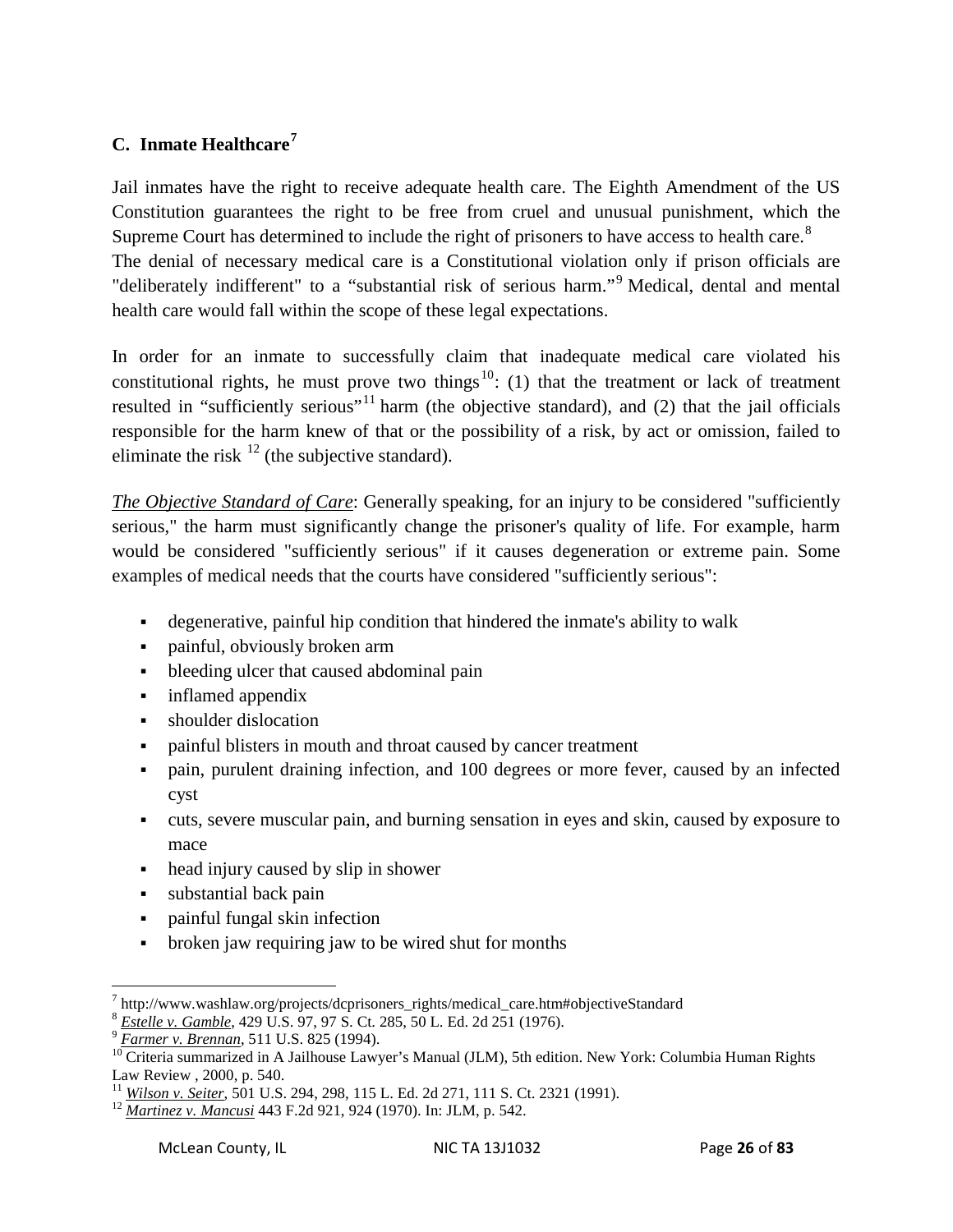severe chest pain caused by heart attacks

Some examples of medical needs that the courts have determined NOT to be "sufficiently serious":

- sliver of glass in palm that did not require stitches or painkillers
- pain experienced when doctor removed a partially torn-off toenail without using anesthetic
- nausea, shakes, headache, and depressed appetite caused by family situational stress
- "shaving bumps"

*The Subjective Standard of Care*: A jail official cannot be "deliberately indifferent" to a medical need if he is not aware of the medical problem. Thus, an inmate must make sure that jail officials know about his medical needs. If an inmate wants to see medical personnel, he must inform the corrections officers on his block. He must fill out sick call slips and, if these are not honored, he must file grievances. Once an inmate gets in to see a nurse or doctor, he should discuss symptoms and any relevant medical history.

While an inmate should do all he can to make sure that medical personnel are aware of his medical problems, medical personnel can also be held responsible for knowing information in addition to what the inmate tells them. Specifically, medical personnel are responsible for information gained by examining the inmate, reviewing the inmate's medical records, and by talking to others familiar with the inmate (guards, other doctors, and family members, for example). If a jail official knows of an inmate's medical problem, he must do what is in his power to address that problem. If a jail official knows of an inmate's substantial medical need and disregards it, he can be held accountable for violating the inmate's constitutional rights. Listed below are some common situations in which courts have held that officials were deliberately indifferent to inmates' medical needs.

*Failure to Treat a Diagnosed Condition:* If a jail doctor diagnoses an inmate with a certain medical condition and then fails to provide that inmate with treatment for this condition, courts are likely to find that the doctor has been deliberately indifferent to inmates' medical needs. If an inmate suffers serious harm as a result of this lack of treatment, jail officials can be held liable for violating the inmate's rights. For example, if an inmate who is diagnosed with HIV receives no drugs to inhibit the virus and as a result develops full-blown AIDS more quickly than he should have, jail medical staff can be held liable.

Similarly, jail officials other than doctors can be held liable for infringing on an inmate's rights if the official prevents an inmate from receiving treatment recommended by a doctor. For example, the 2nd Circuit Court of Appeals held that prison officials were deliberately indifferent to an inmate's medical needs when they removed him from a hospital without permission from the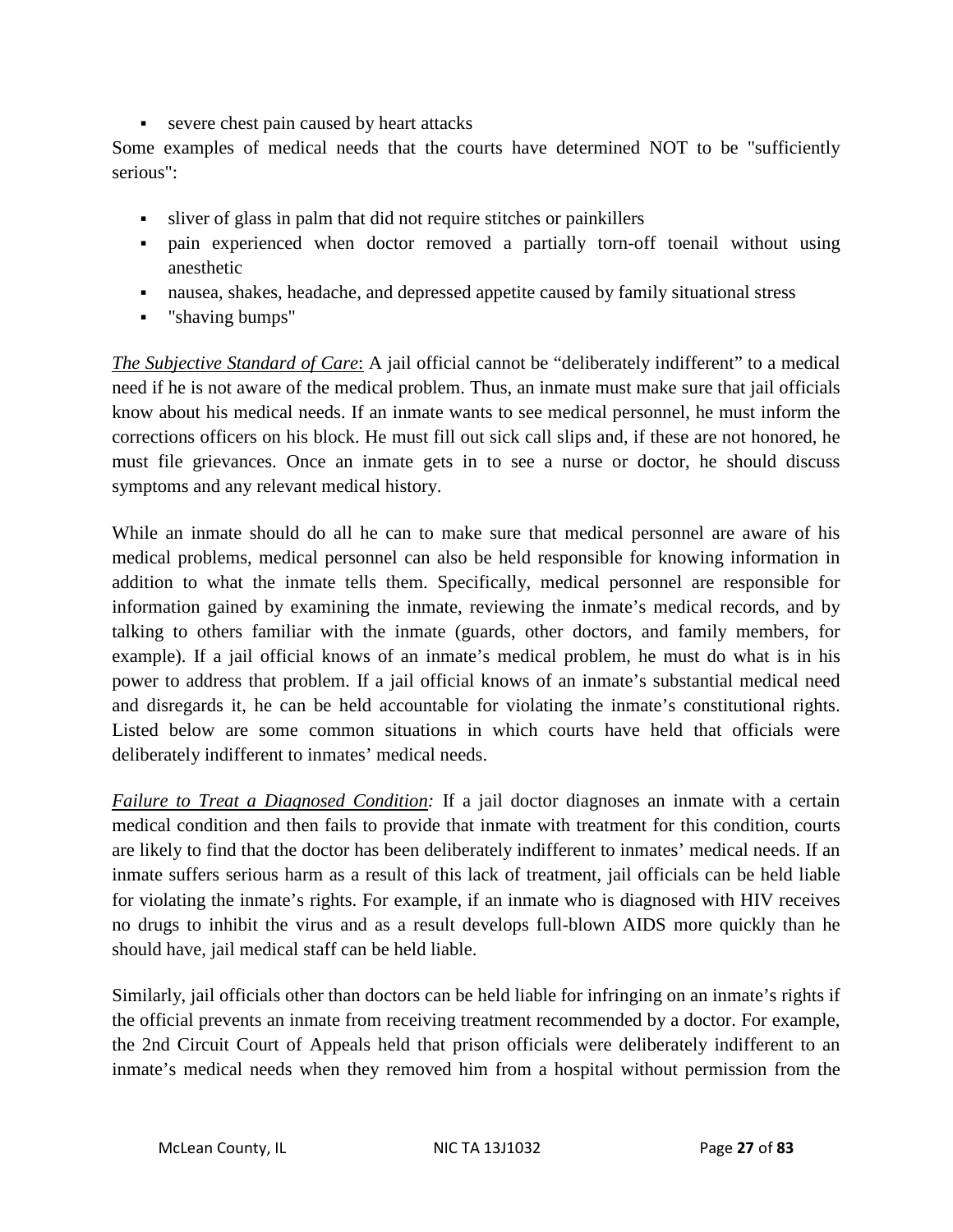doctors. <sup>[13](#page-26-5)</sup> Jail officials without medical training do not have the right to second-guess the recommendations of doctors.

*Delay in Treatment or Delay in Access to Medical Attention:* Jail officials do not have to provide inmates with immediate access to non-emergent medical care. Generally speaking, jail officials can delay in providing medical care if they have a legitimate reason for doing so. For example, security concerns can justify delaying an inmate's access to medical care, as long as this delay does not make the medical problem significantly worse. On the other hand, unreasonable delays do violate the Constitution. A delay is considered to be unreasonable if it is medically unjustified and it is likely to make the medical problem worse or to result in permanent harm. For example, the 7th and 8th Circuit Courts of Appeals have ruled that 10-15 minute delays in responding to heart attacks constitute deliberate indifference.<sup>[14](#page-28-0)</sup> Also, the 4th Circuit Court of Appeals held that prison officials were deliberately indifferent when they delayed 11 hours in examining an inmate's painfully swollen and obviously broken arm.<sup>[15](#page-28-1)</sup>

*Denial of Access to Medical Personnel*: Jail officials cannot deny inmates' access to health care personnel. If an inmate requests health care attention, non-healthcare staff may not decide whether or not to allow the inmate to see health care personnel. For example, in Parrish v. Johnson, the 6th Circuit Court of Appeals ruled that a guard who failed to relay an inmate's request for health care was deliberately indifferent to the inmate's medical needs.<sup>[16](#page-28-2)</sup> Similarly, the 11th Circuit Court of Appeals found a physician's assistant to be deliberately indifferent to an inmate's medical needs when the assistant refused to x-ray an inmate with a broken hip or to send him to a doctor for examination.<sup>[17](#page-28-3)</sup>

*Grossly Inadequate Care***:** Negligent medical care does not generally violate the Constitution. In jails, health care malpractice, generally speaking, does not constitute a violation of prisoners' rights. On the other hand, excessively bad medical care can violate a prisoner's  $8<sup>th</sup>$  Amendment rights. For example, a jury could find that a jail official acted with deliberate indifference if he treats a patient with a serious risk of appendicitis by simply giving him aspirin and an enema.<sup>[18](#page-28-4)</sup>

Inadequate staffing levels have been determined by the United States Department of Justice to be a direct and indirect cause for Civil Rights violations. Insufficient staff levels create serious access to care barriers resulting in medical neglect. Additionally, assigning unqualified staff to perform medical or mental health care functions outside their scope of licensure or practice can

<span id="page-28-0"></span><sup>&</sup>lt;sup>13</sup> *Martinez v. Mancusi*, 443 F.2d 921, 924 (1970). In: JLM, p. 542.<br><sup>14</sup> *Lewis v. Wallenstein*, 769 F.2d 1173, 1183 (7th Cir. 1985) and *Tlamka v. Serrell*, 244 F.3d 628, 633-34 (8th Cir. 2001). In: Toone, p. 81

<span id="page-28-2"></span><span id="page-28-1"></span><sup>&</sup>lt;sup>15</sup> Loe *v. Armistead*, 582 F.2d 1291, 1296 (4th Cir. 1978). In: Toone, p. 81<br><sup>16</sup> 800 F.2d 600, 605 (1986). In: Toone, p. 80.<br><sup>17</sup> Mandel *v. Doe*, 888 f.2d 783, 789-90 (1989). In: Toone, p. 80<br><sup>18</sup> Sherrod *v. Lingele* 

<span id="page-28-3"></span>

<span id="page-28-5"></span><span id="page-28-4"></span>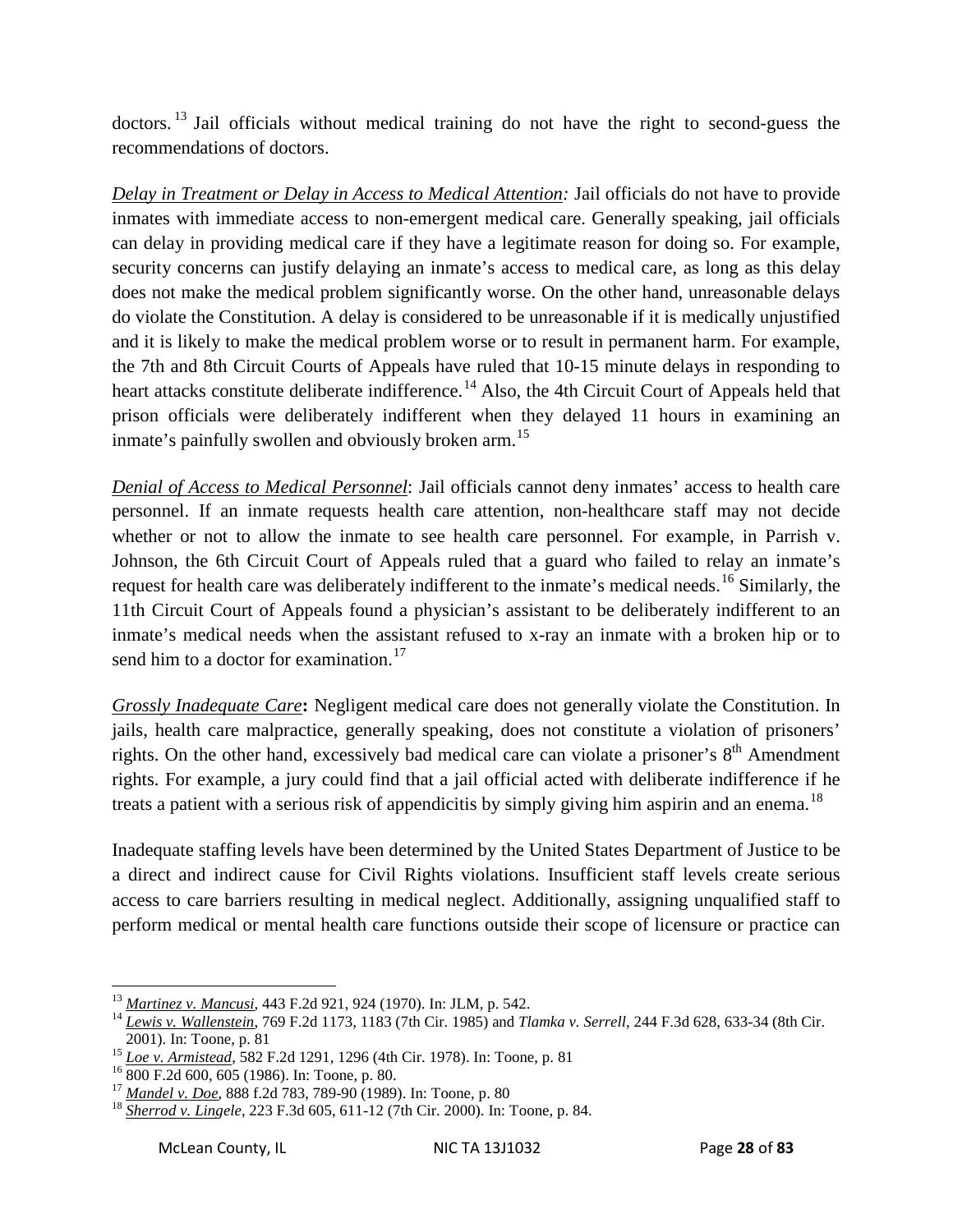be cause for inadequate care violations as noted in a 2012 DOJ jail Investigation Findings Letter $^{19}$  $^{19}$  $^{19}$ :

*"Our investigation found reasonable cause to believe that the Jail is denying necessary medical and mental health care, and consequently places prisoners at an unreasonable risk of serious harm, in violation of the Constitution…*

*Many of the lapses we identify below are directly related to [the jail's] inadequate medical staffing. There is too little onsite coverage by properly licensed staff members, forcing certified nursing assistants (CNAs) to practice and provide medical care beyond their training and licensure. The lack of sufficiently trained and available medical staff for the management and evaluation of serious medical conditions places prisoners at risk of unnecessary harm and is deliberately indifferent to prisoners' serious medical needs. Prison officials, including doctors, "violate the civil rights of inmates when they display 'deliberate indifference to serious medical needs.'" Gordon v. Kidd, 971 F.2d 1087, 1094 (4th Cir. 1992) (citing Estelle v. Gamble, 429 U.S. 97, 104 (1976))...*

*" Perhaps the most significant single concern we have with the provision of medical and mental health care at the Facility is that staff members routinely perform medical services beyond what they are trained and credentialed to do. A*  further concern involves "medical" security officers. We reviewed several *incidents in which security staff were used to evaluate prisoner injuries, and cleared the prisoners without any medical input or consultation. Any clinical support by corrections officers must be limited, must be overseen by the medical department, and must be guided by clear protocols. Corrections officials may, and, in fact, should respond to medical emergencies in acute, life-threatening situations and be properly trained to do so. They should never, however, evaluate prisoners for medical reasons, perform sick call, or provide any type of nonemergency care. There are no protocols in place at [the jail] to guide corrections officers in the very limited medical tasks they may perform, and the current level of medical department oversight of officers is insufficient."*

#### **D. Inmate Psychiatric Treatment and Mental Health Care:**

<span id="page-29-0"></span>It is important that jail officials and local government leaders clearly recognize and acknowledge that adequate inmate psychiatric treatment and mental health care is a fundamental constitutional obligation of the jail and, therefore, a constitutional duty of local government. Such care should be looked at no differently than medical care in terms of providing constitutionally adequate care and custody of inmates. The courts have consistently applied the same constitutional standard for inmate medical care to psychiatric and mental health services. These standards generally consist of these six (6) elements:

 $19$  http://www.justice.gov/crt/about/spl/documents/piedmont\_findings\_9-6-12.pdf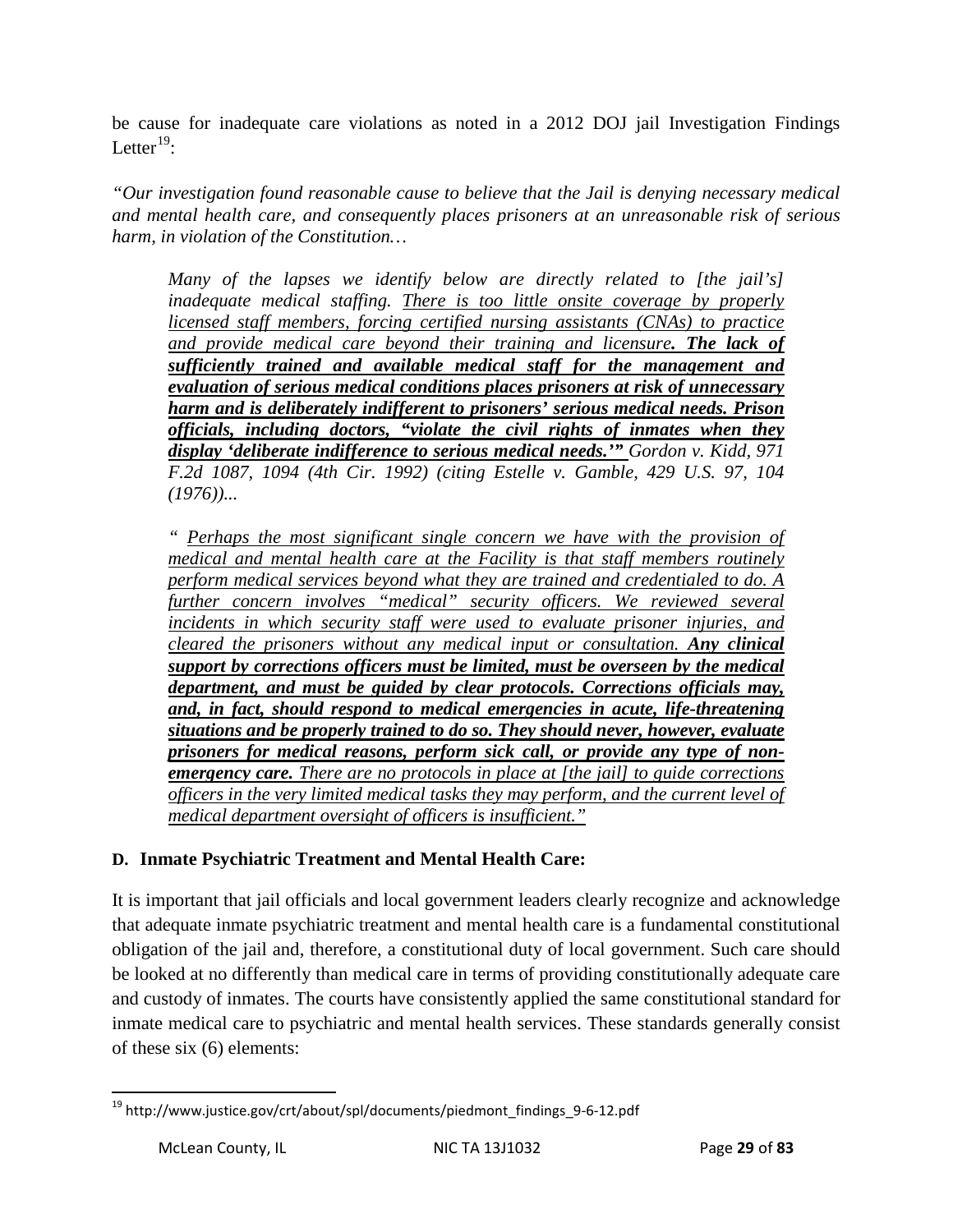- 1) Timely and appropriate assessment, treatment and monitoring of inmate mental illness
- 2) Making appropriate provisions for an array of mental health services that is not limited to psychotropic medication only
- 3) Ensuring that administrative segregation and observation is used appropriately
- 4) Mental health records are accessible, complete and accurate
- 5) There is proper and adequate response to medical and laboratory orders in a timely manner
- 6) That adequate and ongoing quality assurance programs are in place

The Fourteenth Amendment mandates that jails must provide pre-trial inmates "at least those constitutional rights  $\dots$  enjoyed by convicted prisoners," including Eighth Amendment rights.<sup>[20](#page-29-0)</sup> Under the Eighth Amendment, prison officials have an affirmative duty to ensure that inmates receive adequate food, clothing, shelter, and medical care.<sup>[21](#page-30-0)</sup> The Constitution imposes a duty on jails to ensure an inmate's safety and general well-being.<sup>[22](#page-30-1)</sup> This duty includes the duty to prevent the unreasonable risk of serious harm, even if such harm has not yet occurred.<sup>[23](#page-30-2)</sup> Thus, jails must protect inmates not only from present and continuing harm, but also from future harm. This protection extends to the risk of suicide and self-harm. $24$ .

The Constitution also mandates that jails provide inmates adequate medical and **mental health care, including psychological and psychiatric services.** <sup>[25](#page-30-4)</sup> Jail officials violate inmates' constitutional rights when the officials exhibit deliberate indifference to inmates' serious medical needs $^{26}$  $^{26}$  $^{26}$ 

#### **E. Jail Staffing and the Federal Courts**[27](#page-30-6)

Court decisions define important parameters for jail operations by establishing minimum levels of service, performance objectives, prohibited practices, and specific required practices. We explore federal court decisions in this appendix, but we note that state and local courts also play an active role in evaluating and guiding jail operations. Decisions handed down by federal courts have required jails to:

<span id="page-30-0"></span><sup>&</sup>lt;sup>20</sup> *Bell v. Wolfish*, 441 U.S. 520, 545 (1979).<br><sup>21</sup> *Farmer v. Brennan*, 511 U.S. 825, 832 (1994).<br><sup>22</sup> County of Sacramento v. Lewis, 523 U.S. 833, 851 (1998) (citing DeShaney v. Winnebago County Dep't of Soc. Servs.,

<span id="page-30-3"></span><span id="page-30-2"></span><span id="page-30-1"></span>Soc.Servs., 489 U.S. 189, 199-200 (1989)). <sup>23</sup> *Helling v. McKinney*, 509 U.S. 25, 33 (1993). <sup>24</sup> *Matos v. O'Sullivan*, 335 F.3d 553, 557 (7th Cir. 2003); Hall v. Ryan, 957 F.2d 402, 406 (7th Cir. 1992)(noting that prisoners have a constitutional right "to be protected from self-destructive tendencies," including suicide) <sup>25</sup> *See Farmer, 511 U.S. at 832* <sup>26</sup> Estelle v. G<u>amble</u>, 429 U.S. 97, 102 (1976).

<span id="page-30-4"></span>

<span id="page-30-5"></span>

<span id="page-30-6"></span><sup>&</sup>lt;sup>27</sup> See: Excerpts from: Jail Staffing Analysis Third Edition, *Jail Staffing and the Federal Courts* Copyright 2009, Rod Miller, Dennis R. Liebert and John E. Wetzel. (An NIC project).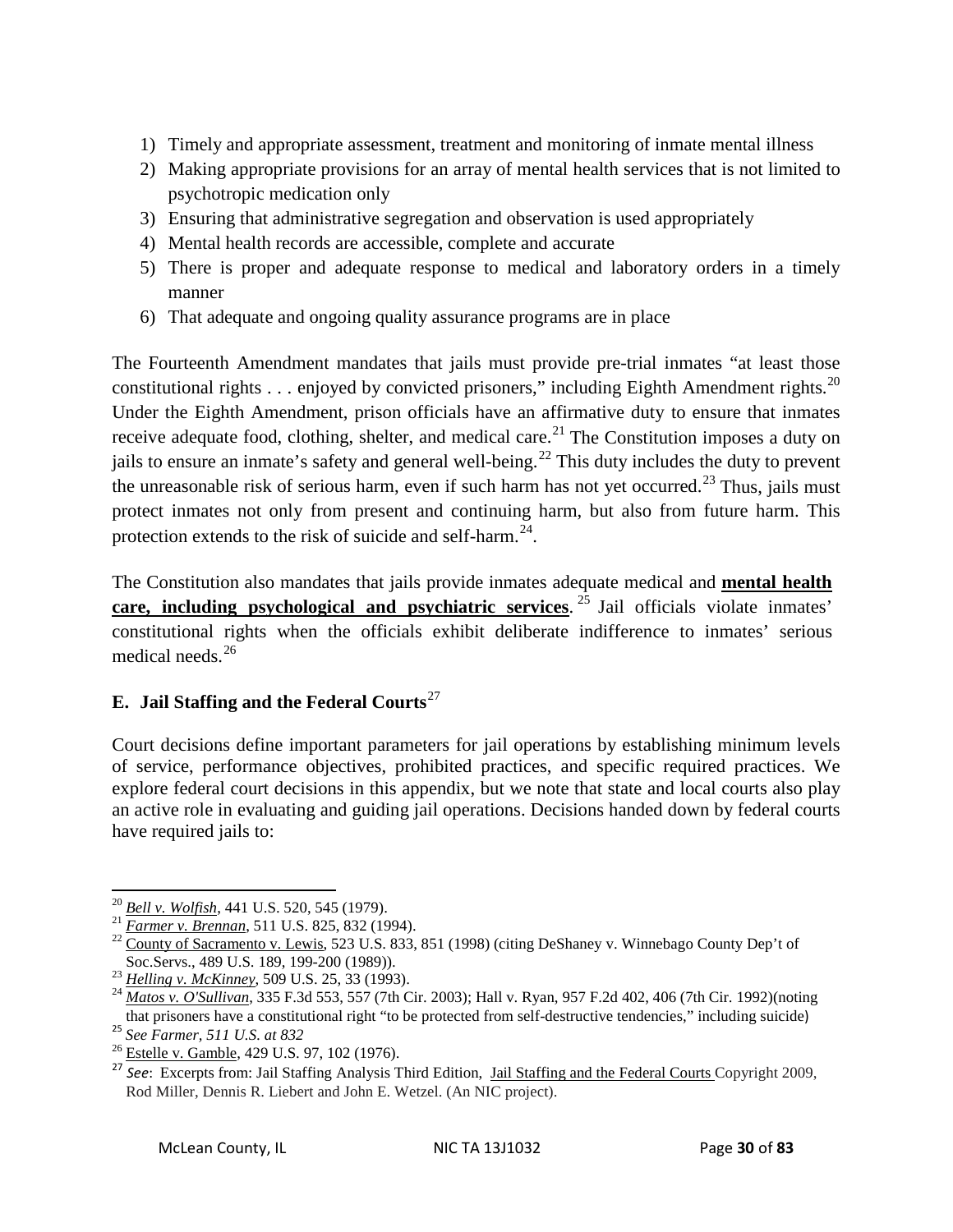- Protect inmates from themselves, other inmates, staff, and other threats
- Maintain communication with inmates and regularly visit occupied areas
- Respond to inmate calls for assistance
- Classify and separate inmates
- Ensure the safety of staff and inmates at all times
- Make special provisions for processing and supervising female inmates
- Deliver all required inmate activities, services, and programs (medical, exercise, visits, etc.)
- Provide properly trained staff

Federal court involvement with jails goes back more than 40 years. State and federal prisons were the focus of many landmark cases in this era, and local jails soon became targets as well. Early federal decisions tackled fundamental constitutional issues in jails. Many of these pioneering decisions are still cited in current litigation.

#### **F. Courts View Staffing Levels and Practices as Central to the Constitutional Duty to Protect**

The United States Constitution imposes an extraordinary duty to protect on jails that have no counterpart in the public safety. While our duty is less visible to the public, and likely less appreciated, it rises above the constitutional responsibilities of our public safety colleagues. Even probation does not approach the duty to protect that is imposed on jails. Probation officials are not held responsible for the behavior of offenders under their supervision, nor for what happens to the offenders when they are not actually with a probation officer.

Do citizens have a *constitutional* right to be protected from crime or to have a fire extinguished? Neither of these are services that government *chooses* to provide. Whether or not to provide these services and the level of service that are delivered are discretionary decisions from a constitutional perspective. To be sure, it is politically expedient to provide fire and police protection. Because such services are discretionary, officials may vary staffing levels in response to temporary or long term staff shortages.

But a jail's duty to protect is constant, beginning when an inmate is admitted and continuing until release. Case law clearly establishes the responsibility of jail officials to protect inmates from a "risk of serious harm" at all times, and from all types of harm-- from others, from themselves, from the jail setting, from disease, and more. Because the duty to protect is constant and mandated, jails do not have the option to lower the level of care just because there is not enough staff. If a shift supervisor leaves a needed post vacant because there are not enough employees to staff all posts, he/she increases risk and exposes the agency and government to higher levels of liability.

#### **G. Duty to Protect**

In an early federal district court case in Pulaski County, Arkansas, the court described the fundamental expectations that detainees have while confined: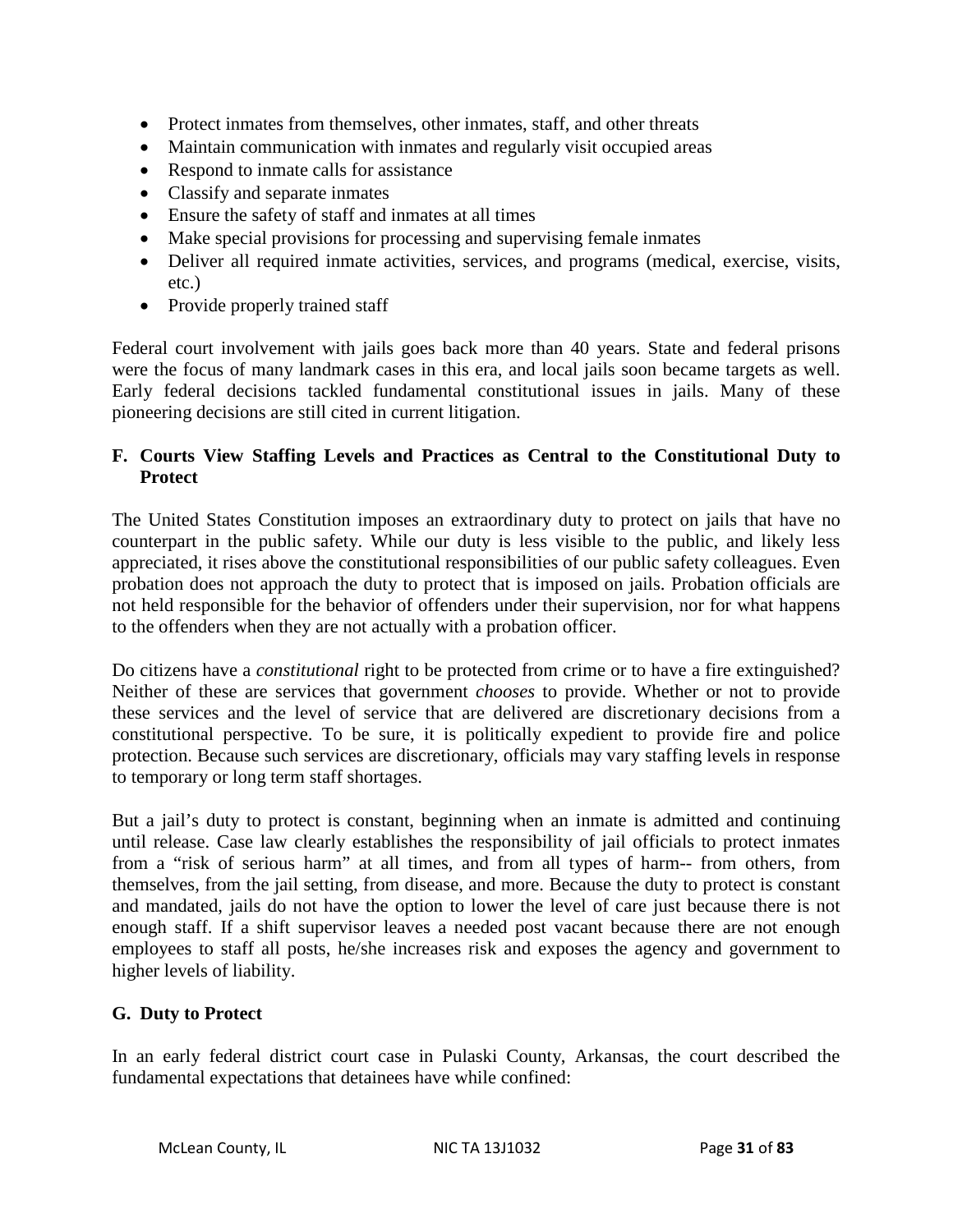*…minimally, a detainee ought to have the reasonable expectation that he would survive his period of detainment with his life; that he would not be assaulted, abused or molested during his detainment; and that his physical and mental health would be reasonably protected during this period… Hamilton v. Love*, 328 F.Supp. 1182 (D.Ark. 1971).

In a Colorado case, the federal appeals court held that a prisoner has a right to be reasonably protected from constant threats of violence and sexual assaults from other inmates, and that failure to provide an adequate level of jail security staffing, which may significantly reduce the risk of such violence and assaults, constitutes deliberate indifference to the legitimate safety needs of prisoners.

#### **H. Staffing Levels**

The first Pulaski County case produced continuing federal court involvement with jail operations. When the county was brought back to court by inmates in 1973, the county asked the court to consider their plans to build a new jail. But the judge held that, while the plans are promising, current conditions must be addressed:

*This Court can only deal with present realities….The most serious and patent defects in the present operation result directly from inadequate staffing. Hamilton v. Love*, 358 F.Supp. 338 (D.Ark. 1973). A federal district court judge linked Platte County (Missouri) Jail's duty to protect to staffing levels: *There shall be adequate correctional staff on duty to protect against assaults of all types by detainees upon other detainees. Ahrens v. Thomas*, 434 F.Supp. 873 (D.Mo. 1977).

In New Jersey, the federal district court required county officials to obtain an independent, professional staffing analysis addressing security staffing and training, classification, and inmate activities. The court set expectations for the plan and ordered the county to *implement* the plan:

*The staffing analysis shall review current authorized staffing, vacancies, position descriptions, salaries, classification, and workload…[The county] must implement the plan… Essex County Jail Annex Inmates v. Treffinger*, 18 F.Supp.2d 445 (D.N.J. 1998).

#### **I. Liability**

Officials may be found to be "deliberately indifferent" if they fail to address a known risk of serious harm, or even if they *should* have known of the risk. Ignorance is not a defense. Failure to protect inmates may result in liability. Usually court intervention takes the form of orders that restrict or direct jail practices. Sometimes the courts award compensatory damages to make reparations to the plaintiffs. In more extreme situations, defendant agencies may be ordered to pay punitive damages. A U.S. Supreme Court decision held that punitive damages may even be assessed against individual defendants when indifference is demonstrated: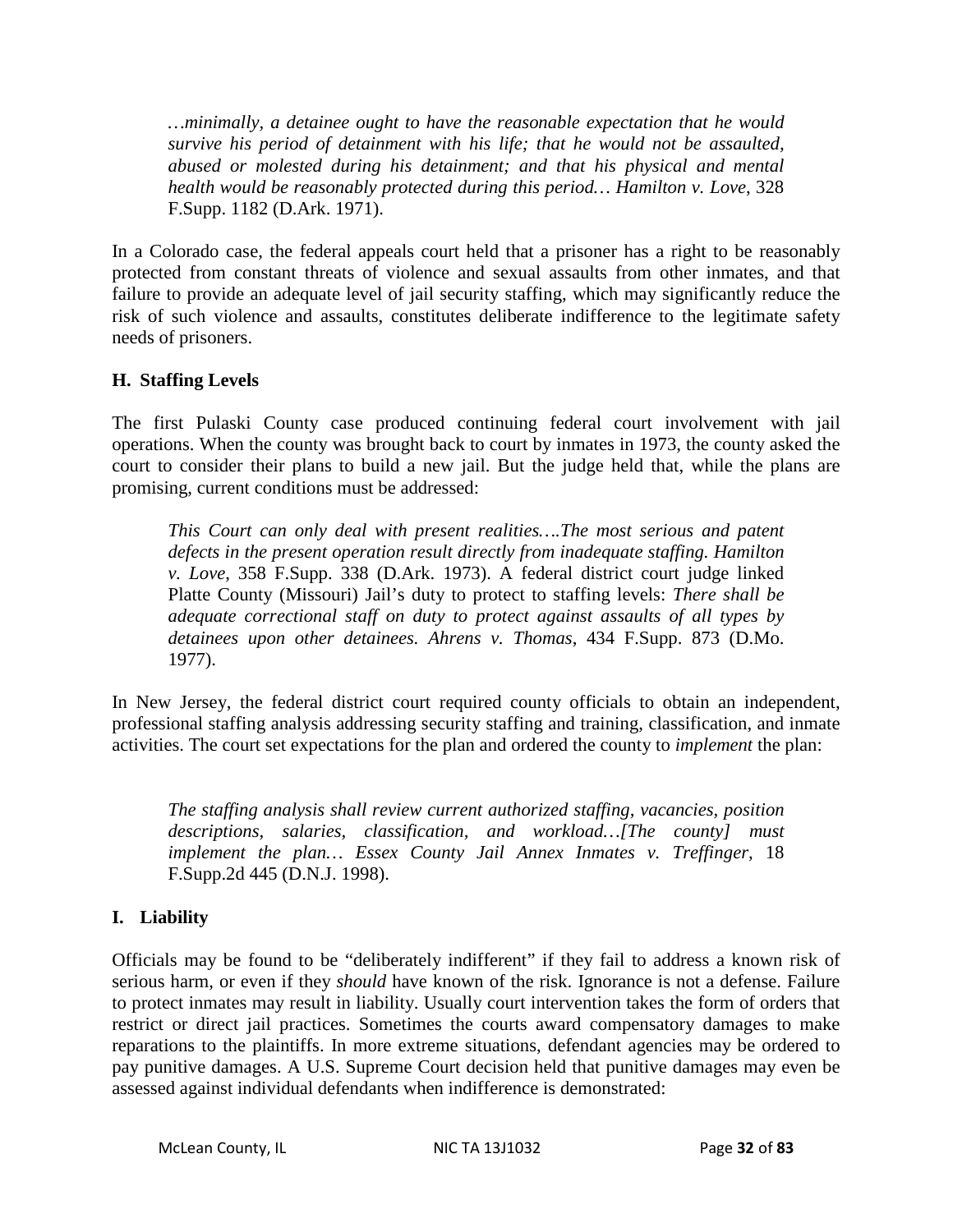*A jury may be permitted to assess punitive damages in a § 1983 action when the defendant's conduct involves reckless or callous indifference to the plaintiff's federally protected rights. Smith v. Wade*, 103 S.Ct. 1625 (1983)

#### **J. Court Intervention**

Most court decisions produce changes in jail conditions, including operations. Continuing court involvement might be prompted by a consent agreement between the parties, or by failure of the defendants to comply with court orders. The nature of court involvement may even include the review of facility plans. In a New Mexico case, the court renewed its involvement when plans to reduce staffing were challenged by the plaintiffs. The court prevented the state from reducing staffing levels at several correctional facilities:

*..defendants will be enjoined from…reducing the authorized or approved complement of security staff…unless the minimal staffing levels identified as being necessary to provide a constitutional level of safety and security for prisoners have been achieved.. The Court also will enjoin defendants to fill existing vacancies and thus to employ at least the number of medical and mental health staff as well as the number of security staff authorized to be employed during fiscal Year… Duran v. Anaya*, 642 F.Supp. 510 (D.N.M. 1986).

#### **Connecting Staffing Practices to Other Conditions**

In the New Mexico case, the court went on to draw links between staffing levels and other aspects of facility operations, ranging from overtime to inmate idleness:

**Overtime:** "...*security staff will be adversely affected by excessive overtime work as a result of the understaffing of the institutions subject to the Court's orders in this litigation"*

**Out of Cell Opportunity: "***…In addition, prisoners will be required to remain in their housing units for longer periods of time, and inmate idleness will increase."*

**Idleness: "***Prisoner idleness…will increase as a result of staff reductions..."* 

**Programs and Activities**: "*There is a direct, inverse correlation between the incidence of acts and threats of violence by and between inmates, on the one hand, and the types and amounts of educational, recreational, work and other programs available to inmates, on the other--i.e., acts and threats of violence tend to decrease as program availability and activity increase."*

**Training:** "*Reduction in security staff positions will prevent…complying with staff training requirements of the Court's order…"*

The court noted concerns by a security expert that the "*security staff reductions that are*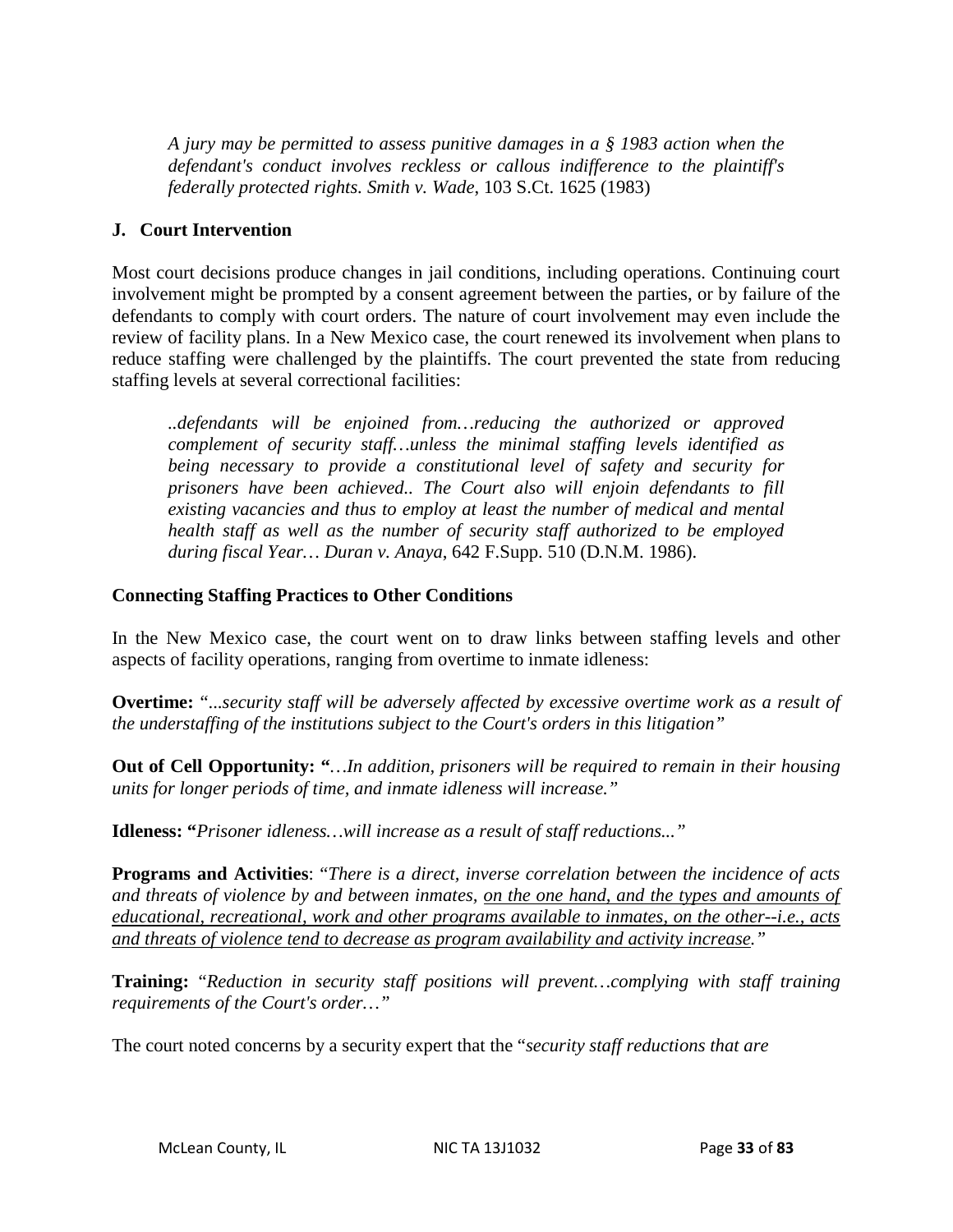*contemplated will result in a 'scenario at this time…very similar to the scenario that occurred prior to the 1980 disturbance'",* referring to the deadly inmate riot at the New Mexico Penitentiary that claimed 33 inmate lives and injured more than 100 inmates and 7 officers.

#### **K. Lack of Funds is Not an Excuse**

Federal courts have made it clear that **lack of funds does not excuse violation of inmates' constitutional rights:**

*Humane considerations and constitutional requirements are not, in this day, to be measured or limited by dollar considerations… Jackson v. Bishop,* 404 F.2d 571 580 (8th Cir.1968)

Courts may even restrict a jurisdiction's discretion with regard to where funds are found to make needed improvements. An appeals court held that it may restrict the sources from which monies are to be paid or transferred in order to protect the legal rights of those who have been victims of unconstitutional conduct. In a 1977 decision, Supreme Court Justice Powell observed:

*…a federal court's order that a State pay un-appropriated funds to a locality would raise the gravest constitutional issues... But here, in a finding no longer subject to review, the State has been adjudged a participant in the constitutional violations, and the State therefore may be ordered to participate prospectively in a remedy otherwise appropriate.*

#### **L. Recent Federal Cases**

Although the basic tenets of federal court involvement with jail staffing and operations were forged many years ago, the practice has not ended, as suggested in these more recent cases:

*Cavalieri v. Shepard*, 321 F.3d 616 (7th Cir. 2003). The court noted that the detainee's right to be free from deliberate indifference to the risk that he would attempt suicide was clearly established.

*Wever v. Lincoln County, Nebraska,* 388 F.3d 601 (8th Cir. 2004). The court held that the arrestee had a clearly established Fourteenth Amendment right to be protected from the known risks of suicide.

*Estate of Adbollahi v. County of Sacramento*, 405 F.Supp.2d 1194 (E.D.Cal.2005). The court held that summary judgment was precluded by material issues of fact as to whether the county knowingly established a policy of providing an inadequate number of cell inspections and of falsifying logs showing completion of cell inspections, creating a substantial risk of harm to suicide-prone cell occupants.

*Hearns v. Terhune*, 413 F.3d 1036 (9th Cir. 2005). The court held that the inmate's allegations stated a claim that prison officials failed to protect him from attacks by other inmates. The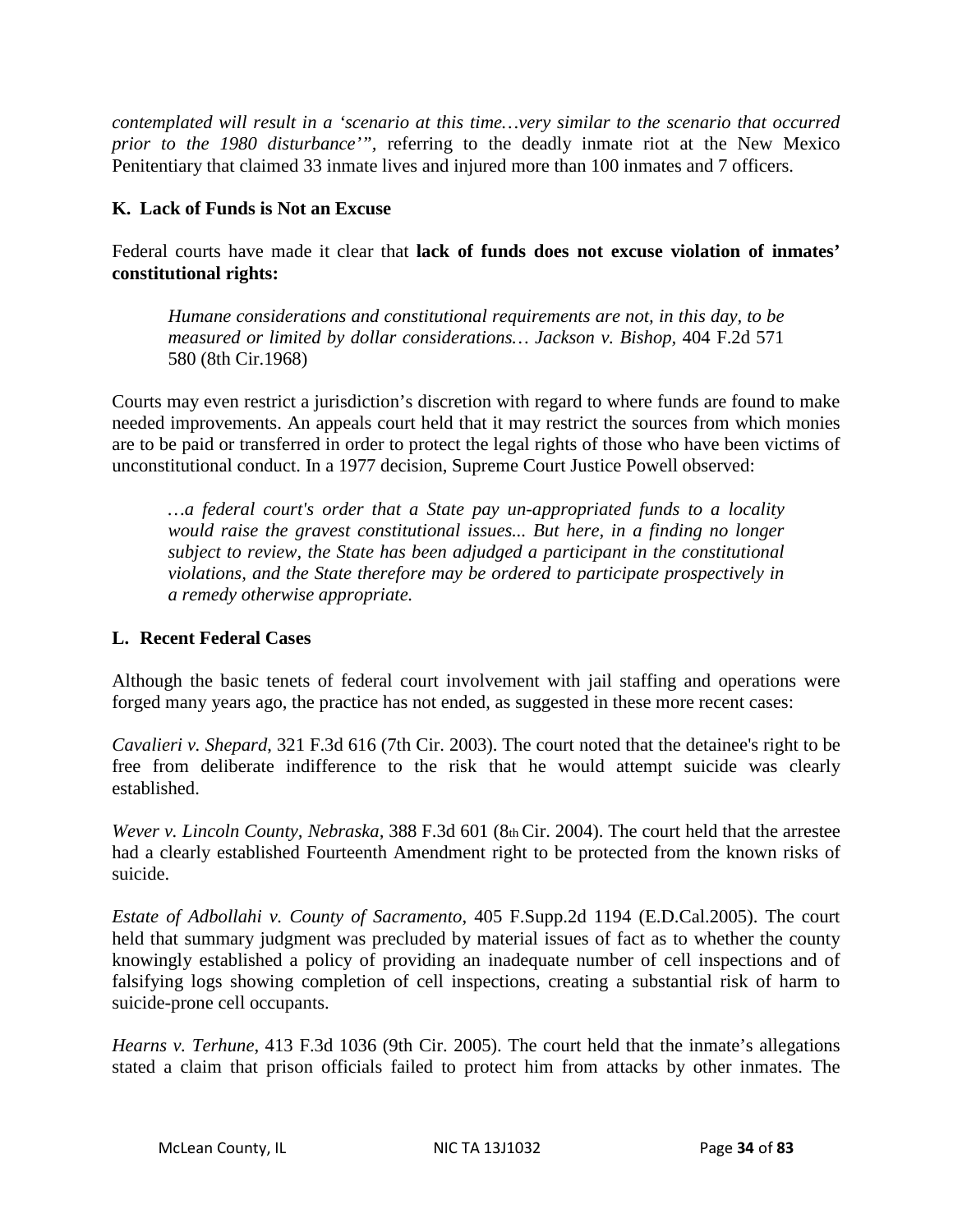inmate alleged that an officer was not present when he was attacked even though inmates were not allowed in the chapel without supervision.

*Velez v. Johnson,* 395 F.3d 732 (7th Cir. 2005). The court held that the detainee had a clearly established Fourteenth Amendment right to be free from the officer's deliberate indifference to an assault by another inmate.

*Smith v. Brevard County,* 461 F.Supp.2d 1243 (M.D.Fla. 2006). Violation of the detainee's constitutional rights was the result of the sheriff's failure to provide adequate staffing and safe housing for suicidal inmates, and in light of the sheriff's knowledge that inmate suicide was a problem, his failure to address any policies that were causing suicides constituted deliberate indifference to the constitutional rights of inmates.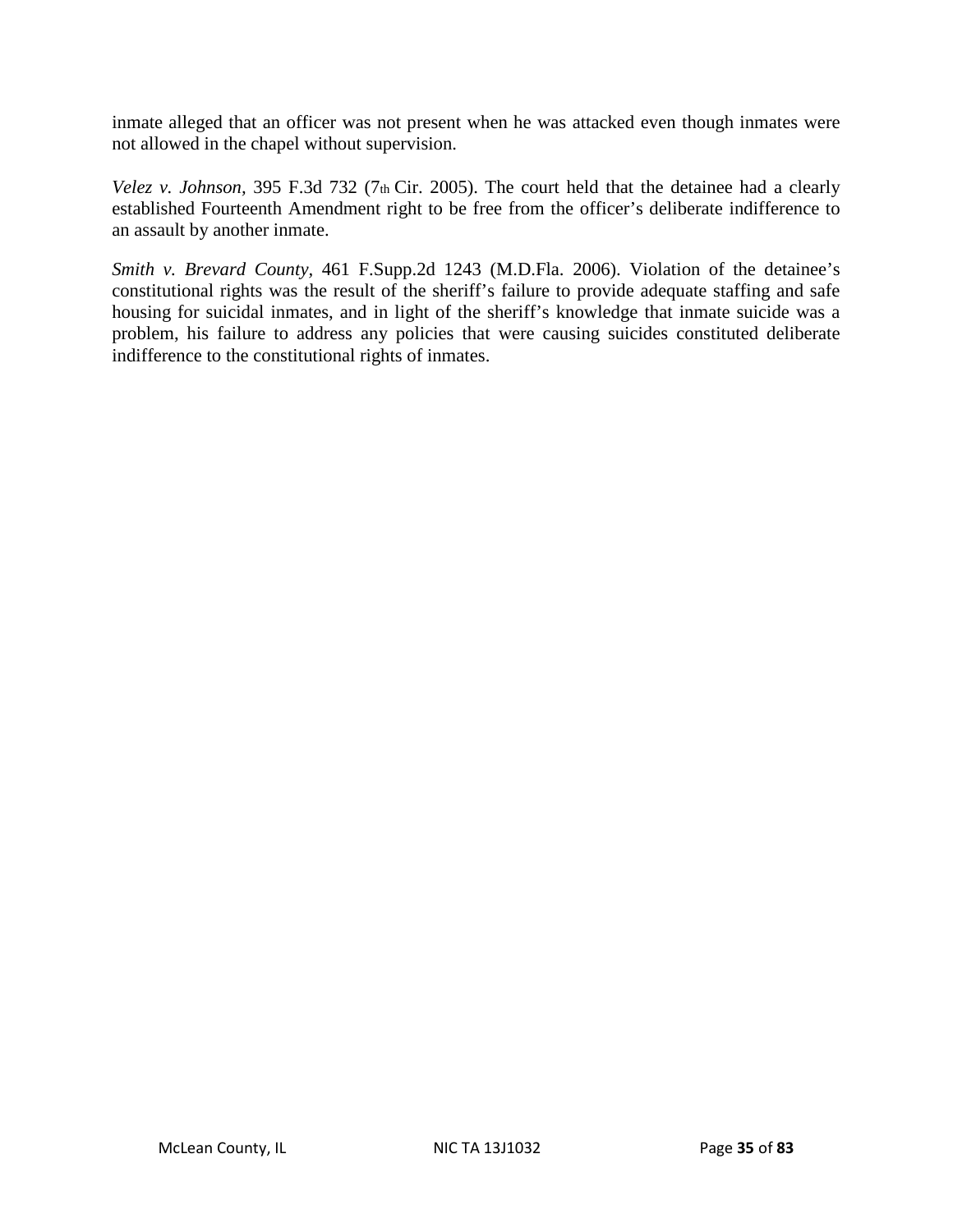#### **VIII. ASSESSMENT OF MCDF MENTAL HEALTH PRACTICES Findings / Conclusions / Recommendations**

Federal court precedent has established specific fundamental elements for an effective and constitutionally-sound jail mental health care program.<sup>[28](#page-30-0)</sup> All of these elements are typically found in national standards for jail health care (NCCHC, ACA, and AJA).<sup>[29](#page-36-0)</sup> Illinois State Jail Standards also includes these concepts in meeting requirements for operating a county jail.<sup>[30](#page-36-1)</sup>

MCDF mental health practices were assessed according to these standards and elements.

*Constitutional Right #1: There must be an adequate and systematic program for screening, evaluation, and monitoring inmates in order to identify those needing mental health services.*

## **General Discussion**

An adequate and systematic inmate mental health screening and evaluation program involves three primary components. The primary objective of these components is to 1) determine inmate mental health needs in order to provide adequate housing and care; 2) protect a mentally ill inmate from themselves and others if and as indicated; 3) ensure mentally ill inmate reasonable access to jail services and programs required by law.

Screening and evaluation are ongoing processes throughout the length of incarceration. These processes begin during the intake process and end at discharge. The intake process should include collecting information from the arresting officer about the inmate's demeanor and specifically ask the officer about behavior that indicates possible mental illness or suicide risk. This information must be documented and maintained permanently by the jail for future reference in case the inmate again is incarcerated in the facility. A structured initial screening is used by jail staff to identify potential urgent care needs and, if determined, urgent care protocols are used to provide necessary care. For example, an inmate who presents with a history of severe mental illness but who has been off prescribed psychotropic medications for more than a week should be considered a possible urgent care case. This inmate is immediately referred for a crisis evaluation for medication and stabilization services to prevent the inmate from decompensating. The inmate should be transported to the nearest hospital under emergent cases and returned to the jail only if and when the inmate stabilizes to a level that is within the jail's capacity to provide ongoing care.

<span id="page-36-0"></span><sup>&</sup>lt;sup>28</sup> *Ruiz v. Estelle*, 503 F.Supp. 1265 (S.D. Texas 1980)<br><sup>29</sup> Refers to the National Commission on Correctional Health Care, American Correctional Association, and the American Jail Association.

<span id="page-36-1"></span><sup>&</sup>lt;sup>30</sup> Illinois County Jail Standards Title 20 I-F Part 701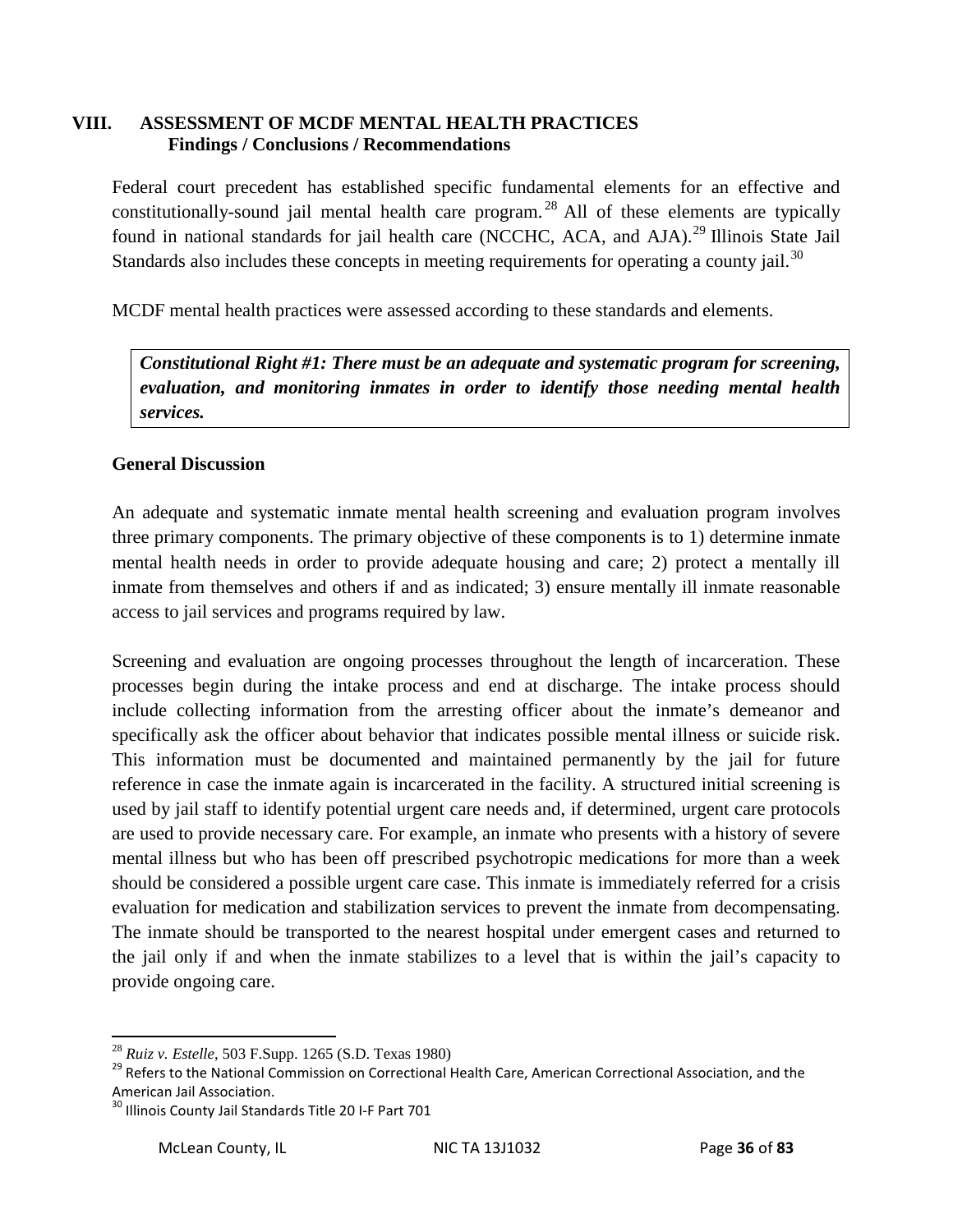Screening evaluation is ongoing during incarceration for all inmates. Inmates identified as mentally ill during the intake process are monitored and evaluated to maintain stability and provide needed care. Inmates not found to be mentally ill at intake are monitored for signs and symptoms of decompensating mental health. The stressors of incarnation, changes in court schedules and case status, family problems, the fear and shame of being locked up, etc. are only a small few examples of circumstances that can trigger a mental health problem with this population. An adequate screening and evaluation process is based on the understanding that any inmate can develop a mental health problem during incarceration and proactively promotes reasonable access to mental health care services according to need as determined by qualified medical or mental health professionals.

A discharge screening or evaluation is completed before a mentally ill inmate is released from the jail as is reasonably possible. This is intended to determine inmate mental health status and readiness for freedom, and to counsel the inmate about medication compliance. It can also provide the opportunity to connect the inmate to community mental health care agencies and services. In many cases, mentally ill inmates are released without a screening or evaluation due to time constraints, inadequate resources, or because the inmate refuses the assessment, Regardless of potential barriers, every reasonable effort should be made to offer and complete a discharge assessment with mentally ill inmates before they are released.

**FINDING(S):** MCDF uses a multi-layered, very comprehensive and systematic screening, evaluation, and monitoring process to identify inmates who need mental health services before incarceration through to discharge.

MCDF written policies and procedures clearly require adequate screening and evaluation of all persons being admitted into the jail. The intake process consists of collecting relevant information from the arresting officer to determine potential medical, mental illness, suicide risk, and urgent care needs. This information is given verbally to the jail booking officer by the arresting officer, documented, and permanently maintained. A detailed screening is performed by the booking officer once the inmate is accepted from the arresting officer. Adequate policies, procedures, and protocols exist to guide the booking officer in dealing with urgent care needs. The detailed intake screening process involves a series of medical, mental health, and suicide risk questions asked to the arrestee using a series of intake screening templates in the electronic jail information system (EJIS). This Consultant's review of the electronic intake templates found them to contain adequate and essential screening elements needed for the booking officer to make informed decisions about inmate medical, mental health, and suicide prevention risks and needs.

In addition to the above intake screening process, all newly booked inmates are electronically cross-referenced automatically with the Illinois State Jail Data-Link data-base system. The Jail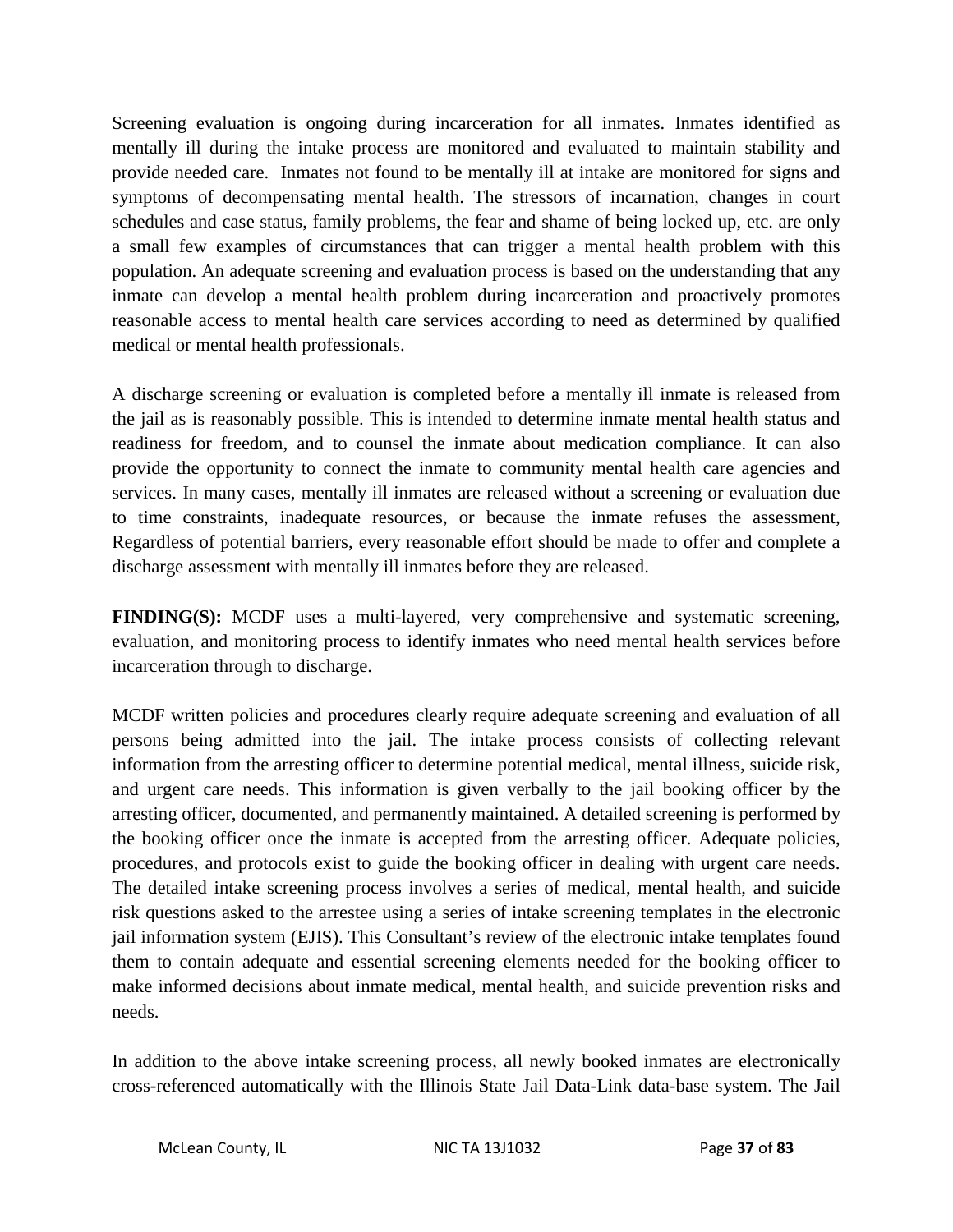Data-Link system contains the names and diagnoses of all inmates who have a history of mental illness treatment and services. This includes any type of mental health service during their lifetime from publicly funded MH agencies in Illinois. Information provided assists jail Inmate Services staff and other health care professionals to quickly know which inmates have known histories of serious mental illness (TA=SMI) and those with histories of diagnosed non-serious illness (EA=NSMI). This information is reviewed daily by jail staff and follow-services are initiated. This Consultant reviewed the Jail Data-Link report for 12/06/12 to gain a better understanding about the prevalence of inmate mental illness, and for the data's value to the intake screening process and jail mental health program.

The Data-Link report for 12/06/12 showed that there were 64 inmates currently in custody who had histories of mental health services.<sup>[31](#page-36-0)</sup> The total in-house inmate population for  $12/06/12$  was estimated at 230 (12% female, 88% male). Sixty-four inmates reported in Data-Link accounted for approximately 28% of the in-house population, 11 female and 53 males. Approximately 17% of the Data-Link population was female, 83% male. However, females represented a higher percentage of their in-house cohort than did males at 40% and 26% respective. These findings are relatively consistent with national research regarding jail and mental illness and gender.

| MCDF DATA-LINK 12/06/12       | Population | <b>Female</b> | <b>Male</b> |
|-------------------------------|------------|---------------|-------------|
| <b>Total Jail Count</b>       | 230        | 28            | 202         |
| % Jail Count                  | 100%       | 12%           | 88%         |
| <b>Total Data-Link Count</b>  | 64         | 11            | 53          |
| % Data-Link of Ttl Jail Count | 28%        | 40%           | 26%         |
| % Gender Data-Link            | 100%       | 17%           | 83%         |

Diagnosis codes were reported for 59 (90%) of the 64 names, 11 (19%) female and 48 male (81%). Twenty-three (39%) inmates had SMI diagnosis codes and 36 (61%) had NSMI diagnoses.



#### **MCDF Data-Link Report for 12/06/12**

<span id="page-38-0"></span><sup>&</sup>lt;sup>31</sup> Data-Link uses EA to identify inmates with an "eligible diagnosis" and TA for "Target Diagnosis. EA is considered non-SMI with a less serious Axis I diagnosis. TA includes SMI Axis I diagnosis as defined by USDHHSA. There were no diagnosis codes for six of the 64 names for the data reported.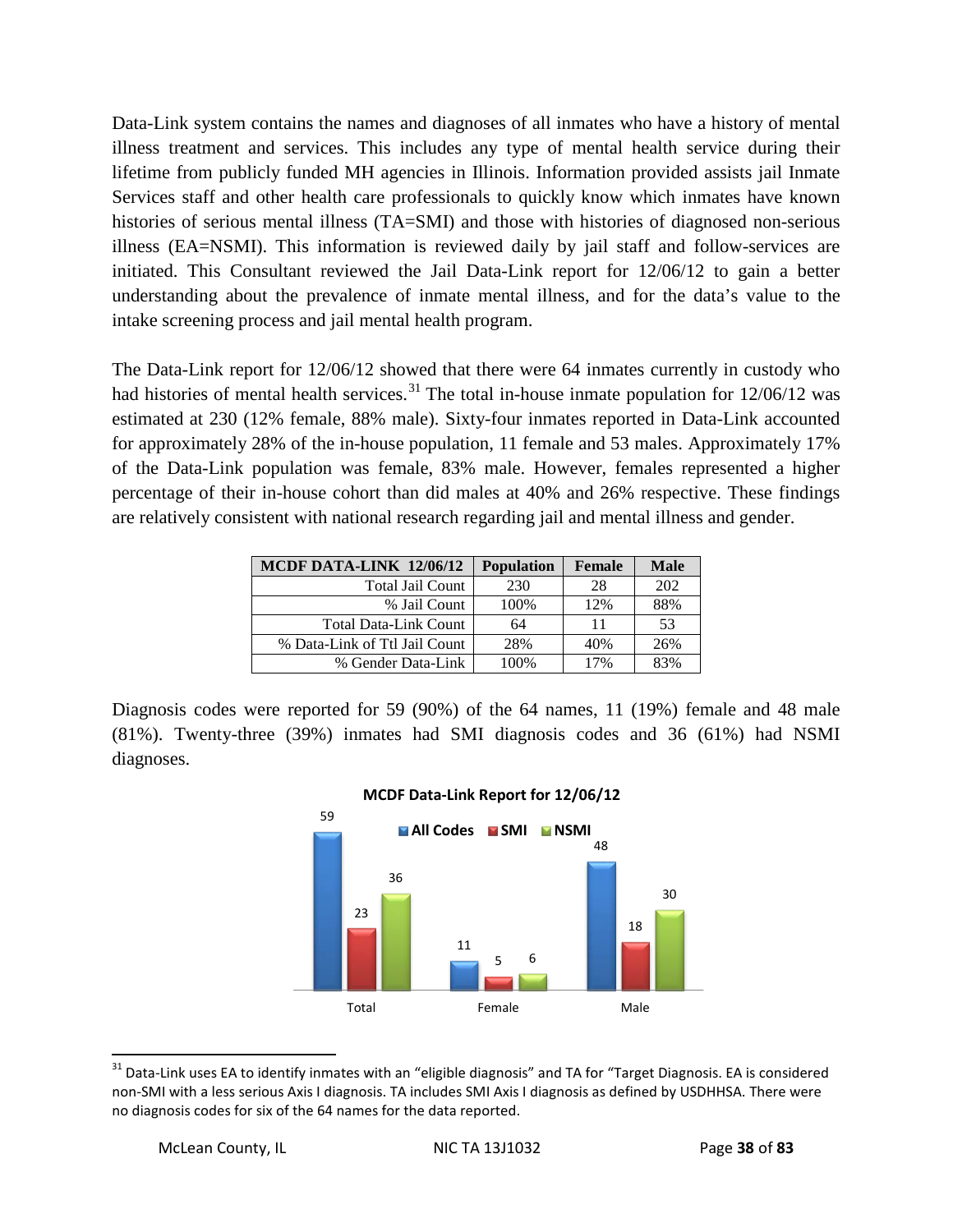Nearly one-third of male and less than one-tenth of female inmates accounted for the SMI diagnosis group; whereas about one-half of male and one-tenth of the female inmates had NSMI diagnoses codes. However, comparing gender prevalence base-rates reveals a much different interpretation of the data.

Comparing in-jail and Data-Link populations for 12/06/12 shows a distinct difference in the prevalence of mental health problems between female and male inmates. Although women represented only 12% of the in-house population, 40% of them had a reported mental health diagnosis code. Men, however, represented about 88% of the in-house population but only 26% of them had a reported diagnosis.



These differences are generally consistent with the literature comparing prevalence rates for mental health problems between female and male local jail inmates. The United States Bureau of Justice Statistics reported for 2006 that jail inmate populations were at about 88% male and 12% female, and a prevalence of mental health problems among jails inmates at approximately 75% for female and  $63\%$  for males.<sup>[32](#page-38-0)</sup>

Among the MCDF general population, prevalence of serious mental illness (SMI) was two-times higher among female inmates than males, 18% and 9% respectively, and somewhat higher for non-serious problems (NSMI), 22% and 15% respectively. Females also showed higher prevalence for SMI in the Data-Link group compared to males (45% to 38%) but lower rates for NSMI (55% to 63%).

<span id="page-39-0"></span><sup>&</sup>lt;sup>32</sup> See: http://bjs.ojp.usdoi.gov/content/pub/pdf/jim10st.pdf, and <http://www.bjs.gov/index.cfm?ty=pbdetail&iid=789>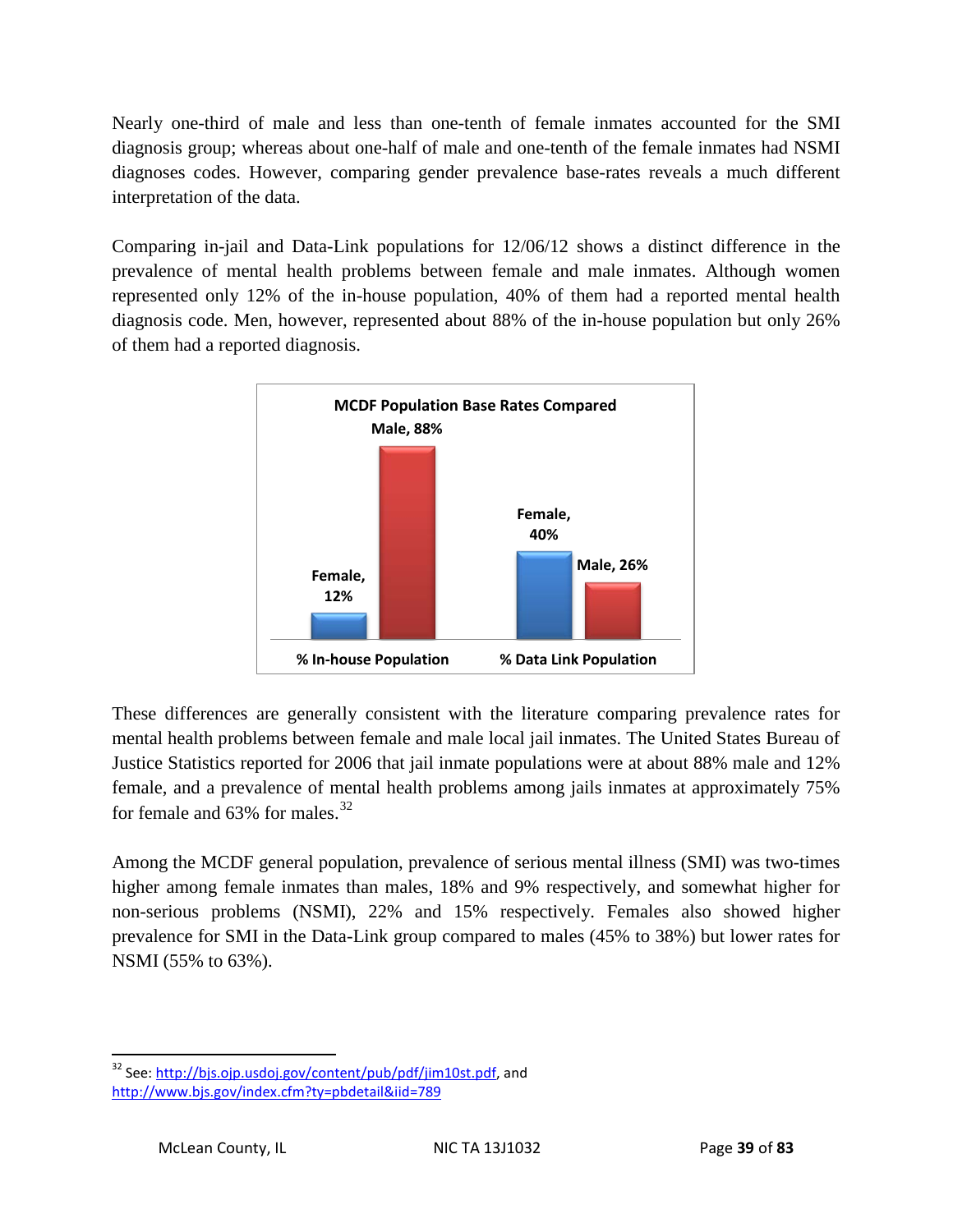

The multi-layered intake screening and evaluation process used at MCDF appears comprehensive, reliable, and valid. Information collected by booking officers is cross-referenced with Data-Link in a timely manner. This process provides custody and care staff reasonably accurate information about the prevalence of mental illness among all inmates.

MCDF continues screening, evaluation, and monitoring processes following intake using four primary methods: 1) follow-up evaluation and care of Data-Link inmates; 2) inmate or staff initiated requests for mental health services; 3) a Custody Reassessment review; and 4) the 14- Day Health History and Physical assessment.

Follow-up Evaluation: Follow-up services are proactively initiated by Inmate Services and Qualified Mental Health Professional (QMHP) staff for all Data-Link inmates within 48 hours of incarnation, or sooner if needed. Staff reviews the reported history of mental illness and initiates inmate contact for additional assessment and care services as indicated by the reported history and assessed needs. These inmates are regularly monitored during incarceration as indicated by presented or reported need.

Inmate/Staff Initiated: Inmates and staff are encouraged to initiate screening, evaluation, and monitoring for all inmates at booking and during incarceration. Inmates are able to report personal needs verbally or in writing using a sick call request. Inmates can also report concerns about other inmates, and all staff having contact with inmates are required to report concerns they have about an inmate's mental wellness to their supervisors, Inmate Services Staff or QMHP staff, or other health care staff. The same process used for the Data-Link population is used for follow-up, care, and monitoring for these reporting methods.

```
McLean County, IL NIC TA 13J1032 Page 40 of 83
```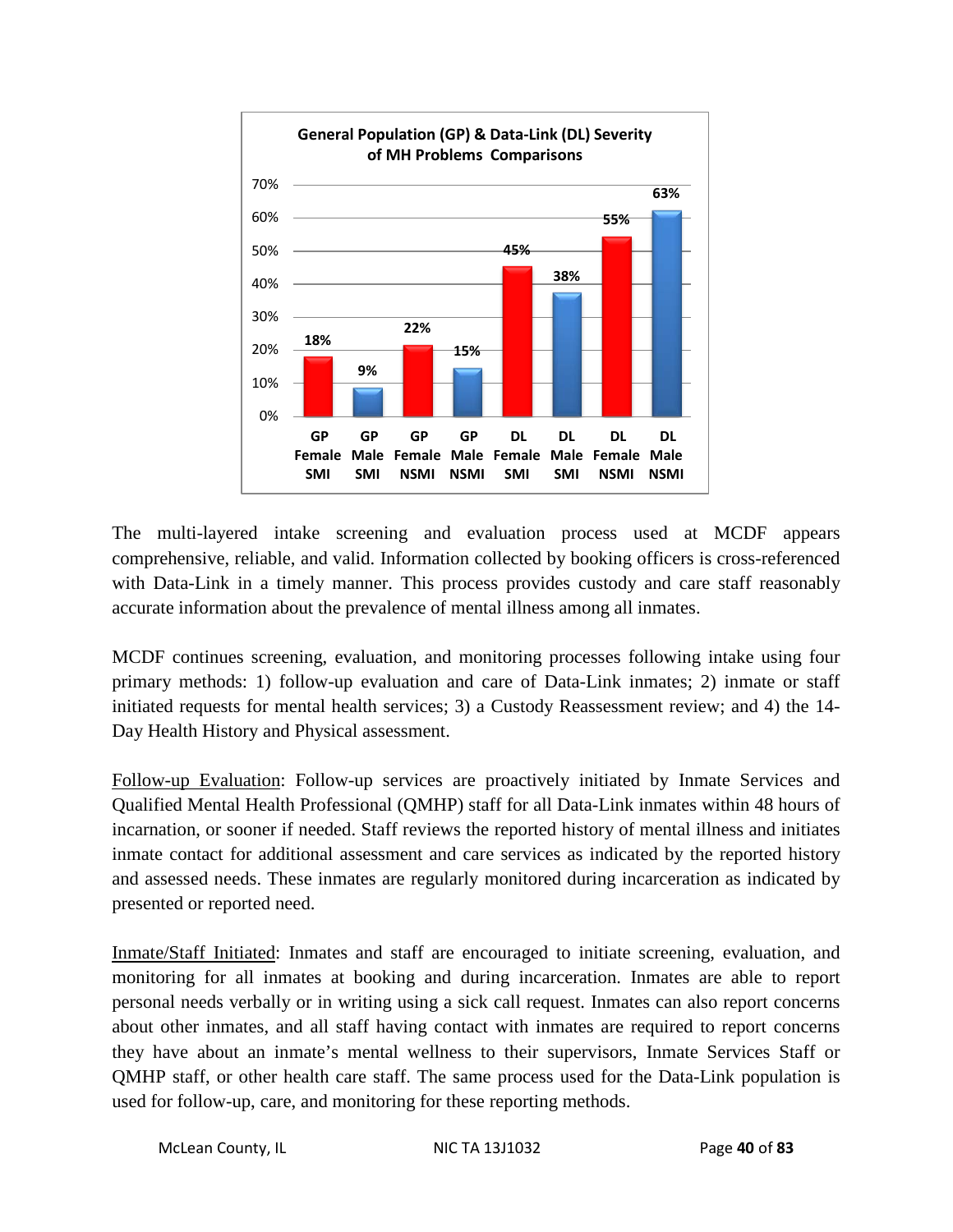Custody Assessments: All inmates booked in to MCDF receive an initial Custody Assessment for classification, care, and housing purposes. The initial assessment is followed by a similar reassessment conducted periodically. Both assessments follow a structured methodology that monitors and scores status changes for the following conditions:

| <b>Custody Evaluation</b>        | Severity of charges and convictions                         |  |  |
|----------------------------------|-------------------------------------------------------------|--|--|
|                                  | Serious offense history                                     |  |  |
|                                  | <b>Escape history</b><br>Institutional disciplinary history |  |  |
|                                  |                                                             |  |  |
|                                  | Prior felony convictions                                    |  |  |
|                                  | Alcohol and drug abuse                                      |  |  |
|                                  | Stability factors (age, employment, residence)              |  |  |
| <b>Special Management Issues</b> | Protective custody                                          |  |  |
|                                  | Psychological impairment                                    |  |  |
|                                  | Mental deficiencies                                         |  |  |
|                                  | Escape threat                                               |  |  |
|                                  | Serious violence threat                                     |  |  |
|                                  | Known gang affiliation                                      |  |  |
|                                  | Substance abuse problem                                     |  |  |
|                                  | Known management problem                                    |  |  |
|                                  | Suspected drug trafficker                                   |  |  |
|                                  | Suicide risk                                                |  |  |
|                                  | Medical impairment                                          |  |  |
|                                  | Physical impairment                                         |  |  |
|                                  | Other as specified                                          |  |  |

MCDF Initial Assessment / Reassessment Custody Scale

14-Day Health Assessment: The 14-day Health History and Physical Assessment (14-day H&P) protocol is the third method used by MCDF to ensure adequate screening, evaluation, and monitoring inmates for mental health needs. As required by Illinois State and recommended by other national correctional health standards, all MCDF inmates are required to have a Health History and Physical Assessment within 14 days of admission into the jail. This assessment is performed by qualified medical staff using a comprehensive and structured health assessment form that assesses medical and psychiatric conditions and needs. Inmates assessed with psychiatric or mental health conditions or needs are referred for follow-up assessment, care, and monitoring similar to those previously discussed.

**CONCLUSION(S):** Overall, MCDF appears to meet the constitutional requirements for screening, evaluation, and monitoring of inmates to determine need for mental health services and care. This process appears to be a model in many ways based on this Consultant's professional experience.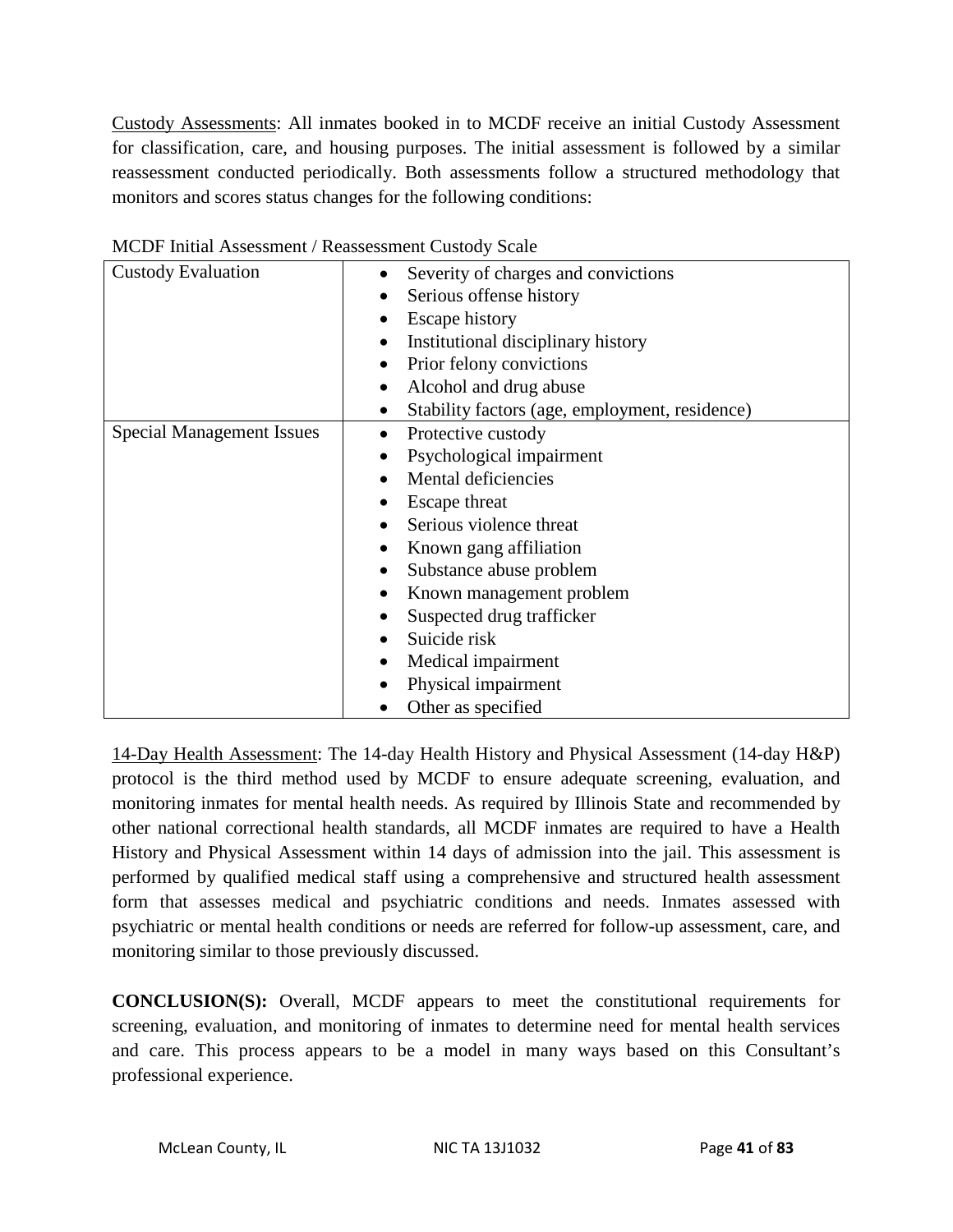#### **RECOMMENDATION(S):**

- 1. Continue use of current screening and evaluation systems and processes.
- 2. Develop a Continuous Quality Assurance program using specific data elements from the EJIS and Data-Link systems to establish qualitative and quantitative measures for housing and monitoring mentally ill inmates.
- 3. Continue the recently established practice of maintaining statistical data on all inmates with mental illness.
- 4. Involve designated system and CJCC components to participate in establishing CQA measures.
- 5. Collect, compare, and report monthly EJIS and Data Link information to better understand mentally ill inmate volume.
- 6. Maintain a daily "case load" report for SMI and NSMI populations from Data Link and other sources.
- 7. Continue collecting data on the mentally ill inmate population that will aid in making decisions for expanding and developing diversion and reentry strategic plans.

*Constitutional Requirement #2: There must be a mental health treatment program that involves more than segregation and close supervision.*

#### **General Discussion**

Generally speaking, it is unlawful (and inhumane) for jail officials to restrict mentally ill inmates from access to services that are available to inmates without mental health problems. Unfortunately, this happens all too often for many seemingly legitimate reasons resulting in expensive litigation against local governments. Lack of resources (treatment and care services) and/or jail capacity (housing) are indefensible arguments for disparate treatment of the mentally ill inmate population. The following is the "short list" of failed defenses in Civil Rights cases involving inadequate mental health care violations:

- *The County can't afford any or more qualified staff to screen, evaluate, and care for these inmates.*
- *The County can't afford mental health medications.*
- *Segregation cells are all we have available for these inmates.*
- *We can't afford to hire more officers to move inmates to programs or provide security while these inmates are participating in their programs.*
- *We didn't know what we were supposed to do.*
- *Our staff is not trained in how to manage these inmates.*
- *It's the mentally ill inmate's fault if he/she ends up living in segregation because he/she won't get along with other inmates in general population.*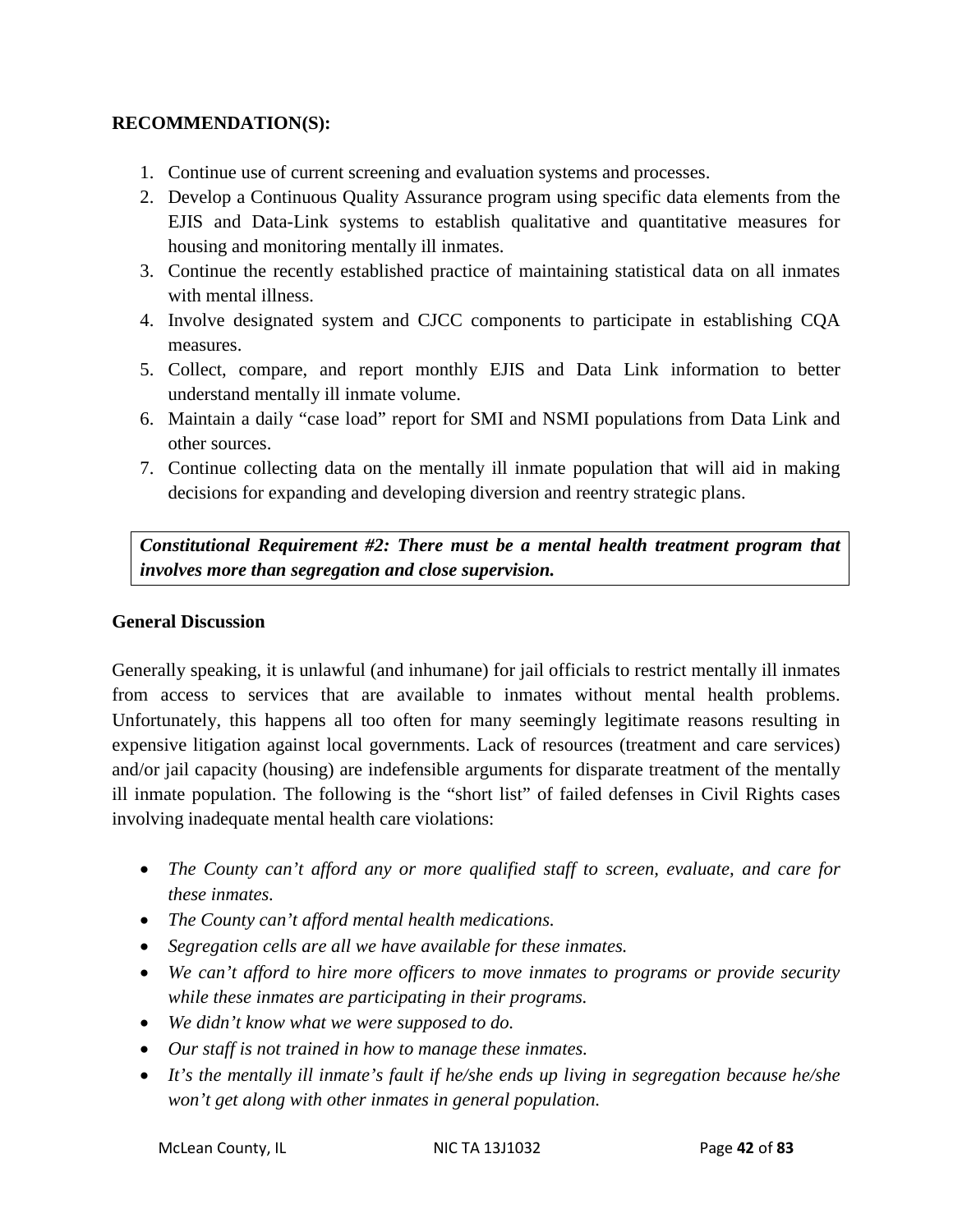- *This population is too unpredictable and dangerous.*
- *Our community has no services to help us.*

Court response to these and other unsuccessful defenses has been expensive and consistent. Two recent cases resulted in hiring mandates of as many as 400 officers in one Illinois county jail and 30 in an Indiana facility. The same Indiana County was also required by the United States Department of Justice to increase qualified mental health staff levels from five to 21 FTEs, increase on-site psychiatric provider services from four to 40 hours per week, and to ensure that all staff (FT, PT, government, and contract) having contact with inmates complete pre-service and annual training on suicide prevention and mental illness. Both jurisdictions are also currently engaged in construction and renovation of jail facilities to ensure adequate care of mentally ill inmates. On January 2, 2013 a U.S. District Court Judge found the Indiana State Department of Corrections to act with "deliberate Indifference" to the constitutional rights of mentally ill inmates. U.S. District Judge Tanya Walton Pratt ruled that the Indiana Department of Corrections violated mentally ill prisoners' constitutional right against cruel and unusual punishment by keeping them separate (segregated) from other inmates and failed to provide them with adequate treatment:<sup>[33](#page-39-0)</sup>

> *"The Court finds that mentally ill prisoners within the IDOC segregation units are not receiving minimally adequate mental health care in terms of scope, intensity, and duration and the IDOC has been deliberately indifferent,"*

> *"The pervasive function of mental health staff within the IDOC has become a mixture of responding to crises and responding to prisoner requests to be seen," she added."*

> *"In practice, however, mental health treatment is principally limited to issuance of medication, prisoner conversations with the mental health staff, and mental health staff's response to incidents of actual and attempted selfharm," Pratt wrote in her 37-page opinion issued in federal court in Indianapolis more than a year after a July 2011 bench trial."*

The federal court found both the practice of unreasonable use of segregation and lack of adequate funding to ensure appropriate care to these mentally ill inmates the primary culprit in this case.

Adherence to this Constitutional requirement involves providing assessment, treatment, services, and housing programming that meets the special health needs of mentally ill inmates while protecting all inmates and staff from risk of harm. Specifically, adherence requires jail officials to provide an array of services that allow mentally ill inmates access to basic jail services (food,

<span id="page-43-0"></span><sup>&</sup>lt;sup>33</sup> NWI Times 01/02/2012 at: http://www.nwitimes.com/news/state-and-regional/indiana/judge-ind-indifferentto-mentally-ill-inmates/article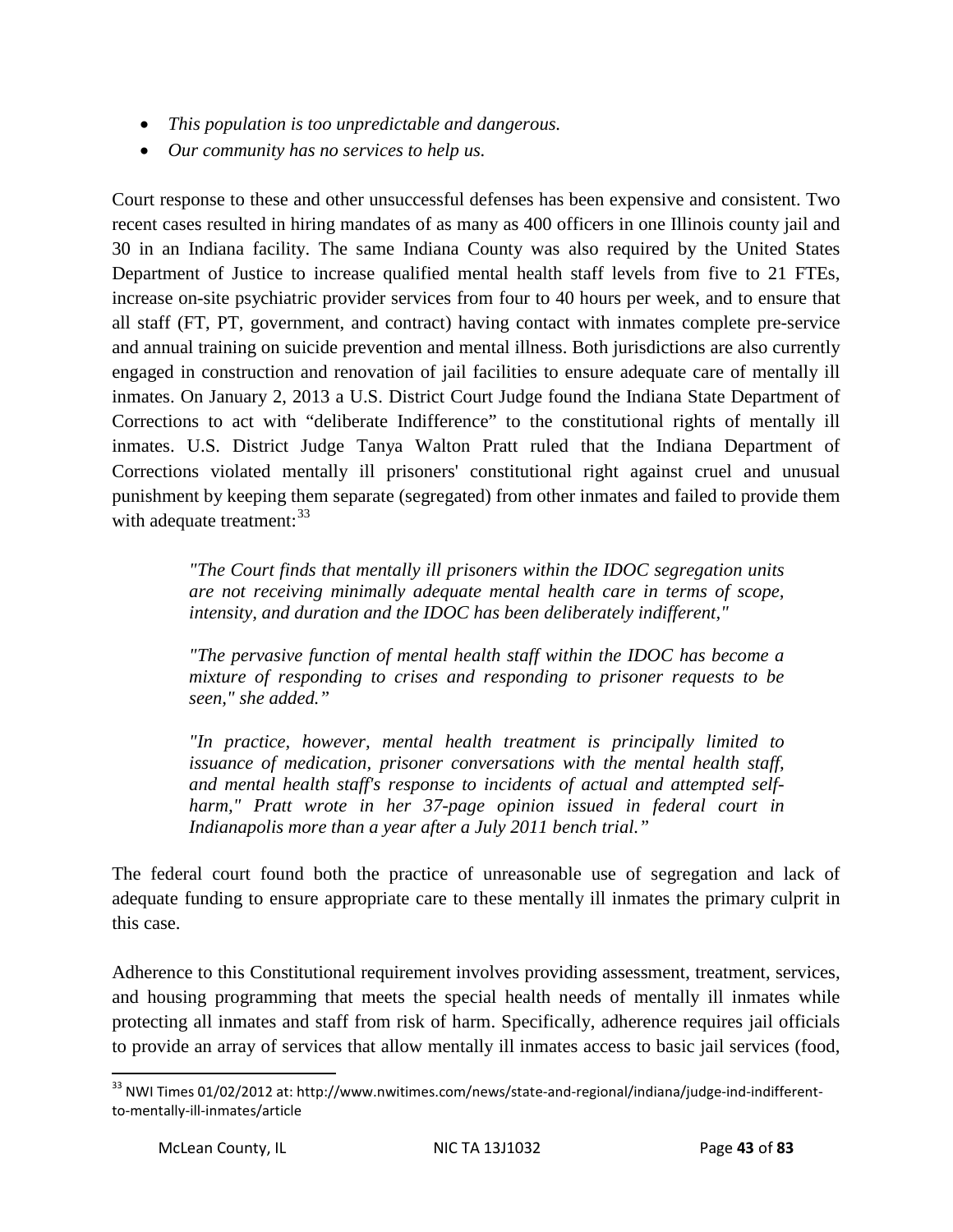clothing, recreation, protection, etc.), as well as providing treatment for their mental illness that is generally consistent with community standards of care. This would include medications indicated for specific diagnosis and symptoms, crisis intervention and stabilization services, evidence-based individual and group therapy, and other reasonable accommodations designed to aid in alleviating illness. Programs and services should be appropriate to age, gender, and illness. For example, individual or group insight therapy would not be an appropriate treatment modality for severely psychotic inmates but social rehabilitation might. Group Cognitive Behavioral Therapy for female inmates diagnosed with PTSD stemming from a history of sexual assault may be appropriate but should be conducted separately from a treatment group for male inmates with a similar diagnosis and abuse history. Additionally, services should be culturally competent and sensitive. Some reasonable accommodations may include allowing these inmates to keep their program materials in their housing units, have reasonably unrestricted access to showers, be housed in special units with dayrooms, and provided other resources that promote stability, etc.

As a general rule, inmates with mental illness must be provided reasonable access to basic jail services similar to those available to inmates who do not have mental illness, and be provided treatment, services, and resources specific to their mental health needs.

**FINDING(S):** As a general rule, it is the policy of MCDF to provide parity in access to basic jails services to mentally ill inmates with the exception of housing. A review of operations and health care policies, procedures, assessment and monitoring forms, interviews with staff, facility tours, and review of jail services indicates that MCDF generally excels in its efforts to provide programs for all inmates, including the mentally ill. MCDF does not discriminate in allowing inmates with mental illness access to programs that are available to other inmates. Access to programs is based on risk, need, and appropriateness.

## **General Programs**

MCDF maintains structured rehabilitative and treatment programs for ALL inmates requesting participation, including general education, substance abuse, individual and group counseling, religious, recreation, work and educational release programs. All of the programs are available to all inmates regardless of sex, race, origin, religion, political views, disabilities or legal status. It is the policy of the MCDF to use volunteers to enhance and expand the services and programs offered to the inmates. The jail's volunteer program encourages increased personal contact for the inmate, broadens community resources for the jail and increases public awareness of the functions and responsibilities of the MCDF. Volunteers are used effectively in such program areas as education, religious activities, and specialized programs such as substance abuse. Volunteer services provide superior services in an economical way and foster community support. The MCDF Inmate Program Supervisor is responsible for the recruiting, orientation and training of all volunteers. The jail's staff is responsible for transporting inmates to and from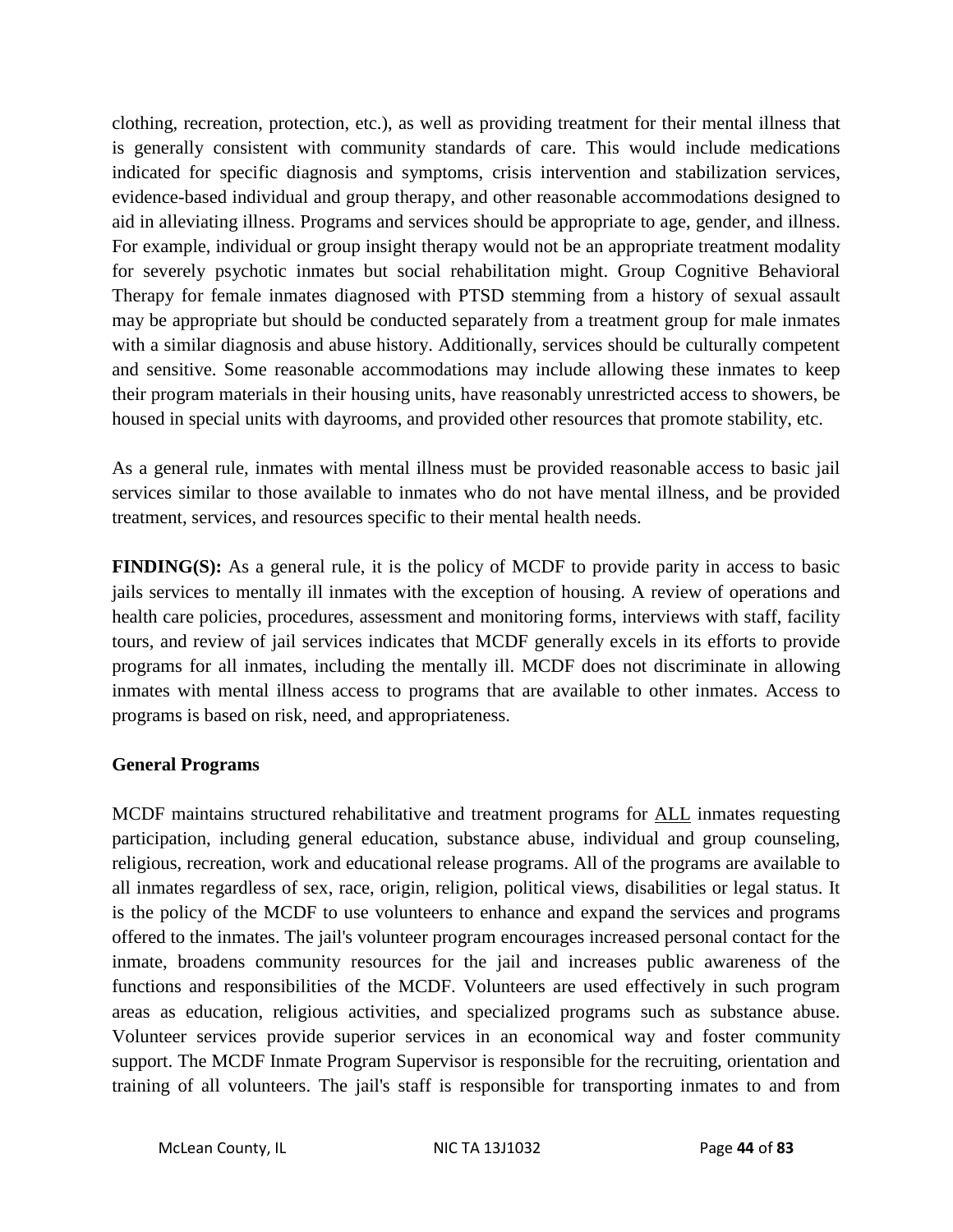programs and providing security for the inmates and volunteers when programs are in session. MCDF has 87 active volunteers enrolled as of the date of this assessment.

- *Alcoholics Anonymous* meetings were offered to inmates at MCDF in 2011. There were 557 inmates attending this program in 2011 compared to 504 in 2010. Volunteers conduct meetings on a weekly basis for AA. While there are various factors that have a role in the number of inmates that participate each week, overall inmate population and class size restrictions are still the largest factors.
- *GED (General Equivalency Diploma)* classes are offered to inmates 5 days a week. As with all programs, males and females have separate classes. The teacher for the GED program for 2010 was contracted through Heartland Community College. Obtaining a GED certificate while in MCDF is done at no cost to the inmate. The goal always is that when inmates leave the jail they will continue their education and be able to become gainfully employed or maintain steady employment. Inmates that are unable to complete the program while incarcerated are provided information about where in the community they can continue their GED education. The number of inmates attending GED classes was 945 in 2010 and 1026 in 2011. Twenty-four inmates took the GED test and 19 passed.
- *The Storybook Program* provides an opportunity for inmates to communicate with their children while incarcerated. This program promotes individual as well as family literacy. Inmates are allowed to pick out a storybook suitable for their child and their own reading level. The inmate will record the book on cassette tape with a volunteer present, the tape will be transferred to a CD and then the book and CD will be mailed to the child at no cost to the inmate. STAR Adult Literacy, through the Regional Office of Education, has written and received a grant each year from the Secretary of State office to fund this program. The Mid-State and Illinois Reading Councils have also donated materials and staff time for the program. In 2011, 211 inmates participated in the Storybook Program.

The Illinois State Board of Education and the Illinois Reading Council selected this program to be a pilot program for the State of Illinois. They funded a film crew to film a training video at MCDF on how to start this type of program in other facilities. Several state and local agencies have had interest in this program and some have implemented the program based on the provided information. The video has reached facilities across the nation through the work of the Illinois Reading Council's collaborative efforts with the Mid-State Reading Council.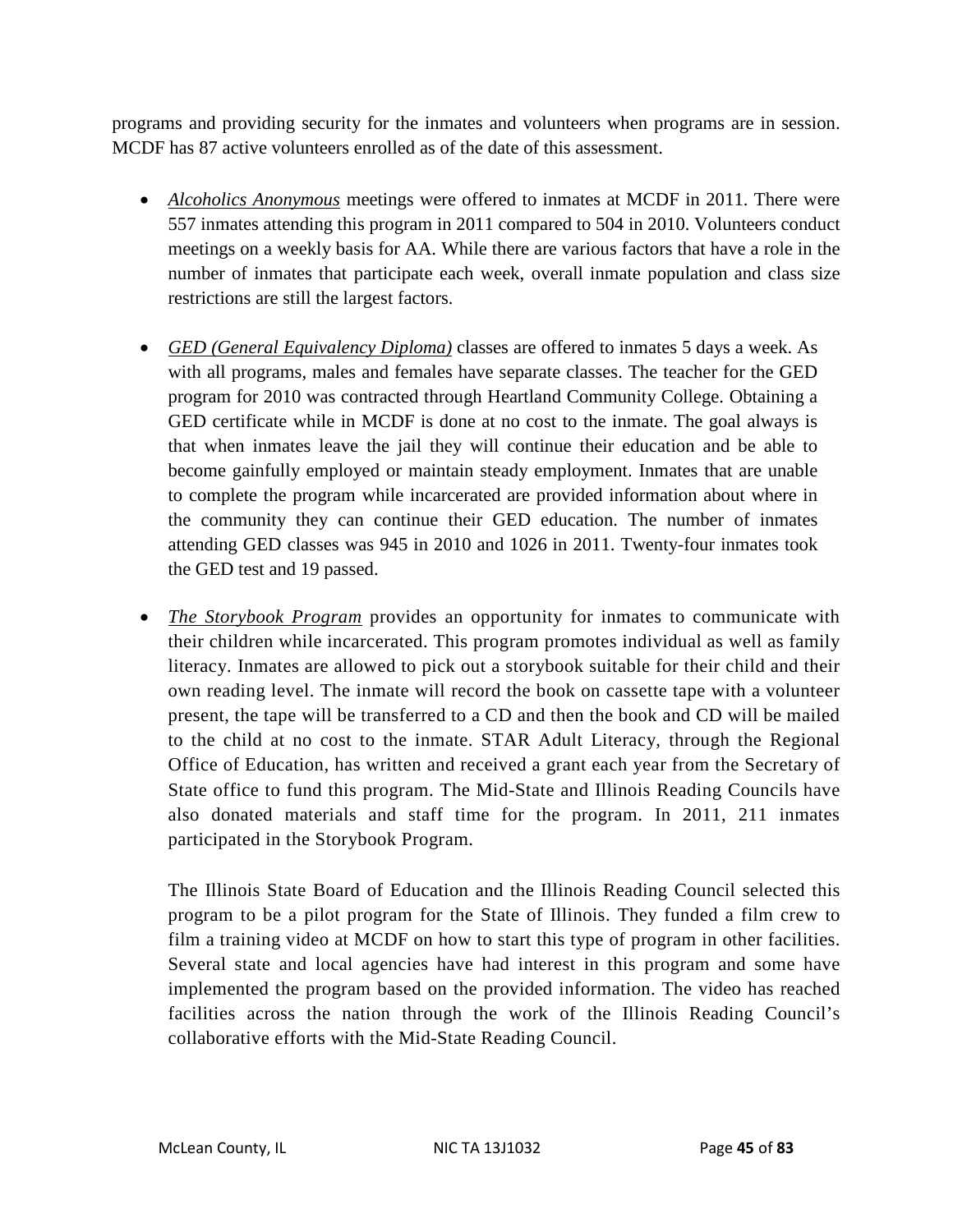- *Bible Study and Church Services* operate as non-denominational programs. Volunteers work with inmates, as well as with the individuals released back into the community. The Jail Chaplain oversees the scheduling of these programs. Churches and volunteers in the community assist the facility by making donations of Bibles and other religious materials as needed. For 2011, the following literature was used: Gifts of Freedom (15), Bible Study guides (40), Koran 8, Jehovah Witness (4), Tanaks (2), James Gill's Books (30), Daily Bread (500), My Heart-Christ Home (40), CEV/GNT/Gideon Bibles (445), and Celebrate Recovery (265).
- *Life Skills Classes* are geared towards providing inmates with the tools to help individuals improve basic work skills or develop skills needed to stay in or enter the work force upon release back into the community. The classes encourage use of the library and other resources available in the community. *Life Skills* assists participants with finding the right job based on their education, skills and interests, as well as teaching networking skills while looking for a job. The classes also educate inmates on what documents they may need after their release (birth certificate, social security card) and how to obtain them, as well as where to go in the community to find affordable housing based on income and transitional housing or other assistance programs for basic living needs and community and government services available. Inmates can learn basic budgeting and money management. Issues regarding basic hygiene and health care are also addressed. Computers with various educational software programs are provided to assist with individuals learning needs and to help learn or improve keyboarding skills. While *Life Skills* classes are generally geared towards the specific needs of an individual, group discussions are also promoted. Profits from the sale of inmate phone cards pay for this contract. Attendance for 2010 was 552 with 719 participating in 2011, an increase of 30%.
- *Women's Informational Support Group* is provided by the YWCA / Stepping Stones, started a program entitled Women's Informational Support Group. The support group focuses on various aspects of relationships. The group addresses how to choose positive relationships, avoid or get out of abusive relationships, empowering women, and teaching them about making alternative choices in life and improving and maintaining positive relationships with their children. There are 8 volunteers with two volunteers running each group session. The Stepping Stones program runs in six-week sessions and up to 12 females can attend each week. Attendance for 2011 was 161.
- *The Mentoring Children of Prisoners Program* also began in 2009 and is run by Big Brothers Big Sisters. This program is not unlike any other mentoring program offered by Big Brothers Big Sisters and focuses on children between the ages of 5-14 who have one or both parents who are incarcerated in a local, state or federal correctional facility. A mentor, who is a screened and trained community member, agrees to spend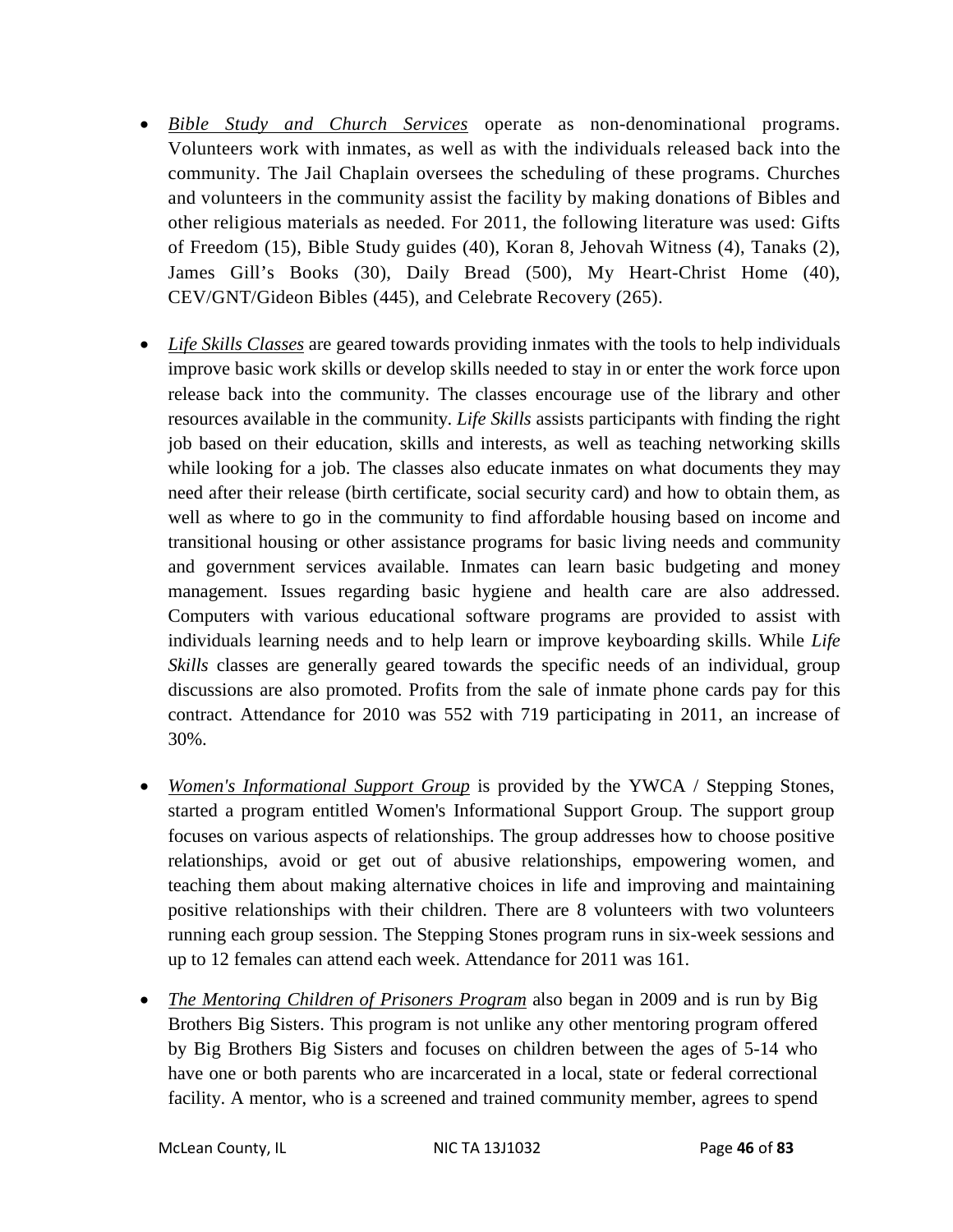consistent time with a child to develop a caring and trusting relationship. Big Brothers Big Sisters works in coordination with MCDF staff to identify prisoners who would like to request services for their children. By signing a waiver/release of information form we will be able to share information between Big Brothers Big Sisters and the MCDF in order to coordinate efforts to reach the caregiver and child to offer services. The child's caretaker must agree to participate in order for the child to be accepted into the program. The mentor will spend 3-4 times a month meeting with the child doing a variety of activities outside of the child's home and school. The agency also makes an effort to help the child connect with the incarcerated parent through letters, cards, phone calls and visits when appropriate but only with the consent of the child's caregiver and when appropriate. The Mentoring Children of Prisoners Program continues to reach out to families.

- *Celebrate Recovery* is a recovery program that deals with all aspects in life with a primary focus on dealing with drug addictions and co-dependence. Currently, 3 volunteers help orchestrate the program. This program is for men and women and meets every other Friday. Attendance for 2011 was 204.
- *Commissary* is provided to inmates once each week. The MCDF commissary contains hygiene items, correspondence materials, limited undergarments, shoes, snack and food items and phone cards. Inmates are permitted to purchase from the commissary if they have funds in their Inmate Trust Fund Account. All profits from commissary are used for detainee welfare. Proceeds of the Inmate Commissary and phone card sales also help support and maintain jail programs along with community and limited County budget contributions.
- *Job Partnership* brings together local and area businesses and churches to train, equip and employ citizens in the McLean County area. The primary goal is to bring program participants from dependency to self-sufficiency. Participants become productive, taxpaying citizens who help strengthen the local community.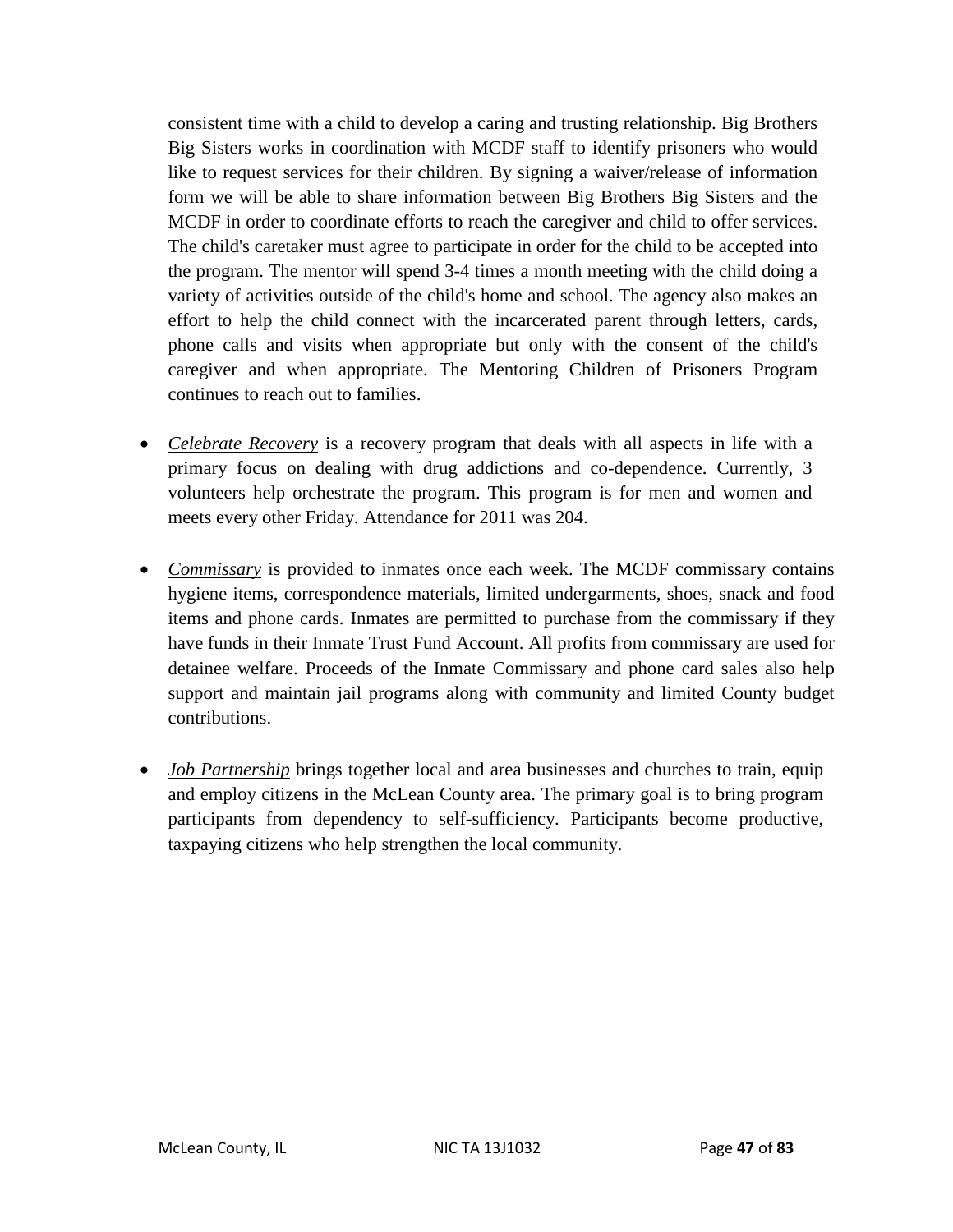

## **Therapeutic Programs and Services**

Therapeutic services are provided to mentally ill inmates and inmates who experience situational mental health problems. According to interviews of MCDF officials, these services are provided onsite by 16- hour per week private licensed mental health practitioners, two hours per-week by a psychiatrist, and other qualified MCDF staff. This Consultant found these MCDF staff to be very personable, competent, qualified, and compassionate. Programs and services include an array of assessment and treatment activities aimed specifically toward inmates with mental illness or mental health problems. Services include a crisis response team, psycho-social assessment, individual and group treatment, and psychiatric medication.

Inmate crisis interventions more than doubled from 2009 to 2011, yet the ADP for those years remained relatively unchanged. There were 25 crisis interventions in 2009, 28 in 2010, and 53 in 2011. This increase is mainly due to policy that requires the Crisis Team to respond to all events involving the use of the restraint chair. The policy has since been adjusted to require this response only as needed to ensure that inmate mental health needs that are in question are assessed and to provide care orders as needed.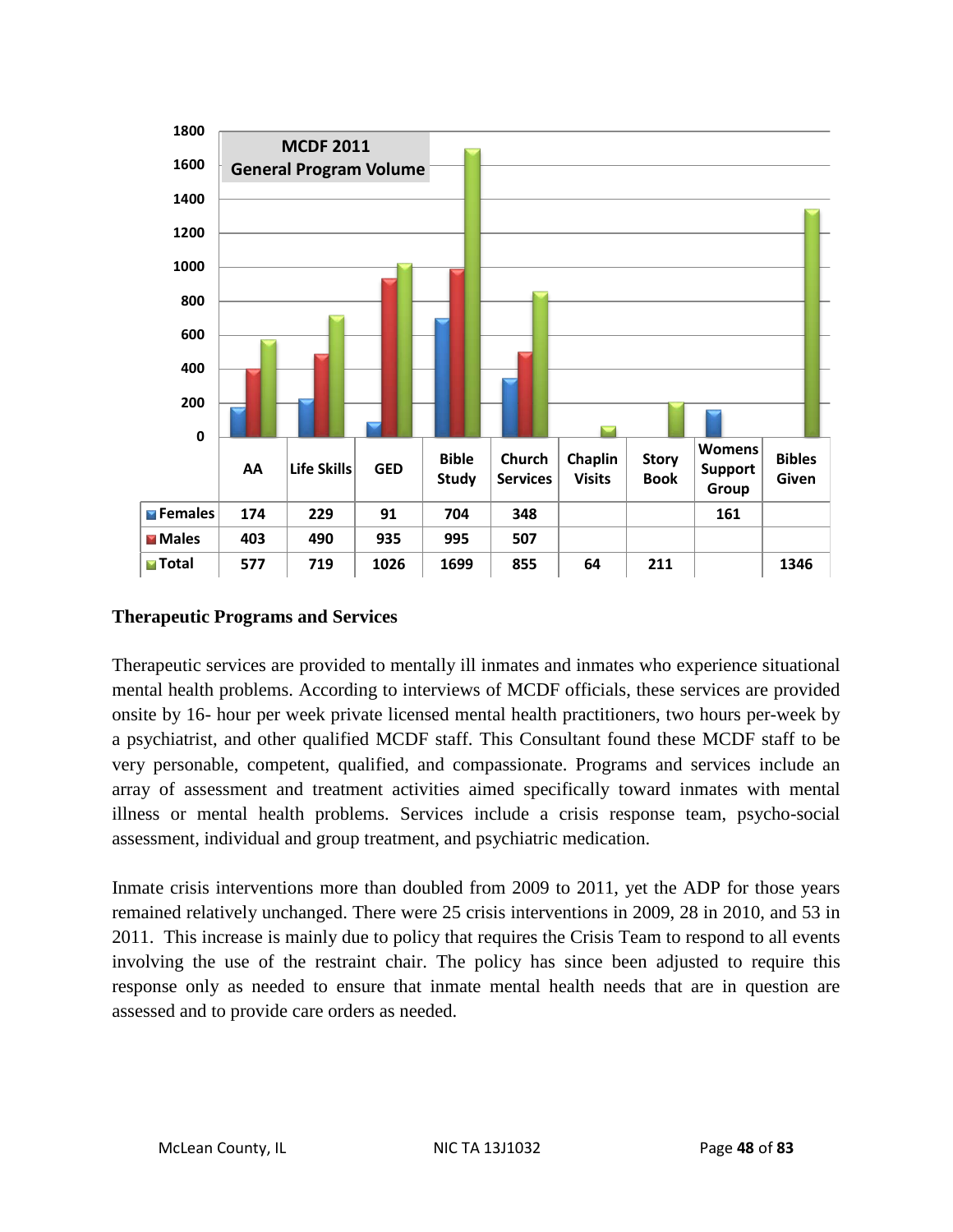

#### **MCDF Crisis Services Volume 2009-2011**

There was an overall increase in inmate counseling encounters between 2006 and 2011 but psychiatrist encounters decreased during that same time period. Psychiatric encounters are of particular concern and interest. These encounter data suggest that the need for psychiatric medications decreased. MCDF officials explained that this decrease was very temporary and during a brief period while transitioning to a new provider. Officials also explained that some of the increase in counseling encounters was due, in part, to an increase in proactive encounters to compensate for this temporary change in psychiatric providers.





#### **Housing**

As a general rule, it is the policy of MCDF to provide parity in access to basic jail services to mentally ill inmates with the exception of housing. MCHF makes every effort to allow mentally ill inmates the opportunity to live in general population housing units. Many with serious mental

McLean County, IL NIC TA 13J1032 Page 49 of 83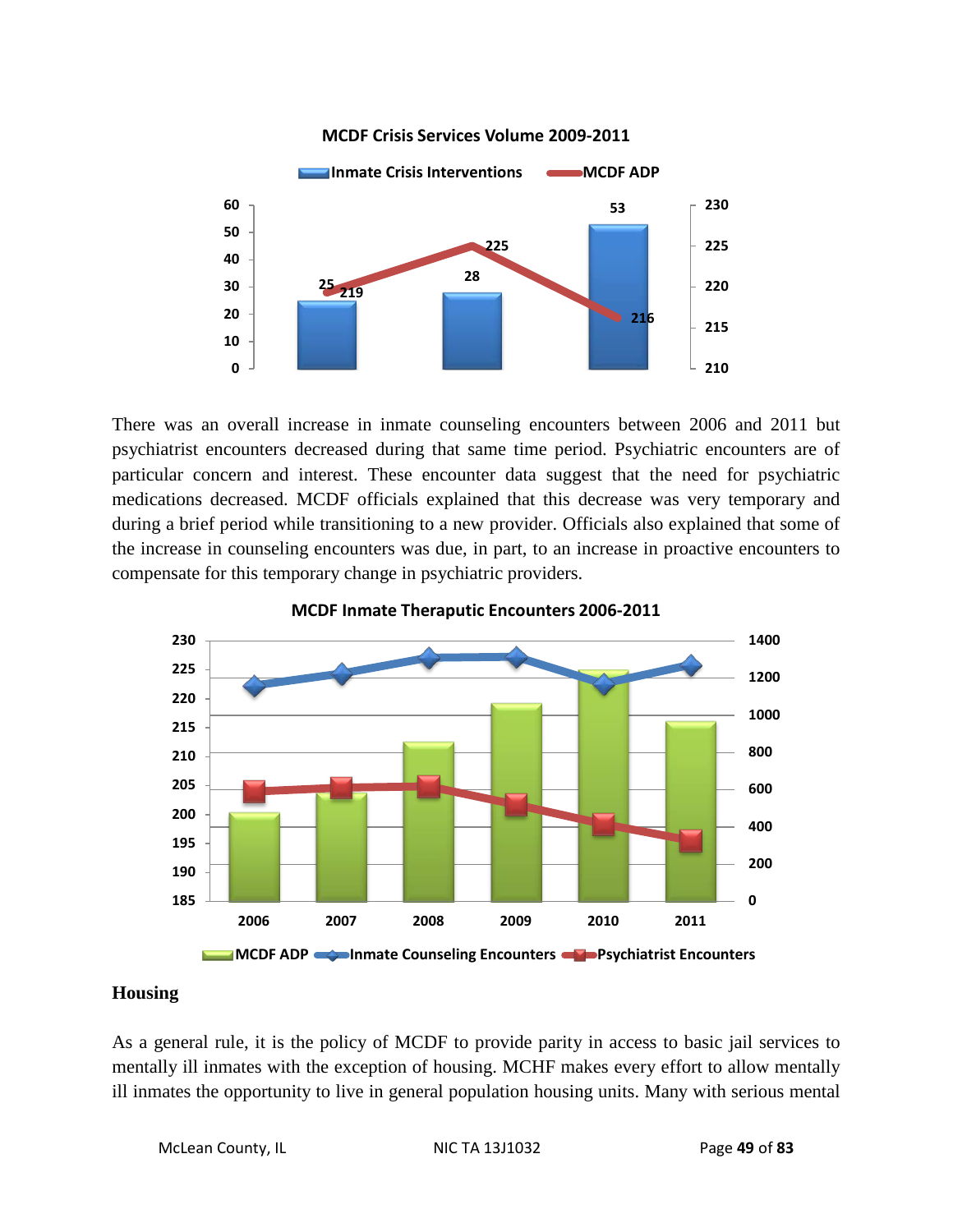illness are segregated from other inmates in single cells in the booking area or directly across from the intake booth and supervisors office. MCDF officials stated this is done for two specific reasons. First, the single cells across from booking booth are used for inmates who are on suicide precautions so they can be closely monitored. Second, mentally ill inmates are segregated in single cells in the booking area simply because the facility does not have adequate bed capacity to manage these inmates appropriately elsewhere, but fully desires to make necessary changes to do so.

Segregating mentally ill inmates does not by itself create a violation of inmates civil rights. There can be several legitimate justifications for such a practice. Examples may include when an inmate's mental illness cannot be stabilized in general population; when close monitoring by medical staff is needed following a change in medications; or even because the inmate has specifically requested segregation and that the request is determined by jail officials to be in the best interest of the inmate. There are several possibilities. However, such housing practices can violate inmate civil rights where doing so unreasonably restricts access to basic and therapeutic programs and services, exacerbates illness or contributes to a lack of mental health improvement, or simply because the facility does not have the resources or capacity to otherwise provide appropriate services or housing options.

MCDF maintains an exceptionally clean and orderly facility. The single cells segregating mentally ill inmates are no exception. Jail officials stated that cell sanitation and inmate hygiene is very important and given particular attention to ensure cleanliness and health. This Consultant's inspection of all jail areas, including segregation cells, found this to be true.

Specific and ongoing monitoring of mentally ill inmates housed in segregation is provided by additional wellness checks and written formal Mental Health Behavior Plan for inmates housed in the booking and holding cells involving a multidisciplinary team. This Plan is documented and accessible to all staff involved in the care and custody of the mentally ill inmate. The Plan is written and includes mental health orders related to risk and needs, reasons for the housing decision, property allowed, observation frequency, security restrictions, and additional comments. Additionally, Inmate Services and health care staff perform ongoing mental health status assessments of the inmates to monitor the effects of segregation and care needs.

McLean County officials are very concerned about the practice of segregating mentally ill inmates in single cells and fully intend to make reasonable changes to correct this practice. The fundamental reason given by MCDF officials for this practice, a lack of adequate housing options, is not defensible despite the added quality of care and attention given these inmates. Continuing this practice is unhealthy for these inmates who have special needs and exposes McLean County to significant risk of civil liability. Furthermore, booking and intake cells were not meant nor designed to be permanent housing units. This practice has virtually eliminated all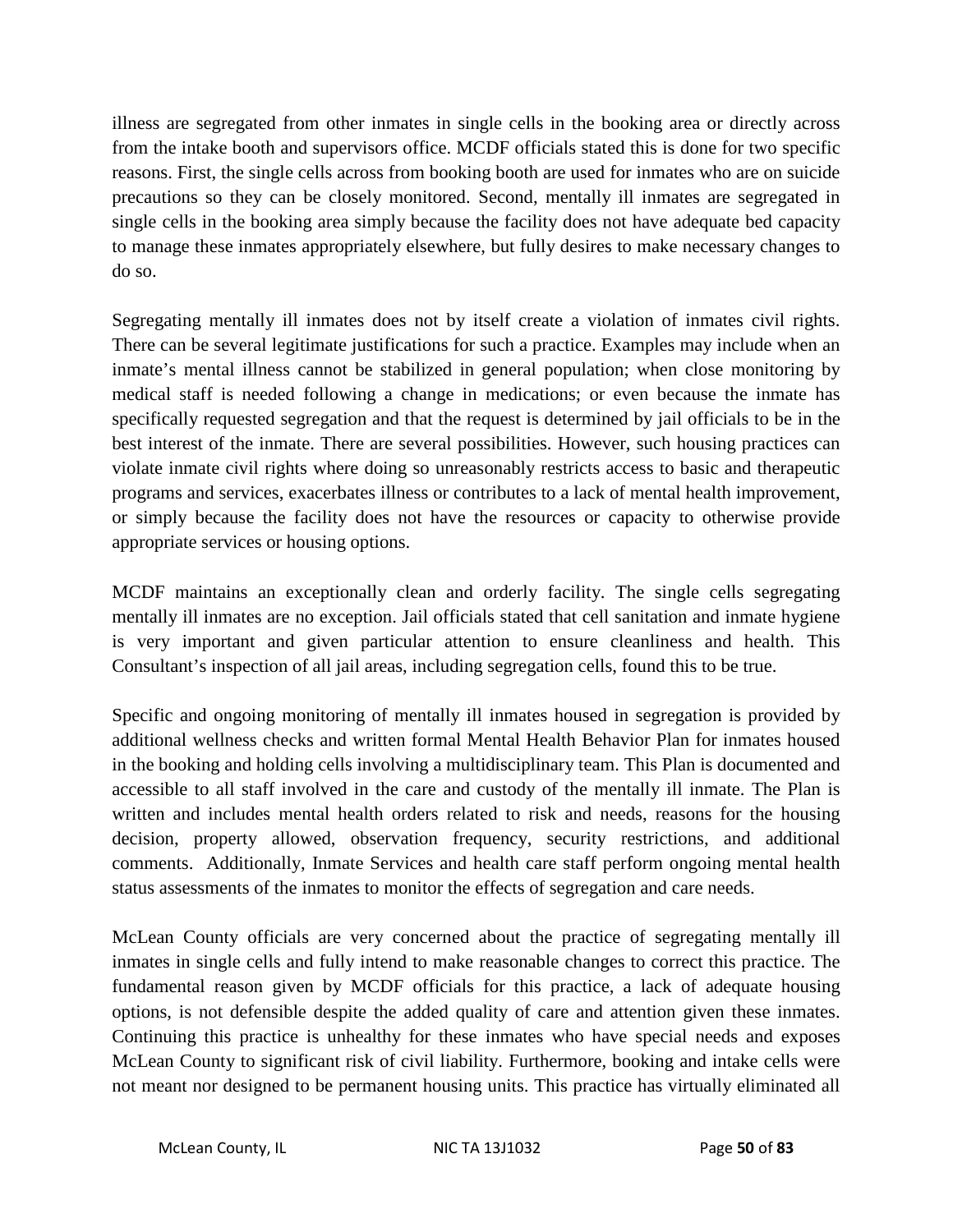use of these cells for their intended purpose, severely impairing the intake and booking process. Therefore, the sheriff has proposed renovating one 2100 square foot recreation area into a special housing unit for mentally ill inmates. Although further study is required to determine the feasibility of the proposal, the area appears to provide adequate capacity for between 10-18 inmates, depending on the types of inmates housed in this area and levels of programming. Interviews conducted during this assessment indicate strong consensus and support for the sheriff's proposal.

**CONCLUSION(S):** MCDF officials are very concerned about the practice of segregating mentally ill inmates in booking and intake cells and fully intend to correct this practice quickly, as stated above. On the other hand, MCDF provides what appears to be an exceptional array of integrated general and therapeutic inmate programs and services involving a host of highly qualified, caring, and competent staff and volunteers. The variety of these programs and services appear to address many personal, social, and criminogenic needs and factors among inmates. MCDF officials are to be commended for applying this integrated approach, and for the variety and volume of these activities.

# **RECOMMENDATION(S):**

- 1. Determine the feasibility to renovate the available recreation space into a special mental health unit. This should begin with an engineering study to determine if this area can access needed utilities, can handle the additional surface weights, and provide for basic living requirements for intended use and designs concepts.
- 2. Request additional Technical Assistance from the National Institute of Corrections to help in programing and design development planning.
- 3. Current basic and therapeutic program philosophies, programs and services should continue.
- 4. Begin developing ideas and concepts for determining types and volume of services that would be provided if a special housing unit for mentally ill inmates is constructed.
- 5. Begin developing program policies concepts for implementation of the special unit.
- 6. Review the literature regarding evidence-based treatment programs for jail-based mental health services to determine what, if any, modifications or changes should be made to current services. See the NIC Library at: [http://nicic.gov/.](http://nicic.gov/)
- 7. Review the literature on Writing a Recovery Treatment Plan (WRAP) program to determine if and how this program can be assimilated into current jail-based services to prepare mentally ill inmates for community reentry and linking. See at: [http://www.mentalhealthrecovery.com/wrap/.](http://www.mentalhealthrecovery.com/wrap/)
- 8. Add local NAMI representatives to the current list of community volunteers and advocates. Consider providing office space in MCDF to allow NAMI representatives to add their expertise and resources to managing mentally ill inmates and for assistance in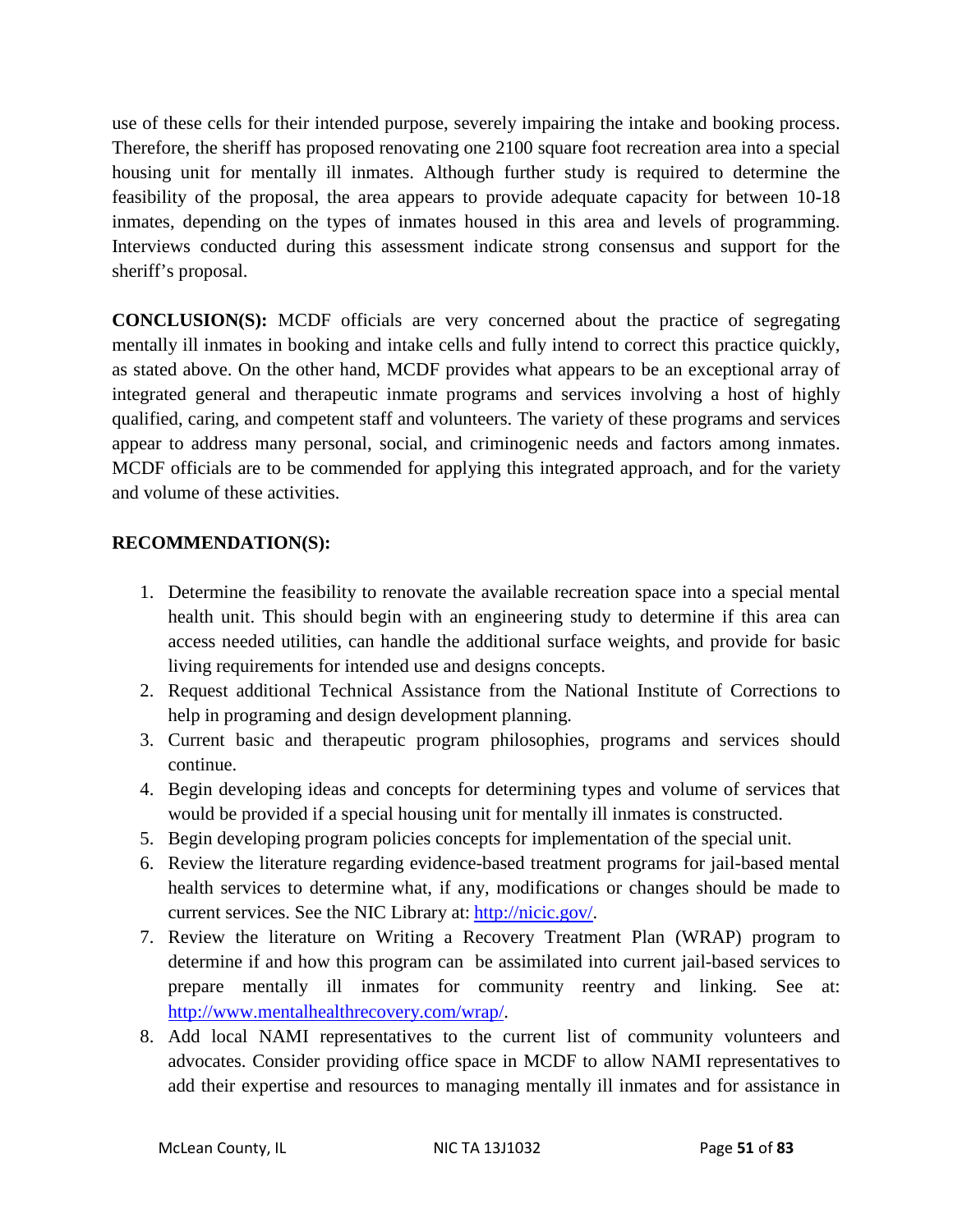linking released inmates to community services and providers. Take full advantage of local, state, and national NAMI expertise and resources.

*Constitutional Requirement #3: There must be trained Mental Health Professionals in sufficient numbers to provide for the identification and treatment services in an individualized manner to treatable inmates suffering a serious mental disorder.* 

**FINDING(S):** MCDF provides 16 hours per week of mental health services by two licensed mental health practitioners and a psychiatrist four hours bi-weekly. Based on interviews with one of these clinicians and review of documents and inmate charts, it appears that these professionals are very competent and knowledgeable in dealing with this population. MCDF officials intend to increase weekly on-site time to 20 hours per week for these practitioners but voiced no decision to increase psychiatrist hours.

**CONCLUSION(S):** MCDF has well qualified and trained mental health professionals on-site to provide competent identification, assessment, and treatment of inmate mental illness. They work as part of an integrated behavioral health care team consisting of staff from Inmate Services, Custody, Medical, and management. Overall, these clinicians and this team seem very productive and dedicated. However, based on the data provided for inmate population and prevalence rates for inmate mental illness, the hours appropriated for both the psychiatrist and the mental health clinicians seems inadequate.

## **RECOMMENDATION(S):**

- 1. On-site psychiatrist hours appear to be inadequate. MCDF officials should consider increasing this time to a minimum of six hours per week. Use of a psychiatric nurse practitioner can be a cost-effective way to increase on-site hours if allowed by state law.
- 2. On-site licensed mental health professional hours appear to be inadequate. MCDF officials should consider increasing this time to a minimum of 40 hours per week to include regular weekend coverage.
- 3. Continue to provide specific training in dealing with mentally ill inmate populations to all staff who work with these inmates.

*Constitutional Requirement #4: There must be maintenance of accurate, complete and confidential records.* 

**FINDING(S):** Except for screening and assessment information collected at booking in the electronic jail information management system (EJIS), MCDF primarily maintains a "paper" health records system. Records area maintained in a secure location and maintaining records confidentiality was reported as a high priority by the Nursing Director and jail administration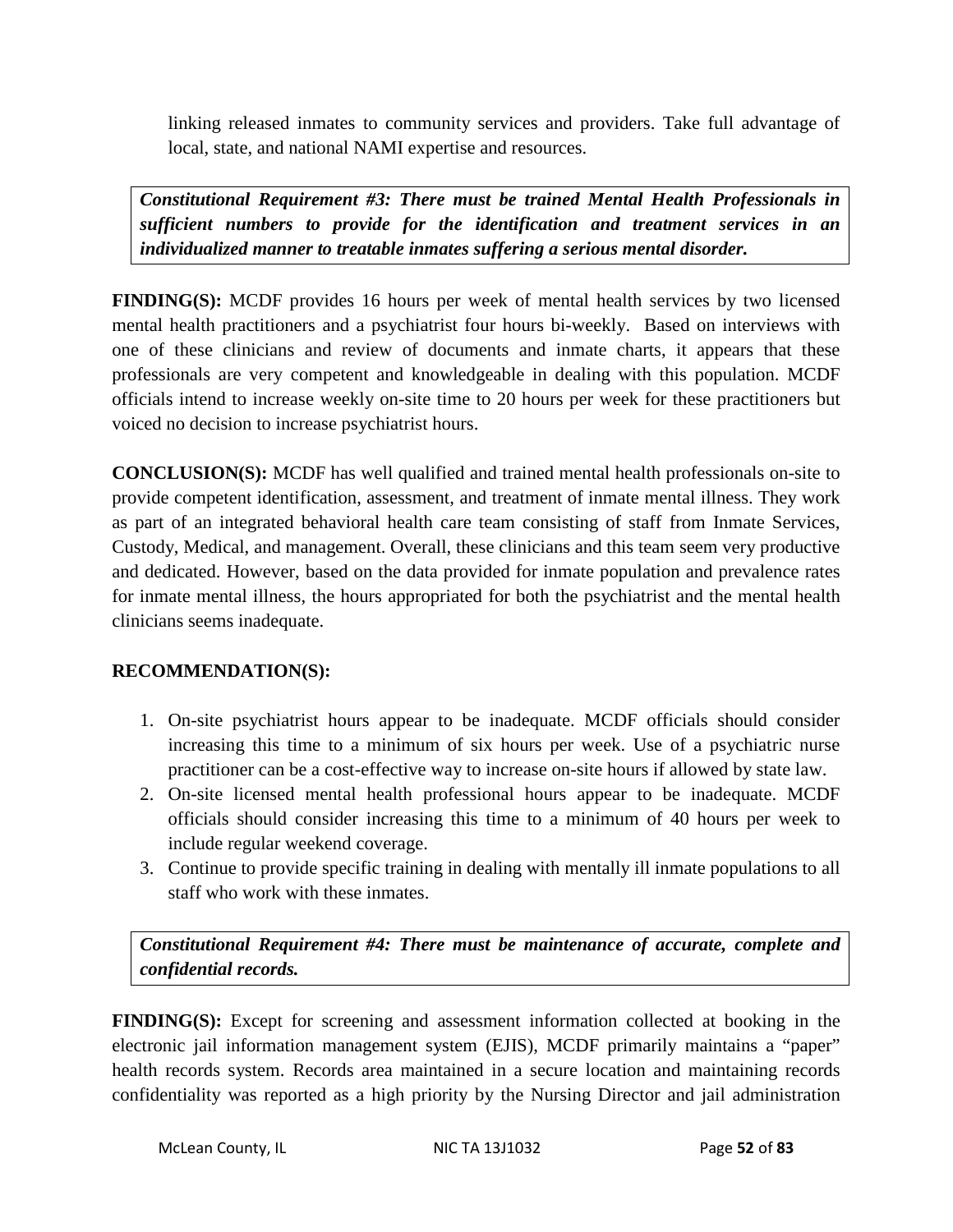officials. A review of 18 charts involving inmates with mental illness found these paper charts to appear well organized and complete. All required screening, assessment, treatment, consultation records appeared in appropriate chronological order and each chart was easily reviewed.

Medical officials indicated that they were interested in procuring an electronic health records system (EMR) in the near future and were currently investigating several systems.

**CONCLUSIONS(S):** MCDF appears to maintain accurate, complete, and confidential inmate health records in a secured location. Procurement of an electronic medical records and medication administration system(s) seems appropriate and necessary.

*Constitutional Requirement #5: Treatment by prescription and administration of behavioraltering medications in dangerous amounts and by dangerous methods or without appropriate supervision and periodic evaluation is an unacceptable method of treatment and must not be present.* 

**FINDING(S):** Based on interviews with health care and jail officials, a review of the medication administration records and medical charts of mentally ill inmates, there appears to be no evidence that MCDF prescribes psychotropic medications in dangerous amounts, uses dangerous methods, or fails to provide appropriate supervision and routine evaluation of medications prescribed. As a general rule, inmates are continued on the verified prescription medications they were on before incarceration unless otherwise indicated by illness.

It is also the policy and practice of MCDF to provide inmates with psychotropic medications upon release. Medical staff places a telephone order to a local pharmacy for medications and provides the necessary information necessary to verify the identification of the inmate picking up the order. Released inmates do not have to pay for this or any other medication or health care provided while incarcerated.

**CONCLUSION(S):** MCDF appears to take the utmost care in prescribing and treating inmates with psychotropic medications. This is evidenced by the interviews conducted and the review of medication administration and health records.

As a matter of policy and practice, it is very atypical for a local jail not to charge inmates for health care or medications. The reason given by several jail officials for not charging inmates for these services is even more extraordinary in this Consultant's experience. Officials stated that they do not what to impose additional economic barriers to a person's successful reentry into the community.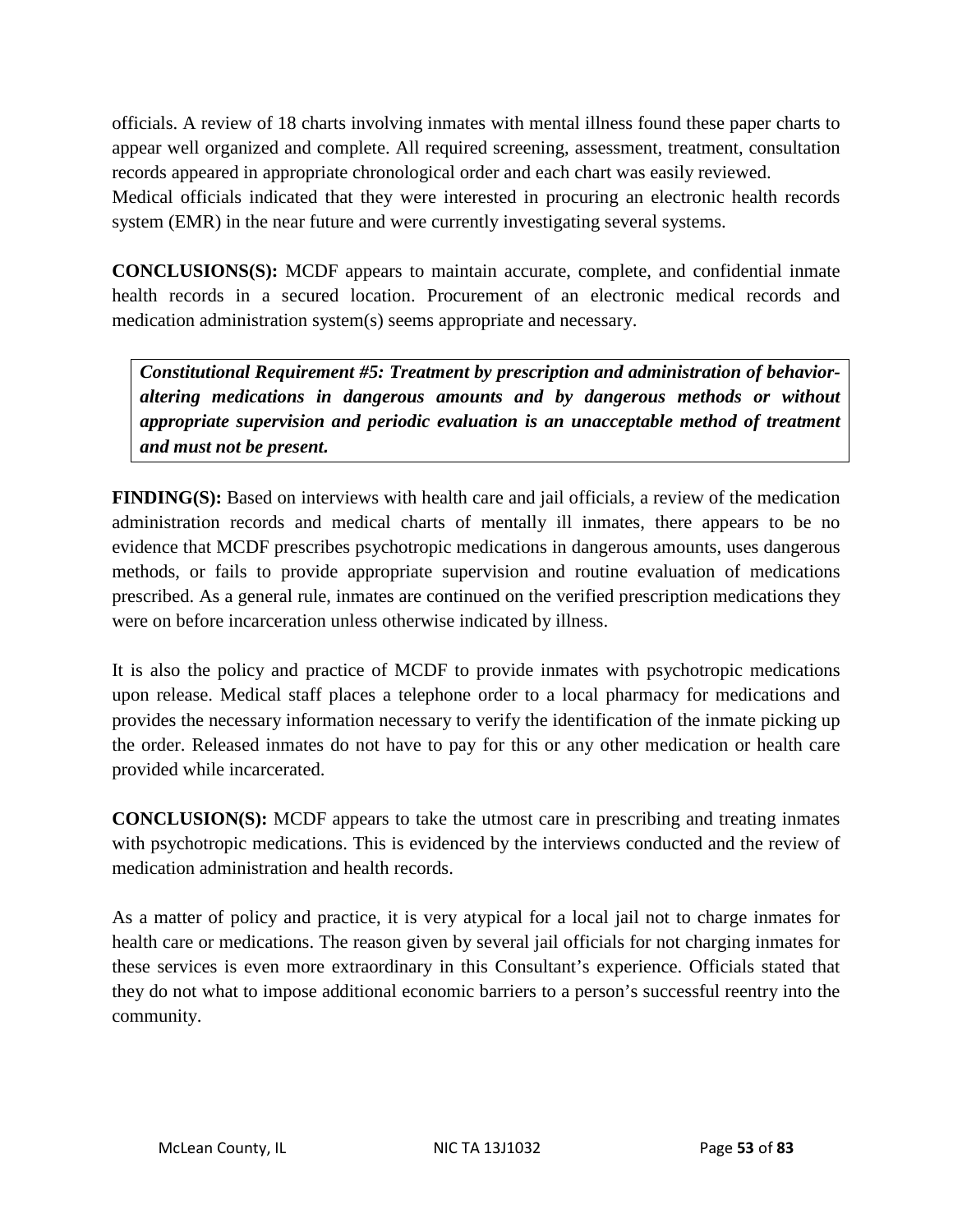#### **RECOMMENDATION(S):**

1. Implement an electronic health records system that fully and reliably interfaces with the jail information management software. Include an electronic medication administration record component as part of the EMR or as a separate interfacing system.

*Constitutional Requirement #6: There must be a suicide identification, treatment and supervision program. There must be a basic program for identification, treatment and supervision of inmates who evidence suicidal tendencies (and mental health problems).* 

## **General Discussion**

MCDF officials report that there have been on three successful suicides in the facility over the past 30 years. This is considered extraordinarily low but not atypical for a facility that operates at the level of professionalism as witnessed by this Consultant. All aforementioned program elements are either directly or indirectly connected, maintaining effective jail suicide prevention.

## **Current National Perspective**

A recently published national study on jail suicide reports that "*Suicide continues to be a leading cause of death in jails across the county; the rate of suicide in county jails is estimated to be several times greater than that in the general population."*[34](#page-43-0) This study goes on to describe many of the salient factors and influences associated with jail suicides. Although it appears that the base-rate for jail suicides is decreasing, certain factors found 20 years ago have changed. The significant findings in this study are in bold and italics below:

Suicide Victims:

- 67% were white.
- 93% were male.
- The average age was 35.
- 42% were single.
- 43% were held on a personal and/or violent charge.
- 47% had a history of substance abuse.
- 28% had a history of medical problems.
- *38% had a history of mental illness.*
- 20% had a history of taking psychotropic medication.
- *34% had a history of suicidal behavior.*

<span id="page-54-0"></span><sup>&</sup>lt;sup>34</sup> Lindsay Hayes, "National Study of Jail Suicide 20 Years Later", DOJ/NIC AN 024308, April 2010.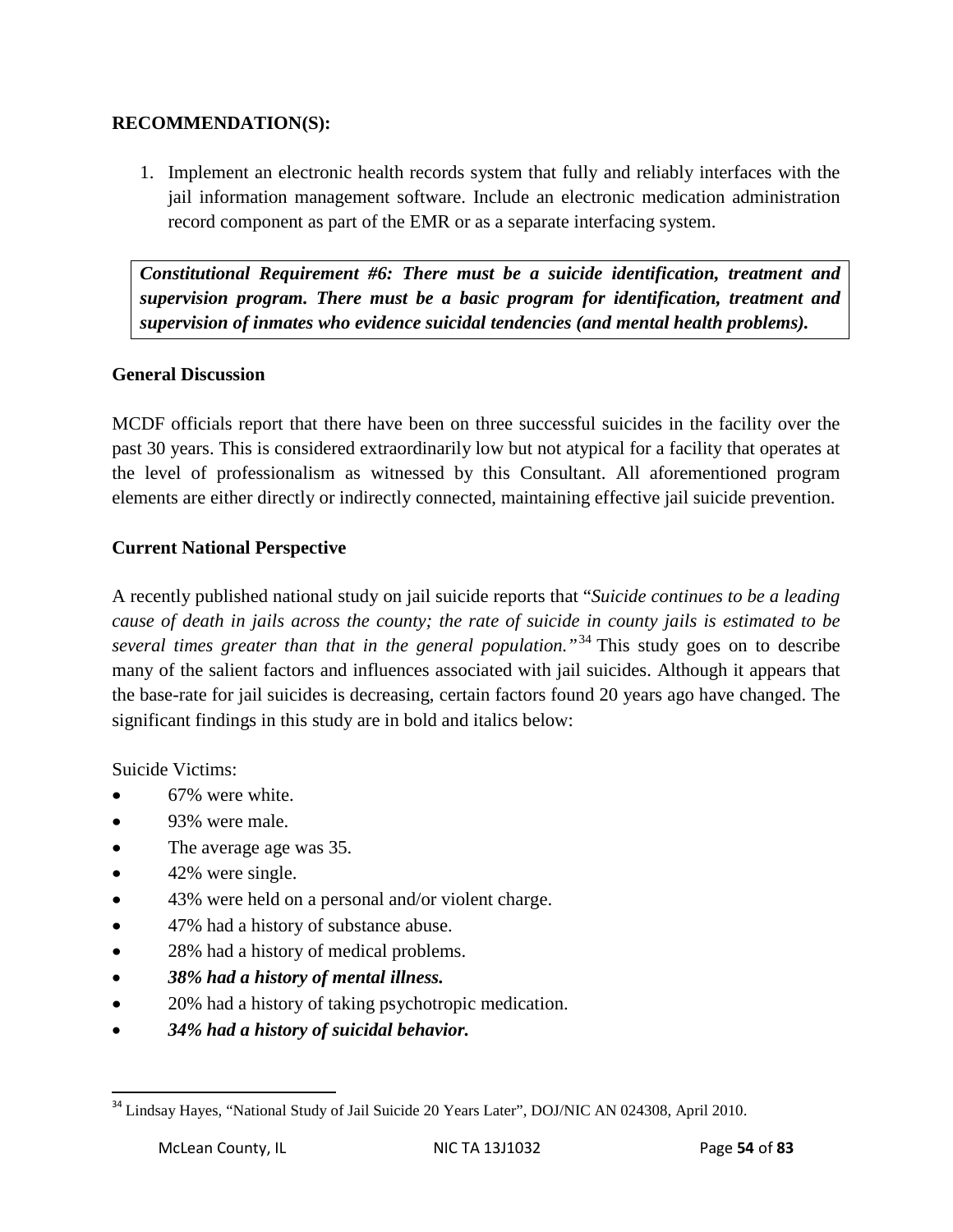Characteristics of Suicides:

- *Deaths were evenly distributed throughout the year; certain seasons and/or holidays did not account for more suicides.*
- 32% occurred between 3:00pm and 9:00pm.
- *24% occurred within the first 24 hours, 27% between 2 and 14 days, and 20% between 1 and 4 months.*
- 20% of the victims were intoxicated at the time of death.
- *93% of the victims used hanging as the method.*
- 66% of the victims used bedding as the instrument.
- 30% of the victims used a bed or bunk as the anchoring device.
- 31% of the victims were found dead more than 1 hour after the last observation.
- *CPR was not administered in 37% of incidents*.
- 38% of the victims were held in isolation.
- 8% of the victims were on suicide watch at the time of death.
- No-harm contracts were used in 13% of cases.
- *35% of deaths occurred close to the date of a court hearing, with 69% occurring in less than 2 days.*
- *22% occurred close to the date of a telephone call or visit, with 67% occurring in less than 1 day.*

# Characteristics of the Jail Facilities:

- 84% percent were administered by county, 13% by municipal, 2% by private, and less than 2% by state or regional agencies.
- 77% provided intake screening to identify suicide risk, but only 27% verified the victim's suicide risk during prior confinement, and only 31% verified whether the arresting officer believed the victim was a suicide risk.
- 62% provided suicide prevention training, but 63% either did not provide training or did not provide it on an annual basis.
- 93% provided a protocol for suicide watch, but less than 2% had the option for constant observation; most (87%) used 15-minute observation periods.
- 32% maintained safe housing for suicidal inmates.
- 35% maintained a mortality review process.
- *85% maintained a written suicide prevention policy, but as shown above, suicide prevention programming was not comprehensive*.

Finally, the suicide rate in detention facilities during 2006 was calculated to be *38* deaths per 100,000 inmates, a rate approximately three times greater than that of the general population. This rate, however, represents a dramatic decrease in the rate of suicide in detention facilities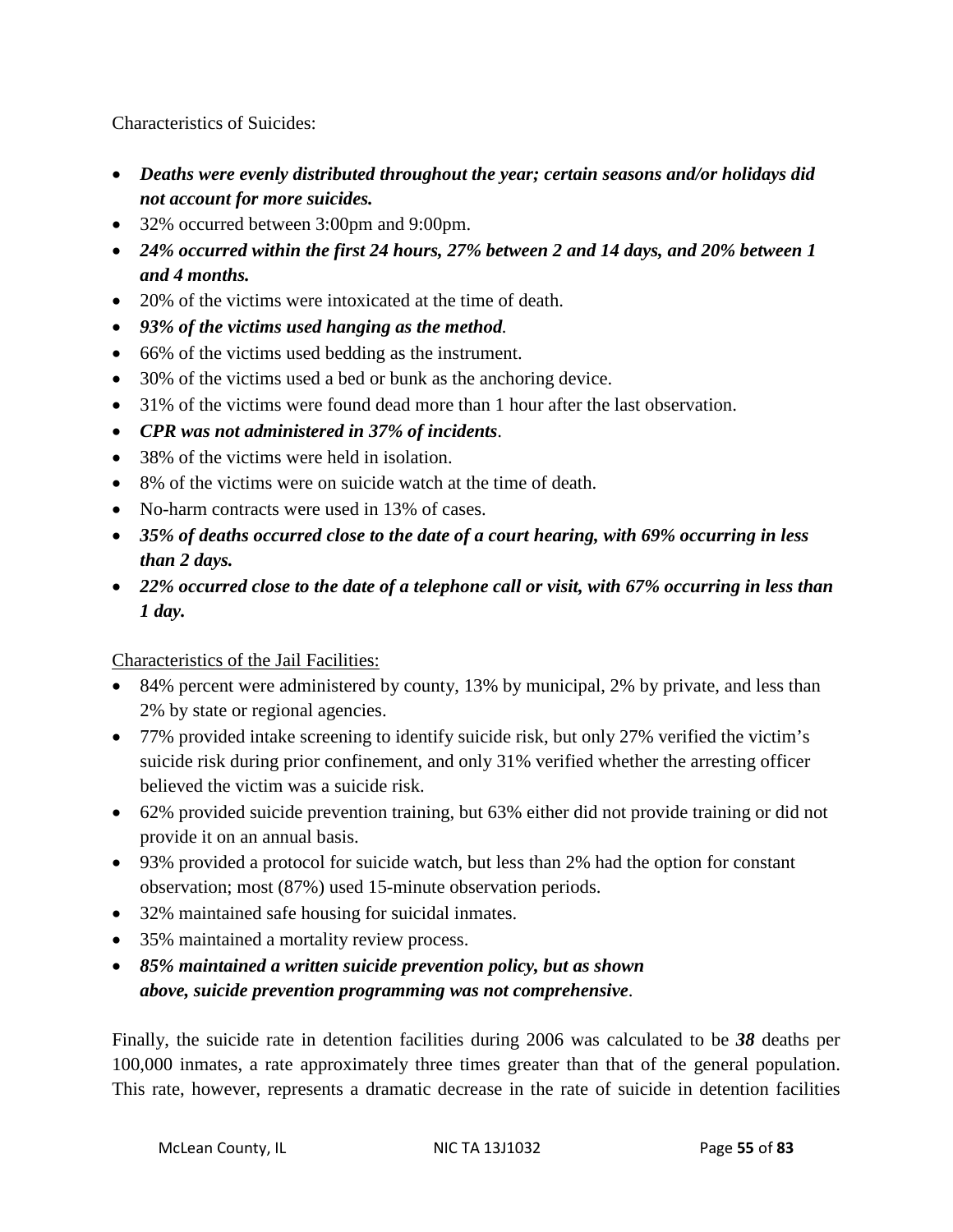during the past 20 years. The almost three-fold decrease from a previously reported *107* suicides in 1986 is extraordinary. Absent in-depth scientific inquiry, there may be several explanations for the reduced suicide rate. During the past several years, prior national studies of jail suicide have given a face to this long-standing and often ignored public health issue within our nation's jails. Findings from the studies have been widely distributed throughout the country and eventually incorporated into suicide prevention training curricula. The increased awareness to inmate suicide is also reflected in national correctional standards that now require comprehensive suicide prevention programming, better training of jail staff, and more in-depth inquiry of suicide risk factors during the intake process. Finally, jail suicide litigation has persuaded (or forced) jurisdictions and facility administrators to take corrective actions in reducing the opportunity for future deaths. Therefore, the antiquated mindset that "inmate suicides cannot be prevented" should forever be put to rest.<sup>[35](#page-54-0)</sup>

Twenty years later, this national study of jail suicides found substantial changes in the demographic characteristics of inmates who committed suicide during 2005–06. The table below shows that some of these changes are stark. For example, suicide victims once characterized as being confined on "minor other" offenses were most recently confined on "personal and/or violent" charges. Intoxication was previously viewed as a leading precipitant to inmate suicide, yet recent data indicate that it is now found in far fewer cases. Previously, more than half of all jail suicide victims were dead within the first 24 hours of confinement; current data suggest that less than one-quarter of all victims commit suicide during this time period, with an equal number of deaths occurring between 2 and 14 days of confinement. In addition, it appears that inmates who committed suicide were far less likely to be housed in isolation than previously reported, yet for unknown reasons it was less likely that they would be found within 15 minutes of the last observation by staff. Finally, more jail facilities that experienced inmate suicides had both written suicide-prevention policies and an intake screening process to identify suicide risk than in previous years, although as noted above, the comprehensiveness of programming remains questionable.<sup>[36](#page-56-0)</sup>

| <b>Changing face of Jail Suicide Victims</b> |                 |                      |  |  |
|----------------------------------------------|-----------------|----------------------|--|--|
| <b>Variables</b>                             | 1985-1986       | 2005-2006            |  |  |
| <b>Facility Type</b>                         | 70% Detention   | 88% Detention        |  |  |
| Race                                         | 72% White       | 67% White            |  |  |
| <b>Sex</b>                                   | 94% Male        | 93% Male             |  |  |
| Age                                          | 30              | 35                   |  |  |
| <b>Marital Status</b>                        | 52% Single      | 42% Single           |  |  |
| <b>Most Serious Charge</b>                   | 29% Minor Other | 43% Violent/Personal |  |  |
| <b>Jail Status</b>                           | 89% Detained    | 91% Detained         |  |  |

<sup>&</sup>lt;sup>35</sup> Lindsay Hayes, "National Study of Jail Suicide 20 Years Later", DOJ/NIC AN 024308, April 2010.

<span id="page-56-1"></span><span id="page-56-0"></span><sup>&</sup>lt;sup>36</sup> Hayes Study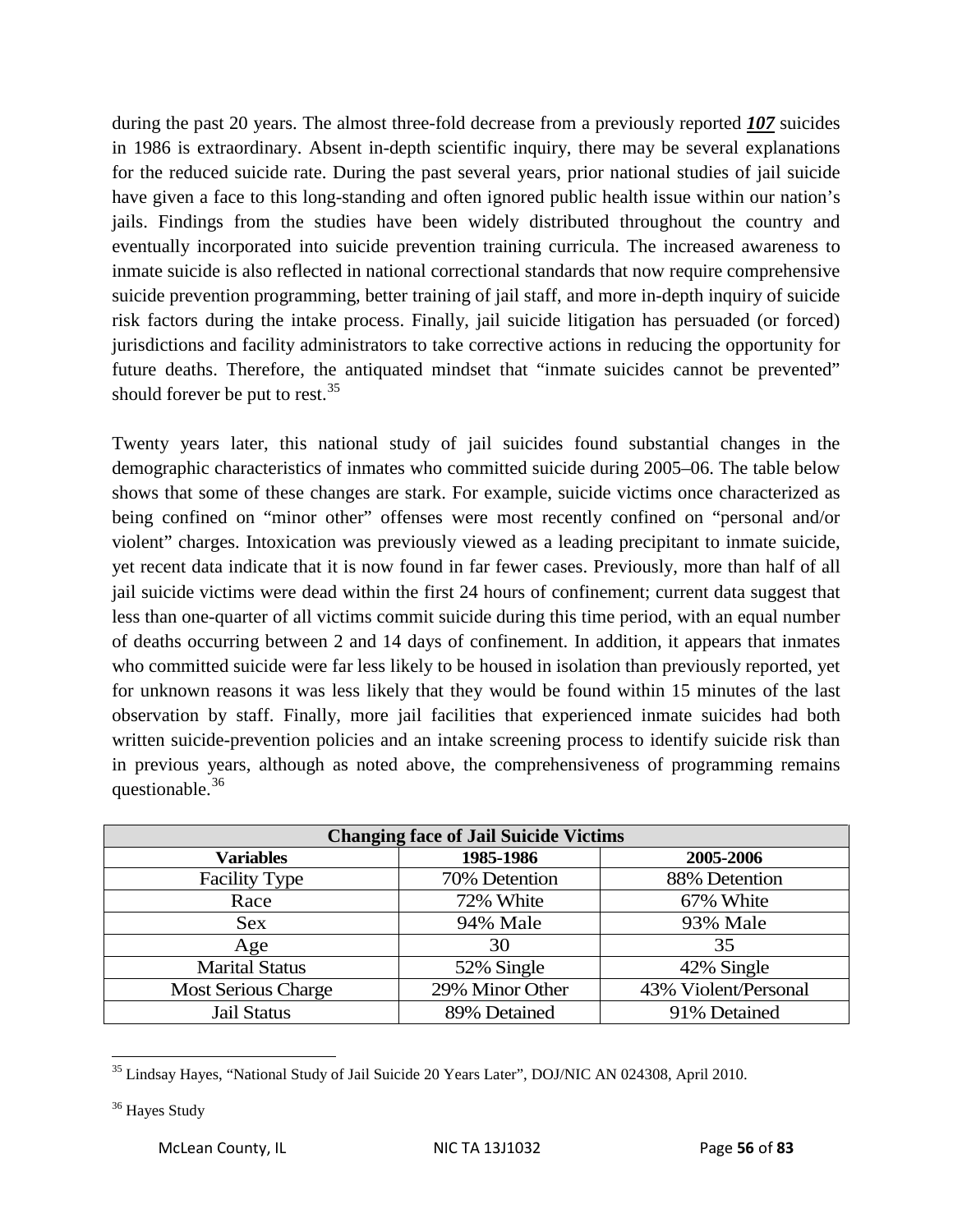| <b>Intoxication at Death</b>             | 60%                       | 20%                         |
|------------------------------------------|---------------------------|-----------------------------|
| Time of Suicide                          | 30% between 12:00am       | 32% between 3:00 pm and     |
|                                          | and 6:00am                | 9:00 <sub>pm</sub>          |
| Length of Confinement                    | 51% within $1st 24$ hours | 23% within $1st 24$ hours   |
| Method                                   | 94% Hanging               | 93% Hanging                 |
| Instrument                               | 48% Bedding               | 66% Bedding                 |
| Time Span (between last observation      | 42% found within 15       | 21% found within 15 minutes |
| and finding victim)                      | minutes                   |                             |
| Isolation                                | 67%                       | 38%                         |
| Known History of Suicidal Behavior       | 16%                       | 34%                         |
| Known History of Mental Illness          | 19%                       | 38%                         |
| <b>Intake Screening of Suicide Risk</b>  | 30%                       | 77%                         |
| <b>Written Suicide Prevention Policy</b> | 51%                       | 85%                         |

The study concluded that *"findings… create a formidable challenge for both correctional and health care officials, as well as their respective staffs. While our knowledge base continues to increase, seemingly corresponding to a dramatic reduction in the rate of inmate suicide in detention facilities, much work lies ahead. The data indicates that inmate suicide is no longer centralized to the first 24 hours of confinement and can occur at any time during an inmate's confinement. As such, because roughly the same number of deaths occurred within the first few hours of custody as in more than several months of confinement, information gathered regarding current suicide risk during intake screening should be viewed as time-limited. Instead, because inmates can be at risk at any point during confinement, the biggest challenge for those who work in the corrections system will be to conceptualize the issue as requiring a continuum of comprehensive suicide prevention services aimed at the collaborative identification, continued assessment, and safe management of inmates at risk for self-harm."[37](#page-56-1)*

## **MCDF Suicide Prevention Program**

An effective and reasonably reliable jail suicide prevention program relies fundamentally upon 8 key components. These include: 1) Staff Training, 2) Intake Screening and Assessment, 3) Communication, 4) Housing, 5) Levels of Supervision, 6) Intervention, 7) Notification, and 8) Mortality/Morbidity Review Process. The MCDF suicide prevention program was examined according to these 8 elements. The program seems to possess all components. Therefore, the following recommendations are considered advisory and intended to provide MCDF officials additional information for further maintaining what appears to be a solid program.

<span id="page-57-0"></span><sup>&</sup>lt;sup>37</sup> Haves Study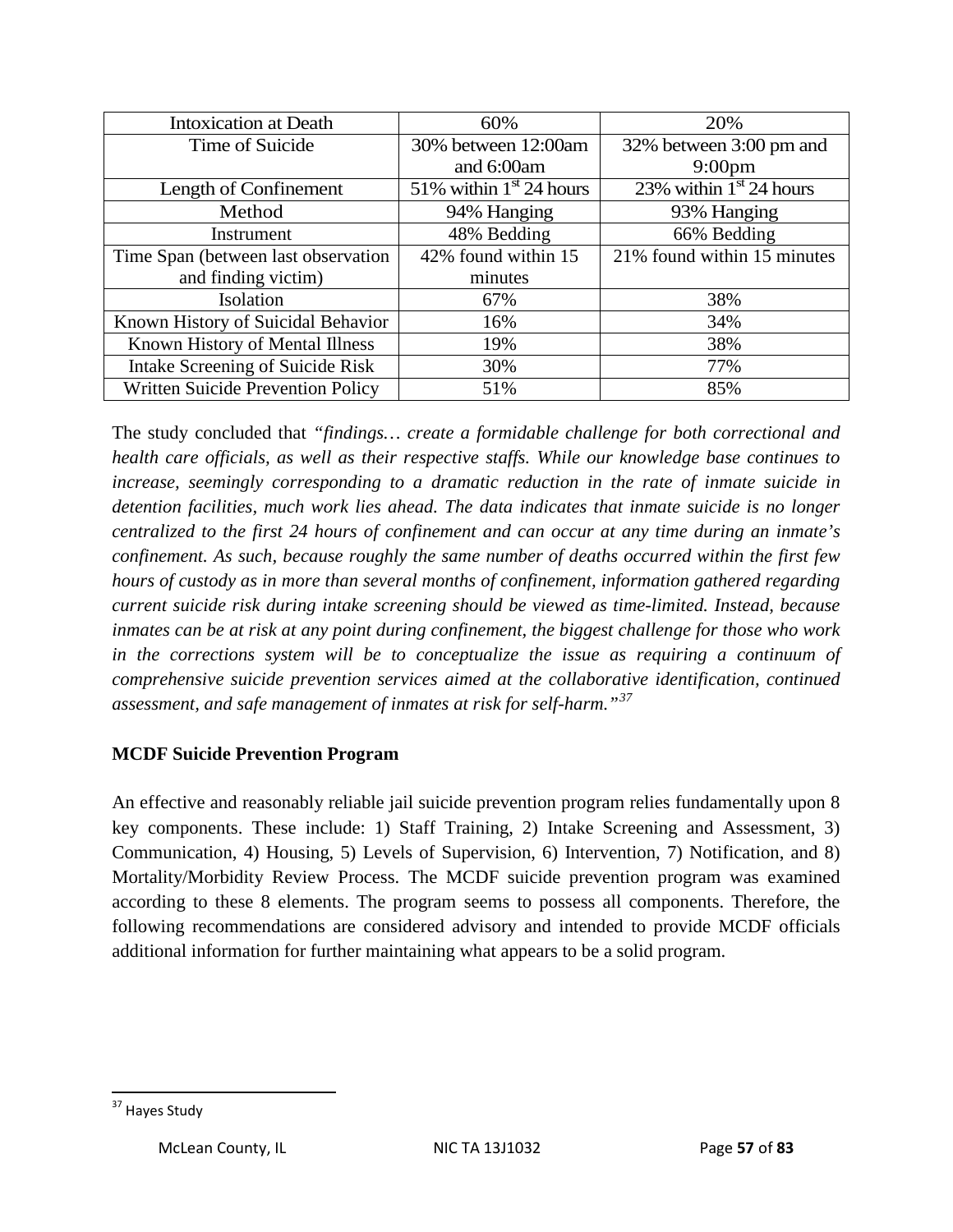#### **Critical Component #1: Staff Training:**

The key to any successful suicide prevention program is properly trained jail staff. Trained jail officers are often the staff most likely to recognize signs and symptoms of suicidal behavior. Often the focus of suicide prevention plans is the initial 48 to 72 hours of incarceration, but it is important to stress that suicides can and do occur at any time during incarceration. Staff and other inmates often recognize inmates who have destabilized or are reacting with hopelessness to recent losses, problems at home, or the reality of the disposition of their legal situation. Simply stated, because jail officers are often the only staff in the jail 24 hours per day they form the front line of defense in suicide prevention. Jail staff cannot effectively or consistently detect, make an assessment, or prevent a suicide for which they have no training.

**FINDING(S):** All MCDF officers complete both orientation (basic state certification training) and in-service training on suicide prevention as indicated above. Additionally, MCDF officials have subscribed to a qualified E-learning provider for basic, intermediate, and advanced training topics that directly or indirectly benefit the care and custody of inmate mental illness and suicide prevention purposes. The 2013 training schedule includes the following courses:

- 1. Civil Liability in Disciplinary Process in Corrections
- 2. Corrections and Mental Illness: An Overview of Correctional Officers
- 3. Cultural Awareness in Corrections
- 4. Maintaining Security Part 1
- 5. Maintaining Security Part 2
- 6. Discrimination and Security Harassment in Correctional Facilities
- 7. Professional Ethics in Corrections
- 8. Sexual Harassment in Correctional Settings
- 9. Sexual Misconduct in Correctional Settings
- 10. Stress Management in the Workplace
- 11. Suicide Prevention in Jails Part 1: Common Myths and Reactions
- 12. Suicide Prevention in Jails Part 2: Prevention
- 13. Suicide Prevention in Jails Part 3: Identifying Suicidal Offenders
- 14. Suicide Prevention in Jails Part 4: Managing Suicidal Offenders
- 15. Suicide Prevention in Jails Part 5: Responding to Suicides
- 16. Supervising Mentally Offenders
- 17. Understanding Mental Health Treatment in Correctional Settings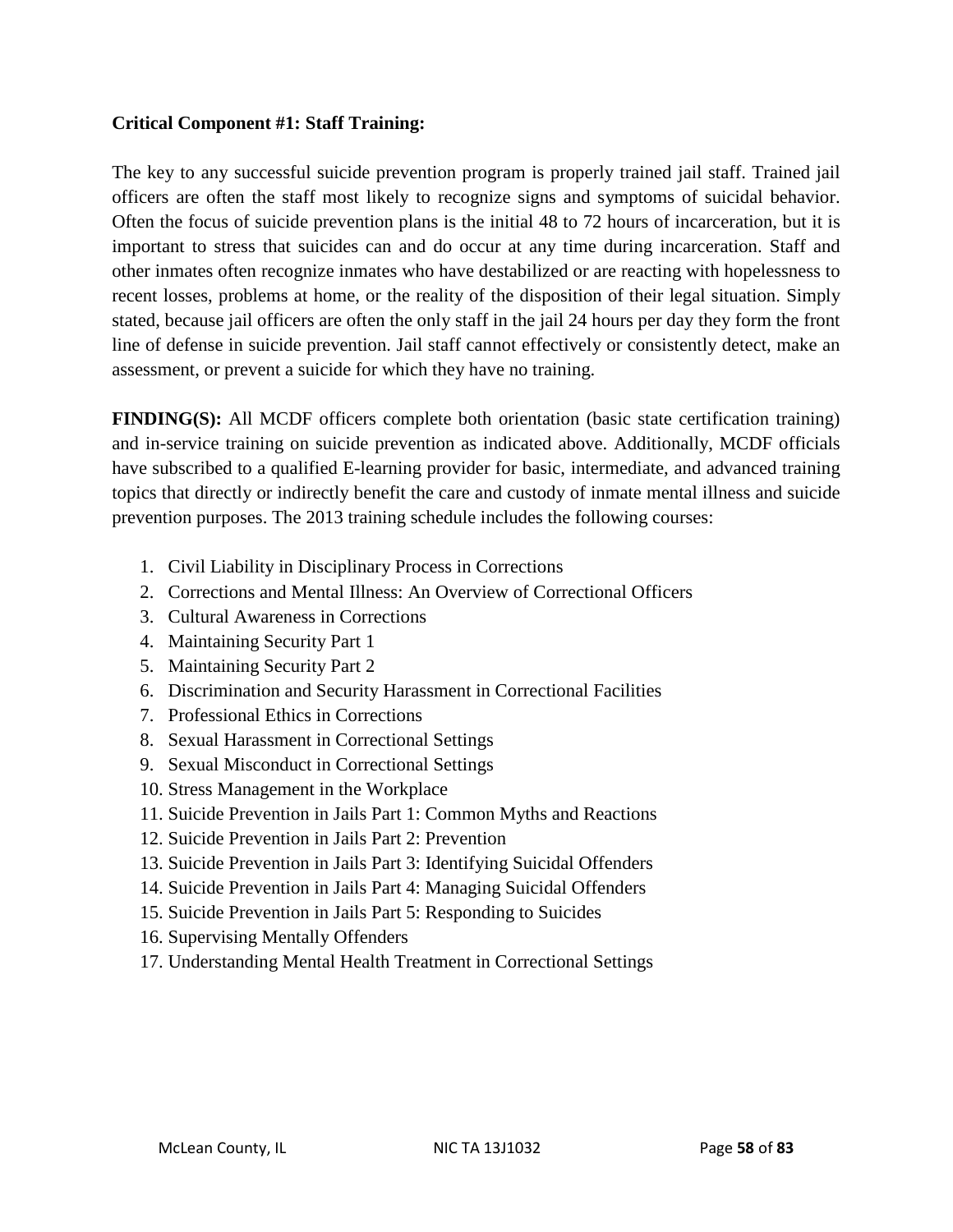#### **RECOMMENDATION(S):**

- *Ensure suicide prevention policies and procedures include clear guidance and expectations about training. The following include essential elements of adequate training policies and procedures:*
	- o *All staff (including correctional, medical, and mental health personnel) that have regular contact with inmates shall be initially trained in the identification and management of suicidal inmates, as well as in the eight components of a suicide prevention program. Initial training shall encompass eight (8) hours of instruction. New employees shall receive such instruction through the training academy. Current staff shall receive such instruction through scheduled training workshops.*
	- o *The initial training should include inmate suicide research, why the environments of correctional facilities are conducive to suicidal behavior, staff attitudes about suicide, potential predisposing factors to suicide, high-risk suicide periods, warning signs and symptoms, identifying suicidal inmates despite their denial of risk, components of the suicide prevention policy, case studies of recent suicides and/or serious suicide attempts, and liability issues associated with inmate suicide.*
	- o *All staff who has regular contact with inmates shall receive two (2) hours of annual suicide prevention training. The two-hour training workshop shall include a review of predisposing risk factors, warning signs and symptoms, identifying suicidal inmates despite their denial of risk, and review of any changes to the suicide prevention program. The annual training shall also include general discussion of any recent suicides and/or serious suicide attempts in the Jail.*
	- o *All staff who has regular contact with inmates shall receive standard first aid and cardiopulmonary resuscitation (CPR) training. All staff shall be trained to use emergency equipment located in each for responding. In an effort to ensure an efficient emergency response to suicide attempts, "mock drills" shall be incorporated into both initial and refresher training for all staff.*
- *Subscribing to a web-based training program to supplement current training program is commendable.*
- *Review orientation and in-service training lesson plans at least annually to ensure the training remains current and contemporary.*
- *It is also important to include information about mental health disorders and appropriate jail-based management interventions in both pre-service and refresher training for all*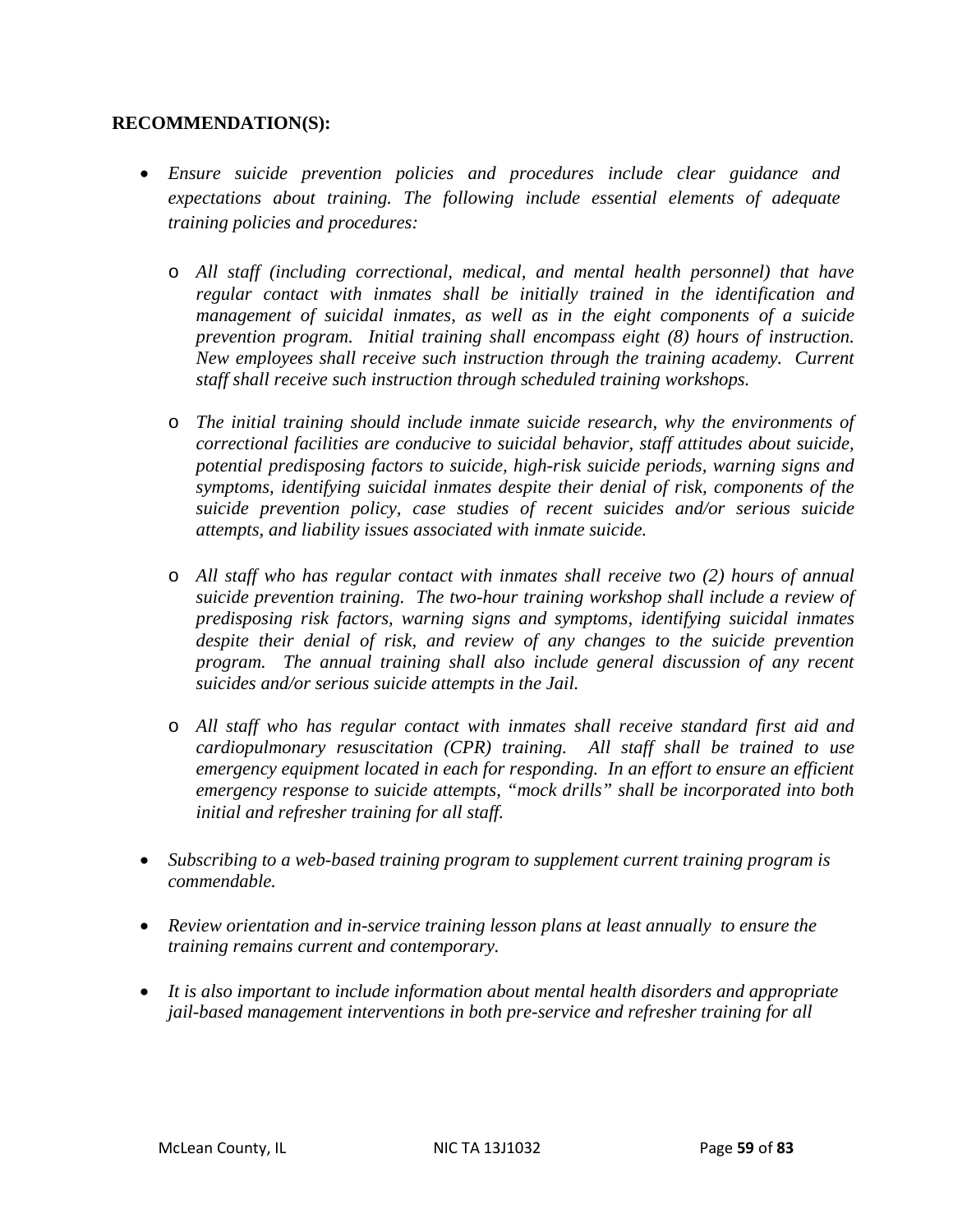*who have regular contact with inmates.[38T](#page-57-0)he MCDF 2013 online training includes this topic in several contexts.*

- *MCDF should access the online Jail Suicide/Mental Health Update newsletter, a quarterly publication available at no charge and devoted to suicide prevention and mental health services within detention and correctional facilities.[39](#page-60-0)*
- *Both medical and mental health staff should also consider subscribing to the newsletter mentioned above. In addition, they may seek further information from the NIC information center about providing suicide prevention practices in a jail facility.*

# **Critical Component #2: Intake Screening/Assessment:**

Identification is also critical to any effective jail suicide prevention program. Research in the area of jail suicides has identified a number of characteristics that are strongly related to suicide including: intoxication, emotional state, family history of suicide, recent significant loss, lack of social support, psychiatric history, and various "stressors of confinement". Most importantly, prior research has consistently reported that at least two-thirds of all suicide victims communicate their intent some time prior to death, and that any individual with a history of one or more suicide attempts is at a much greater risk for suicide than most of those who have never made an attempt. The key to identifying potentially suicidal behavior in inmates is to inquire not only during admission to MCDF, but at other key risk periods during incarceration.

Screening should inquire about past suicidal ideation or attempts, current ideation, threat or plan, prior mental health treatment including hospitalizations, recent significant loss (job, relationship, death of family member/close other), suicide risk during prior confinement, and arresting / transporting officer's belief that inmate is currently at risk. Given the strong association between inmate suicide and special management (i.e., disciplinary and/or administrative segregation) housing unit placement, any inmate assigned to such a special housing unit should receive a written assessment for suicide risk by mental health staff upon admission to the special housing placement. In addition, the inmate's healthcare records should be thoroughly reviewed to ensure that the placement is not contraindicated or requires special treatment.

**FINDING(S):** MCDF intake and assessment policies and practices appear adequate and effective as previously discussed in this assessment. Electronic and paper screening and assessment forms appear adequate as previously stated and booking staff seem to understand the

<sup>&</sup>lt;sup>38</sup> Instructors Materials, Behavioral Health Needs in Local Jails: A Cross Training Program, KY NAMI; Department of Mental Health and Retardation; Department of Corrections; and Commission on Services and Supports of Individuals with Mental Illness, Alcohol and other Drug Abuse Disorders and Dual Diagnosis.

<span id="page-60-1"></span><span id="page-60-0"></span><sup>&</sup>lt;sup>39</sup> Funded by National Institute of Corrections; published by Lindsay M. Hayes, National Center on Institutions and Alternatives. Access at http://www.ncianet.org/suicideprevention/publications/update/index.asp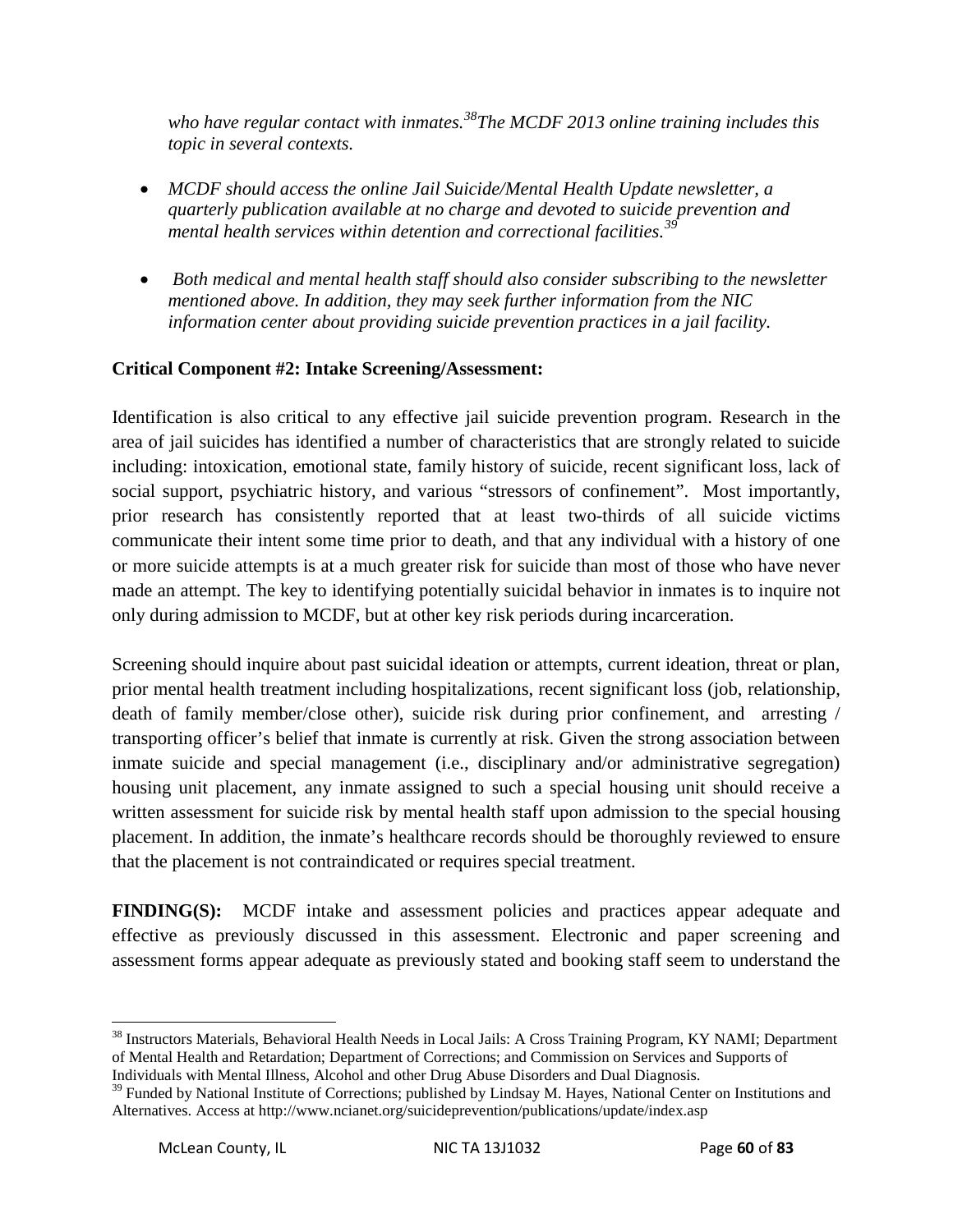importance of this screening process. A review of screenings documents indicates that consistently completed.

#### **RECOMMENDATION(S):**

- o *Continue to administer the comprehensive mental health/suicide risk intake screening upon entry in the jail and prior to placement in any housing unit. The screening should be administered during the admission and booking process by a Registered Nurse (RN) or other qualified and designated medical/mental health staff in their absence. Every effort shall be made to ensure this screening is conducted in a reasonably private and confidential location within the booking area.*
- o *Mental health/suicide risk intake screening Form includes inquiry regarding: past suicidal ideation and/or attempts; current ideation, threat, plan; prior mental health treatment/hospitalization; prior/current psychotropic medication; recent significant loss (job, relationship, death of family member/close friend, etc.); history of suicidal behavior by family member/close friend; suicide risk during prior confinement; arresting/transporting officer(s) belief that the detainee is currently at risk; and brief mental status examination.*
- o *A Registered Nurse (RN) or other qualified staff in their absence shall question the arresting and/or transporting officer(s) regarding their assessment of the inmate's medical, mental health or suicide risk.*
- o *A Registered Nurse (RN) or other designated staff in their absence shall determine through the review of the electronic medical record (i.e., "Past Medical History Screen") whether the inmate was a medical, mental health or suicide risk during any prior confinement.*
- o *A Registered (RN) or other designated staff in their absence shall make all appropriate observations, and ask all questions and appropriate follow-up questions, as contained on the screening instrument.*
- o *Although an inmate's verbal responses during the intake screening process are critically important to assessing the risk of suicide, staff should not exclusively rely on an inmate's denial that they are suicidal and/or have a history of mental illness and suicidal behavior, particularly when their behavior and/or actions or even previous confinement suggest otherwise.*
- o *Following completion of screening, the Registered Nurse (RN) and only other qualified medical / mental health staff in their absence shall confer with the Corrections Shift Supervisor for appropriate disposition.*
- o *If identified as a risk for suicide, the inmate shall be immediately placed on "Suicide Precautions*" and then referred to a qualified mental health professional for further *assessment.*

McLean County, IL NIC TA 13J1032 Page **61** of **83**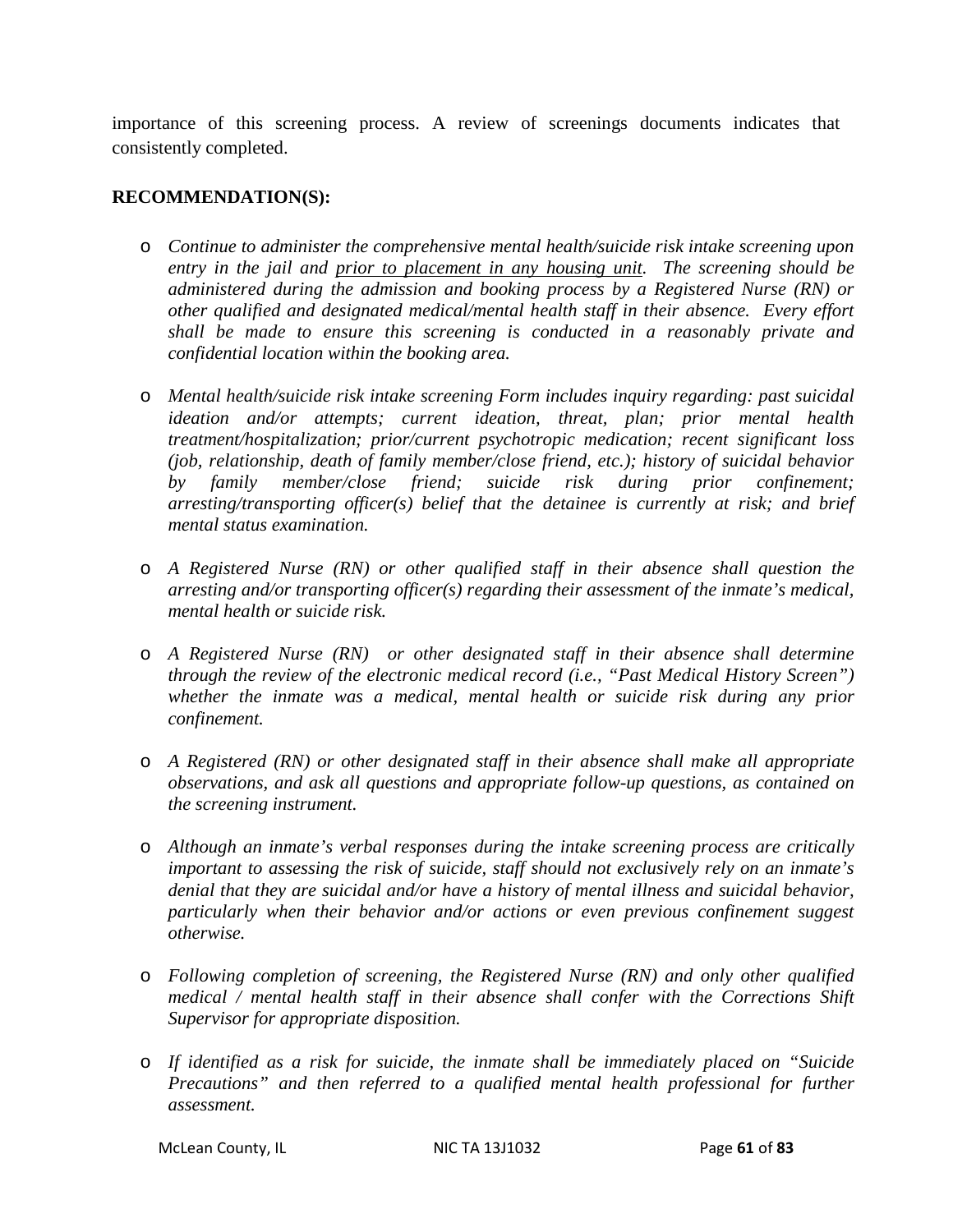- o *The assessment of suicide risk by mental health staff shall include, but not be limited to, the following: description of the antecedent events and precipitating factors; suicidal indicators; mental status examination; previous psychiatric and suicide risk history, level of lethality; current medication and diagnosis; and recommendations/treatment plan. Findings from the assessment shall be documented on the Suicide Risk Assessment of the electronic medical record.*
- o *Although any designated supervisory correctional, medical, or mental health staff may place an inmate on Suicide Precautions and/or upgrade those precautions, only licensed qualified mental health professional staff should downgrade and/or discontinue Suicide Precautions following a comprehensive suicide risk assessment and following consultation jail medical and custody officials.*
- o *A completed screening assessment should be performed on all inmates prior to assignment to a housing unit, except under the following circumstances: a) Inmate refuses to comply with process; b) Inmate is severely intoxicated or otherwise incapacitated; or c) Inmate is violent or otherwise belligerent.*
- o *For inmates listed, a Registered Nurse (RN) or other designated staff in their absence shall still complete all non-questionnaire sections of the Mental Health/Suicide Risk Intake Screening and make a document notation regarding why the inmate was unable to answer the questionnaire section. The Corrections Shift Supervisor shall then make the appropriate Disposition. A continuing, but reasonable effort shall be made to complete the entire Mental Health/Suicide Risk Intake Screening Form on inmates listed above at least every two (2) hours.*
- o *The Mental Health Director or clinical supervisor shall review each completed mental health screening for accuracy and completeness within 24 business hours.*
- o *All inmates shall be asked to sign a release of information form authorizing the disclosure of health records from outside providers. Medical and mental health staff shall make a reasonable effort to obtain records of previous medical and mental health treatment, including both in-patient and out-patient treatment services.*
- o *Any inmate who screens positive for mental illness or suicidal ideation during the intake screening process, or who is otherwise referred for mental health services, shall receive a comprehensive mental health evaluation in a timely manner from a licensed qualified mental health professional according to the following timetable: immediate for an Emergent issue; within 24 hours for an Urgent issue; and within 72 hours for a Routine issue. The comprehensive evaluation shall include a recorded diagnosis section, including a standard five-Axis diagnosis from DSM-IV-TR, or subsequent Diagnostic and Statistical Manual of the American Psychiatric Association. If the QMHP finds a serious mental illness, they shall refer the inmate for appropriate treatment. Findings from the assessment shall be documented on either on the evaluation form or Psychiatric evaluation forms in the inmate's medical record.*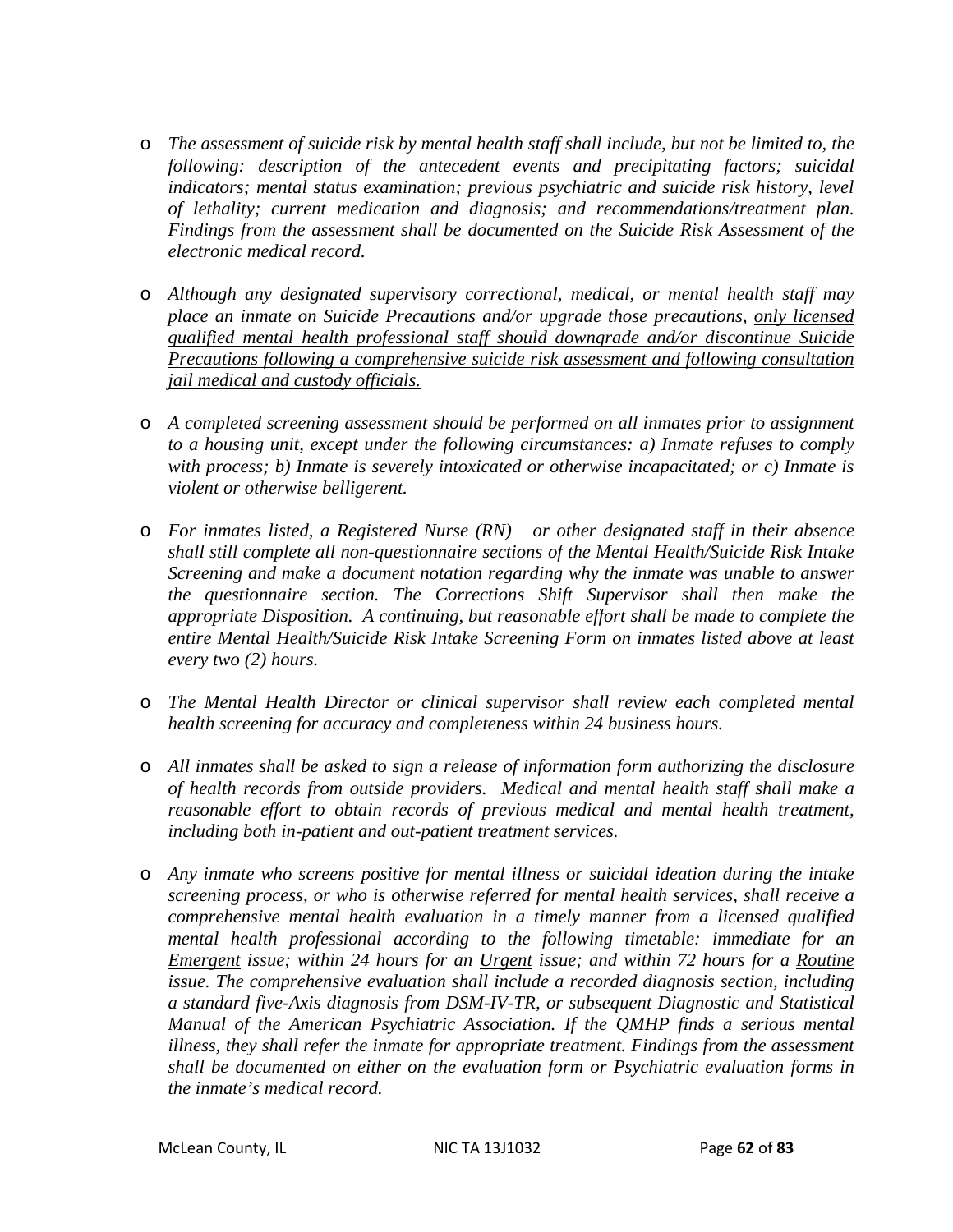- o *Given the strong association between inmate suicide and segregation, Qualified Mental Health, medical, and custody staff shall make regular rounds in segregation. Documentation of the rounds shall be made in the segregation log, with any significant findings documented in the inmate's electronic medical record. Inmates with serious mental illness who are placed in segregation shall be immediately and regularly evaluated by a QMHP to determine the inmate's mental health status, which shall include an assessment of the potential effect of segregation on the inmate's mental health. Following these regular assessments, qualified staff shall evaluate whether continued segregation is appropriate for that inmate, considering the QMHP assessment, or whether the inmate would be appropriate for graduated alternatives.*
- *See previous recommendations on staffing increases.*
- *The assessment of suicide risk should not be viewed as a single event, but as an ongoing process. Because an inmate may become suicidal at any point during confinement, suicide prevention should begin at the point of arrest and continue until the inmate is released from MCDF. In addition, once an inmate has been successfully managed on and discharged from suicide precautions they should remain on a mental health caseload and assessed periodically until released from MCDF.*
- *Screening for suicide during the initial booking and intake process should be viewed as something similar to taking one's temperature – it can identify a current fever but not a future cold. The shelf life of behavior that is observed and/or self-reported during intake screening is time-limited, and we often place far too much weight upon this initial data collection stage. Following an inmate suicide, it is not unusual for the mortality review process to focus exclusively upon whether the victim threatened suicide during the booking and intake stage, a time period that could be far removed from the date of suicide. If the victim had answered in the negative to suicide risk during the booking stage, there is often a sense of relief expressed by participants of the mortality review process, as well as a misguided conclusion that the death was not preventable. Although the intake screening form remains a valuable prevention tool, the more important determination of suicide risk is the current behavior expressed and/or displayed by the inmate.*
- *Prior risk of suicide is strongly related to future risk. At a minimum, if an inmate had been placed on suicide precautions during a previous confinement in MCDF, such information should be accessible to both correctional and health care personnel when determining whether the inmate might be at risk during their current confinement.*
- *MCDF should not rely exclusively on the direct statements of an inmate who denies that they are suicidal and/or have a prior history of suicidal behavior, particularly when their behavior, actions and/or history suggest otherwise. Often, despite an inmate's denial of suicidal ideation, their behavior, actions, and/or history speak louder than their words.[40](#page-60-1)*

<span id="page-63-0"></span><sup>&</sup>lt;sup>40</sup> Lindsay Hayes, www.ncianet.org/suicideprevention/publications/guidingprinciples.asp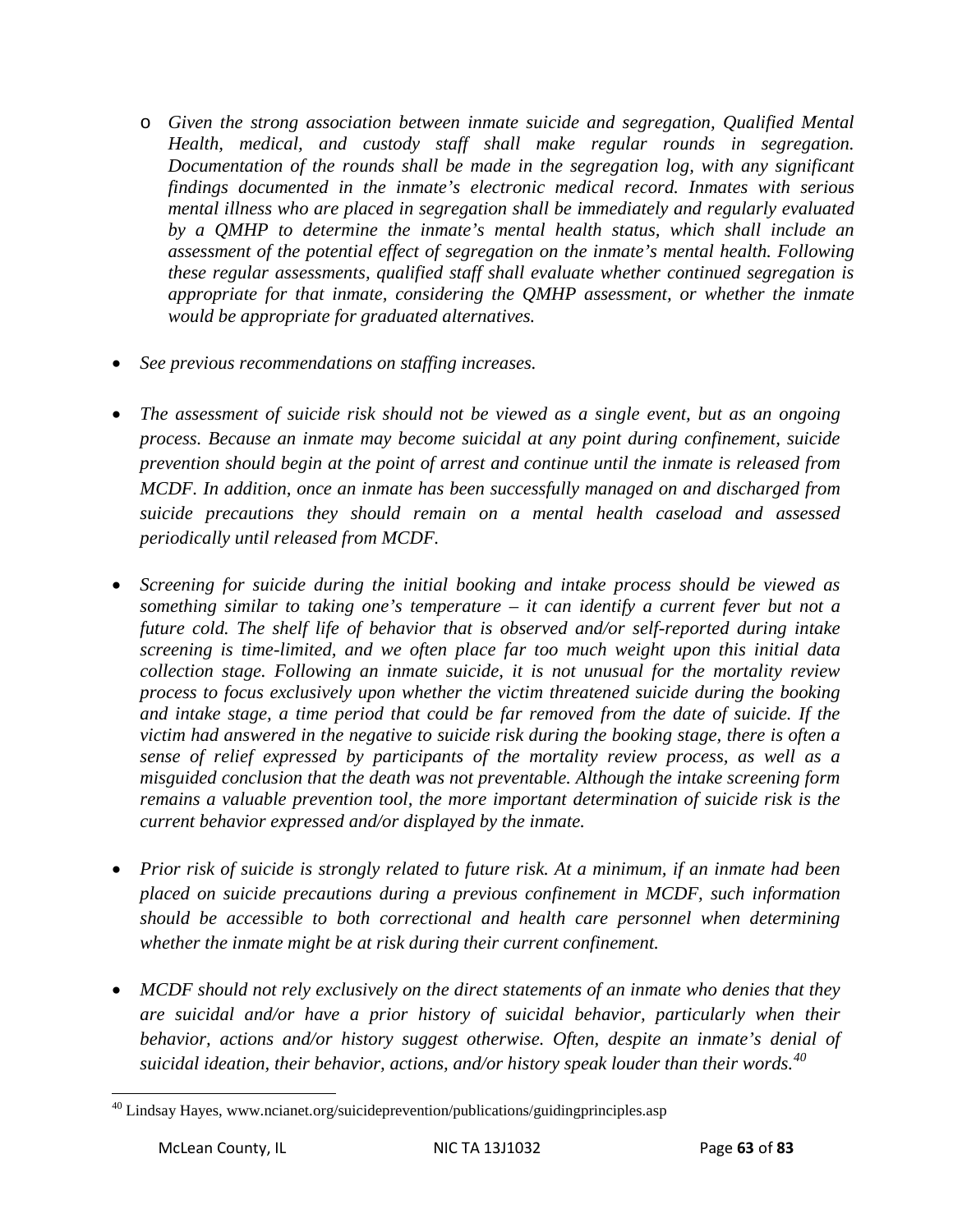• *Additionally, suicide and mental health policies should be reviewed regularly by staff and provided annual training on these policies as previously recommended.*

## **Critical Component #3: Communication:**

The screening and assessment process, coupled with staff training, will only be successful if an effective method of communication is in place.

It is not enough to identify inmates who are at risk for suicide. It is essential that this information be communicated. There are essentially three levels of communication in preventing inmate suicides: 1) communication between the arresting or transporting officer and the jail receiving staff; 2) communication between and among facility staff including medical and mental health personnel; and 3) communication between facility staff and the suicidal inmate. It is also critically important for jail staff to maintain open lines of communication with family members who often have pertinent information regarding the mental health status of inmates. Officers should recognize that they are an integral part of the mental health team and often the key factor in preventing suicide.

Communication cannot stop at receiving or during the early hours and days of incarceration. There are a number of key risk periods/points including crisis precipitated by court services such as new/additional charges, separation, divorce, child removal or custody, or protection from abuse orders. Also sentencing, especially unexpected harsh or lengthy sentences can precipitate suicidal crises. A little explained but fairly common phenomenon is a suicide immediately prior to release.

**FINDING(S):** MCDF seems to place exceptionally high value on open communication among staff at all levels. This was very noticeable and quite impressive. Leadership provides ongoing training materials and coaching to subordinate leaders that further encourage open communication with and between line staff and other jail employees.

There appears to be good verbal and written communication at the intake process between intake officers and admitting law enforcement personnel. Overall communication between and among facility staff regarding this critical element seems equally appropriate and effective.

## **RECOMMENDATION(S):**

• Continue to grow current communication between all staff participating in inmate suicide detection, prevention, intervention, and aftercare services. Post information that explains the purpose for suicide watch placement, reasons for lengths of stay on suicide watch, and where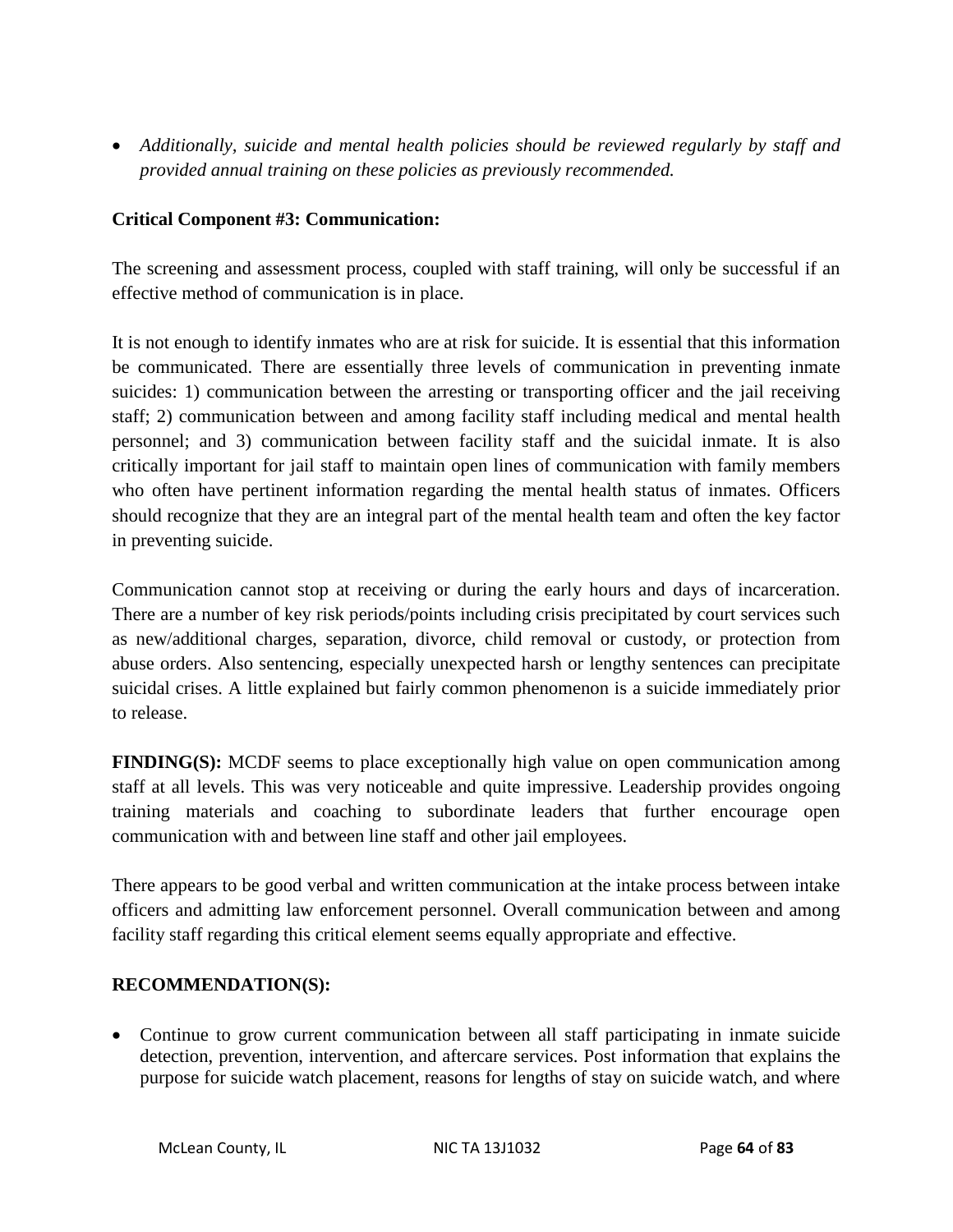and how to receive help following return to general population and before release from the jail.

- Updated training on effective communication with inmates, special needs offenders, and manipulative inmates should be provided at pre- and in-service intervals. Custody, medical and mental health staff should train together on subjects of mutual interest and concern as a means to increase inter-function reliance, support and communication. The inmate handbook should clearly explain the signs and symptoms of suicide / mental health problems and how to access help while incarcerated. MCDF should post information in the visiting areas that encourages visitors to communicate any concerns about inmate suicide / mental health to staff as soon as possible.
- Jail managers and supervisors should make regular rounds of all housing areas and when so doing inquire about problems the inmates are experiencing, as well as invite suggestions for improving conditions of confinement. These rounds will demonstrate to both staff and inmates that jail administration is concerned about the well-being of the inmates and open improved dialogue between inmates and custody staff.
- Revise current policies and procedures to include comprehensive guidance and expectations for suicide prevention communication purposes. Minimum policy elements are listed below:
	- o All staff shall maintain awareness, share information and make appropriate referrals regarding potentially suicidal inmates to mental health staff.
	- o All staff shall use various communication skills with the suicidal inmate, including active listening, staying with the inmate if they suspect immediate danger, and maintaining contact through conversation, eye contact, and body language.
	- o All incidents of suicidal behavior shall be documented on an observation sheet, which shall also be utilized to document all physical cell checks of suicidal inmates.
	- o The Corrections Shift Supervisor shall maintain a suicide precaution monitoring log of all inmates on Suicide Precautions. The sheet shall be updated daily, designate each inmate's level of observation, and be distributed to appropriate correctional, medical, and mental health personnel.
	- o The Corrections Shift Supervisor shall ensure that appropriate staff is properly informed of the status of each inmate placed on Suicide Precautions. The Corrections Shift Supervisor shall also be responsible for briefing the incoming Corrections Shift Supervisor regarding the status of all inmates on Suicide Precautions.
	- o Should an inmate be returned to the facility following temporary transfer to the hospital or other facility for suicide risk assessment and/or treatment, the Corrections Shift Supervisor shall inquire of medical and/or mental health officials what further prevention measures, if any, are recommended for the housing and supervising the returning inmate.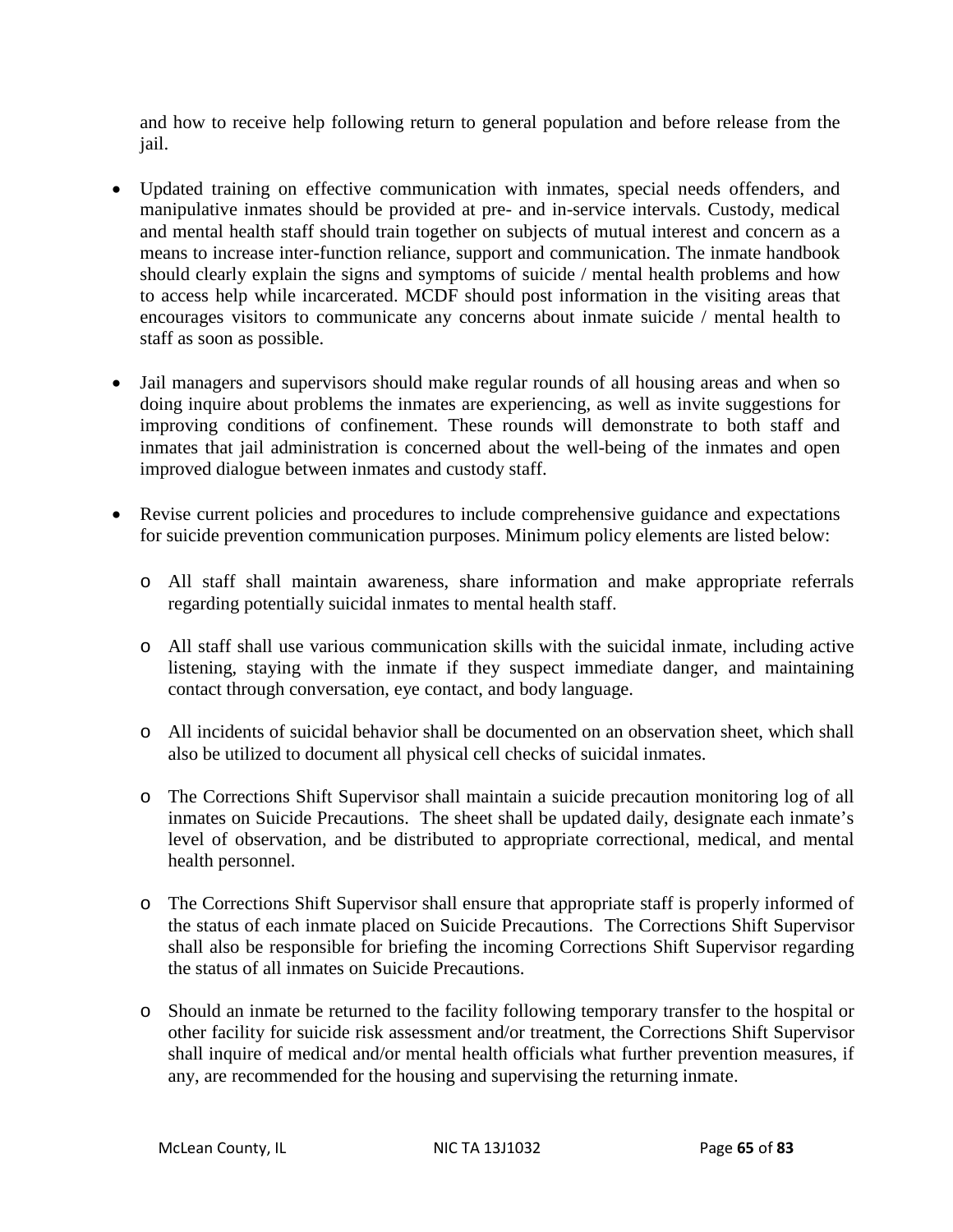- o Authorization for Suicide Precautions, reassessment and any changes in Suicide Precautions shall be documented on the precautions log and distributed to appropriate staff.
- o Multidisciplinary case management team meetings (to include MCDF officials and available medical and mental health personnel) shall occur on a weekly basis to discuss the status of inmates on Suicide Precautions.

## **Critical Component # 4: Housing:**

It is essential that the least restrictive housing commensurate with classification and risk for suicide be assigned for all inmates. It is important to maintain inmates in a safe and secure housing unit that is maximally designed to eliminate suicide attempts and behaviors as long as their risk level requires special housing. Regular assessment of inmates' suicide risk and movement to the least restrictive housing when the inmate is stabilized must be provided. Housing assignments should be based on the ability to maximize staff interaction with the inmate, avoiding assignments that heighten the depersonalizing aspects of incarceration. All cells designated to house suicidal inmates should be suicide-resistant, free of all obvious protrusions, and provide full visibility.

**FINDING(S):** MCDF staff currently use constant or close direct physical observations of persons on suicide watch as part of their daily rounds. Camera monitoring is used only as a supplement to direct observation according to policy and practice.

MCDF inmate housing policy prohibits the use of disciplinary segregation for inmates presenting a credible risk of self-harm. This policy clearly acknowledges the mental and emotional wellbeing of inmates placed in disciplinary segregation and specifies segregation time limits. MCDF administrative segregation policies are applied to inmates presenting symptoms of suicidal risk and/or mental illness. This policy further prohibits any punitive restrictions to food, correspondence, attorney or clergy visits. Cells used for this purpose appeared to be relatively free of protrusions, clean and well-kept.

#### **RECOMMENDATION(S):**

• MCDF policy and practice appears to embrace a least restrictive approach to managing such at-risk inmates. Written policy appears to be complete and thorough on the subject. Close supervision of at-risk inmates is required and recorded electronically and in writing. MCDF policy prohibits the use of disciplinary segregation for at-risk inmates. Administrative segregation policies seem appropriate and fair.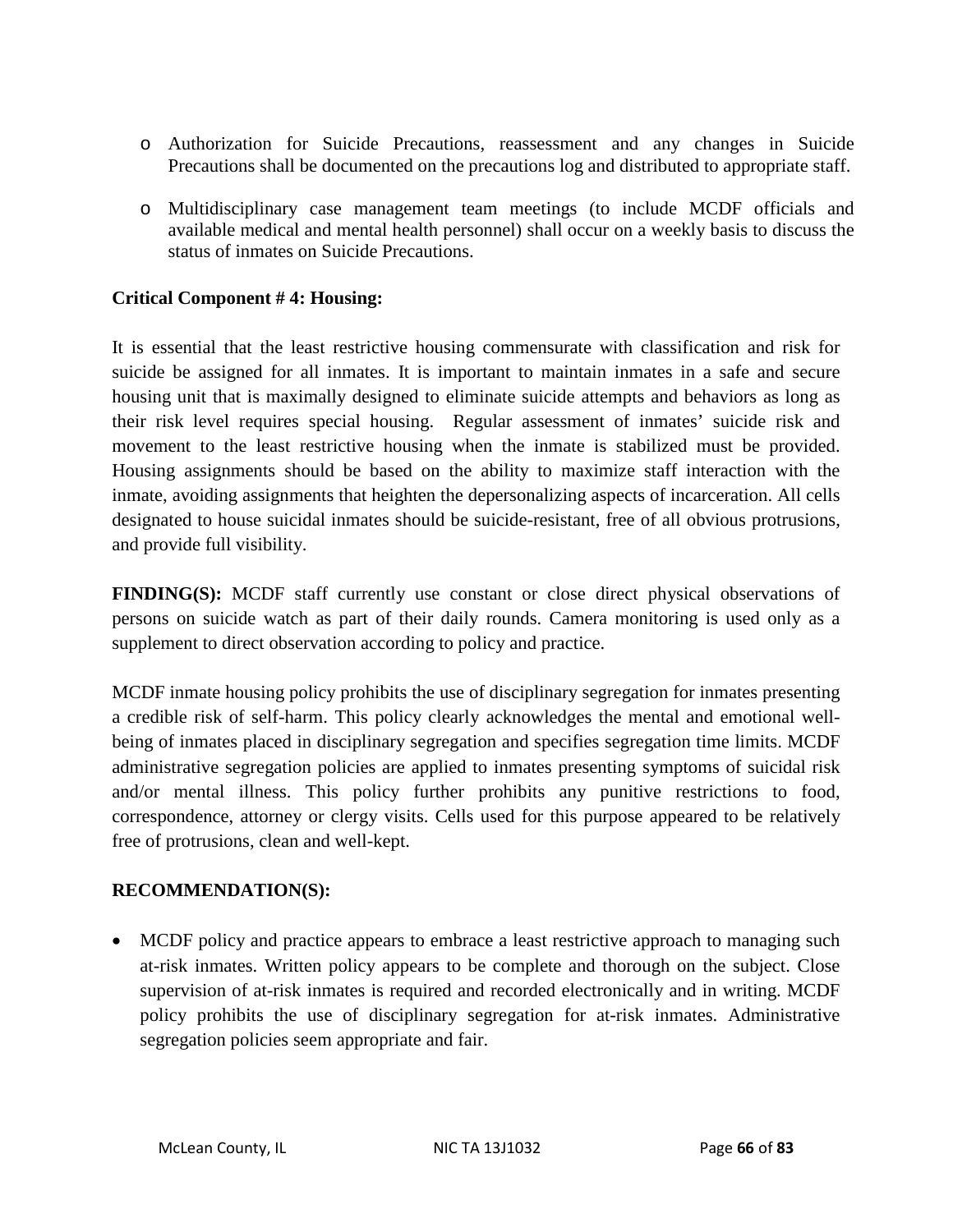- MCDF should develop policy to audit the written close supervision logs to the electronic logs to ensure compliance, accuracy and consistency. This audit should be conducted no less than quarterly.
- Revise current policies and procedures to include comprehensive guidance and expectations for suicide prevention housing purposes. Minimum policy elements are listed below:
	- o Any inmate placed on Suicide Precautions shall be housed in a designated suicide-resistant cell.
	- o The decision to remove the clothing and mattress from a suicidal inmate and issuance of a safety smock shall only be done with the approval of a QMHP or Qualified Medical Professional in their absence, and only following a face-to-face direct assessment of the inmate by the qualified health care provider in-person or by telephone-contact with the inmate, when said qualified staff are not on duty. A reliable and secure telemedicine system may be used for a face-to-face assessment in cases where no QMHP is available on-site. In most instances, the removal of clothing of an inmate on Constant Observation status should not be necessary. Documentation of the decision shall be in both the Suicide Risk Assessment and the Observation Sheet.
	- o Unless contraindicated in writing by a QMHP or Qualified Medical Professional in their absence, each inmate on Suicide Precautions shall continue to receive regular privileges (e.g., showers, telephone, visiting, recreation, etc.) commensurate with their security level. Documentation of the decision shall be in both the Suicide Risk Assessment and the Observation Sheet. It is understood that loss of such privileges, unless necessary for security and the personal safety of the inmate, can be counterproductive to the goals of suicide prevention efforts and should, therefore be avoided unless otherwise necessary.
	- o The use of any physical restraints (e.g., restraint chairs or bunks, leather straps, etc.) shall be avoided whenever possible, and used only as a last resort when the inmate is physically engaging in self-injurious behavior. A Qualified Medical Professional shall be immediately notified to monitor and assess the need for further restraint. Metal handcuffs shall never be utilized for restraint.
	- o Regardless of whether restraints are initiated by custody or health care personnel, the use of any restraints shall include adherence to the following minimal guidelines:
		- Restraints shall not be used for punitive purposes;
		- Restraints require an order by a Qualified Medical Professional (physician, nurse practitioner, or physician's assistant);
		- Only a Restraint Chair shall be authorized for restraints. The restrained inmate shall be immediately transported via the restraint chair to the 4th floor medical/mental health unit for further assessment and observation.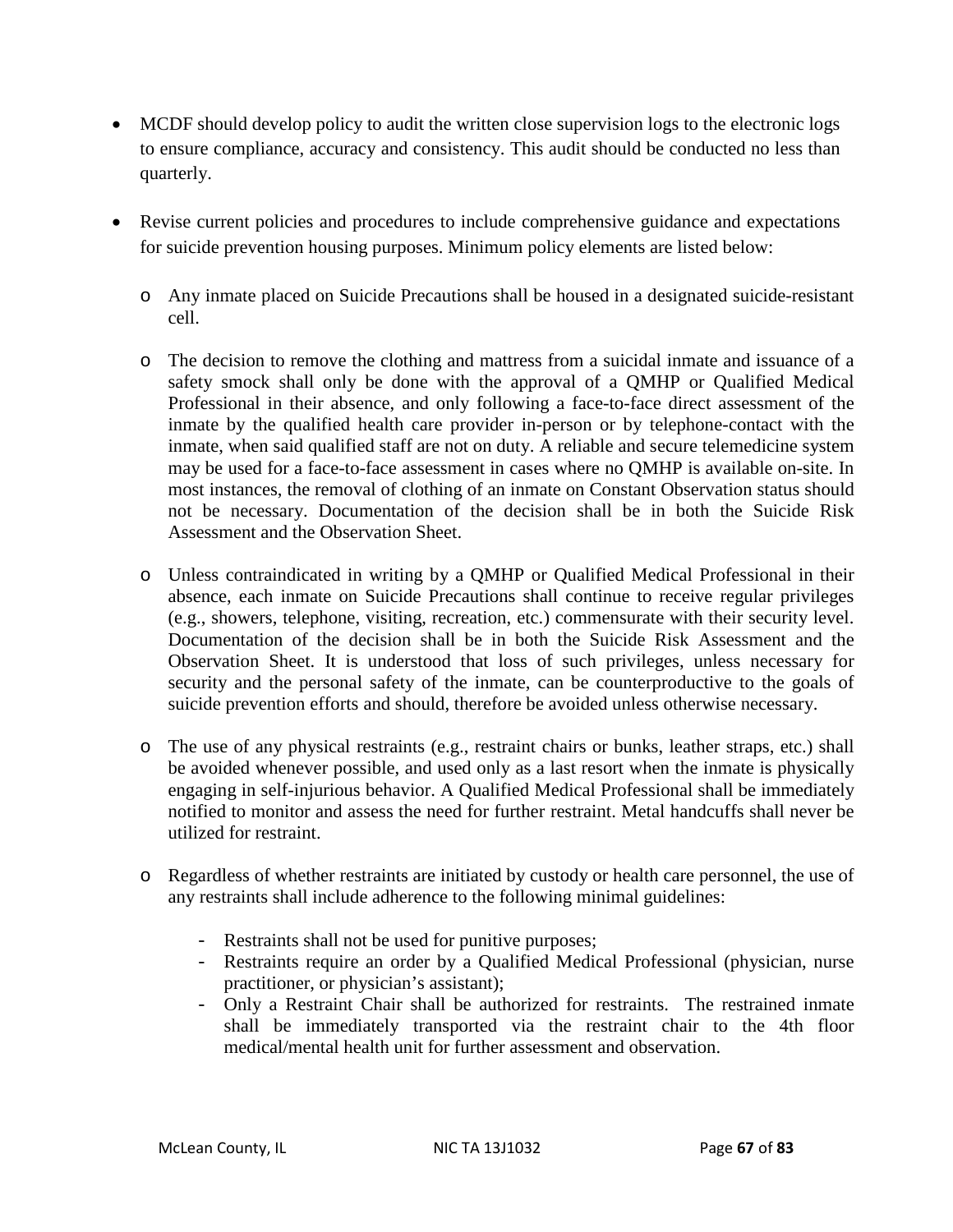- The restrained inmate shall be seen immediately by Qualified Medical Staff, as well as receive a face-to-face assessment by a physician or Licensed Independent Practitioner (LIP) within four (4) hours of initial restraint;
- Inmates shall never be restrained in an unnatural position;
- Restraint equipment must be medically appropriate;<br>- Inmates placed in restraints shall be under the co
- Inmates placed in restraints shall be under the constant observation of a Crisis Stabilization Technician or designated correctional staff in their absence;
- Vital signs of inmates placed in restraints shall be assessed every 2 hours by nursing staff;
- Each restrained limb shall be untied for at least 10 minutes every two hours to allow for proper circulation;
- Restrained inmates shall be allowed bathroom privileges as soon as practical;
- Restrained inmates shall be reassessed by a physician, LIP, or registered nurse every 2 hours after the initial assessment, and must be reduced as quickly as possible to the level of least restriction necessary to protect the inmate and others; and
- Restraint orders shall be automatically terminated after 12 hours and, if the inmate remains in a highly agitated state after 12 hours that they cannot be released because of physical danger to self or others, they shall be transferred to the hospital.
- o Each Jail housing unit shall contain various emergency equipment, including a first aid kit; CPR pocket mask or Ambu-bag; and emergency rescue tool (to quickly cut through fibrous material). The Corrections Shift Supervisor staff should ensure that such equipment is in working order on a regular basis.

# **Critical Component # 5: Levels of Supervision:**

Inmates who are at risk of suicide require increased levels of observation, communication, and interaction with custody and healthcare staff. These staff must be available and unencumbered by other assignments that would interfere with a suicide prevention priority. The incarceration experience is a very dehumanizing experience for all inmates and the inmate's primary contact with the outside world is through their access to correctional staff.

Differing levels of suicide risk, mental illness, and vulnerability requires different levels of observation and management. Experience shows that prompt, effective emergency medical and other health care services can save lives and mitigate the adverse impact of incarceration on suicidal and mentally ill inmates.

**FINDING(S):** MCDF uses graduated levels of supervision that provide for initial risk management monitoring (close/constant watch), stabilization, and return to less restrictive supervision based on an integrated-decision making approach involving custody, medical, and mental health staff.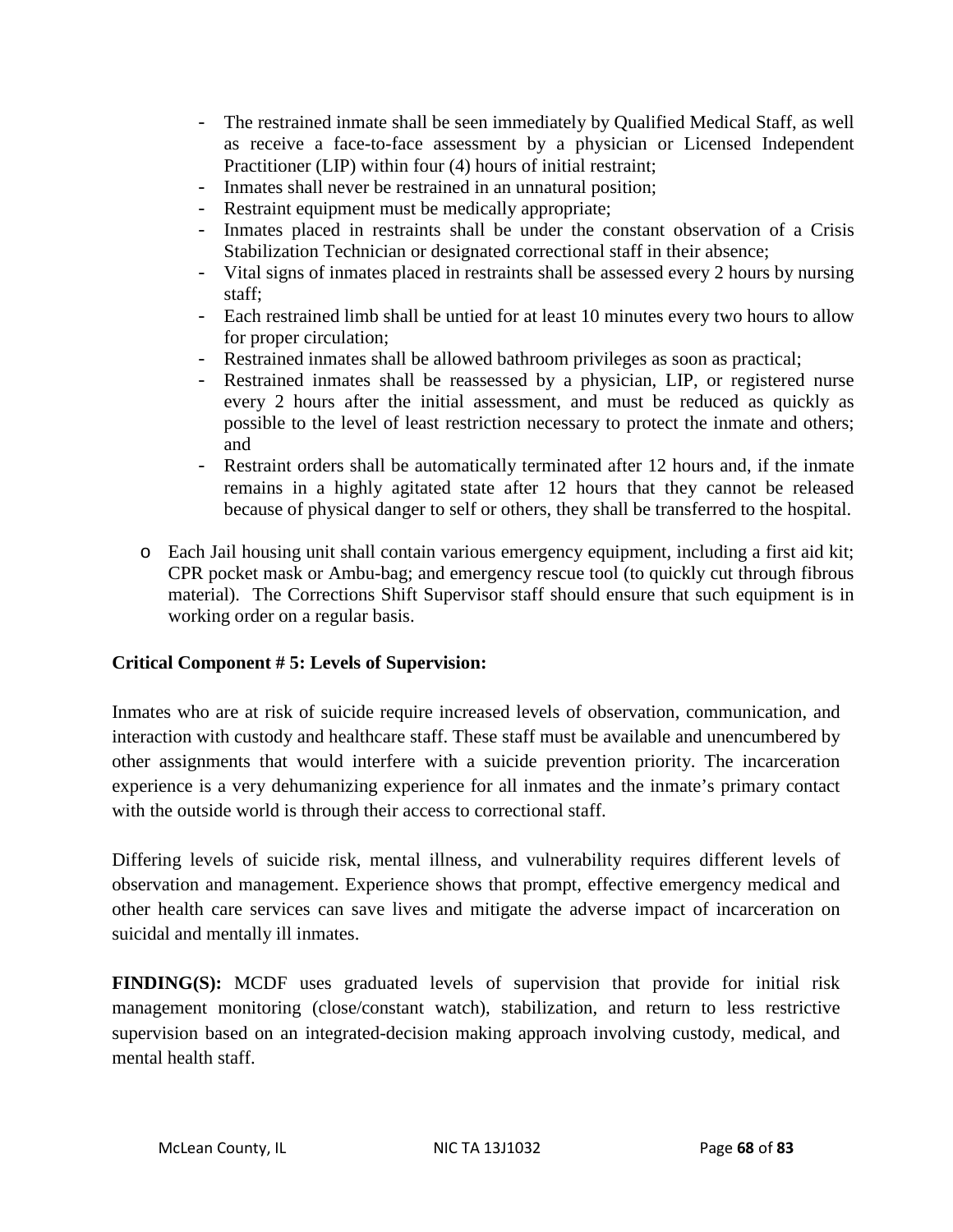## **RECOMMENDATION(S):**

- MCDF staff is to be commended for their professional interactions with inmates and are encouraged to continue practicing such interactions.
- Develop a "step-down" housing unit and process that increases social interaction and privileges for inmates who have been assessed as stable or stabilizing. Each inmate placed on suicide precautions should have an integrated treatment plan that involves a multidisciplinary team in its development and implementation. The plan should specifically define "stabilized" in descriptive behavioral terms to help ensure that staff understands when an inmate may be eligible for the step-down environment. The plan should be behavior-based with incentives, and it should be shared with the inmate.

## **Critical Component #6: Intervention:**

Following a suicide attempt, the degree and promptness of intervention provided by staff often foretells whether the victim will survive. It is essential to balance the safety of officers and the inmates. It is also imperative that all officers understand that brain injury can occur within four minutes and that death can occur within five to six minutes from asphyxiation by hanging. Crime scene protection should not outweigh saving lives.

Provided below is a listing of the applicable national correctional standards relating to emergency response within correctional facilities. Unless otherwise indicated, these standards apply to adult correctional facilities.<sup>[41](#page-63-0)</sup>

#### **American Correctional Association**

*Performance-Based Standards for Adult Local Detention Facilities*, 4th Edition, June 2004, *Performance-Based Standards for Correctional Health Care in Adult Correctional Institutions*, 1st Edition, January 2002

#### **Emergency Response**

**C**orrectional and health care personnel are trained to respond to health-related situations within a *four-minute response time* (emphasis added). The training program is conducted on an annual basis and is established by the responsible health authority in cooperation with MCDF or program administrator and includes instruction on the following:

- recognition of signs and symptoms and knowledge of action that is required in potential emergency situations.
- administration of basic first aid certification in cardiopulmonary resuscitation (CPR) in accordance with the recommendations of the certifying health organization.
- methods of obtaining assistance

<sup>&</sup>lt;sup>41</sup> http://www.ncianet.org/suicideprevention/publications/update/Winter%202008.pdf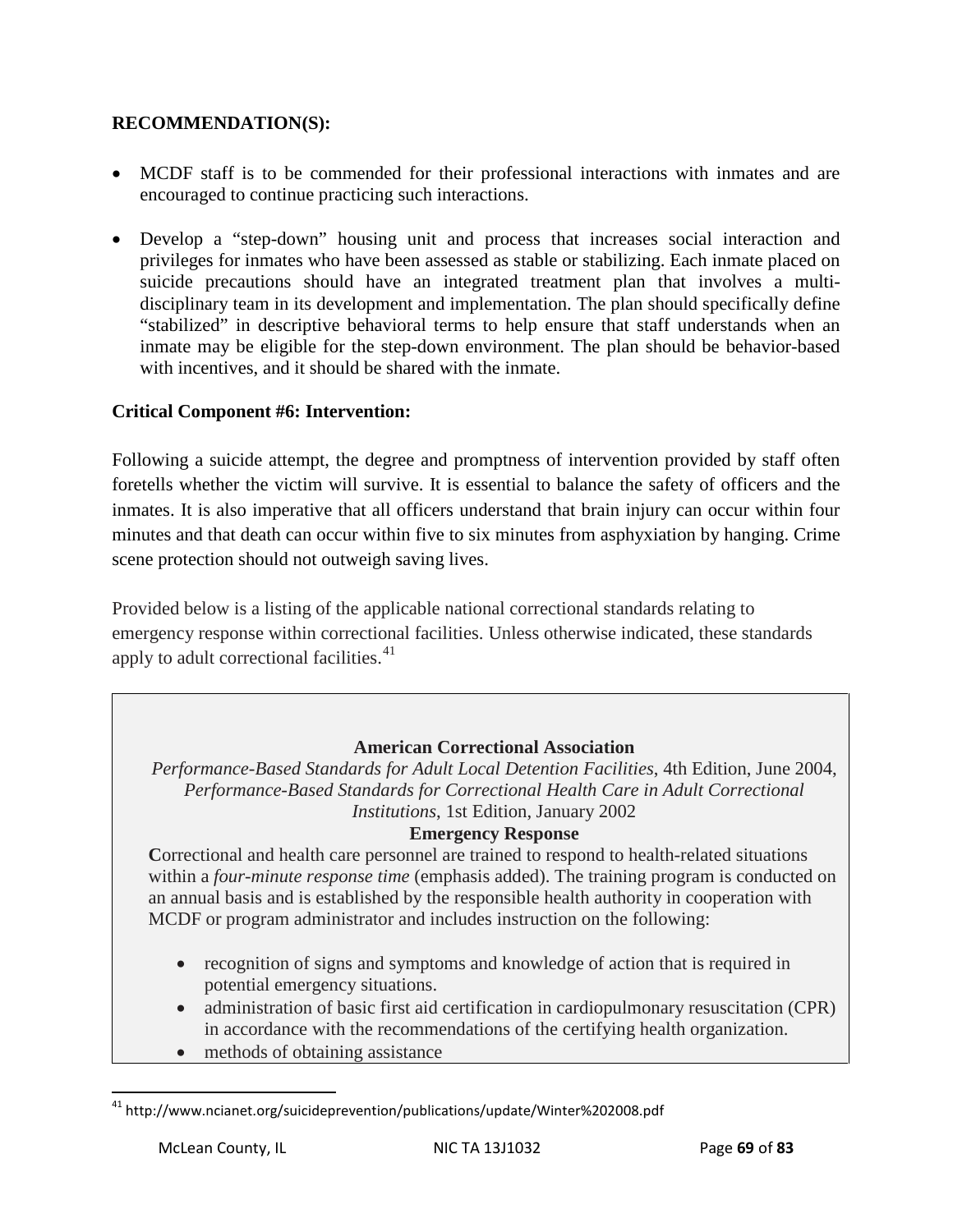- signs and symptoms of mental illness, violent behavior, and acute chemical intoxication and withdrawal
- procedures for patient transfers to appropriate medical facilities or health care providers
- suicide intervention

*Comment:* MCDF administrator and the health care authority may designate those correctional officers who have responsibility for responding to health care emergencies. Staff not physically able to perform CPR is exempt from the expected practice.

# **National Commission on Correctional Health Care**

*Standards for Health Services in Jails*, 7th Edition, 2003, *Standards for Health Services in Prisons*, 5th Edition, 2003

## **Training for Correctional Officers**

A training program, established or approved by the responsible health authority in cooperation with MCDF administrator, guides the health-related training of all correctional officers who work with inmates.

## *Compliance Indicators*

All aspects of the standard are addressed by written policy and defined procedures. Correctional officers who work with inmates receive health-related training at least every 2 years, which includes at minimum:

- administration of first aid:
- recognizing the need for emergency care and intervention in life-threatening situations (e.g., heart attack);
- recognizing acute manifestations of certain chronic illnesses (e.g., asthma,
- seizures), intoxication and withdrawal, and adverse reaction to medication);
- recognizing signs and symptoms of mental illness;
- procedures for suicide prevention;
- procedures for appropriate referral of inmates with health complaints to health staff;
- precautions and procedures with respect to infectious and communicable diseases; and
- cardiopulmonary resuscitation.

The appropriateness of the health-related training is verified by an outline of the course content and the length of the course.

A certificate or other evidence of attendance is kept on site for each employee. While it is expected that 100% of the correctional staff who work with inmates are trained in all of these areas, compliance with the standard requires that at least 75% of the staff present on each shift are current in their health related training.

*Discussion:* This standard intends to promote the training of correctional officers to recognize when the need to refer an inmate to a qualified health care professional occurs and to provide emergency care until he/she arrives. Because correctional personnel are often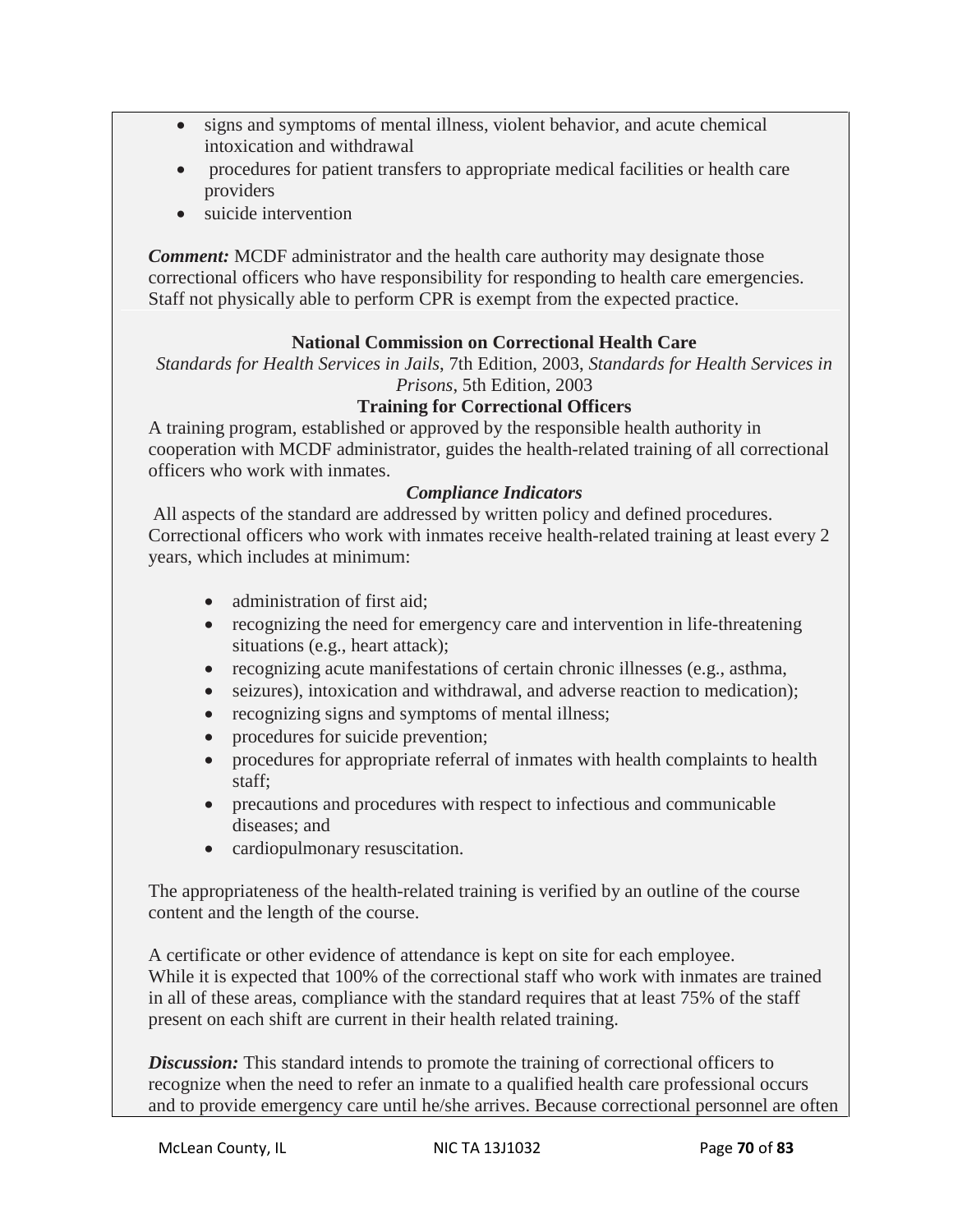the first to respond to problems, they must be aware of the potential for emergencies that may arise, know the proper response to life-threatening situations, and understand their part in the early detection of illness and injury.

## **Emergency Services**

MCDF provides 24-hour emergency medical, mental health, and dental services

# *Compliance Indicators*

A written plan includes arrangements for the following, which are carried out when necessary:

- emergency transport of the patient from MCDF;
- use of an emergency medical vehicle; use of one or more designated hospital emergency departments or other appropriate facilities;
- emergency on-call physician, mental health, and dental services when the emergency healthcare facility is not located nearby;
- security procedures for the immediate transfer of patients for emergency medical care and notification to the person legally responsible for MCDF.
- Emergency drugs, supplies, and medical equipment are regularly maintained.

**Discussion:** This standard intends that sufficient emergency health planning occurs and is put into effect when necessary. Planning ahead for emergencies can help minimize bad outcomes. Policy and procedures address, for example, which facility on-call staff need to be notified, arranging for an ambulance, and alerting the community emergency room. The choice of basic emergency equipment depends on the size of MCDF, its distance from the nearest emergency department, and the level of staff training.

**FINDING(S):** MCDF staff are provided training for intervening in suicidal ideation and attempts. Training is also provided in CPR and first response techniques. A review of all medical staff files indicated that all CPR/First Aid certifications are current.

## **RECOMMENDATION(S):**

- Ensure that all staff having contact with an inmate is provided ongoing and updated training on these policies. Also ensure that all CPR certifications are kept up-to-date.
- Establish a multidisciplinary morbidity review process to review all serious suicide attempts. The review process should include officials from custody, medical, and mental health.
- Revise current policies and procedures to include comprehensive guidance and expectations for suicide prevention intervention purposes. Minimum policy elements are listed below:
	- o All correctional and medical staff shall be trained (and maintain certification) in standard first aid and cardiopulmonary resuscitation (CPR).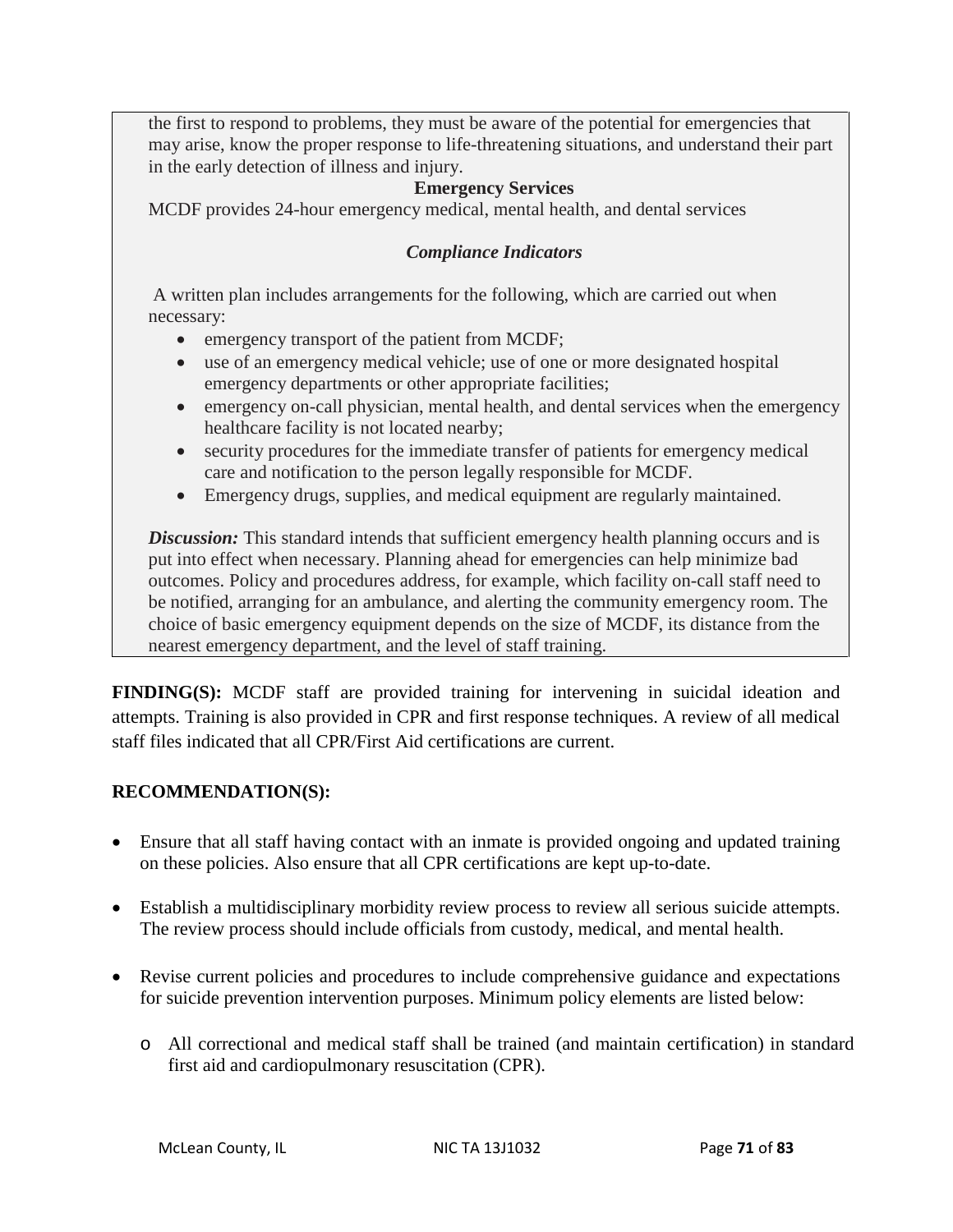- o All correctional and medical staff shall participate in annual "mock drill" training to ensure a prompt emergency response to all suicide attempts.
- o All housing units shall contain an emergency response bag that includes a first aid kit; CPR pocket mask or Ambu-bag; latex gloves; and emergency rescue tool. All staff who comes into regular contact with inmates shall know the location of this emergency response bag and be trained in its use.
- o Any staff member who discovers an inmate attempting suicide will immediately respond, survey the scene to ensure the emergency is genuine, alert other staff to call for the facility's medical personnel, and bring the emergency response bag to the cell. If the suicide attempt is life-threatening, Central Control personnel will be instructed to immediately notify outside ("911") Emergency Medical Services (EMS). The exact nature (e.g., "hanging attempt") and location of the emergency will be communicated to both facility medical staff and EMS personnel.
- o Following appropriate notification of the emergency, the First Responding Officer shall use his/her professional discretion in regard to entering the cell without waiting for backup staff to arrive. With no exceptions, if cell entry is not immediate, it shall occur no later than four (4) minutes from initial notification of the emergency. Correctional staff will *never* wait for medical personnel to arrive before entering a cell or before initiating appropriate lifesaving measures (e.g., first aid and CPR).
- o Upon entering the cell, correctional staff shall *never* presume that the victim is dead, rather life-saving measures shall be initiated immediately. In hanging attempts, the victim shall first be released from the ligature (using the emergency rescue tool if necessary). Staff shall assume a neck/spinal cord injury and carefully place the victim on the floor. Should the victim lack vital signs, CPR will be initiated immediately. All life-saving measures shall be continued by correctional staff until relieved by medical personnel.
- o The Corrections Shift Supervisor shall ensure that both arriving jail medical staff and EMS personnel have unimpeded access to the scene in order to provide prompt medical services to, and evacuation of, the victim.
- o Although the scene of the emergency shall be preserved as much as possible, the first priority shall always be to provide immediate life-saving measures to the victim. Scene preservation shall receive secondary priority.
- o Automated External Defibrillators (AEDs) are positioned in various locations within the jail. All medical and correctional staff shall be trained in their use. The jail Medical Director or Designee shall provide direct oversight of AED use and maintenance.
- o The Medical Director or Designee shall ensure that all equipment utilized in the response to medical emergencies (e.g., emergency response bag, crash cart, oxygen tank, AED, etc.) is inspected and in proper working order on a regular basis.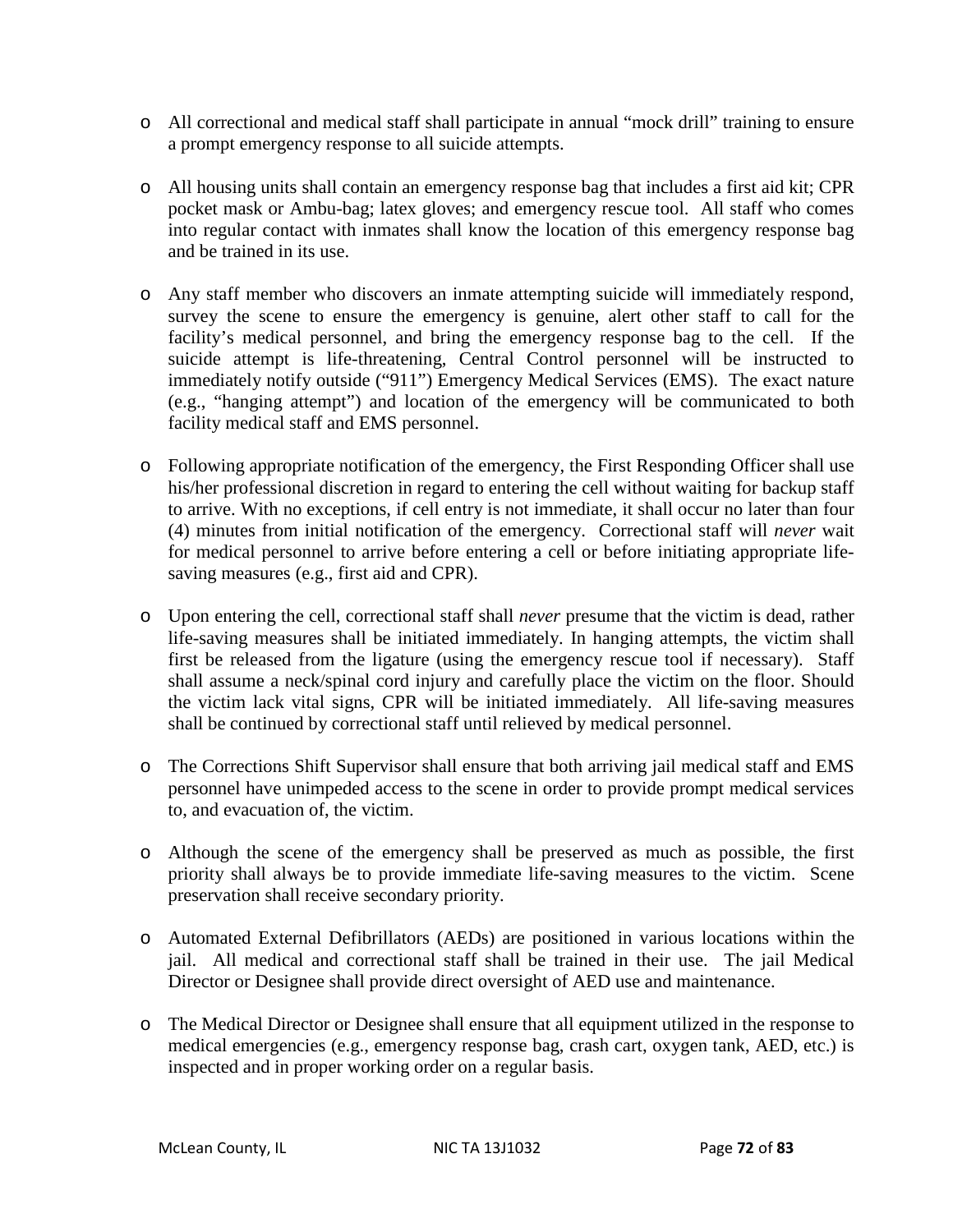- o All affected staff and inmates involved in the incident shall be offered critical incident stress debriefing.
- o Although not all suicide attempts require emergency medical intervention, all suicide attempts shall result in the inmate receiving immediate intervention and assessment by a QMHP.

#### **Critical Component #7: Reporting and Notification:**

In the event of a suicide attempt or suicide, all appropriate correctional officials should be notified through the chain of command. Following the incident, the victim's family should be immediately notified, as well as appropriate outside authorities. All staff that came into contact with the victim prior to the incident should be required to submit a statement including their full knowledge of the inmate and incident.

**FINDING(S):** The active suicide prevention policy includes necessary reporting and notification language to effective carry out this component of an effective suicide prevention program.

#### **RECOMMENDATION(S):** None

#### **Critical Component #8: Follow-up/Mortality Review:**

Experience has demonstrated that jail systems that carefully review suicides and serious suicide attempts will reduce the likelihood of future suicides.

FINDING(S): MCDF conducts thorough investigations for inmate death incidents and involves out-side law enforcement in those investigations. However, current policies and procedures are brief and do not include guidance for mortality or morbidity reviews (for serious suicide attempts).

#### **RECOMMENDATION(S):**

- A full mortality review should include key members of administration and department heads, and key medical and mental health staff. Additionally, regular (monthly) reviews of inmate self-harm and suicide attempts should be conducted to learn from this information how to improve prevention and management efforts. A review of policy and protocol is indicated.
- Revise current policies and procedures to include comprehensive guidance and expectations for suicide prevention intervention purposes. Minimum policy elements are listed below.
- An effective and complete mortality/morbidity review process should include the following elements: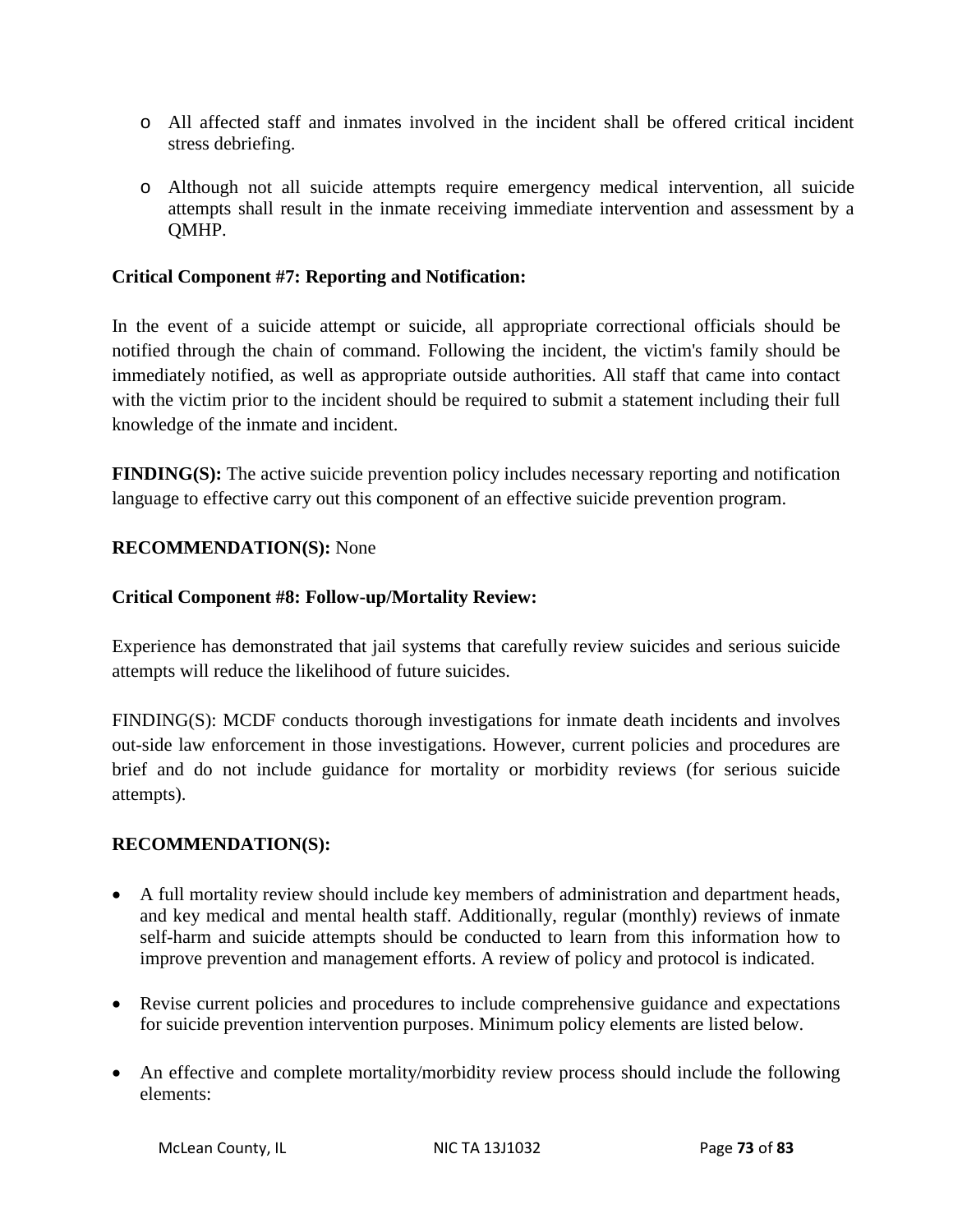- o Every completed suicide, as well as serious suicide attempt, shall be examined by a multidisciplinary Morbidity-Mortality Review Team that includes representatives of both line and management level staff from the corrections, medical and mental health divisions. The Mental Health Director shall chair the committee.
- o The Morbidity-Mortality Review process shall comprise a critical inquiry of: a) circumstances surrounding the incident; b) facility procedures relevant to the incident; c) all relevant training received by involved staff; d) pertinent medical and mental health services/reports involving the victim; e) possible precipitating factors leading to the suicide; and f) recommendations, if any, for changes in policy, training, physical plant, medical or mental health services, and operational procedures. The inquiry shall follow the outline described in the Morbidity-Mortality Review Checklist.
- o The mortality review report should include the following minimum components:
- day, date and time of incarceration,
- arrest reports
- intake and assessment documents
- date, time, and location of death;
- inmate personal information and demographics
- apparent and actual cause of death
- death modality
- review of staff interactions previous to death
- inmate healthcare records
- current medications and administration activity
- inmate medical and mental status during incarceration and preceding death
- food service records relevant to inmate diet and eating habits
- autopsy report if applicable
- interviews with cell-mates
- review of any and all documentation associated with inmate's incarceration
- visitation logs
- inmate mail
- photographs of inmate cell and location of death
- review of health care and suicide protocols
- other information needed to provide a clear understanding of the inmate's activities while incarcerated

## **Critical Incident Debriefing:**

A shift from rehabilitation to a more custodial approach, an increase in long-term sentences, overcrowding, and more violent and mentally ill offenders led Cheek and Miller (1979) to examine the effects of stress in staff and inmates in the New Jersey Department of Corrections.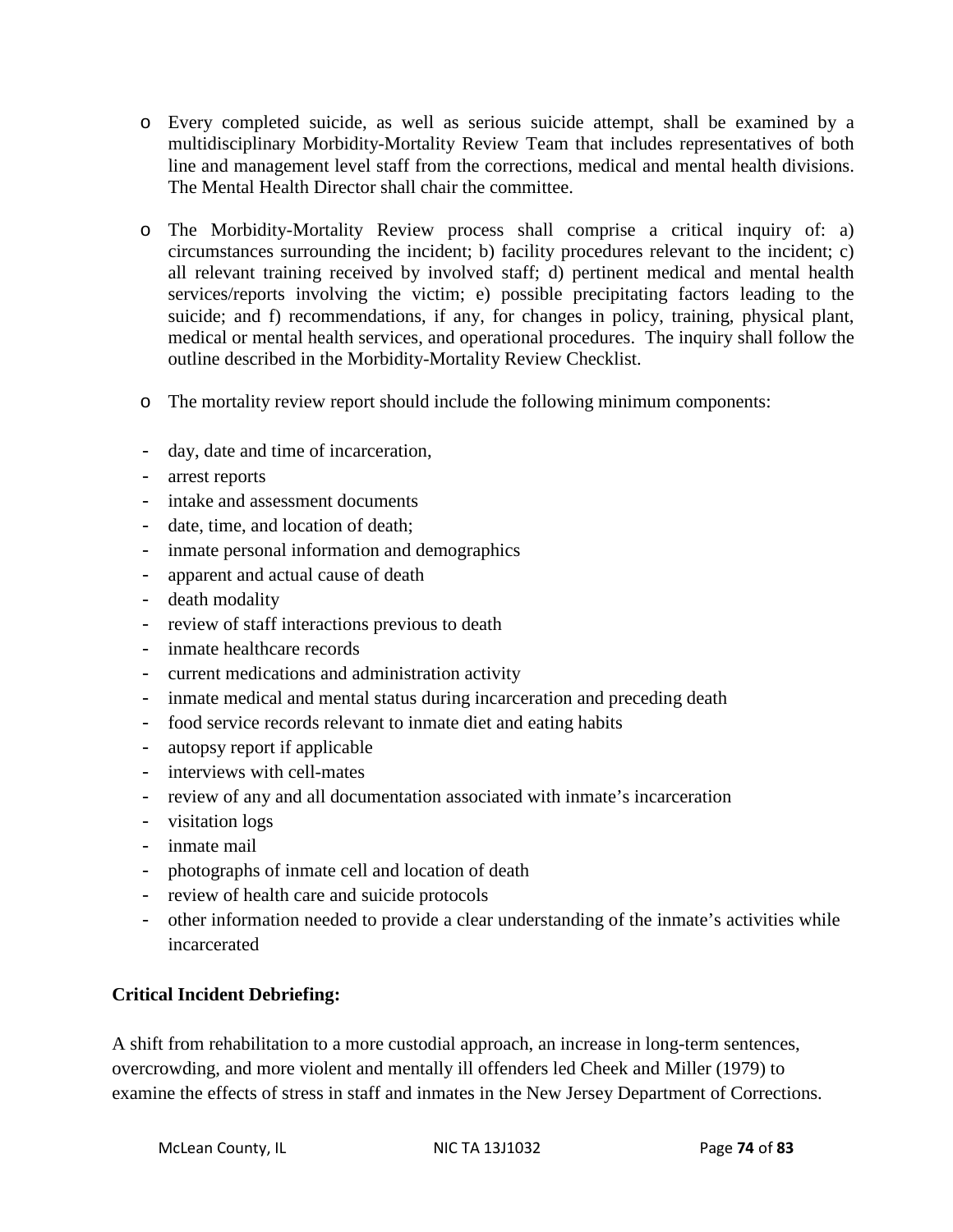Cheek & Miller (1982) also investigated the strategies that the Department implemented to reduce those stressors. Brodsky (1982) conducted one of the earlier analyses of correctional stress from an organizational and cultural perspective. The evidence indicated that correctional employees experience a significant amount of stress in their work, which may lead to high job turnover, high rates of sick leave and troubled relationships with inmates, other staff, and family members. Lindquist and Whitehead (1986) investigated burnout, job stress and job satisfaction among southern correctional officers. They found that 20% to 39% experienced burnout and stress but that only 16% expressed job dissatisfaction. It was suggested that correctional officers mask their dissatisfaction to prevent facing job changes. There was no analysis or implication regarding the effect this could have on families.

Stohr (1994) and associates studied stress in contemporary jails by examining jails in five areas across the U.S. They found that stress in workers was a serious problem and approaching dangerous levels in some facilities. The contributing factors were primarily related to management and organizational methods. There was less stress when fair compensation, investment in employee development and participatory management practices were employed. Similarly, Wright, Saylor, Gilman and Camp (1997) in a study of U.S. Federal Bureau of Prisons' employees, found lower job-related stress a factor when workers were involved in decision making.

Although not new to correctional employees on the front line, workplace violence was identified as having a negative impact on employees' wellness in the 1990s. The National Crime Victimization Survey (NCVS) report for 1992-1996 (U.S. Dept. of Justice, 1998) revealed that the field of Law Enforcement was the second largest group in the nation to experience workplace violence. Prison guards experienced non-fatal workplace violence at the rate of 117.3 per 1,000 workers. Additional investigations of staff victimization have been cited in the literature (Andring, 1993; Dowd, 1996; Seymour & English, 1996; VandenBlos & Bulatao, 1996).

From November 21 through December 4, 1987, prisoners rioted and took hostages in Federal Prisons in Oakdale, Louisiana and Atlanta, Georgia (National Victim Center [NVC], 1997). Bales (1988) reported about the stressors and follow-up for the hostages including a family resource center. There was no indication of pre-incident stress inoculation or family support planning. Additional hostage situations which reached national media attention were Attica, New York, 1971, Wyoming State Penitentiary, 1988, and Pennsylvania State Correctional Institution, Camp Hill, 1989, (NVC, 1997).

Throughout the 1980s and 1990s the recognition of the need for crisis intervention after a critical incident became apparent. The earliest crisis intervention programs for correctional employees were conducted post-incident. Bergman and Queen (1987) credited the retention of employees after the riot at Kirkland Correctional Institution Columbia, South Carolina to the "critical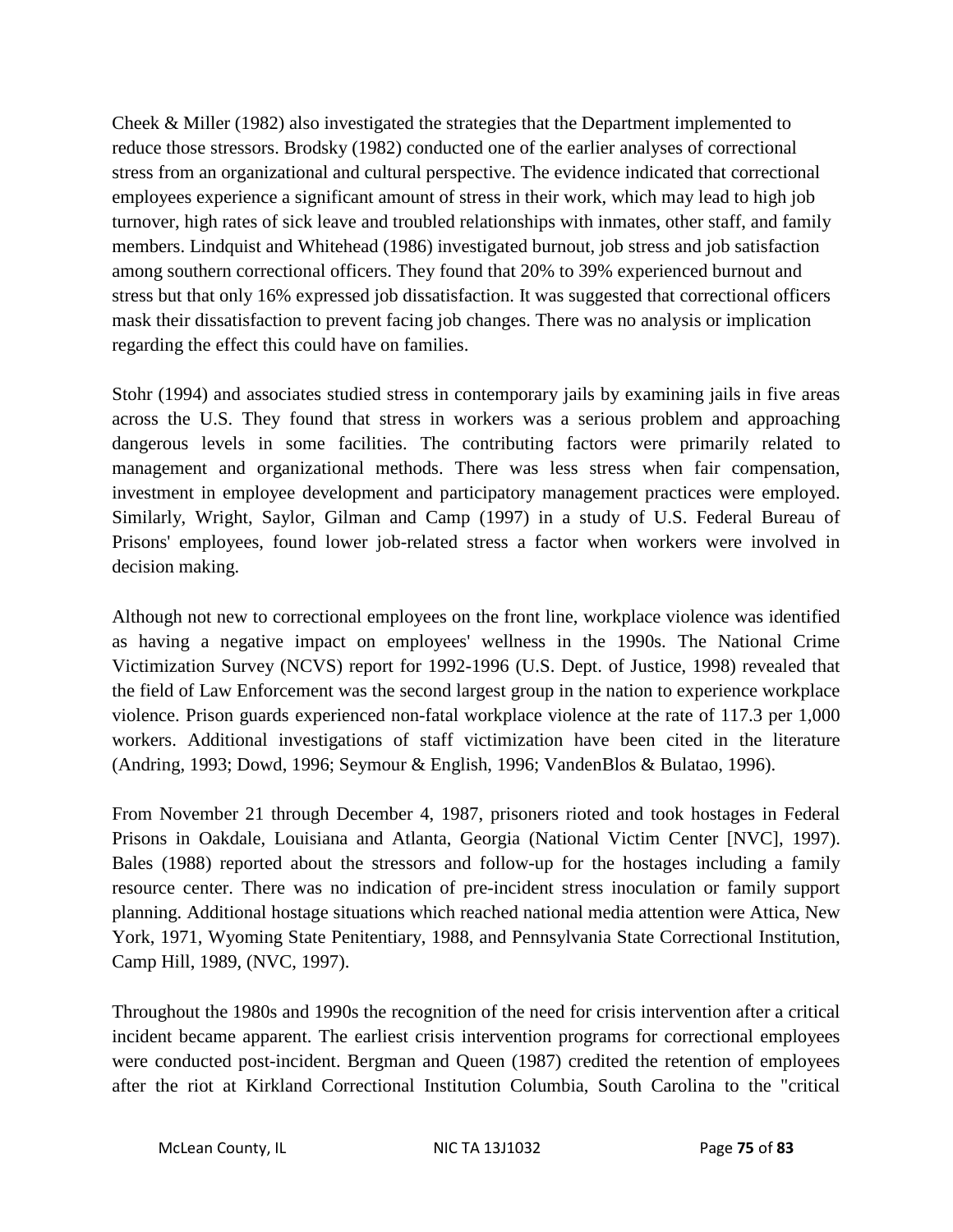incident debriefing" (Mitchell, 1983; Mitchell & Everly, 1993) conducted immediately after the incident. Van Fleet (1991) also referred to debriefing traumatized correctional staff to mitigate stress that could lead to posttraumatic stress disorder (PTSD). Training workshops and training guides/manuals became available (Concerns of Police Survivors [COPS], 1996; Finn & Tomz, 1997; NVC, 1997; U.S. Office of Personnel Management, 1998). Directly or indirectly, the resources referred to Critical Incident Stress Management (CISM) (Everly & Mitchell, 1997). Traditionally, in the correctional field any type of assistance offered to employees' and their families was post-incident, usually at the employees or families' request and in the form of referrals to the agency's Employees Assistance Program or private contractors. Little mention is made of preventive or stress inoculation programs for employees and families at the front end or when entering correctional employment. On the other hand, police (COPS, 1996; National Institute of Justice [NIJ], 1997) and fire-fighting agencies have initiated family awareness and educational programs, which range from a few hours to several weeks.

# **An Introduction to Critical Incident Stress Management[42](#page-69-0)**

A critical incident is defined as "any event which has a stressful impact sufficient enough to overwhelm the usually effective coping skills of either an individual or a group are typically sudden, powerful events outside of the range of ordinary human experiences" (Mitchell & Everly, 1993). Most employees entering the criminal justice system recognize that verbal and minimal physical abuse from those in their care, custody, and control is a reality of the job. Critical incidents and stressors experienced by employees in correctional, prison, forensic settings include: held hostage, riot, physical/sexual assault, death or serious injury in line of duty, suicide of inmate or employee, use of lethal force on inmate, participation in execution and witness to any of the above.

Historically, the approaches to help staff deal with critical incidents and stressors fall into three broad categories including:

(1) Employee Assistance Program (EAP), a contracted service with the state, agency or facility. Traditionally, the EAP provider is typically an individual mental health clinician (i.e., counselor, social worker, and psychologist). Since employees in these settings tend to be cautious and somewhat suspicious of mental health providers and outsiders, a few EAP programs include clinician-trained peer support personnel selected from the employees likely to be represented in an event.

(2) Peer Support Program (PSP) which consists of non-clinician employees, who are representative of the workforce, and trained in crisis intervention...

(3) Critical Incident Stress Management (CISM) Program, the International Critical

<span id="page-76-0"></span> <sup>42</sup> http://www.aaets.org/article88.htm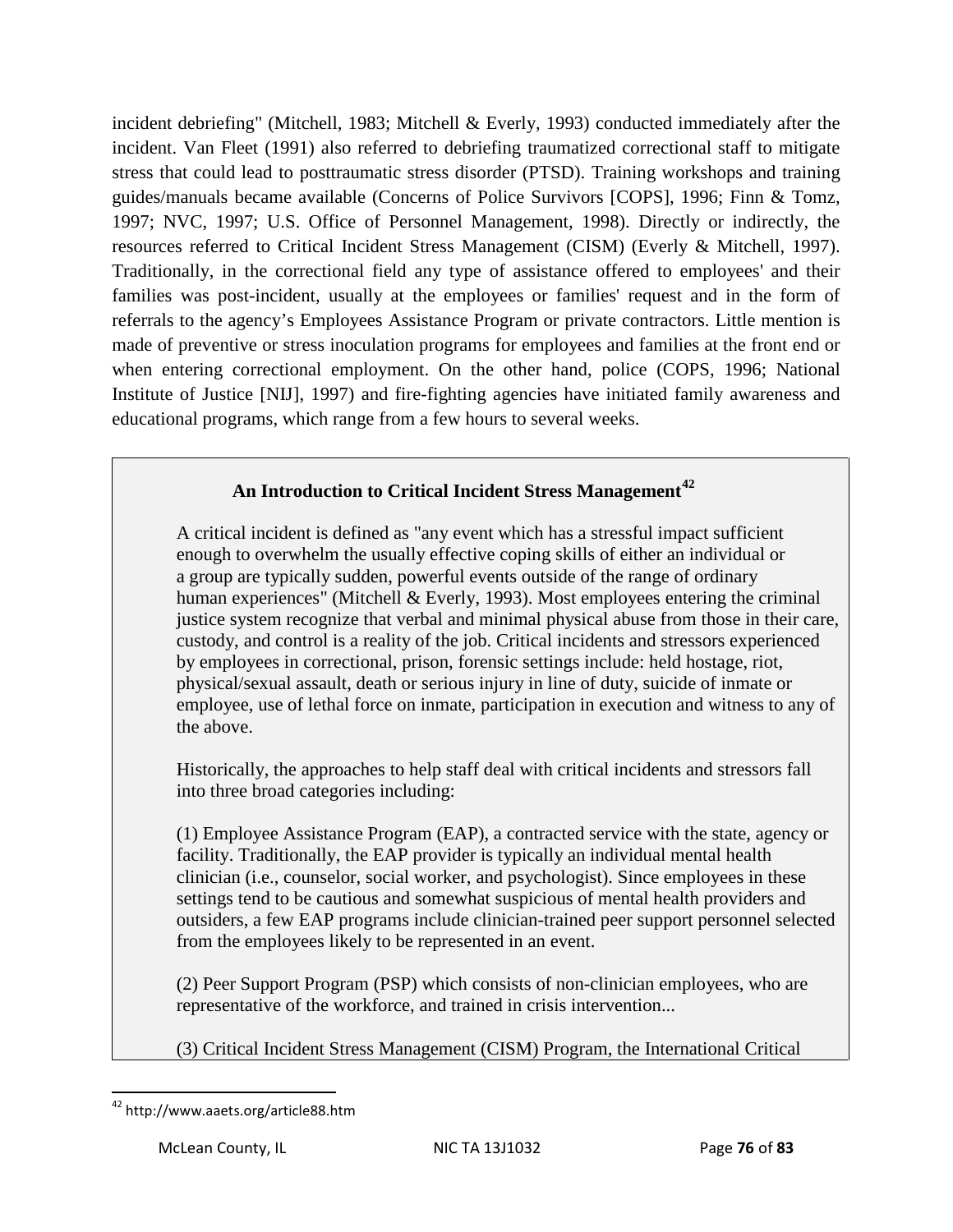Incident Stress Foundation (ICISF) model. The CISM Team is "described as a partnership between professional support personnel (mental health professionals and clergy) and peer support personnel (employees) who have received training to intervene in stress reactions" (Mitchell & Everly, 1993). Professional support personnel are required to have academic training at the master's degree or higher level and/or recognition of their training and skills through certification or licensure. They must also have education, training and experience in critical incident stress intervention.

### **Components of a Comprehensive CISM Program**

A comprehensive CISM program is multi-faceted (Mitchell & Everly, 1993; PDOC, 1992). Pre-incident prevention and stress inoculation are essential. All employees receive education and training in everyday and work-related stress awareness and stress management techniques as well as how to access the EAP program and CISM team, when necessary, while attending Basic Training Academy. Employees whose job requires direct contact with inmates/patients attend biannual refresher stress management classes. Managers receive training in recognition of employee stress and referral procedures. Families and significant others are provided similar stress awareness and coping skills and how to access referral services at the Family Academy.

CISM team development, member selection and training needs to be well-planned and foster a partnership between employees, management and labor relations. A CISM Program policy/standards and procedures manual, applicable to the agency, must be established. Best results are achieved if team membership is voluntary. A selection committee comprised of management and employees/ labor representatives should develop an application form and include an interview in the selection process. Team members, professional and peer, must be trusted and accepted by their fellow employees. Peer members must be representative of the employee population including custody, maintenance, counseling, education, medical, clerical, etc. It is recommended that each facility have a team available for rapid deployment. In order to respond to major events, in large systems, regional teams composed of members from various facilities are also suggested. Although there are similarities in the training programs available, this article and model adheres closely to the ICISF standards. All team members should be required to complete ICISF Basic Critical Incident Stress Debriefing Training. Peer Support/Crisis Intervention Strategies is also recommended. All members should also have an understanding of Incident Command system, if used in their setting, and specialized units such as Emergency Response, Hostage Recovery and Hostage Negotiation Teams. The CISM team and specialty teams should participate in joint training exercises at least once annually.

## **The CISM Program services should include:**

1. On-scene support (usually provided by peer support members during a major/prolonged event).

2. Demobilization or de-escalation (brief intervention to assist employees in making the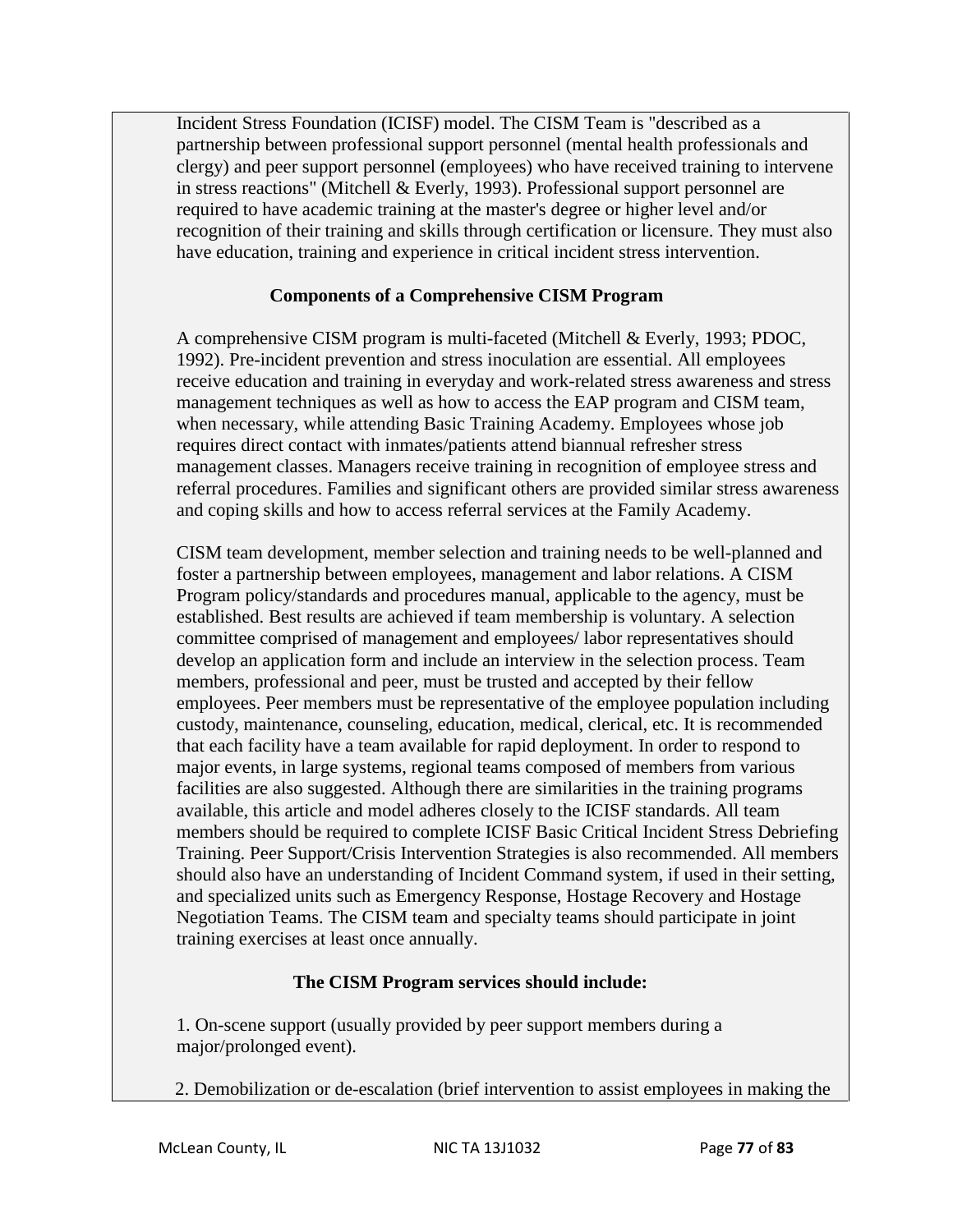transition from the traumatic event back to routine or stand-by duty, formal debriefing to follow in several days).

3. Defusing (a three-phase group crisis intervention provided immediately or within twelve hours after the event to mitigate the effects of the stressors and promote recovery, usually twenty to forty-five minutes in duration).

4. Debriefing (a seven-phase group crisis intervention process to help employees work through their thoughts, reactions, and symptoms followed by training in coping techniques, usually lasting one and one-half to two hours).

5. One-on-one support (individual intervention if a single or small event and a group intervention is not possible or additional individual assistance is deemed necessary after a group process).

6. Significant other/family defusing/debriefing (services may be provided separately from traumatized employees).

7. Line-of-duty death support (defusing provided immediately after event for staff, team assists family, and a debriefing provided for staff after the funeral).

8. Referrals (team member recommends and instructs employee to access additional support/treatment through EAP or other resources).

9. Follow-up (team leader or designated member contacts employee(s) and/or employee(s) supervisor a few days after team services).

## **Records and Program Evaluation**

Client(s) confidentiality must be maintained. However, in order to maintain service continuity and program quality improvement minimal record keeping is necessary. A request for service form including time of event, nature of incident, number of personnel involved, contact person and contact number will assist the team leader in selecting team members and establishing meeting location and time. The service provided form should include information from the request form and a summary or themes of reactions, thoughts, and symptoms presented, educational material provided, and coping techniques recommended and if referrals were made. Individual(s) names and comments are not recorded. The team leader may, with the majority consensus and participants' permission, provide administrative staff with a report of recommendations to improve conditions or remedy situations that led to the critical event. In most situations consumer satisfaction will be determined informally through follow-up with the participants and from supervisory staff. However, after major events, a participant's satisfaction questionnaire is recommended. A combination of checklist, multiple choice and general comment format works best in this employment setting.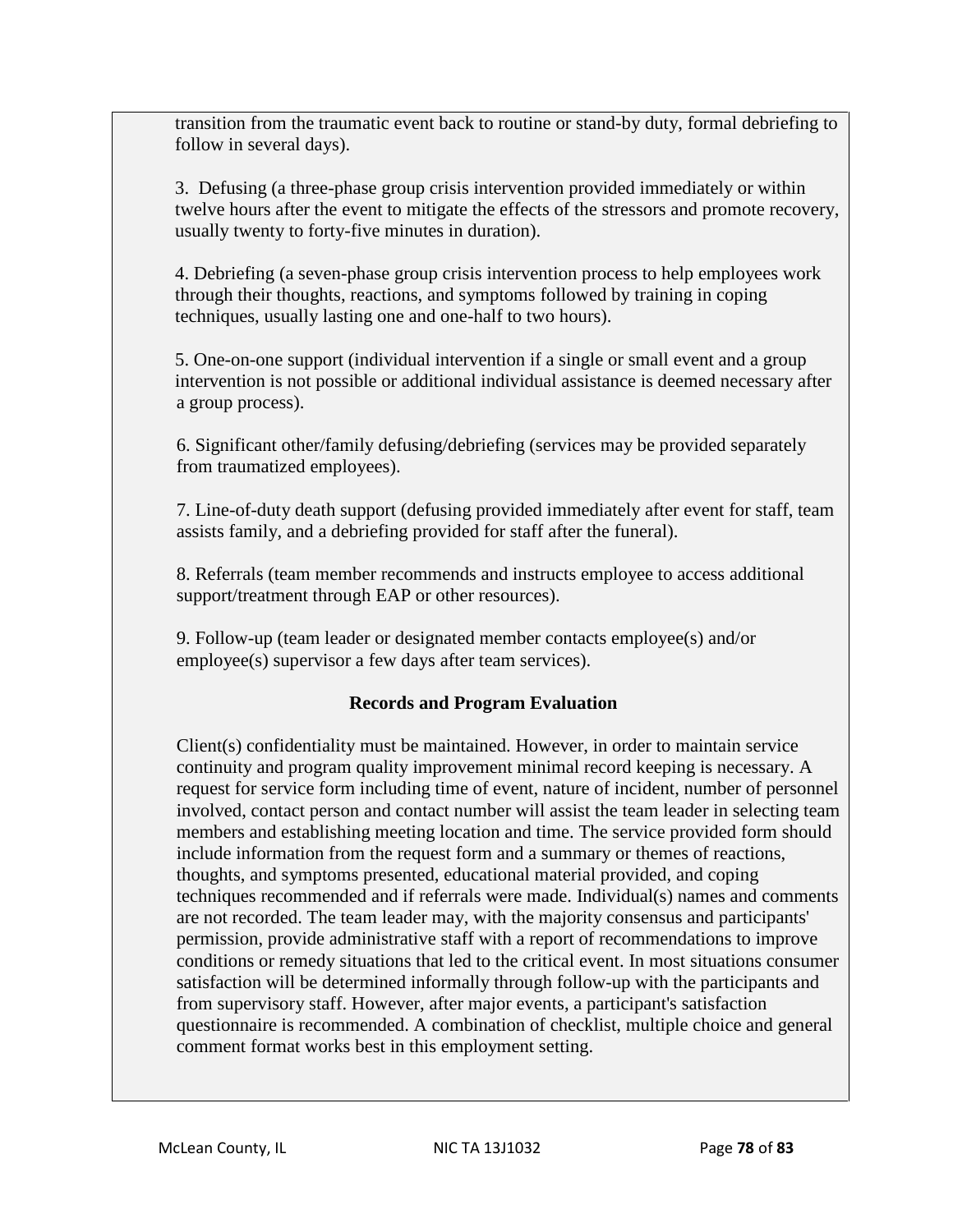#### **Interagency and Community Support**

Traditionally correctional facilities are scattered through the state and many times located in rural areas. Correctional CISM Teams can be a resource for smaller counties and municipalities and provide services for jails, probation and parole agencies, police and community emergency responders. The Correctional CISM Team professionals may act as consultants or supplement communities volunteer peer teams. The CISM teams can, along with other correctional special response teams, assist communities affected by a disaster. The Correctional CISM Teams may also work very effectively with other State agencies such as state police and probation and parole.

**FINDING(S):** There does not appear to be a formal policy or practice for CISM, in part due to very few jail deaths within the past 30 years. Additionally, there does not appear to be a coordinated policy with local community mental health services to provide CISM services.

### **RECOMMENDATION(S):**

- Develop and implement comprehensive CISM policies and procedures.
- This procedure is not the same as mortality review de-briefing. Instead, this refers to a formalized opportunity for involved or affected staff members to talk about their thoughts and feelings about a possibly difficult critical incident, such as a death or suicide attempt, so as to try to deal more effectively with their difficult or troubling feelings. Policy should indicate that this opportunity is available and should indicate who has the responsibility for planning and implementing it. Policies and procedures should be developed to coordinate both internal and external CISM services.
- Traditionally, a critical incident debriefing focuses on the experiences and needs of staff involved in the stressful event. Inmates can also experience post-event trauma. It is important to recognize that inmates who are exposed to suicides or other serious trauma while incarcerated may suffer temporary and/or long term psycho-emotional harm. It is therefore important that a comprehensive critical incident debriefing policy and action plan includes providing similar services to appropriate inmates. Again, policies and procedures should be developed to coordinate both internal and external CISM services and include services for inmates.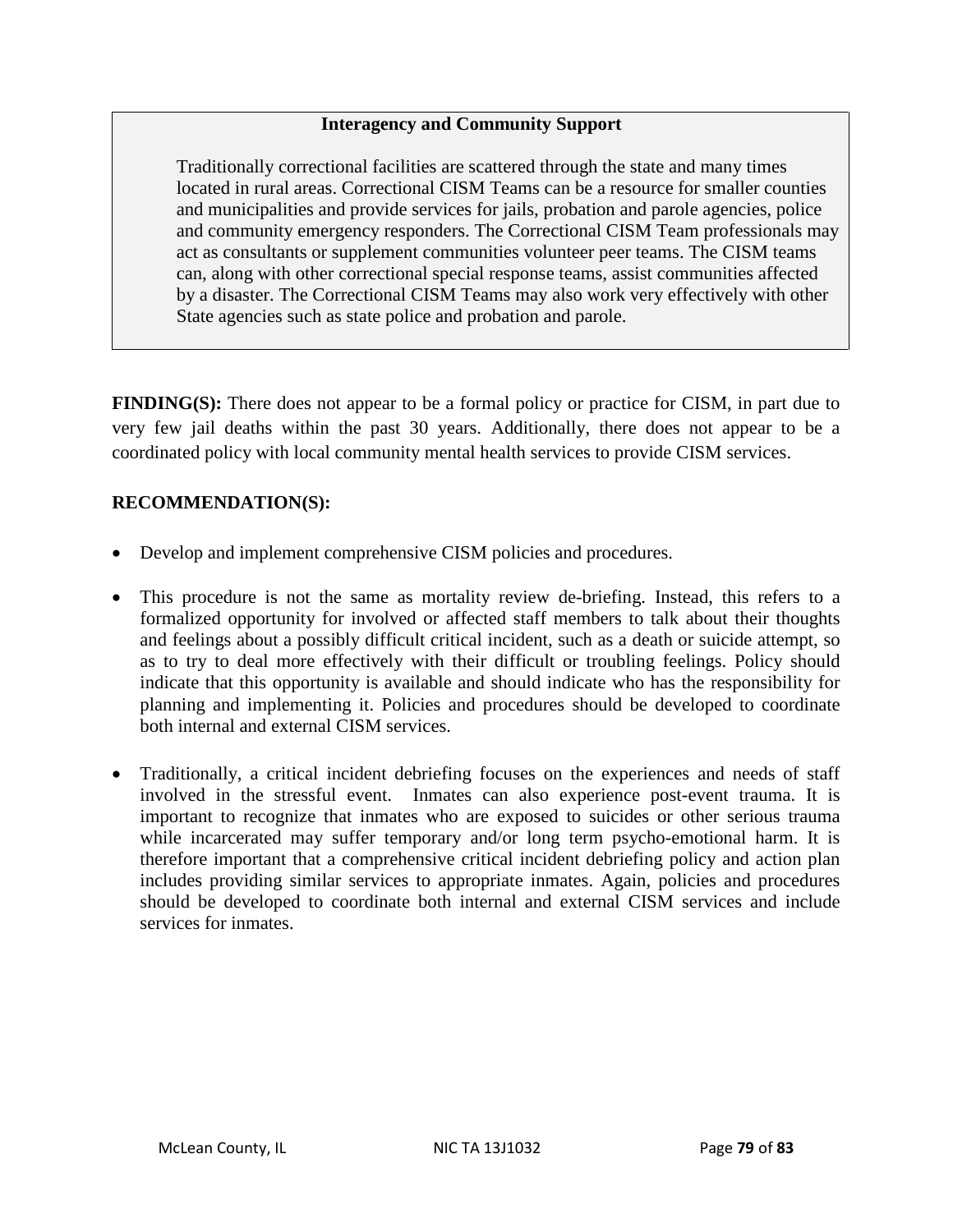### **IX. RELATED ISSUES & RECOMMENDATIONS**

### **A. Data Collection and Information Management**

Effective jail management requires accurate and easily accessible data $43$ 

In the past, managing jails was considered to be so basic that there was nothing to it. However, with increased court intervention in correctional matters, demands for better management of correctional facilities increased in the 1970s. The courts discovered that often the difference between a "constitutional jail" and an "unconstitutional jail" was the way in which the jail was managed. Since good management relies strongly on good information, sheriffs and jail administrators found that their organizational world had become a much more complex place in which to work. As a result, "professional management" arrived in correctional facilities. Sheriffs and jail administrators were introduced to a number of techniques, such as cost benefit analysis, Total Quality Management, and organizational development that were designed to help them improve organizational performance. Sometimes these techniques were very helpful, and sometimes they were not. In analyzing their relative successes and failures, the ability of the organization to generate good, valid information about its problems emerged as a critical variable. So what is management?

Management is mostly about mobilizing an organization's resources, in this case the jail's, to solve or avoid problems. In many cases, problems are not solved in the sense that they go away, but the organization finds a way to manage them more effectively. Regardless of the complexity of the problem, a basic management formula applies to analyzing a situation. It consists of five steps:

- 1. Facts are gathered.
- 2. Facts are interpreted in light of the organization's mission and values.
- 3. Alternative solutions are developed.
- 4. A decision is made.
- 5. Action is taken.

Easy and timely access to good jail data is pivotal to effective jail management. Valid data are absolutely needed to safely and effectively operate the jail at all levels and can significantly improve jail performance in all functional areas.

**FINDING(S):** The current MCDF data management system appears to collect the necessary jail data elements to develop a useful set of jail operational reports. The system appears fairly easy to extract data from and should afford MCDF the opportunity to become more "data driven". In doing so, MCDF may find fiscal and operational decision making more efficient and effective.

<span id="page-80-0"></span> <sup>43</sup> Gail Elias, http://nicic.gov/Library/021826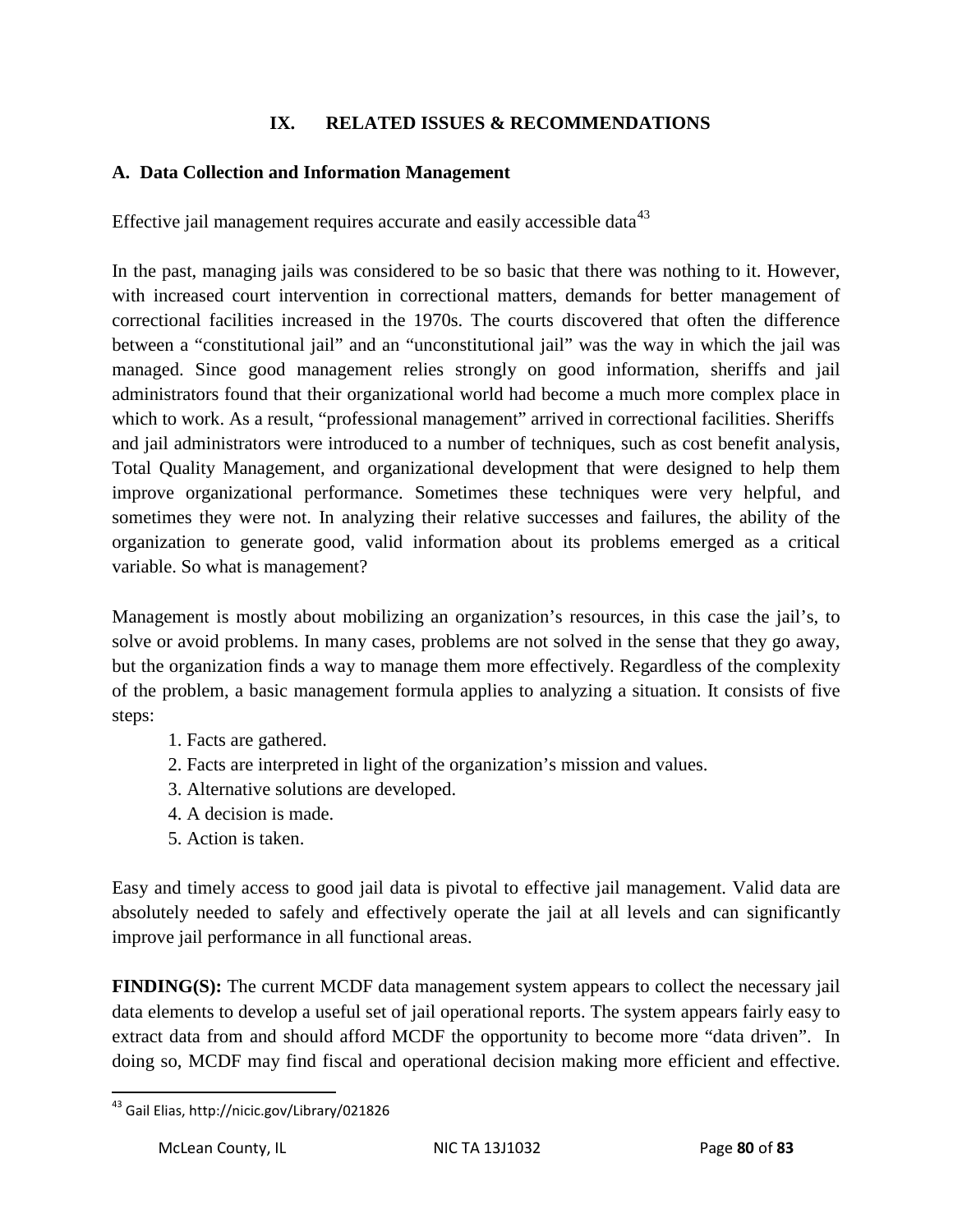Additionally, MCDF regularly collects and reviews population and health care-related data relevant to jail services and management.

## **RECOMMENDATION(S):**

- Consider the creation of a jail information and reporting team to determine exactly what data are needed to better support decision making at all levels of the jail. The teams should decide specifically how the various functions of the jail can use better data and consult with those areas to clarify and document needs. Outside professional consultation should be considered.
- Once the data team determines what data elements are needed, they should consult with current jail management system technical support for assistance. It is likely that much of the information desired already exists in the jail management system data base and accessing may be as simple as being trained by the provider on how to most efficiently query the data. The data may then be reformatted into workable spreadsheets for simple, clear and ongoing review and analysis.

# **B. Cross-Discipline Staff Meetings**

Regular meetings among staff who work with the inmates can greatly improve communication and build a team-based response to working with the inmates who require mental health services.

FINDING(S): MCDF currently holds regular health care meetings involving jail administration and health care staff. Although this is a great opportunity to discuss issues and resolve problems, the topics and discussions may be limited to the scope of information brought to the meeting.

## **RECOMMENDATION(S):**

• MCDF leadership is to be commended for its open communication philosophy. MCDF is encouraged to continue this process.

# **C. Involve Advocates[44](#page-80-0):**

Numerous advocacy groups throughout the greater McLean area and region may be able to assist the jail in securing the mental health resources that are needed and for informing the public about the problems of inmates with mental illnesses in the jail. Many jails that have found little to no public or financial support for jail mental health services have discovered that advocates have the interest, mission and power to force changes and support that benefits the jail.

 $44$  Op Cit: La Crosse County NIC TA # 06B5007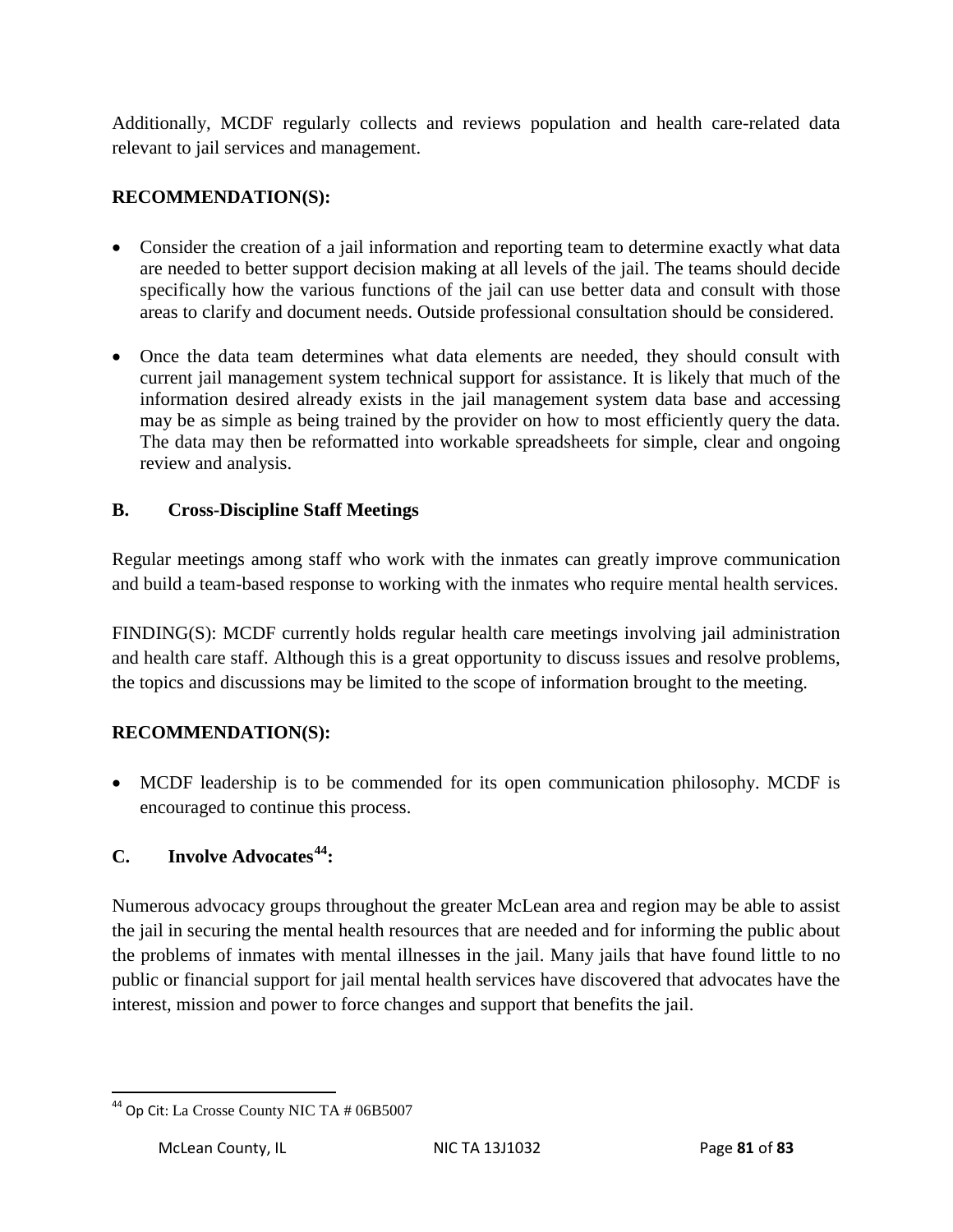Mental health advocacy groups and coalitions are interested in supporting appropriate mental health services in the jail. There is a view within the mental health community, the advocates, and the families, that the jail should be more treatment-oriented. As in many communities, the public is often confused about the discrete role of the jail in the criminal justice system. The jailer is often "blamed" for much of the perceived "unfairness" of incarceration as well as other components of the criminal justice system. There are paradoxical perceptions that criminals "should be locked away in harsh punitive correctional environments" until that "criminal" is someone that you know or is related. When a friend or relative is incarcerated there is recognition that much of the jail population is pre-trial and not convicted criminals. The perception shifts to "he/she is still a human being and the jail environment should be humane." These conflicting perceptions can result in a confused correctional philosophy that impacts funding for jail design, staffing, and programming. Even among the advocates (both family and agency) there are mixed perceptions of the jail and a willingness to believe that "jailers do not care." Unfortunately, jailers are stigmatized by public perception based on media stereotypes. I would encourage McLean advocates to consider whether or not their perceptions are based on reality or media-driven stereotypes that stigmatize the very difficult jobs of jail personnel. If they are based on stereotypes, what can be done to further understanding and advocacy for jail personnel and inmates?

**RECOMMENDATION(S):** Engage or develop a mental health coalition to become a voice to advocate for an appropriate level of mental health services at the jail. Current services cannot meet obvious growing mental health needs. The mental health coalition could become a strong force to ensure that programs are put into place in the jail. Build stronger relationships the members of an existing mental health supports, with NAMI of McLean County, and other consumer advocacy groups. Contact the advocacy groups that provide services in the McLean area. These would include local/regional chapters of National Alliance for Mentally Ill (NAMI) and other consumer groups. Each of the advocacy groups, whether they advocate for families or consumers, has their own mission. Study their missions, and contact the appropriate advocacy groups for each problem to be solved. Using the expertise of advocates often goes far in educating the public, the mental health system, and county funders about the problems providing services to the vast and growing numbers of inmates who have mental illnesses who are arrested and incarcerated in county jails. While there is public acknowledgment that mental health has lost funding across the country, there is minimal understanding that those funds were not transferred to the criminal justice system to treat the growing numbers of people with mental illnesses in jails. Advocates, once informed, are often an active voice that educates the public and mental health service providers about the limitations of jails. Jails are not and were never intended to be a treatment facility for people who have mental illnesses. These advocacy groups can stress the importance of diversion and alternatives to incarceration for people who have serious mental illnesses.